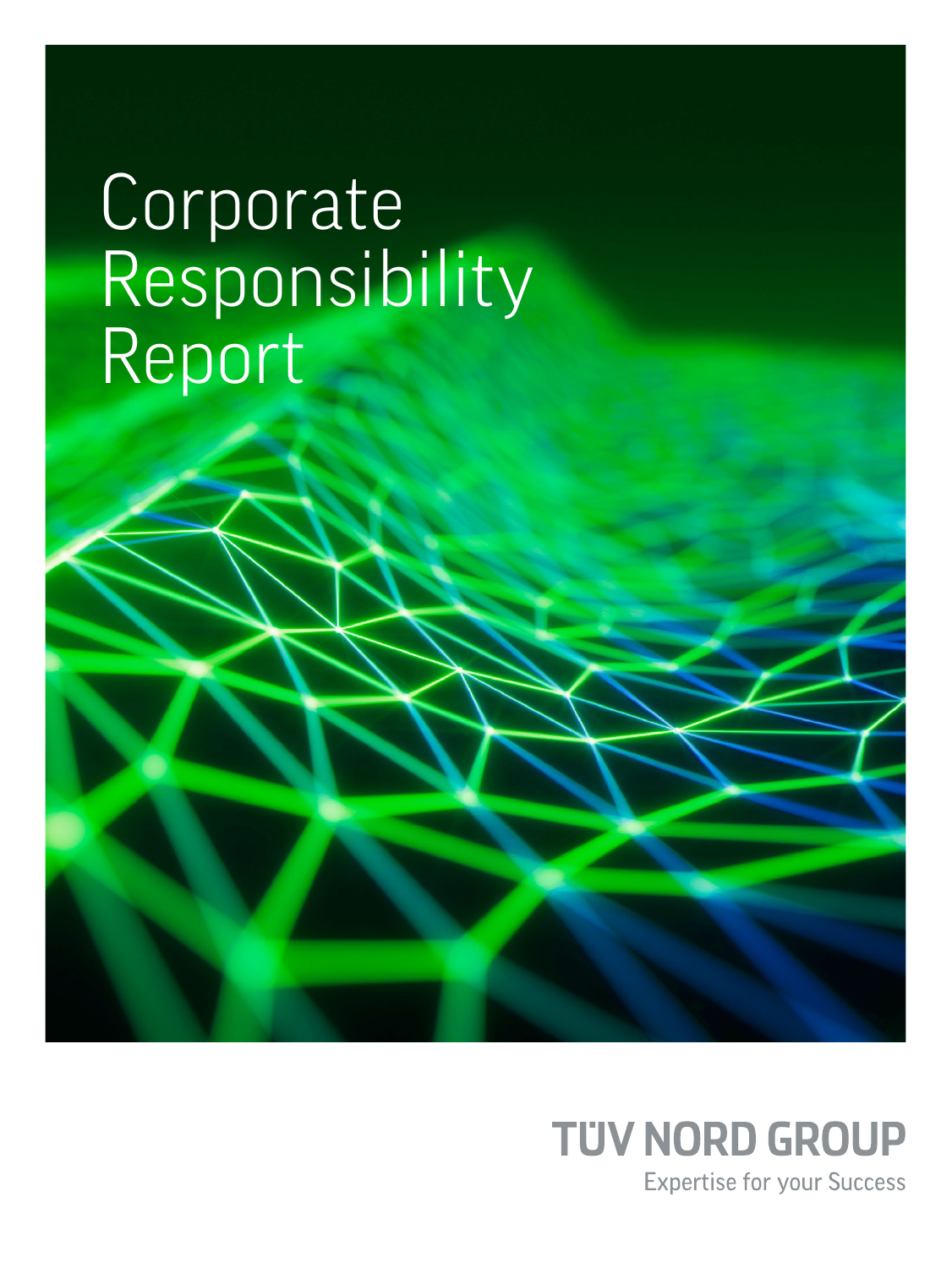#### **GRI 102-46, 102-50, 102-52, 102-54**

## About This Report

In this Corporate Responsibility Report for 2018, we are for the first time offering information on the economic, ecological and social impact of our business activities and explaining how the TÜV NORD GROUP is integrating responsibility and sustainability (Corporate Responsibility) into its corporate processes. In the future, we are going to publish a corresponding report every year containing information about how our commitments are proceeding.

The TÜV NORD GROUP has always considered sustainability and responsibility to be the driving force behind its entrepreneurial vision, and these qualities are thus firmly embedded in our DNA. Two years ago, on the basis of this keystone concept, we launched the development of a systematic and Group-wide Corporate Responsibility Management strategy to be consistent with the expectations of our stakeholders. We have amalgamated our sustainable activities, created organisational structures and developed a CR Strategy and a roadmap. In this roadmap, our medium- and long-term objectives are laid down and backed up with actual measures (see also p. 13).

The publication of our 2018 Corporate Responsibility Report is an important milestone in the context of strategically-oriented Corporate Responsibility Management in our company. In it, we disclose where we currently stand, which processes we are developing for a structured implementation and the aims we aspire to fulfil. In this report, we place the goals and measures of our

CR commitments in the overall social context of sustainability and in relation to the requirements arising from our Corporate Responsibility. In this way, we are seeking to enable our stakeholders (see also p. 11) and interested members of the general public to gain a comprehensive picture of our CR approach and CR activities.

In this report, we provide information on our responsibility to act sustainably in respect of value creation, our staff, the environment and society. We have defined these four fields of action and the associated questions in a materiality process, which also involves key stakeholders (see also p. 11 and 12). The report has been compiled in close collaboration with all responsible business units and central functions. By compiling the contents relating to our most important issues in accordance with a standard procedure, we have created a clear structure in the report chapters.

This report was created in accordance with the GRI-Standards: Option: core and the principal focus of the report is on the German companies and the sites of all the business units in the TÜV NORD GROUP. The reporting period is the TÜV NORD GROUP fiscal year, which runs from 1 January to 31 December 2018. In our first report, we have also included content from previous years to provide information on particular developments. In the next few years we will gradually expand the scope of the CR Report in accordance with the progress made in the Group-wide structuring of our CR Management.

We have included an abridged version of the present Corporate Responsibility Report in the current annual report of the TÜV NORD GROUP. We thereby seek to demonstrate the closeness of the relationship between our financial and non-financial results.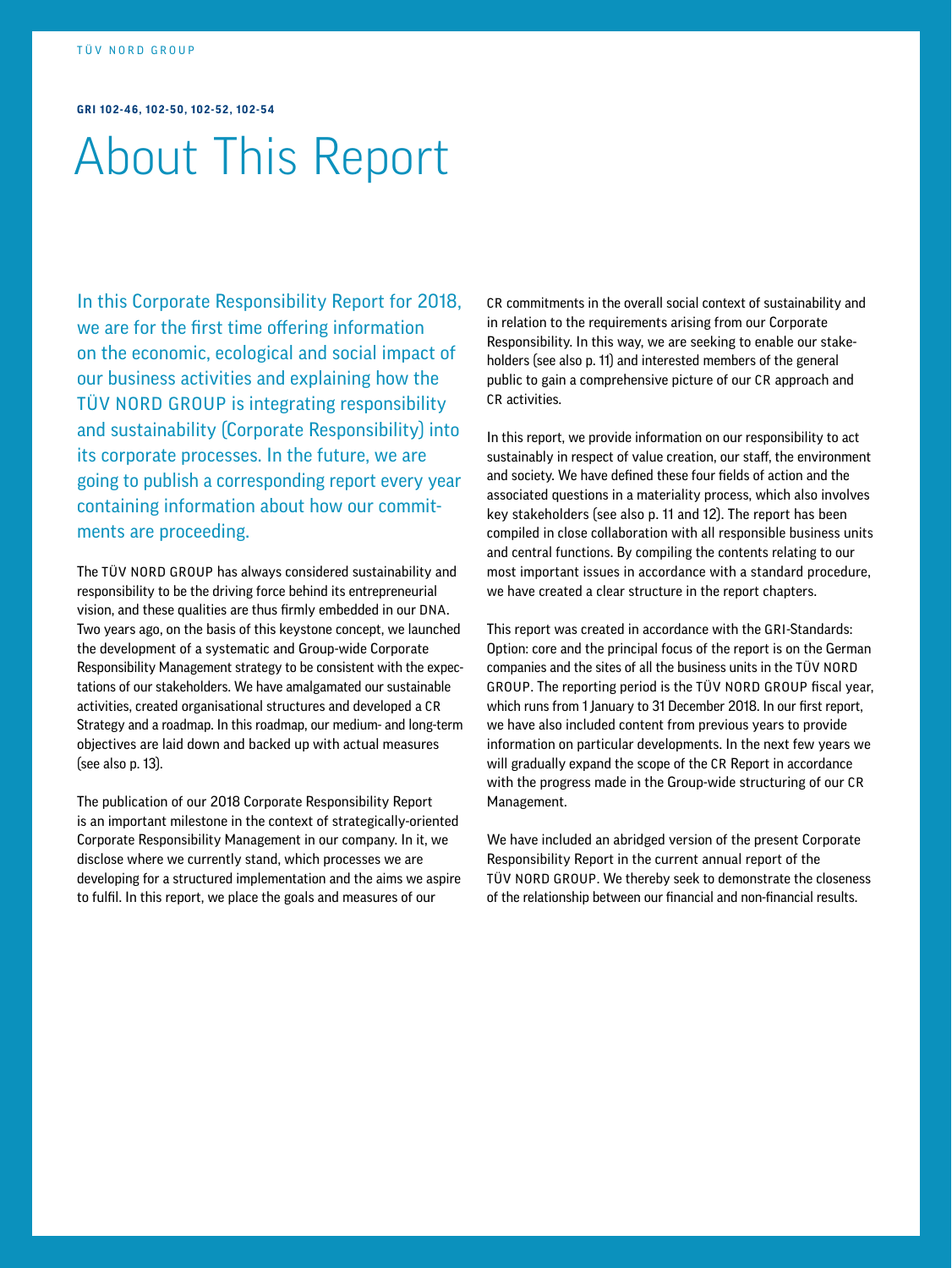## **Contents**

- [Preface by the Board of Management](#page-4-0)
- [The Year 2018](#page-5-0)
- [The Profile of the TÜV](#page-7-0) NORD GROUP

#### **[Corporate Responsibility Strategy](#page-8-0)**

- [Our Corporate Responsibility Strategy](#page-9-0)
- [Management of Corporate Responsibility](#page-10-0)
- [Values and Responsibility](#page-11-0)
- [Crafting Stakeholder Relations](#page-12-0)
- [Materiality of Our CR Issues](#page-13-0)
- [Roadmap 2020 for Guidance](#page-14-0)

#### **[Responsible Value Creation](#page-15-0)**

- [In Conversation with Carsten Becker](#page-16-0)
- [Management Approach, Issues and Control](#page-17-0)
- [18 Value-oriented, Sustainable Corporate](#page-19-0)  [Management](#page-19-0)
- [Responsibility in the Value Chain](#page-21-0)
- [22 Relevance of Sustainability to Innovations](#page-23-0)  [and Services](#page-23-0)
- [24 Use of State-of-the-art, Digital Means and](#page-25-0)  [Methods of Value Creation](#page-25-0)
- [Integrity and Compliance](#page-27-0)
- [28 Integration on an Equal Footing of Foreign](#page-29-0)  [Companies](#page-29-0)

#### **[Staff Orientation](#page-31-0)**

- [In Conversation with Triin Tint](#page-32-0)
- [Management Approach, Issues and Control](#page-33-0)
- [Attractive Employer](#page-35-0)
- [Health and Safety](#page-36-0)
- [Value-oriented HR Management](#page-38-0)
- [38 Individual Development and Promotion of](#page-39-0)  **[Employees](#page-39-0)**
- [Appropriate Working Environment](#page-41-0)
- [Diversity and Inclusion](#page-42-0)

#### **[Environmental Orientation](#page-43-0)**

- [In Conversation with Tanja Klar](#page-44-0)
- [Management Approach, Issues and Control](#page-45-0)
- [Eco-friendly Travel Patterns](#page-47-0)
- [Resource Economy and Efficiency](#page-49-0)
- [Energy Efficiency in Buildings](#page-50-0)

#### **[Societal Orientation](#page-51-0)**

- [In Conversation with Simon Piotrowski](#page-52-0)
- [Management Approach, Issues and Control](#page-53-0)
- [54 Societal Role in Accordance with Our Vision](#page-55-0)  [and Mission](#page-55-0)
- [56 Involvement of Stakeholders Beyond the](#page-57-0)  [Value Chain](#page-57-0)
- [57 Targeted Commitment Consistent with Our](#page-58-0)  [Value Creation](#page-58-0)
- [Human Rights](#page-60-0)
- **[Annex](#page-61-0)**
- [Memberships and Awards](#page-62-0)
- [Table of Key Figures](#page-63-0)
- [GRI Content Index](#page-68-0)
- [Legal Notice](#page-74-0)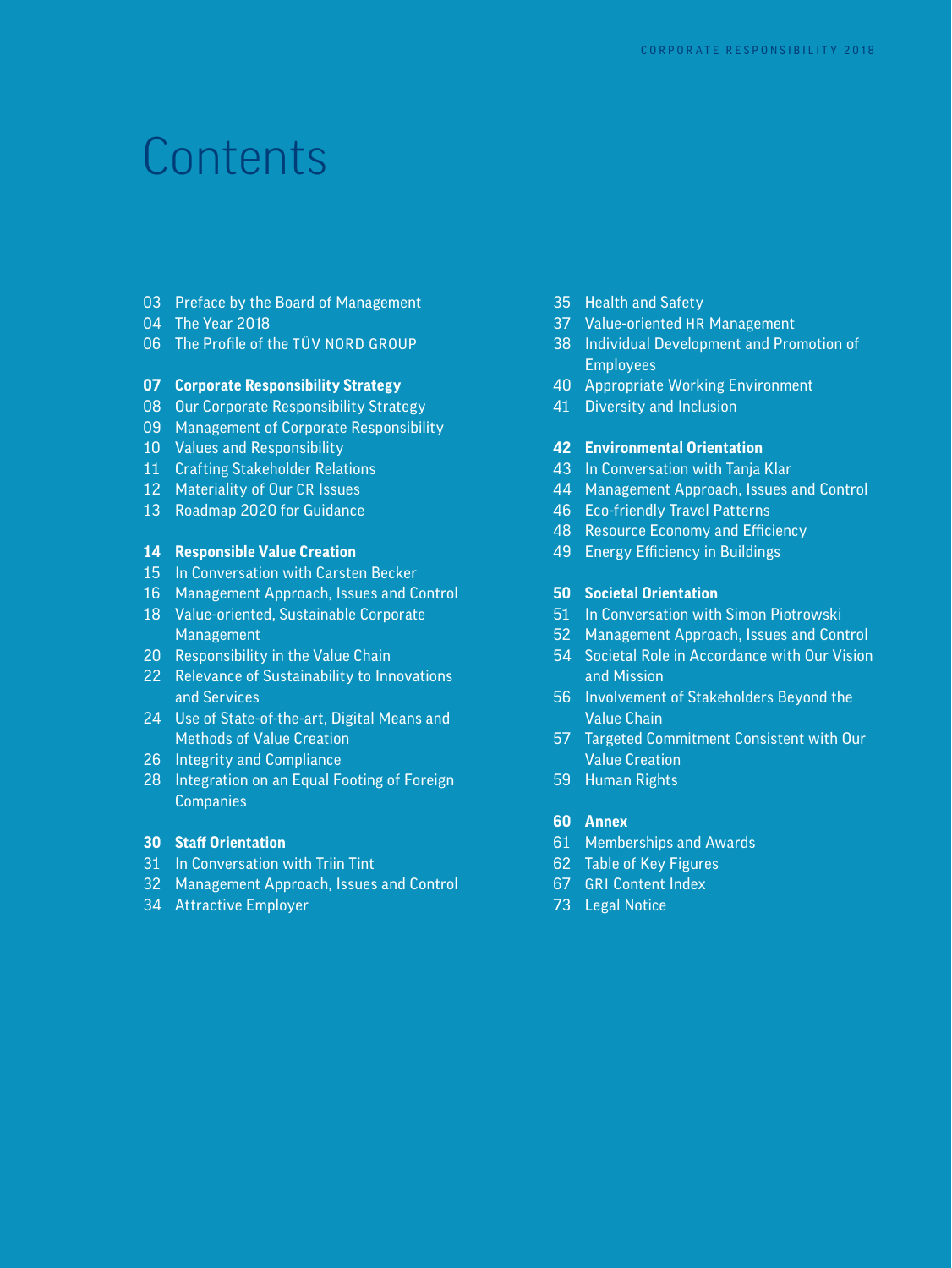## "Corporate Responsibility is geared to the long term and requires balanced action from economic, ecological and social points of view."

(from our Corporate Responsibility Strategy)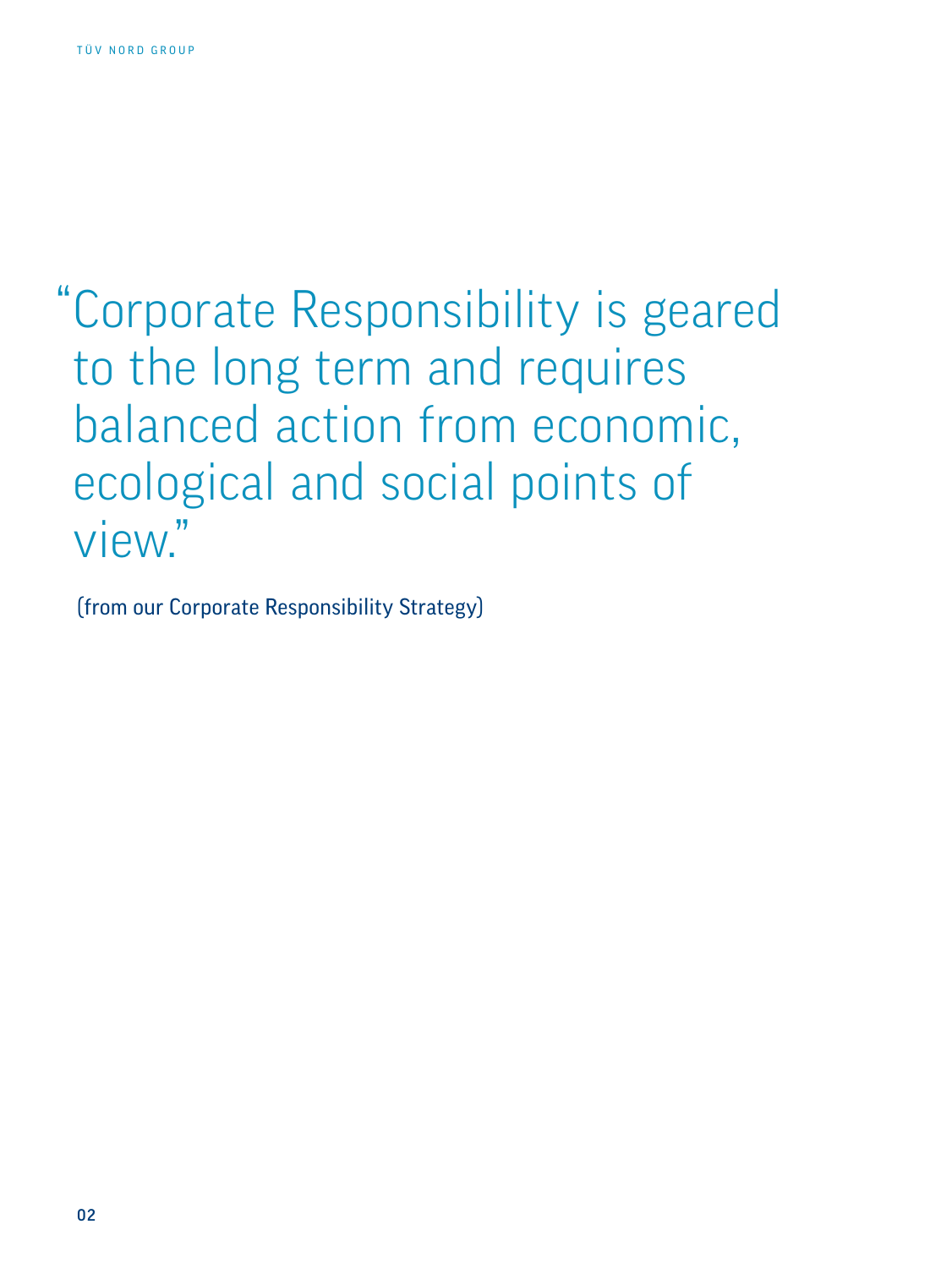#### <span id="page-4-0"></span>**GRI 102-14**

## Preface by the Board of Management

#### Dear readers,

When a few engineers gathered together exactly 150 years ago to establish the "Norddeutscher Verein zur Überwachung von Dampfkesseln" in Hamburg, they were united by a shared vision: technology needed to be safe, and no man should be placed at risk by technical progress.

The initial motivation of the predecessors of the TÜV NORD GROUP has been continued by engineers throughout all industrial ages. And today's imperative is to make the new, digitalised world just as safe as the old analogue one. Our customers can be confident that we will work with them to shape the digital transformation and to develop sustainable solutions.

Major global developments will have a role to play in deciding how fit for the future we are. We need to factor the medium- and longterm interactions between our business activities, the environment and society into our decisions. In this respect, too, the TÜV NORD GROUP has nailed its colours to the mast: we have always acknowledged how important it is to take responsibility for the impacts of our business activities on people and the environment and to act accordingly.

We are already using our knowledge to protect life and goods and to deal sparingly with natural resources. In the future we will assess the environmental impacts of our services and products, for example on the environment, from the development stage onwards. As far as climate protection goes, we have already adopted a particularly important stance: as a company, we are committed to the 2-degree target. In our first logical step, we are going to record the carbon footprint of our business travel and real estate.

One of the tasks we set ourselves in 2018 was to systematically hone our attitude to sustainability and our understanding of responsibility. From our mission statement we have derived targets in all the relevant fields, against which we will be measured in future. Our new Corporate Responsibility Roadmap brings together the most important activities. It is now providing guidance to 13,000 employees around the world, our customers and other stakeholders. Here are three specific examples:

■ We are pushing ahead with sustainability assessments for our innovations and developing a standardised evaluation system for this purpose.



Dr Dirk Stenkamp, Chairman of the Board of Management

- We are using the potential of digitalisation to bring about positive sustainability effects. For instance, remote inspection is significantly reducing the amount our staff need to travel.
- Our employees will in the future be able to sign up for training at a time and place of their choosing. By 2020, we will be offering flexible digital learning formats.

The present Corporate Responsibility Report sheds light what has already been achieved and the next steps. If it succeeds in inspiring our employees, customers and partners to enter into dialogue, along with everyone who is interested in working with us to develop solutions for a world worth living in, it will have achieved its aim.

Kind regards,

D. Sutany

Dr Dirk Stenkamp Chairman of the Board of Management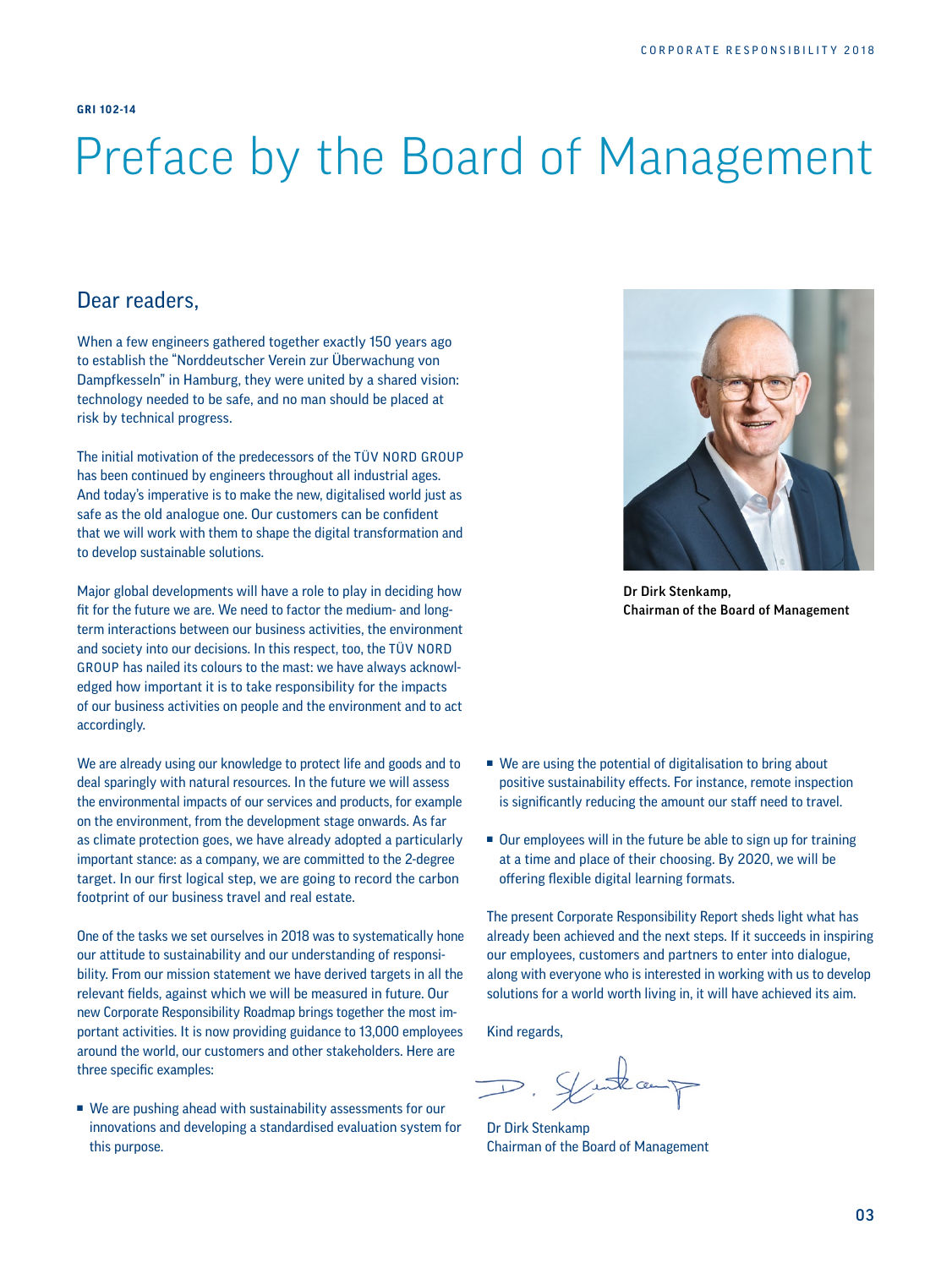### <span id="page-5-0"></span>The year 2018: Corporate Responsibility at a glance







**MILLION EUROS NET SALES**



**DIGITAL EXPERTS** from all the business units trained at the TÜV NORD Digital Academy

**1,067 €**



**TRAINING BUDGET** per member of staff

**100 %** 

of new **SUPPLIERS** evaluated in line with sustainability criteria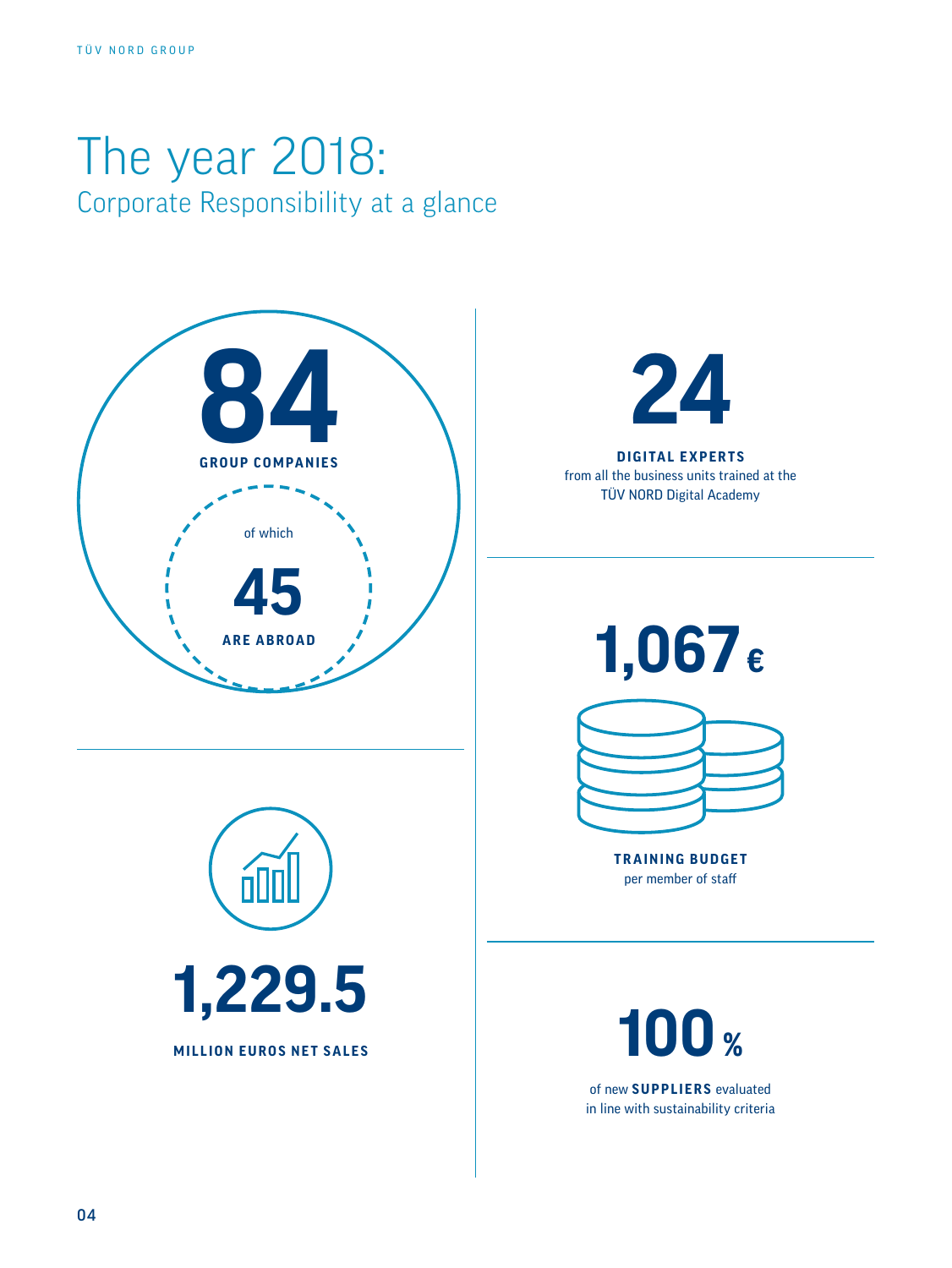

**OF PARTNERSHIP** with Europe's largest environmental award **GreenTec Awards**



2.77<sup>t</sup> co.

**INTENSITY** of GHG emissions per member of staff caused by business travel

# **100%**

**OF EMPLOYEES** are covered by an internally audited management system for occupational health and safety



**MEMBERS** of **»the network«,** an international network of employees with the aim of enhancing diversity in the TÜV NORD GROUP



**BUSINESS UNITS** Industrial Services, Mobility, Training, Natural Resources, Aerospace and IT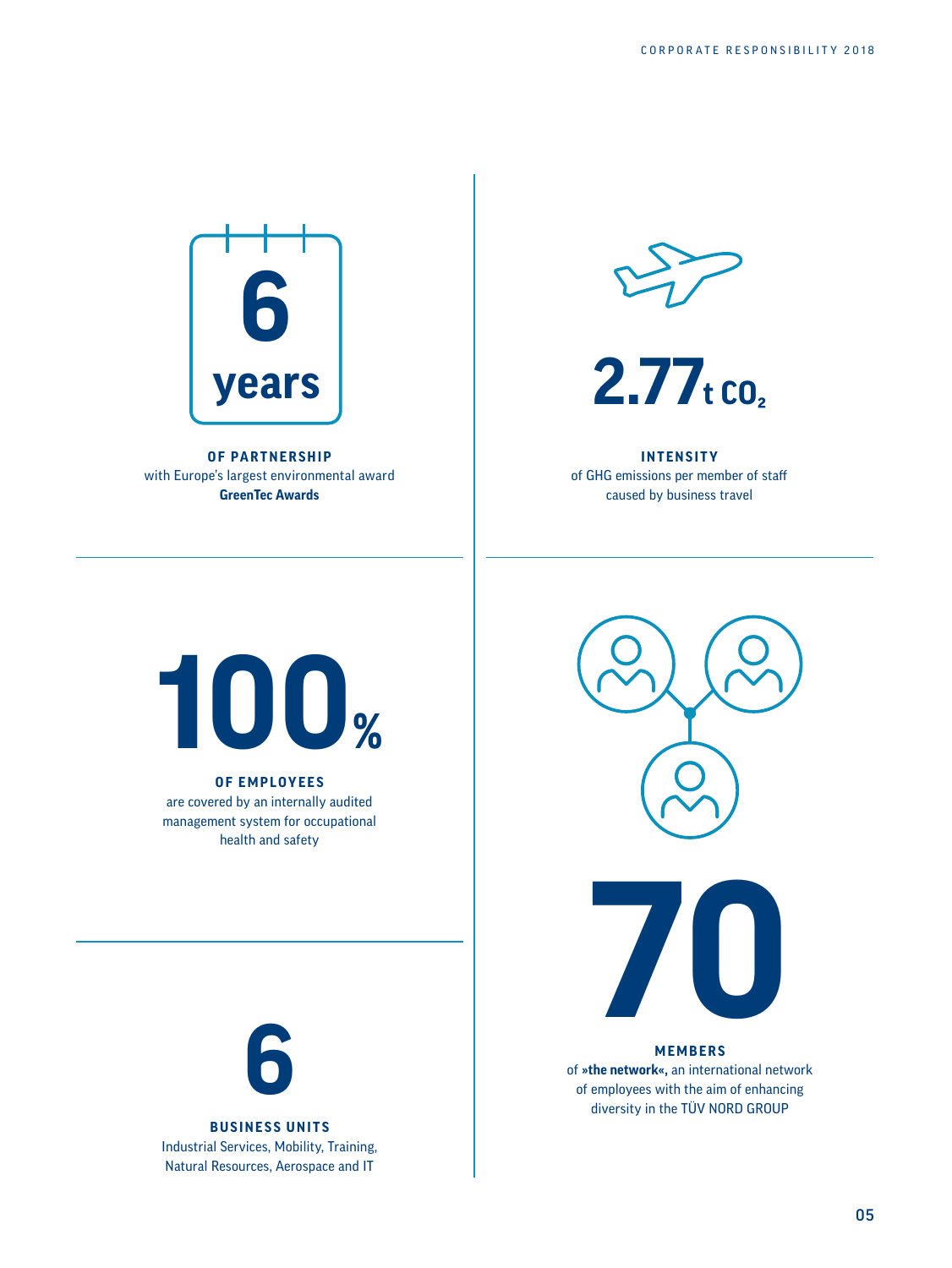#### <span id="page-7-0"></span>**GRI 102-1, 102-2, 102-3, 102-4, 102-5, 102-6, 102-9**

## The Profile of the TÜV NORD GROUP

The TÜV NORD GROUP is a globally active technology group. Its workforce, which now numbers more than 13,000, has been the byword for safety, independence and quality for 150 years. The employees test, inspect, certify, offer advice and award qualifications in accordance with many globally applicable technological standards. This allows the TÜV NORD GROUP to offer unparalleled holistic support and care to its various customer groups in this networked world. Its customers include global players and small and medium-sized enterprises with a regional and local focus, alongside organisations, institutions and consumers.

The head office of the TÜV NORD GROUP is in Hanover. 73% of our audit, certification, engineering, consulting and training services take place on the German market. 16% of our business activities take place in the rest of Europe, 9% in Asia, 1% in America and 1% in Africa.

The TÜV NORD GROUP has divided its activities into six business units and the Holding/Services division and is active in the TICET (Testing, Inspection, Certification, Engineering, Training) market. Extensive consulting and training services are offered alongside the traditional testing business. The Group has a unique selling proposition in the sector as a whole with services in the natural resources and aerospace fields.

- The certification, service and testing portfolio of the companies in the Industrial Services business unit includes specific individual tests and the assessment from the safety point of view of complex systems and plants.
- The Mobility business unit offers numerous services, ranging from the inspection and approval of vehicle and driving tests to development-related inspection and consulting services for the automobile and automotive supply industry.
- The Natural Resources business unit offers engineering services in raw material exploration, mining and coking technology, construction and infrastructure, product testing and building safety as well as in industrial testing and measurement technology.
- $\blacksquare$  The core activities of the Training business unit are vocational education and training for specialists and managers, along with publicly funded training measures.
- The Aerospace business unit is involved in activities concerning the procurement, modification, testing and certification of electronic components for the aerospace industry.
- The IT business unit focuses on IT security assessment services for hardware and software according to the common criteria evaluation system as well as testing and certification services for IT infrastructures for the validation of the security and availability of data centres and cloud providers.

In all six business units, we offer our products and services throughout the world, adapted to the respective markets and the regulatory requirements that apply in those markets. We are not currently aware of any general market-specific exclusions of our products and services.

As of 31 December 2018, the TÜV NORD GROUP had 84 companies, 39 of which are in Germany and 45 abroad, which are either directly or indirectly controlled by TÜV NORD AG as a management holding company. Its shareholders are TÜV Hannover/ Sachsen-Anhalt e.V., TÜV NORD e.V. and RWTÜV e.V., the RWTÜV Stiftung and TÜV Thüringen e.V.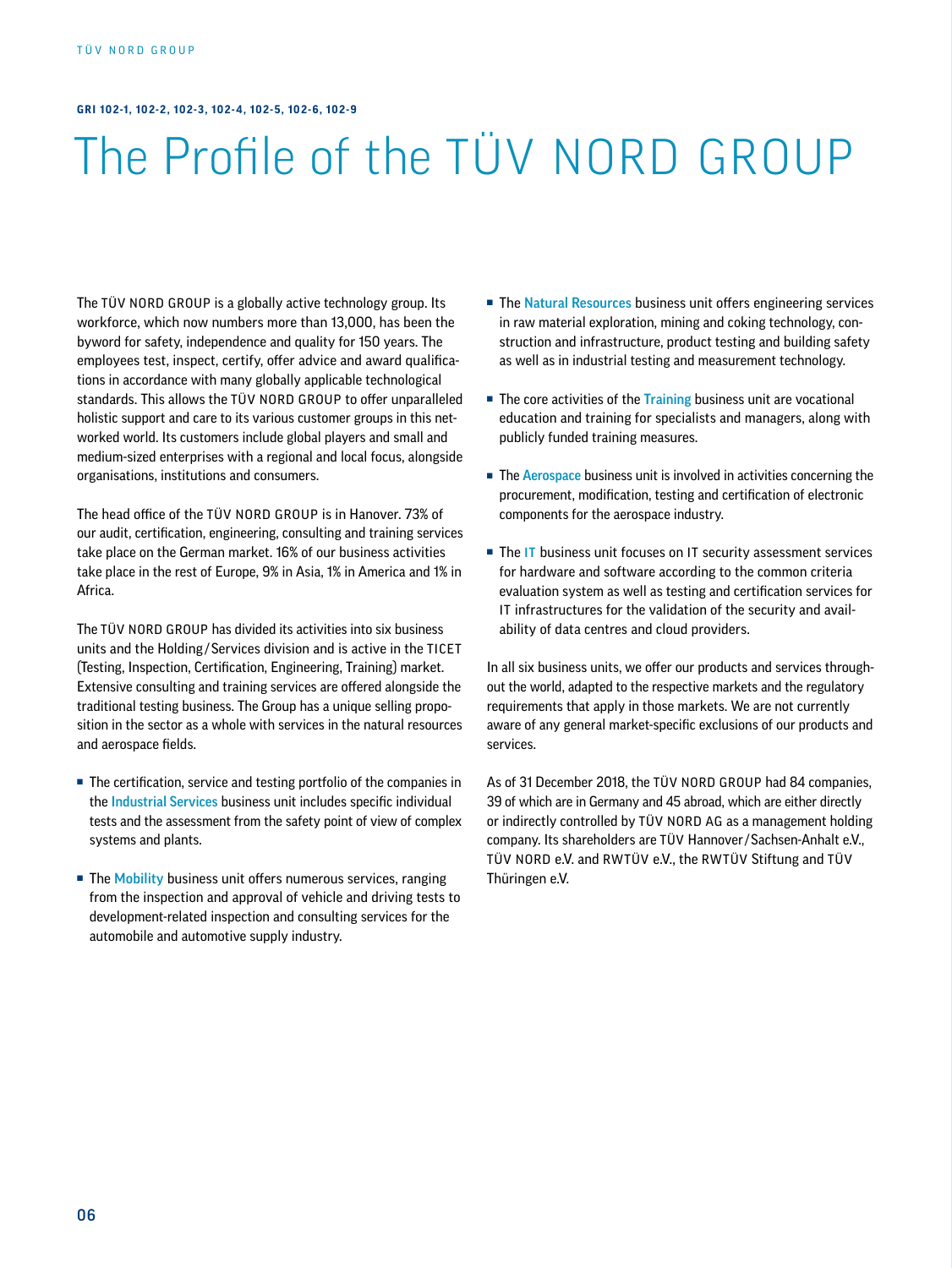# <span id="page-8-0"></span>Corporate Responsibility Strategy

"We consider the impact of our decisions and our actions not only on our company, but also on society and the environment."

In the Corporate Responsibility Strategy, the TÜV NORD GROUP is bringing together its different activities under the umbrella of sustainable and responsible economic management.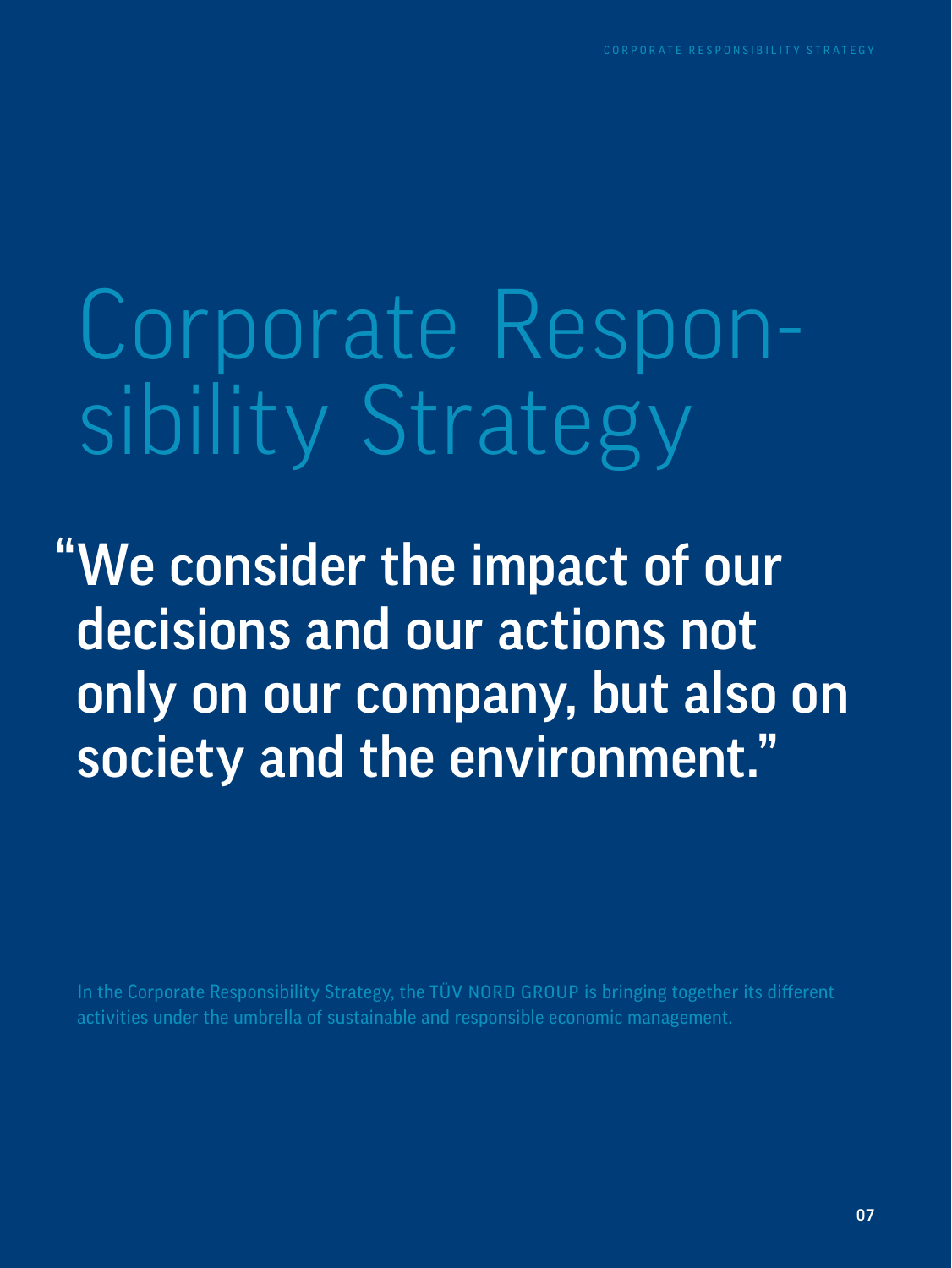#### <span id="page-9-0"></span>**GRI 102-16, 102-44, 102-46**

## Our Corporate Responsibility Strategy

"We see it as the responsibility of the TÜV NORD GROUP to conduct business with a view to longterm success. We take into account not only the impact of our decisions and actions on our company, but also their effects on society and the environment."

#### **LONG-TERM THINKING: OUR ATTITUDE**

It is an integral part of our corporate identity to take responsibility for the impacts of our business activities on people and the environment and to act in a sustainable manner. We see the implementation of Corporate Responsibility as a long-term project that will lead us into the future. The destination has been set and the route planned, and the starting pistol has been fired. The challenge we face on this journey is to strive every day for balance between economic, ecological and social concerns in all that we do. The main coordinates for our Corporate Responsibility are our five guiding principles:

#### The focus is on our customers.

Our employees are the key to success.

- Our integrity is the basis of everything we do.
- Our diversity opens up new opportunities.
- Our culture of innovation is trend-setting.

#### **NAVIGATING SAFELY: OUR STRATEGIC APPROACH**

In 2018, we brought together the various different activities under the umbrella of acting sustainably and responsibly to form one single corporate responsibility strategy. Developed in close relation to our Corporate Strategy, this serves as our overarching route map.

In terms of value creation, we consider Corporate Responsibility (CR) to be an important success factor for our company. After all, we need sustainable services for our customers, integrity in respect of the environment and society and dedicated employees to make our business fit for the future. Our CR Strategy includes our attitude toward responsibility and sustainability, decisions on the management of Corporate Responsibility, the four main fields of action and a CR Roadmap with objectives, measures and targets.

#### **DEFINING MATERIALITY: FOUR FIELDS OF ACTION**

We identified the four main fields of action of our Corporate Responsibility Strategy in the context of a materiality analysis, taking into account our stakeholders (see the chapter entitled "Materiality of our CR Topics"). We are focusing our sustainable actions on the following four themes:

Ûo, Responsible Value Creation ⊯⊾ Staff Orientation Environmental Orientation Societal Orientation

We have combined the route for each of these four fields of action in our Roadmap 2020: this includes goals, measures and implementation activities (see the chapter entitled "Roadmap 2020 for Guidance"). Overarching objectives, such as the reduction of CO<sub>2</sub> emissions, are broken down to the level of business units and Group companies and implemented at that level. On the journey we will remain in regular dialogue with our stakeholders. We will practise full disclosure in relation to our sustainability achievements, both within the Group and externally. In this way we will ensure that key expectations, including those imposed on the TÜV NORD GROUP from outside, are recognised in good time and, where appropriate, taken into account.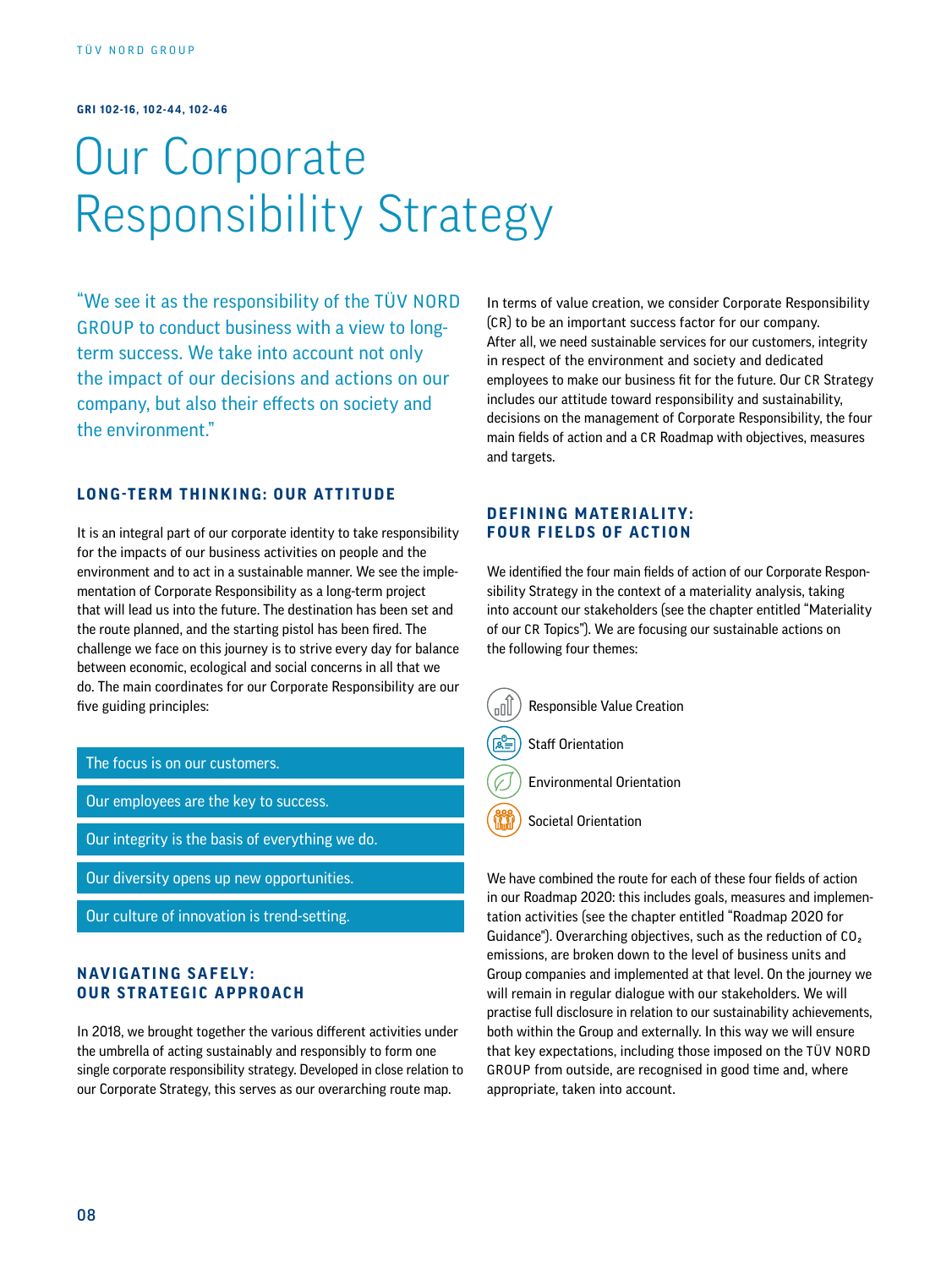<span id="page-10-0"></span>**GRI 102-18, 102-52**

## Management of Corporate Responsibility

#### **GENERATING BENEFIT: OUR MANAGEMENT APPROACH**

We will implement our long-term Corporate Responsibility Strategy in the context of our integrated management system. The focus of our Corporate Responsibility will be on the strategic and operational benefits for value creation in the TÜV NORD GROUP: covering the whole gamut of topics from attractiveness as an employer and the efficient use of resources through to pioneering innovations. We will work together at the highest management level and in the business units and Group companies to inject life into our Corporate Responsibility Strategy across a whole range of activities. At the same time, the business units and Group companies will set their own priorities for the implementation of the goals according to their specific activities and possibilities. In this way, individual mosaic tiles will combine to form one major work with which we will achieve the Group's overall objectives.

#### **GENERATING TRANSPARENCY: ANNUAL REPORTING**

We consider it important to reveal this mosaic and its objectives in a readily comprehensible way. Our first responsibility and sustainability report is a decisive step in this direction. In the future, we will report annually on the status quo in respect of the economic, ecological and social impacts of our business activities. In this context we will consider in detail how far we have already travelled and which obstacles may remain to be overcome. In terms of content, our reports will adhere to the following principles: involvement of stakeholders, sustainability context, materiality and degree of completion. We will report on the basis of clearly defined and implemented data sources which will at all times be freely available and verifiable.

#### **TARGETED MANAGEMENT: CR ORGANISATION**

The TÜV NORD GROUP has defined roles and responsibilities on three levels: the Group, the business units and the Group companies. This organisational structure will ensure the proper management of our Corporate Responsibility and the implementation of our objectives.

#### **GROUP LEVEL**

1

In the TÜV NORD GROUP, Corporate Responsibility is anchored at the highest level of corporate governance: the responsibility lies with the Group Executive Committee. A CR Steering Committee consults internally on all cross-cutting topics and activities. The Group has created the post of CR Manager for the coordination of CR activities and communications.

#### **BUSINESS UNITS**

2

The board of each business unit is in charge of Corporate Responsibility and nominates a CR coordinator. This member of staff is a member of the CR Steering Committee at Group level and supports the board of the business unit in the strategic coordination of the various activities.

#### **GROUP COMPANIES**

3

The management board of each of the companies in charge of Corporate Responsibility in that company. A management representative supports the board in its CR planning, implementation and reporting tasks.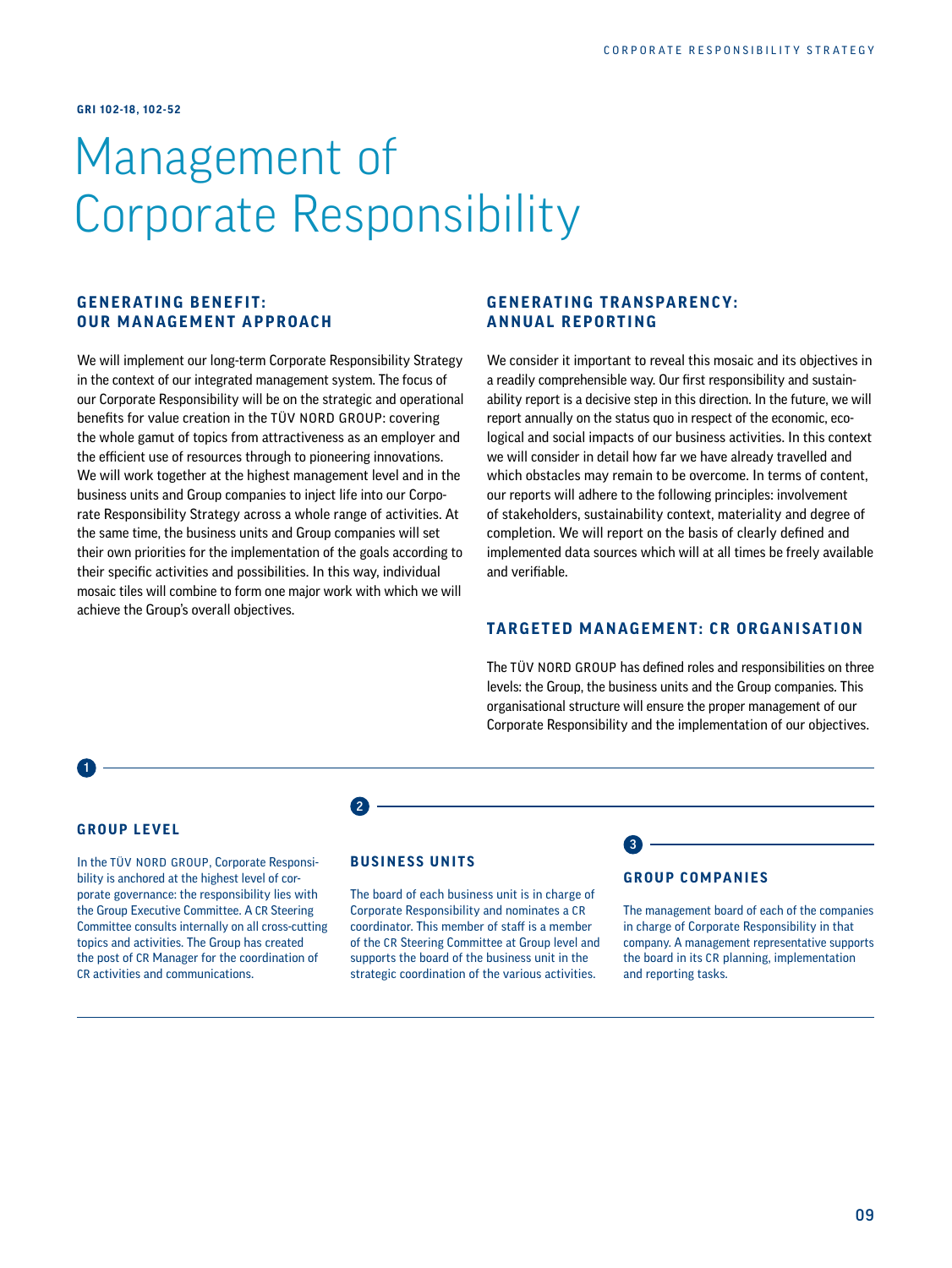#### <span id="page-11-0"></span>**GRI 102-16**

## Values and Responsibility

#### **THE BINDING GUIDING PRINCIPLE OF OUR ACTIONS**

Every employee of the TÜV NORD GROUP is bound by our corporate values and code of conduct as the defining principles which govern our personal actions in the company. At the same time, they are an integral part of our compliance management system (CMS).

The code of conduct lays down a fair and legally compliant code of behaviour for all employees. It prohibits, among other things, any form of corruption or the taking of undue advantage and calls for the observance of data protection laws as well as equality and respect. Our responsibility is an integral part of our corporate values, as it is the foundation on which our business is based, defines our actions and has an impact on the environment and society. Without responsibility, we would be unable to fully live out our corporate values. It is for this reason that we define our Corporate Responsibility in relation to our five values as follows:

#### **The focus is on our customers**

We consider it our responsibility to contribute to the success of our customers – today and tomorrow. We offer them services of the highest quality and efficiency in the context of a sustainable portfolio of services and new ideas to help them on their way into the future.

#### **Our employees are the key to our success**

As an employer, we are responsible for creating an attractive work environment which communicates our appreciation of our staff.

We offer our employees the space they need to design a working life which is characterised by individual responsibility; we set great store by teamwork, support the reconciliation of work and family and offer individual training opportunities. The employees in turn have a responsibility to contribute to the success of the company.

#### **Our integrity is the basis of all we do**

We always act sustainably - economically, ecologically and socially. We cultivate a culture of openness which is firmly rooted in mutual respect and trust. On the basis of our mandatory code of conduct, we always act lawfully and transparently towards our business partners and the company. We consider this to be just as much our responsibility as consideration of the impact of our actions on the environment and society.

#### **Our diversity opens up new opportunities**

We consider diversity and internationality to be an enrichment for our company. We promote equal opportunities and respect the individuality of each and every individual. We set great store by mixed teams and interdisciplinary work as a way to fulfil our responsibility to offer tailored solutions to customers.

#### **We have a forward-looking culture of innovation**

We are continuously improving our products and processes, developing new ideas for our customers and driving innovation. We consider it our responsibility to develop sustainability-oriented services that are in harmony with the zeitgeist and to align ourselves with the Sustainable Development Goals of the United Nations.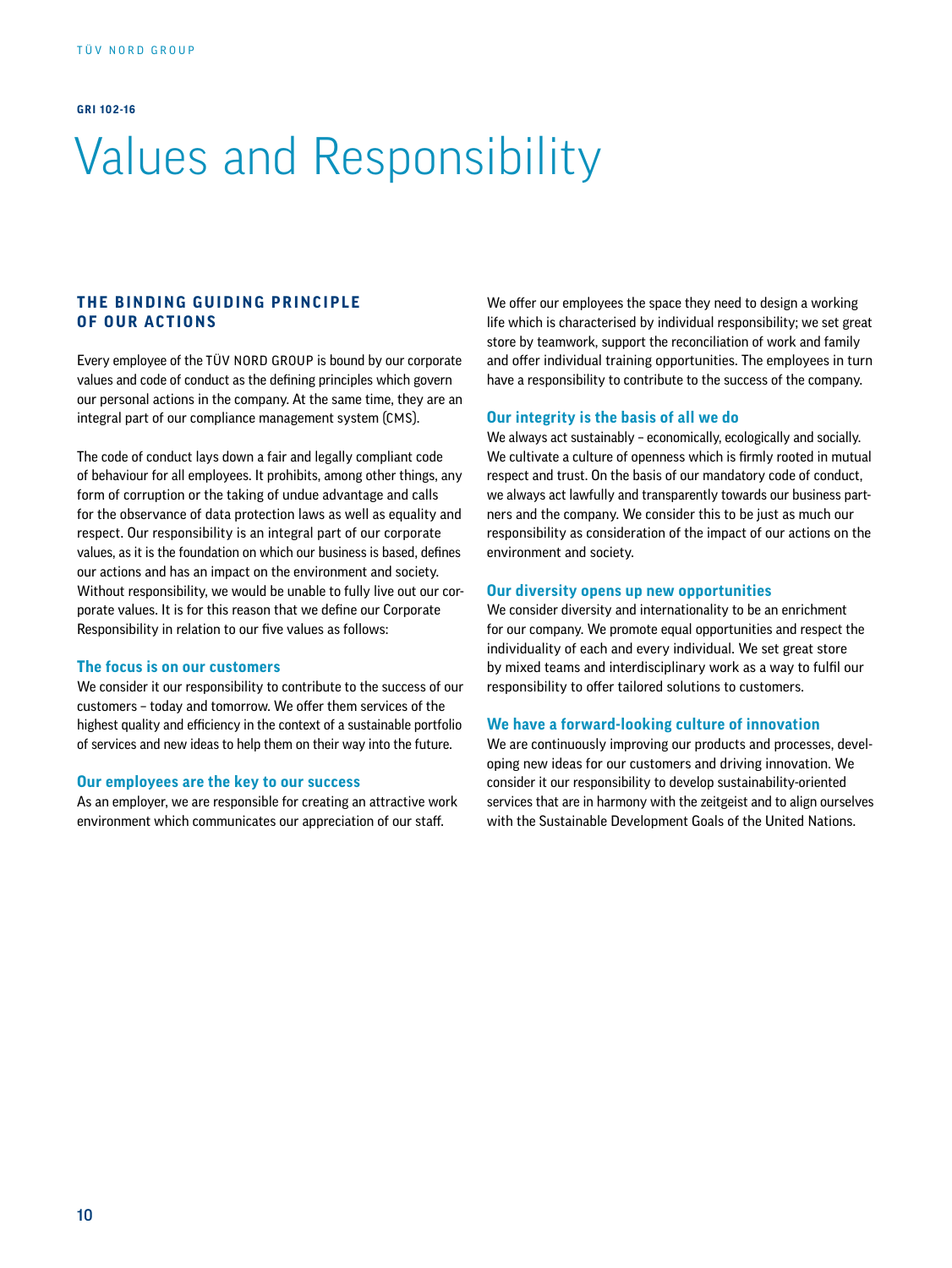## <span id="page-12-0"></span>Crafting Stakeholder Relations

#### **INVOLVING OUR STAKEHOLDERS**

When it comes to aligning our business activities with economic, ecological and social criteria, we consider it important to involve our stakeholders, both internal and external. We engage in dialogue and familiarise ourselves with different expectations, making us very quick to respond to new creative ideas. We have identified the following stakeholder groups, both inside and outside our value chain, as relevant:

| Internal                                                                                      | <b>External</b>                                    |  |
|-----------------------------------------------------------------------------------------------|----------------------------------------------------|--|
| Supervisory Board (internal/external)                                                         | Customers                                          |  |
| Board of Management,<br><b>Group Executive Committee (GEC)</b><br>Heads of the business units | Suppliers and service providers                    |  |
|                                                                                               | Cooperation partners                               |  |
| Companies in Germany<br>(management and experts)                                              | <b>Financial partners</b>                          |  |
|                                                                                               | Shareholders (TÜV associations)                    |  |
| Regions and companies abroad<br>(management and experts)                                      | Accreditation and<br>certification organisations   |  |
| <b>Central functions</b><br>(management and experts)                                          | Authorities with the power<br>to grant permissions |  |
| Group and management officers                                                                 | Legislators and regulators                         |  |
| Representatives of employees<br>(works councils and other<br>representative instances)        | Competition                                        |  |
|                                                                                               | Associations and NGOs                              |  |
| <b>Employees</b>                                                                              | Media and the public                               |  |

In the context of the materiality analysis, we worked with selected stakeholders to identify economic, ecological and social interests and issues, assessed their relevance and allocated them with to four main fields of action. The relationships with the respective stakeholders and the assessment and consideration of their expectations are managed or implemented either centrally in the CR Management or locally via the business units and central functions.

#### **DIALOGUE WITH INTERNAL STAKEHOLDERS**

In 2017 and 2018, we entered into dialogue with around 600 employees in Germany and seven foreign companies in Asia (India, China, Taiwan, Malaysia, Indonesia and Korea) and two companies in Europe (Greece and Spain) (see also p.18). In 2019, we will continue these dialogues and enter into yet more intensive discussions with our internal stakeholders from different parts of the world – both directly via Group audits and workshops and indirectly via the management representatives of the international sites (see also p.28).

#### **INTENSIFICATION OF DIALOGUE WITH EXTERNAL STAKEHOLDERS**

With the release of our first Corporate Responsibility Report, we are seeking to intensify the dialogue with our external stakeholders (see also p.18 and 56). To this end, a stakeholder conference is planned for 2019; in 2019 and 2020 we also intend to conduct written and personal interviews with selected stakeholders.

For this purpose we have assigned topics to the various groups which we aim to use as doorways to dialogue.

- Customers: Service, quality, price
- Suppliers, service providers, partners:
- Fair conditions, impact on customer-related processes ■ Neighbours of the TÜV NORD sites:
	- Transport infrastructure, noise, use of staff canteen etc.
- Accreditation organisations and authorities: Expectations and developments in the regulations which affect us
- Non-governmental organisations: Relevant environmental and social issues
- Associations and competitors: Joint positioning and cooperation on relevant issues that may have a positive impact on the economy, the environment and/ or society
- Representatives of the media and the public: The adoption of positions concerning our Corporate Responsibility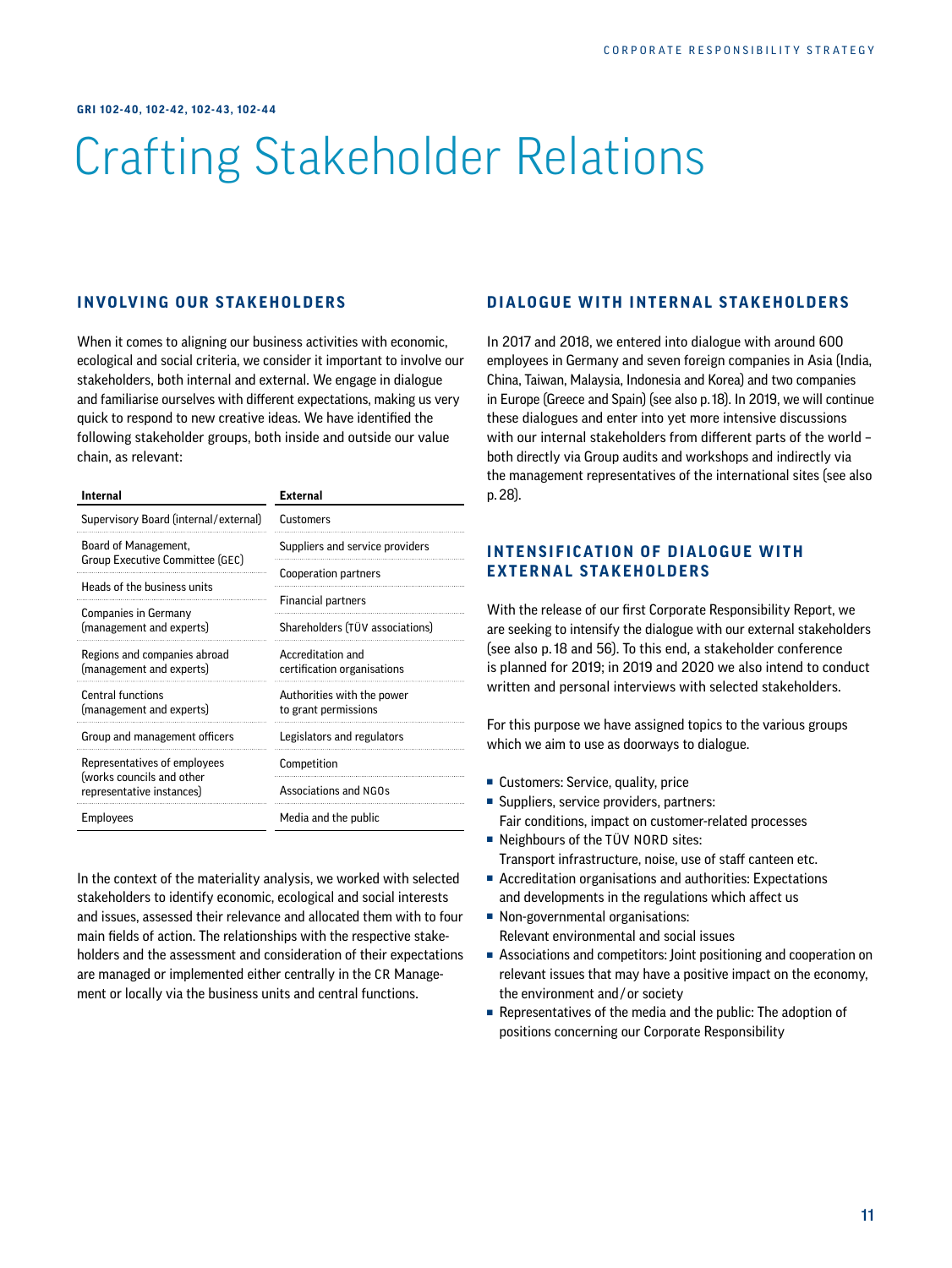<span id="page-13-0"></span>**GRI 102-43, 102-44, 102-46, 102-47**

## Materiality of Our CR Topics

#### **IDENTIFYING THE KEY CR TOPICS**

Which are the priority CR topics in the TÜV NORD GROUP? An in-depth answer to this question has been provided by the materiality analysis which we carried out 2018.

In the first step, we assessed the initial position. For this purpose we identified our previous CR activities and the expectations of our various stakeholders and arranged them thematically. With reference to the GRI Standards and the German Sustainability Code (DNK), additional CR topics were included in an overall list of possible topics.

In the second step, all the CR topics thus identified were put to the test: how relevant do our stakeholders consider the various topics to be? And how marked is the economic, environmental and social impact of our business in relation to the respective topics, such as, for example, "Employee health and safety" or "Resource economy and efficiency"?

#### **INSIDE AND OUTSIDE VIEW**

We used the "materiality analysis" as a tool to precisely define the two factors, relevance and impact. The impact assessment was semi-quantitative. The CR Steering Committee of the TÜV NORD GROUP and the responsible internal experts rated the impact of the topics in accordance with a predetermined scale. We have also had intensive discussions with our stakeholders – for example with over 500 corporate employees – to determine the relevance of CR topics. The results were discussed in detail by the CR Steering Committee.

This has led to the emergence of a clear overall picture which maps our journey. Eleven key CR topics have emerged for the TÜV NORD GROUP which are also the focus of the present report. The other eight major topics are mentioned in passing for the sake of completeness.

#### MATERIALITY MATRIX OF THE TÜV NORD GROUP

Last revised 16. 2. 2018



#### **Responsible Value Creation**

- 1 Value-oriented, sustainable corporate management
- 2 Responsibility in the value chain
- 3 Sustainable innovations and services
- 4 Digital means and methods of value creation
- 
- 5 Integrity and compliance<br>• 6 Integration on an equal form
- Integration on an equal footing of the foreign companies

#### **Staff Orientation**

- 7 Attractive employer
- 8 Health and safety
- 9 Value-oriented HR management
- 10 Individual development and promotion of employees
- 11 Appropriate working environment
- 12 Diversity and inclusion

#### **Environmental Orientation**

- 13 Eco-friendly travel natterns
- 14 Resource economy and efficiency
- 15 Energy efficiency of rented or fully-owned buildings

#### **Societal Orientation**

- 16 Societal role in accordance with our vision and mission
- 17 Involvement of stakeholders beyond the value chain
- 18 Targeted social engagement consistent with our value creation
- 19 Respect for human rights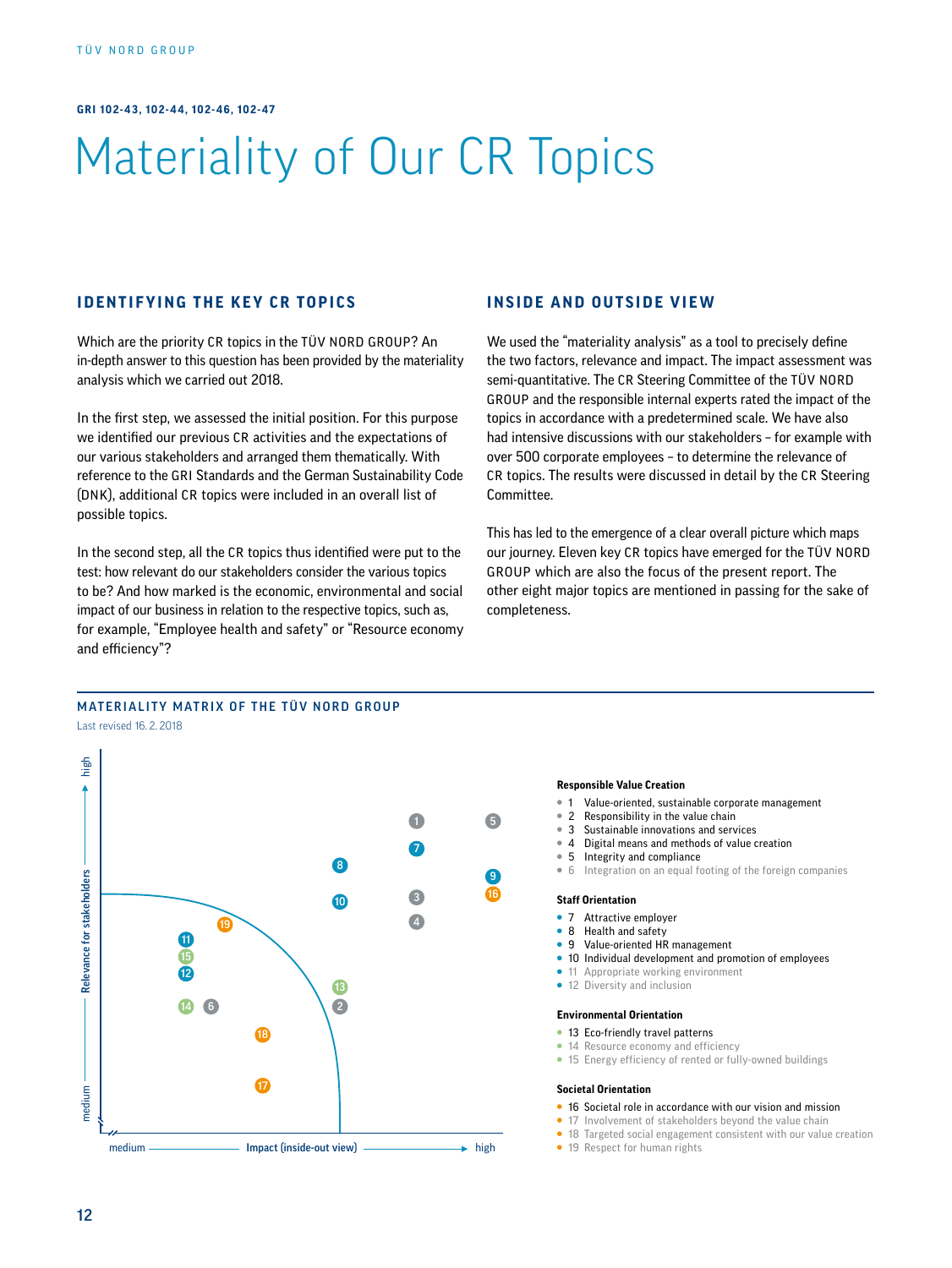<span id="page-14-0"></span>**GRI 102-44**

## Roadmap 2020 for Guidance

#### **ROUTE MAP TO ACHIEVE OUR GOALS**

The CR Roadmap 2020 offers us guidance on our journey to the systematic integration of responsibility and sustainability in all the business units. It contains an overarching long-term goal for each of the four fields of action. Objectives have also been defined for the key CR topics and the routes planned by which we aim to achieve these goals by 2020. Key performance indicators and measures have been set as guides. We aim to use specific targets to evaluate the degree of implementation.

The roadmap was developed by the CR Steering Committee. The kick-off event was a workshop held in July 2018 to define the roadmap, at which the long-term CR objectives were identified and discussed. Divided into working groups, representatives from the CR Steering Committee then discussed specific targets, indicators and measures in various workshops. Between October and November 2018, the CR Steering Committee carried out the last critical analyses before finally releasing the draft roadmap. The CR Roadmap 2020 was adopted by the Group Executive Committee at the end of 2018.

#### ROADMAP 2020

|                                   | Our expectation of ourselves                                                                                                                                                              | Our goal                                                                              | Our KPI                                                                                                                                                                                                                                                        |
|-----------------------------------|-------------------------------------------------------------------------------------------------------------------------------------------------------------------------------------------|---------------------------------------------------------------------------------------|----------------------------------------------------------------------------------------------------------------------------------------------------------------------------------------------------------------------------------------------------------------|
| <b>Responsible Value Creation</b> | "Our achievement of economic success<br>considers the interests of both people<br>and nature."                                                                                            | Perception of the TÜV NORD GROUP<br>as a value-oriented and sustainable<br>enterprise | CR certificate or listings by 2020 in<br>sustainability ratings/rankings                                                                                                                                                                                       |
| <b>Staff Orientation</b>          | "Our employees are at the heart of our<br>company and the key to our long-term<br>success."                                                                                               | Satisfaction of our employees                                                         | Maintenance of the high commitment<br>index score of over 70% in the employee<br>survey of 2020                                                                                                                                                                |
| <b>Environmental Orientation</b>  | "Climate protection and the preservation<br>of the natural basis of life are among<br>the greatest challenges of our time, and<br>we will either rise to them together or<br>not at all." | Obligation to meet the 2-degree<br>climate target                                     | Significant reduction of our carbon<br>footprint (total greenhouse gas emissions<br>as CO <sub>2</sub> equivalent) by 2050, develop-<br>ment of measures to reduce of our GHG<br>emissions in line with the triad "Avoid.<br>Reduce, Offset" and in that order |
| <b>Societal Orientation</b>       | "To be truly meaningful, individual<br>human development must take place<br>in the context of society."                                                                                   | Societally committed through<br>innovation                                            | Our innovations will support the<br>sustainable development of society<br>in 2020 and beyond                                                                                                                                                                   |
|                                   |                                                                                                                                                                                           |                                                                                       |                                                                                                                                                                                                                                                                |

The presentation of expectations, objectives and key performance indicators (KPI) in the individual fields of action is an excerpt from the CR Roadmap 2020 of the TÜV NORD GROUP.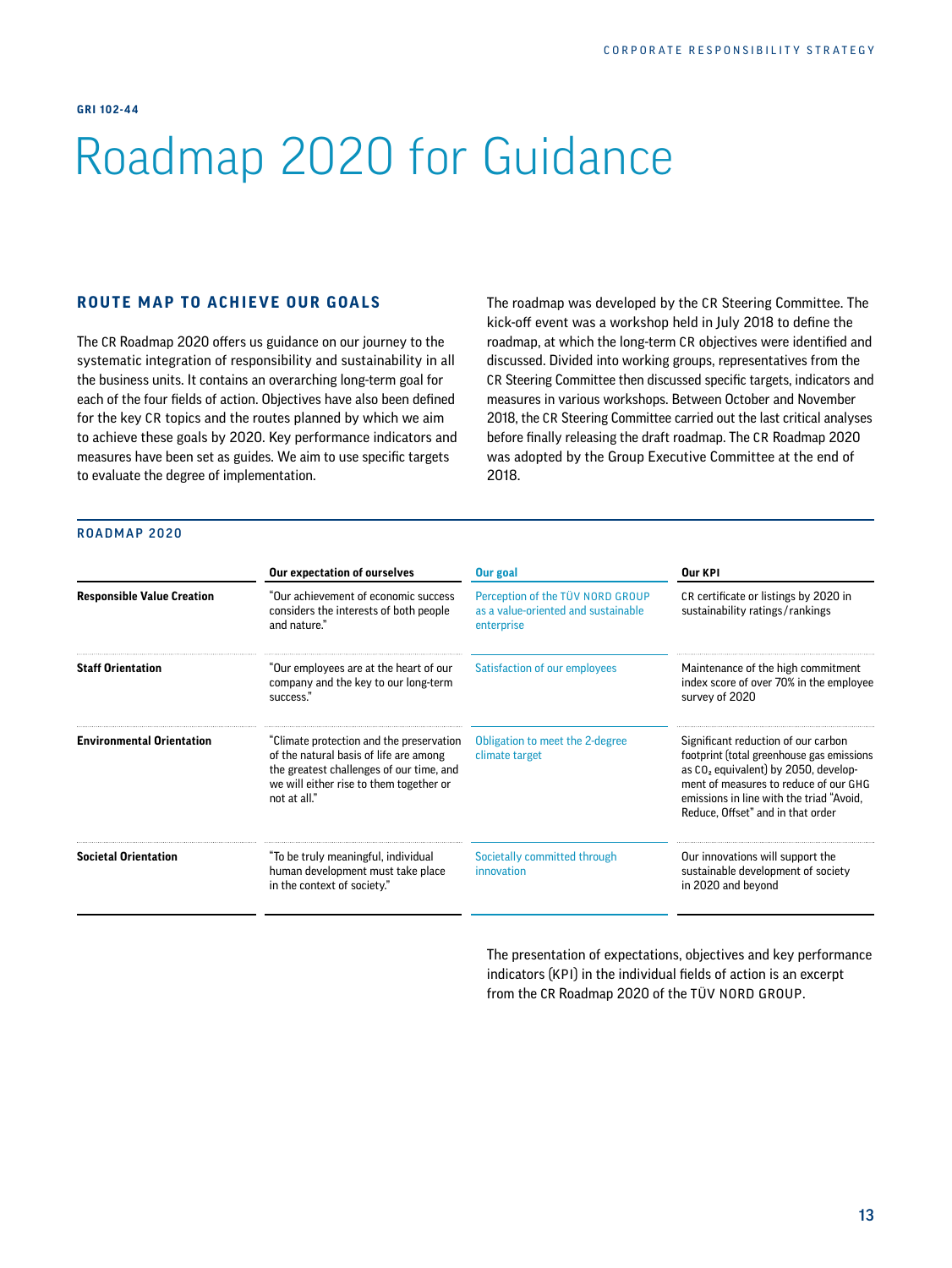<span id="page-15-0"></span>

# Responsible Value Creation

## " Our achievement of economic success considers the interests of both people and nature."

The TÜV NORD GROUP is perceived as a value-oriented and sustainable enterprise and will be officially recognised as such by 2020.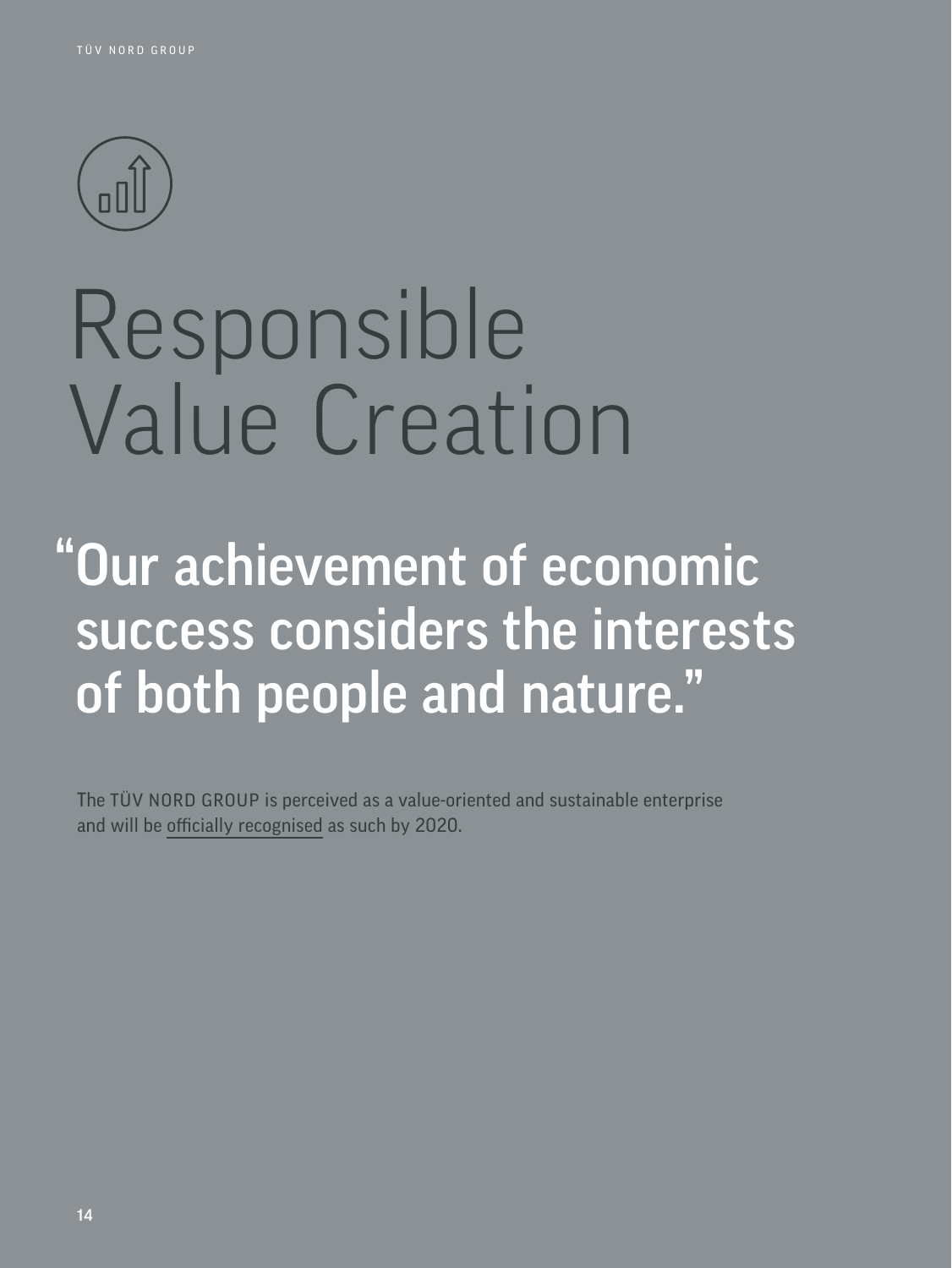## <span id="page-16-0"></span>" Sustainability increases the (added) value of innovations."

**You and your team are developing innovative services for the customers. What does innovation mean for the TÜV NORD GROUP?**

**Carsten Becker (CB)** For us, being innovative means using modern methods to serve customers faster, less expensively and more effectively. We also want to offer the customers new services that will enhance their security or, for example, effectively respond to new threats, for instance through IT security. But innovations in the TÜV NORD GROUP also need to be sustainable in terms of their ecological and economic impact.

#### **In other words, sustainability has a key role to play in the development of innovative services?**

**CB** When we develop new products, we start by focusing on what the customers actually want. And, for many customers, sustainability is of major importance. By offering sustainable services, we'll also be complying with the demands of the law. And I think it's foreseeable that new political framework conditions will also have a sustainability component. And, last but not least, any innovation which doesn't contribute to sustainability is worth less than one which does.



In conversation with Carsten Becker Head of Innovation Management at TÜV NORD Systems

**Innovation and digitalisation are drivers of the TÜV NORD GROUP's sustainable development strategy. Which issues from this area are you currently looking at?**

**CB** Virtual Reality training and remote audits have a particularly important role to play in sustainability. After all, these technologies are making a significant contribution to the reduction of our carbon footprint. At the same time, we're increasing the value of the service to the customer.

#### **Let's take a look into the future now. Where is the service journey going to lead us?**

CB Issues like Artificial Intelligence, Industry 4.0 and Virtual and Augmented Reality are increasingly going to impinge on our daily lives. At the same time, the demand for sustainable services is increasing. Meaning that we're ideally set up for the next ten years.

#### **The CR Roadmap formulates specific goals until 2020. What will be next for the Innovation Center?**

**CB** The quest to be the first to do something never ends. So innovations are always going to be important. Although current issues like digitalisation will eventually be fully resolved, we'll then be confronted with new challenges.

#### **What are your personal goals as director of the Innovation Center?**

**CB** If, in ten years' time, I can see that more people are working for the TÜV NORD GROUP than is the case now and that we're seizing our opportunities and identifying a lot of mistakes early on, then I will have achieved my goal. It would be ideal if our efforts to be sustainable were to be compatible with the wishes of the customers.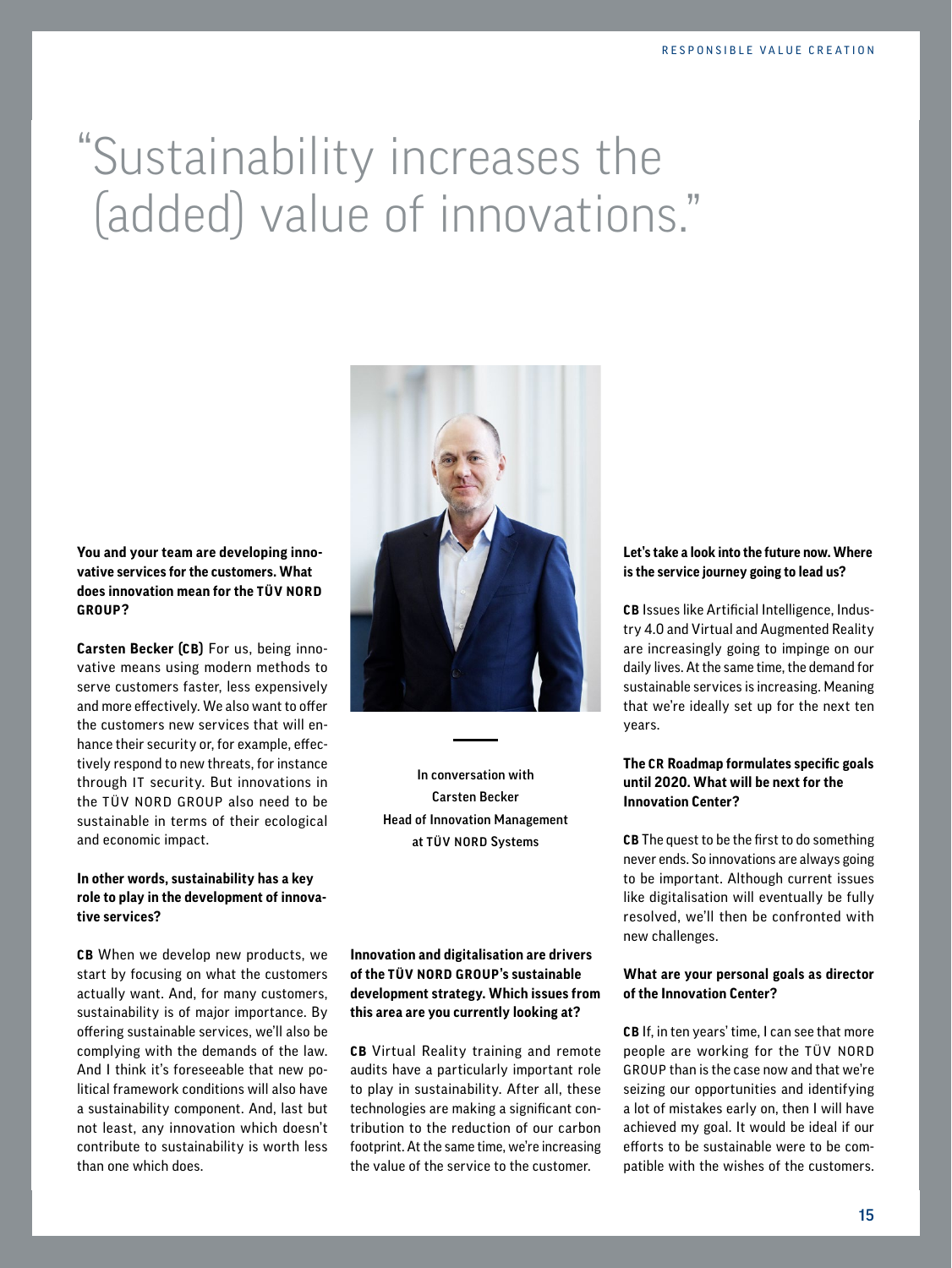#### <span id="page-17-0"></span>**GRI 103-1, 103-2, 103-3**

## Management Approach, Topics and Control

#### **RESPONSIBLY SHAPING VALUE CREATION. AVOIDING RISKS**

We bear the responsibility for future-proofing the business of the TÜV NORD GROUP. This requires us to think in the long term and to know what impact our actions have: not just on our company and its employees, but also on society and the environment.

"Responsible Value Creation" is thus the key field of action in our CR strategy. It also serves as a foundation for all the others. This is because our goals are to ensure that our value creation is always responsible and sustainable and to avoid risks. Our business might adversely affect our reputation, along with society at large and the environment, if we were to maintain business relationships with entities lacking in integrity and to fail to make our products and services sustainable. It therefore follows that integrity and compliance, alongside sustainably designed and pioneering services, are of great importance when it comes to the prevention of risks. Because we take a holistic view of value creation in our company, we also include suppliers and service providers in our commitment. This amplifies the effects of our actions in the supply chain and with our customers.

In our "Responsible Value Creation" field of action, we accord particular significance to six thematic areas. The first five of these we have identified as essential. Another important topic is the "Integration on an equal footing of foreign companies".

#### **Value-oriented, sustainable corporate management**

Our management culture is characterised by values, trust and responsibility. This culture calls for prudent and sustainable action throughout the whole company.

#### **Responsibility in the value chain**

The TÜV NORD GROUP has links with many industries. This allows us to promote sustainability across corporate boundaries. For instance, we require our suppliers to act sustainably.

#### **Sustainable innovations and services**

The future viability of our company will depend on the extent to which we design our product and service portfolio in accordance with important ecological, economic and social concerns and generate innovations that create value added for society at large.

#### **Digital means and methods of value creation**

The use of modern, digital means of value creation is highly relevant for us. If we want to ensure that our core business remains marketable in the future, then it is of existential importance for us to switch to digital business models and technologies.

#### **Integrity and compliance**

Integrity and compliance are essential conditions for the maintenance of trust in our brand and its perception as being safe, credible and reliable – today and in the future.

#### **Integration on an equal footing of the foreign companies**

The integration on an equal footing of the foreign subsidiaries of the TÜV NORD GROUP is an important factor in our success in the domestic and international environments.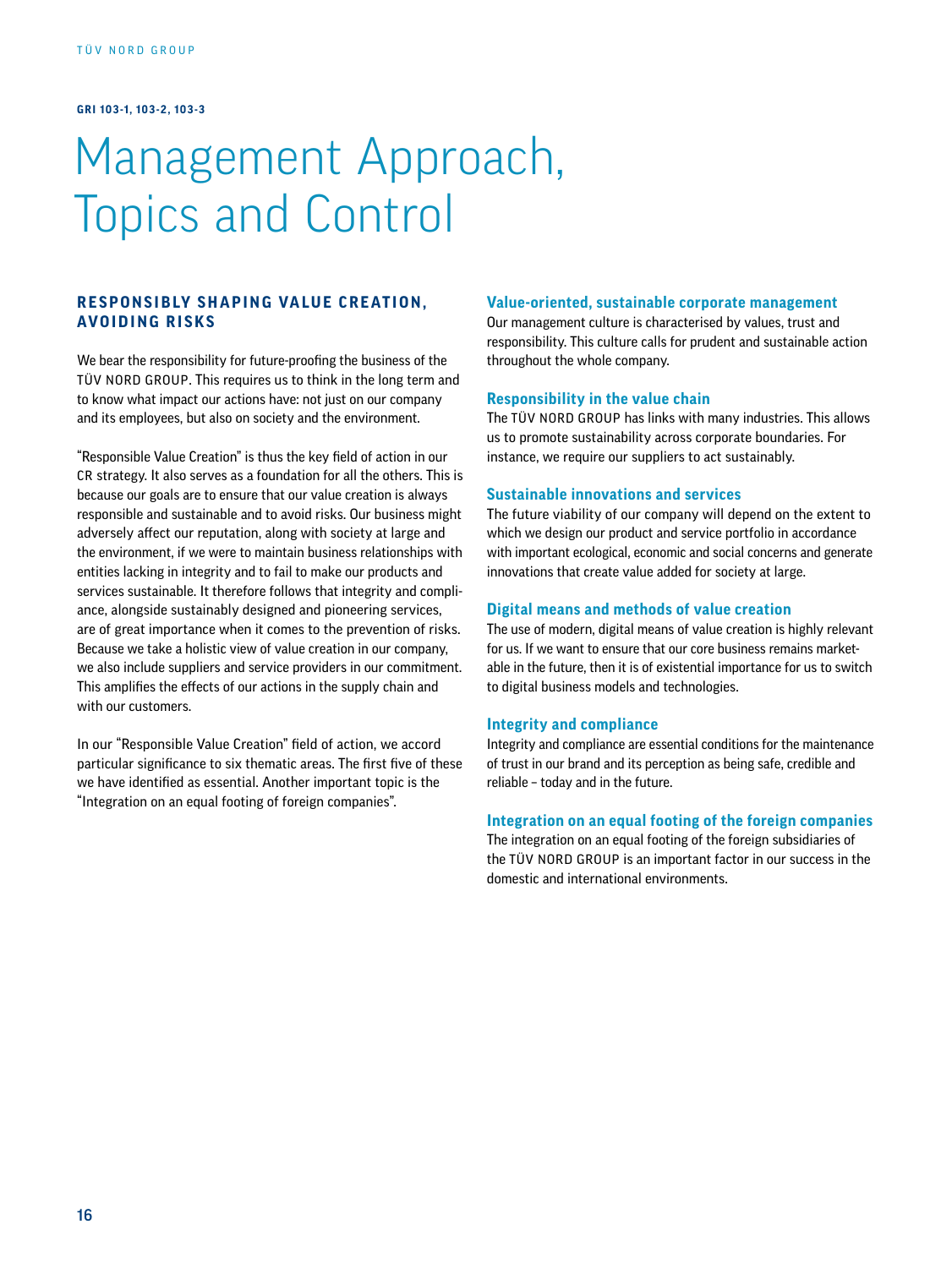#### **SETTING AN OVERALL GOAL, WORKING OUT INDIVIDUAL WAYS OF GETTING THERE**

"Responsible Value Creation" is at the heart of our Corporate Responsibility, and all other fields of action arise from it. It is for this reason that the general control and management approaches (see the chapter entitled "Management of Corporate Responsibility", p. 11) apply also to this topic. It is in the context of the above that the CR Principals, CR Strategy and CR Roadmap set the overall direction. The business units and Group companies are free to implement all the overarching CR objectives according to their actual priorities; the same also applies to the "Responsible Value Creation" field of action. The implementation must in all cases feed in to the overall objective.

We are committed to meeting the requirements of the Global Reporting Initiative and the German Sustainability Code (DNK). At the international level, we are aligned with the ILO Labour Standards, the UN Global Compact and the OECD Guidelines for Multinational Companies.

| <b>Theme</b>                                                | <b>Our goal</b>                                                                                              | <b>KPI</b>                                                                                                                                                                  |
|-------------------------------------------------------------|--------------------------------------------------------------------------------------------------------------|-----------------------------------------------------------------------------------------------------------------------------------------------------------------------------|
| Value-oriented, sustainable corporate management            | Our company is perceived by employees as acting<br>sustainably and in accordance with values                 | • Perception of corporate activity to be rated as at<br>least good in the 2020 employee survey                                                                              |
| Responsibility in the value chain                           | Sustainability criteria are integrated into the<br>procurement process                                       | • Review of 100% of newly registered suppliers with<br>technical and sales relevance<br>• Overall share of purchase volume with this supplier<br>to be at least 25% in 2020 |
| Sustainable innovations and services                        | Responsibility and sustainability are established as<br>evaluation criteria for our innovations and services | • Start of the evaluation of innovations and services                                                                                                                       |
| Digital means and methods of value creation                 | In 2020, Digital Experts ensure digitalisation<br>knowledge is networked                                     | • All business units have Digital Experts in 2018                                                                                                                           |
| Integrity and compliance                                    | A training programme for integrity and compliance<br>is introduced throughout the Group                      | • An e-learning-based, target-group-oriented training<br>programme is introduced throughout the Group<br>by 2020                                                            |
| Integration on an equal footing of the foreign<br>companies | Foreign companies are integrated into the Group's<br>network and application landscape                       | • The degree of integration of the fully consolidated<br>companies is at least 80% by the end of 2020                                                                       |

#### EXCERPT FROM OUR ROADMAP 2020 IN THE "RESPONSIBLE VALUE CREATION" FIELD OF ACTION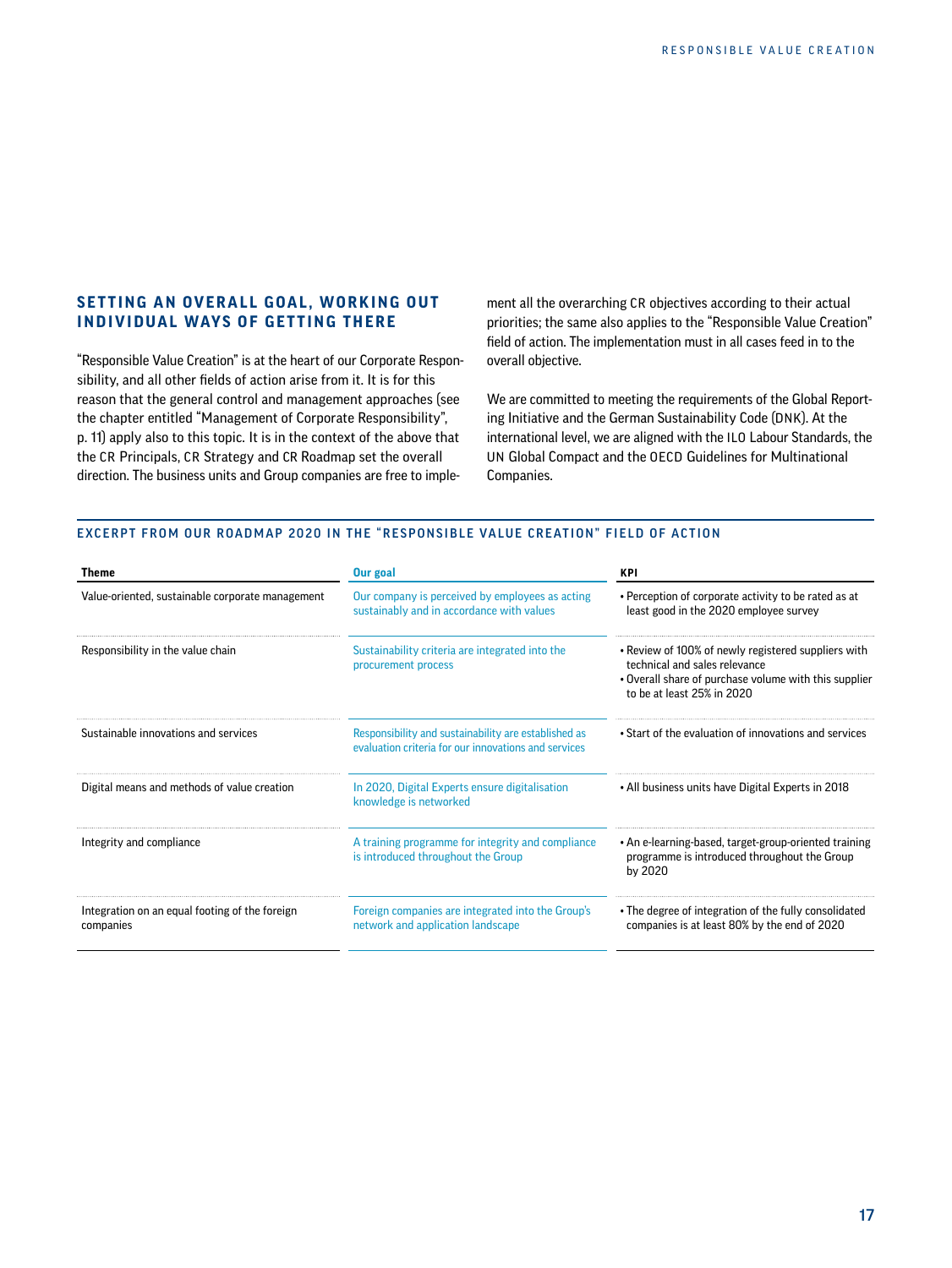## <span id="page-19-0"></span>Value-oriented, Sustainable Corporate Management

#### **LIVING OUT VALUES, LEADING RESPONSIBLY**

"We promote a culture of values, act responsibly at all times and take into account the economic, environmental and social impact of our actions. Alongside shareholder value, the interests of relevant stakeholders and the consideration of those interests are of major importance for our long-term success."

#### **The aim**

■ Our company is perceived by employees as acting sustainably in accordance with values.

#### **KPI**

■ Perception of corporate activity to be rated as at least good in the 2020 employee survey.

We are convinced that a corporate and management culture which is characterised by values, trust and responsibility constitutes an essential basis for our long-term success. At the same time, it will protect our Group from economic risks caused by a lack of sense of responsibility and lack of values.

Our corporate and management culture brings day-to-day corporate practice into line with our CR goals and reinforces individual responsibility and a sense of community in the TÜV NORD GROUP and in relation to society. It is honing the awareness of the impacts of our business activities and thereby promoting sustainable and prudent behaviour on the part of all employees.

The responsibility for value-oriented, sustainable corporate management lies with the Board of Management of the TÜV NORD GROUP and the Group Executive Committee. It is the task of the divisional heads to take this responsibility out into the Group companies. Embedded as they are in the overall control process, our mission statement, the new management guidelines and the CR Strategy set the direction for our sustainable development (see chapter entitled "Our Corporate Responsibility Strategy", p.8 and 10).

A key question that will be decisive for our future course is this: how do our stakeholders perceive the TÜV NORD GROUP? We have garnered some initial insights from our dialogue with some 600 employees. By involving them closely in our process, we have been able to structure and refine our CR fields of action and questions. We aim to use our employee survey, which we carry out every three years across the Group, to collect more information. To this end, we are going to integrate the question of "Valueoriented, sustainable corporate management" into the survey. Our goal is to achieve scores ranging from good to very good. From April 2019, we aim to increasingly engage in dialogue with external stakeholders and to record in a structured way how they perceive the value orientation and sustainability of our company.

Our corporate culture is defined on the basis of values. In 2017, we involved the new generation of executives and employees on board in their further development and reformulated them in our mission statement. They were published throughout the Group in early 2018 as the basis for the future direction of our business.

#### **Our corporate values:**

#### The focus is on our customers

- Our employees are the key to our success
- Our integrity is the basis of all we do
- Our diversity opens up new opportunities
- We have a forward-looking culture of innovation<sup>1</sup>

The new values are our company's calling card, both internally and externally. They are the expression of our value-oriented and sustainable management ethos and are based on what our employees have believed in for 150 years: independence, safety, trust. At the same time, they take account of social developments and the requirements of the digital transformation.

The focus is consistently on the customer. The dynamic behind current developments leaves us in absolutely no doubt that we

<sup>1)</sup> In the chapter entitled "Binding guiding principles of our actions" on p. 10, our values are elaborated in connection with our Corporate Responsibility.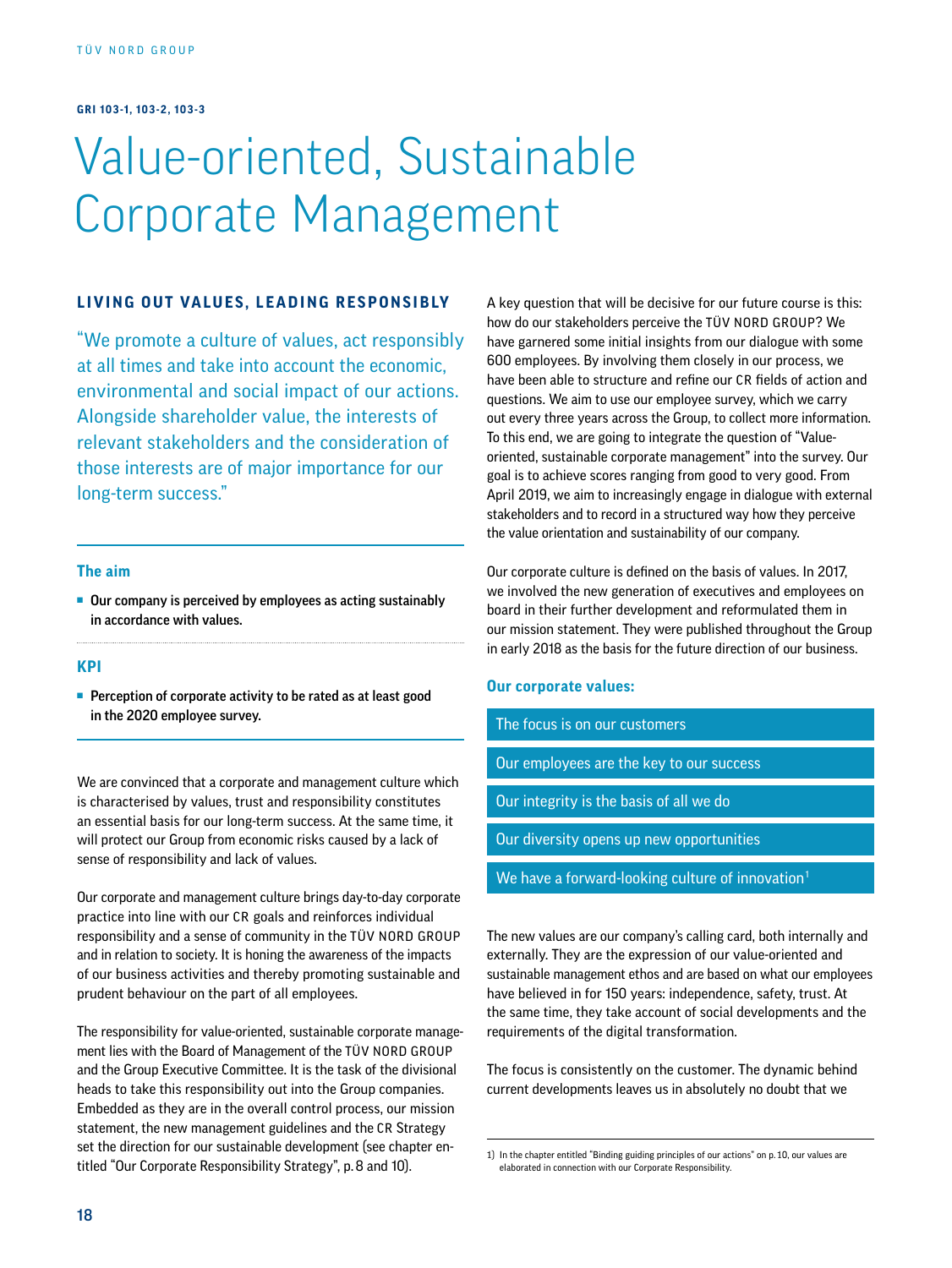have to nurture and expand our culture of innovation. We offer our employees creative room for manoeuvre and acknowledge the importance of autonomous and entrepreneurial action. Our values are not "soft factors"; rather, they are fundamental pillars which define our relationships with employees, customers and society. They clearly signal what matters to us: for instance, sustainability, transparent communication and diversity, internationality and the promotion of mixed teams.

The development and communication of the new mission statement and the corporate values it enshrines took place under the aegis of the Group Executive Committee. To involve the top and middle management tiers of the TÜV NORD GROUP and as many employees of the Group as possible in this process, numerous internal events were offered for executives at various levels and for other members of staff. These included workshops, presentations and discussions in the organisational units, as well as an internal survey organised by Corporate Communications. The Group-wide rollout of the new mission statement was launched with a letter from the Group Executive Committee to all staff and a multi-page presentation in the staff magazine internord 1/2018.<sup>2</sup>

Based on the corporate mission statement, the TÜV NORD GROUP also developed new management guidelines in 2018 to underscore our claim to practise value-oriented and sustainable corporate management. Their introduction began in December 2018 in accordance with a communication concept adopted by the Group Executive Committee.

Corporate Responsibility Management is also an important prerequisite for the utility and quality of our products and services. To ensure that the knowledge of our employees remains available to us in the long term, the "Digitalisation and Innovation" central function has initiated a cross-business-unit knowledge management system. We are preparing to roll out a collaboration platform, both domestically and internationally, which will make an active contribution to the mutual exchange of knowledge and cross-selling. Furthermore, the "Tandem" mentoring programme being run by HR development is promoting exchanges of knowledge and networking within the TÜV NORD GROUP and strengthening the bonds of loyalty between the Group and its next-generation executives.

#### **OUTSTANDING CORPORATE CULTURE AT TÜV INDIA**

TÜV India, one of the largest foreign companies in the TÜV NORD GROUP, was presented with an award for its corporate culture in August 2018: At the Employee Engagement and Experience Summit run by the "Transformance Business Media", the company took first place in the "Best Corporate Culture" category. The qualities which so impressed the jury included management culture, staff development, employee engagement, benefits and social responsibility.

<sup>2)</sup> Our mission statement has been available online since April 2018 for scrutiny by our external stakeholders and the general public at https://www.tuev-nord-group.com/ guidingprinciples /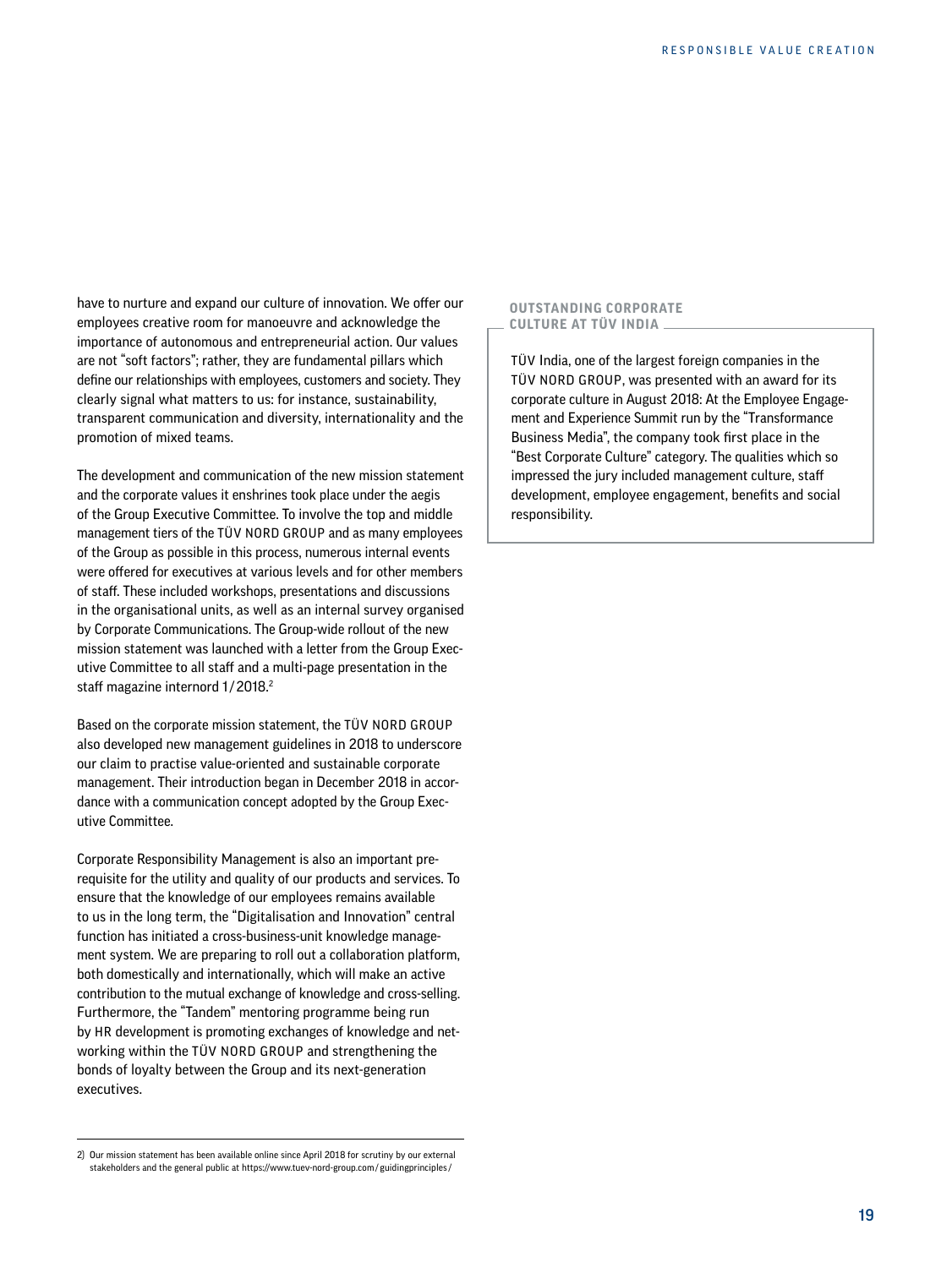#### <span id="page-21-0"></span>**GRI 103-1, 103-2, 103-3, 308-1**

## Responsibility in the Value Chain

#### **LOOK AT THE WHOLE VALUE CHAIN. ESTABLISH SUSTAINABILITY CRITERIA**

"We are the byword for responsible and sustainable action along the entire length of the value chain, in respect of both our own processes and the involvement of third parties. Our responsibility extends from the procurement of products and services, the disposal of products and the testing and acceptance of our services through to the impact on society of our business practices."

#### **The aim**

■ Sustainability criteria are integrated into the procurement process.

#### **KPI**

- Review of 100% of newly registered suppliers with technical and sales relevance
- The total share of procurement volume from suppliers with technical and sales relevance, assessed in line with sustainability criteria, is at least 25% by 2020.

Even as a company which does not produce goods, we still need a wide range of materials to carry out our work, ranging from PCs and testing equipment through to paper. We are increasingly applying sustainability criteria in the selection of our suppliers and goods. We want to develop this further to amplify the effects: we work with suppliers who can offer a guarantee that they adhere in all respects to the principles of ethical conduct; this further enhances the transparency and credibility of our brand. At the same time, we are making potential suppliers more aware of sustainability by imposing clear conditions on our collaboration. Last but not least, we are reducing our carbon footprint by choosing products which are as environmentally friendly as possible. Criteria concerning environmental compatibility in procurement processes

are thus contractually laid down for 19 different groups of goods, including IT requirements and printed products (see also the chapter entitled "Resource economy and efficiency", p.48).

All our procurement processes are based on the Group purchasing policy and the procedural instructions in our supplier management programme. In the design of this programme we have taken our cue from the CSR requirements of the Bundesverband Materialwirtschaft und Logistik e.V. Furthermore, the route we are to take and our target are set out in our CR Strategy and the CR Roadmap 2020.

The responsibility for ensuring that sustainability aspects are taken into account in procurement rests with the central purchasing department. In the future, we intend to broaden out the scope of this responsibility: anyone approving collaboration with a particular supplier will need to guarantee that compliance and sustainability principles are included in the contractual agreement with that partner. Among other resources, the TÜV NORD Compliance Code for business partners and suppliers, which requires the signature of relevant business partners, will be available for this purpose.

We obtain detailed information about any prospective supplier before we include it in our supplier portfolio. Prospective suppliers are sent a survey which covers sustainability aspects. This allows us to draw up a finely detailed picture of every provider in respect of questions such as their quality, environmental and energy management systems and concerning compliance and ethics. This process is not limited solely to prospective suppliers. Existing suppliers whose technical specialism or volume of business with us makes them relevant in this respect are also required to complete a survey every three years. The category of technical relevance includes, for instance, suppliers of testing equipment or specialist providers of calibration and official gauging services. Moreover, all of our core suppliers are reviewed every three years. As and when required, we also carry out supplementary supplier audits. The methods and the assessment criteria are defined by the central purchasing department and the quality management departments of the Group companies concerned.

The aim is to ensure that sustainability criteria will be applied in the future to the registration and assessment of all suppliers which are relevant in terms of either technical specialism or purchase volume. In 2018, we reviewed all our new, centrally registered suppliers on the basis of environmental criteria. By 2020 we aim to be sourcing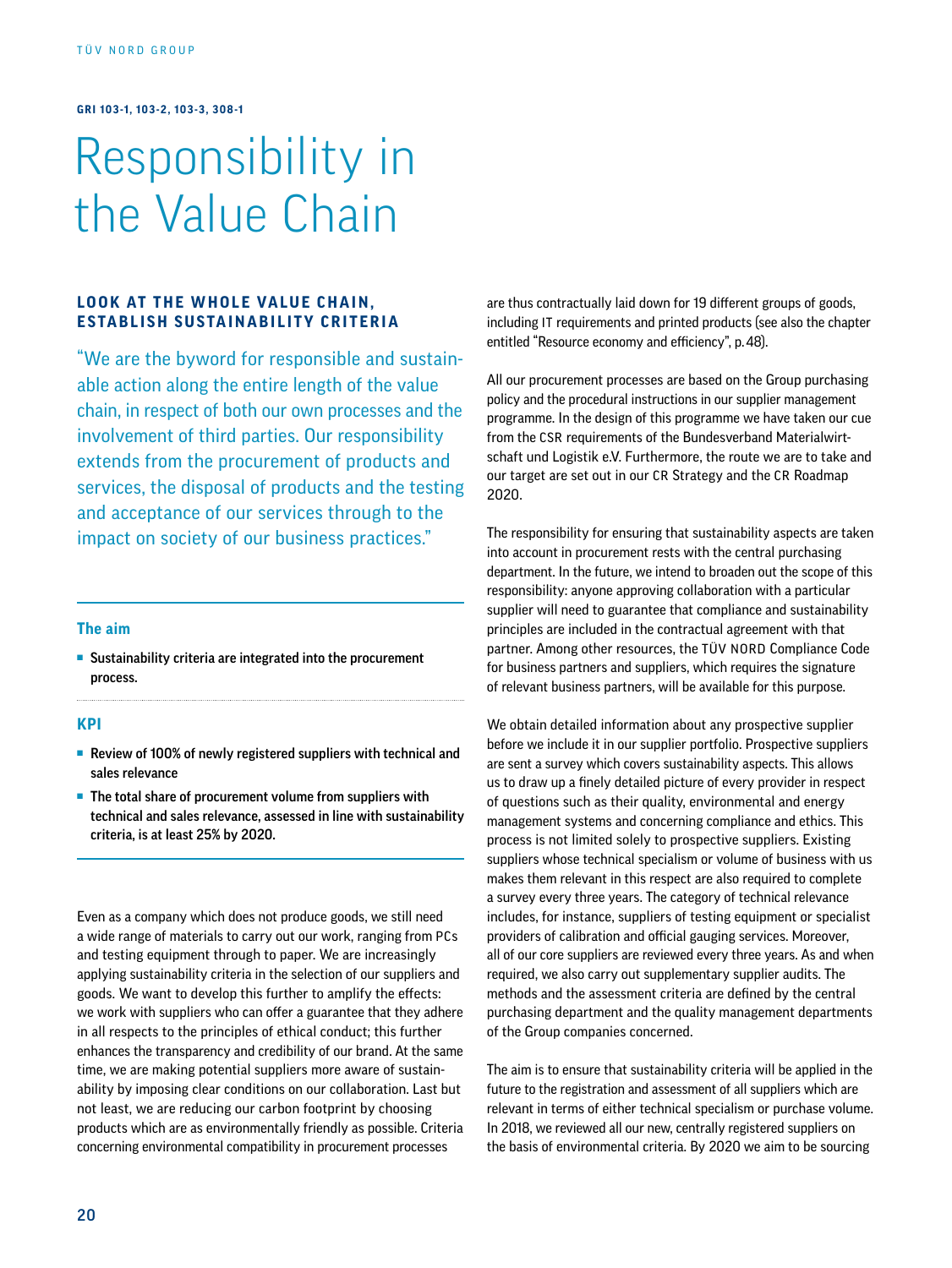25% of our total purchase volume from suppliers which have been reviewed in accordance with our criteria. The present share of such suppliers in the total purchase volume is 10%.

Our requirements concerning compliance and ethics also extend to cooperation with our customers. If a Group company should be unsure as to whether such a cooperation might entail compliance risks for the TÜV NORD GROUP, the management and sales team of the company in question consult the Group's Compliance manager. In the process, binding measures to ensure compliance are agreed on where required. At the same time, our customers require of us that we act responsibly and sustainably in a manner that is reflected in our products and services. Responsibility for the logging, analysis and assessment of these requirements and expectations lies with the sales department. By involving the latter in the development of our products and services, we are generating added value for our customers and society and contributing to the achievement of the Sustainable Development Goals (SDG).

We also apply the principle of responsibility in the value chain to our own products and services (see chapter entitled "Relevance of sustainability to innovations and services", p.22) and the selling thereof. In the context of the EMPOWER sub-project entitled

"Sales /Cross-selling" in 2017 and 2018, we developed a Group-wide sales approach and optimised our targeting of customers with a focus on existing customers. In the next development phase we will be concentrating on new customers with prospects for the future and further synergies in sales across the boundary lines between Group companies and regions.

We evaluate our sustainable business practices in the value chain internally, especially in the form of Group audits in the Group areas and companies. In the process, we do not lose sight of the management approach implemented in those areas and companies and the implementation of CR-relevant measures (see also the chapter entitled "Management of Corporate Responsibility", p.9). To allow us to carry out a targeted analysis and assessment, we revised the checklist for Group audits in 2018 and added questions concerning the implementation of the CR Strategy. Feedback from our stakeholders was also taken into account in the assessment of our business practices, and we intend to involve them more closely as of 2019 (see also the chapter entitled "Involvement of stakeholders beyond the value chain", p.56). The aim is to use an annual analysis of the results to further develop the ethical and sustainability principles that underpin our business practices, thereby practically implementing our CR Strategy.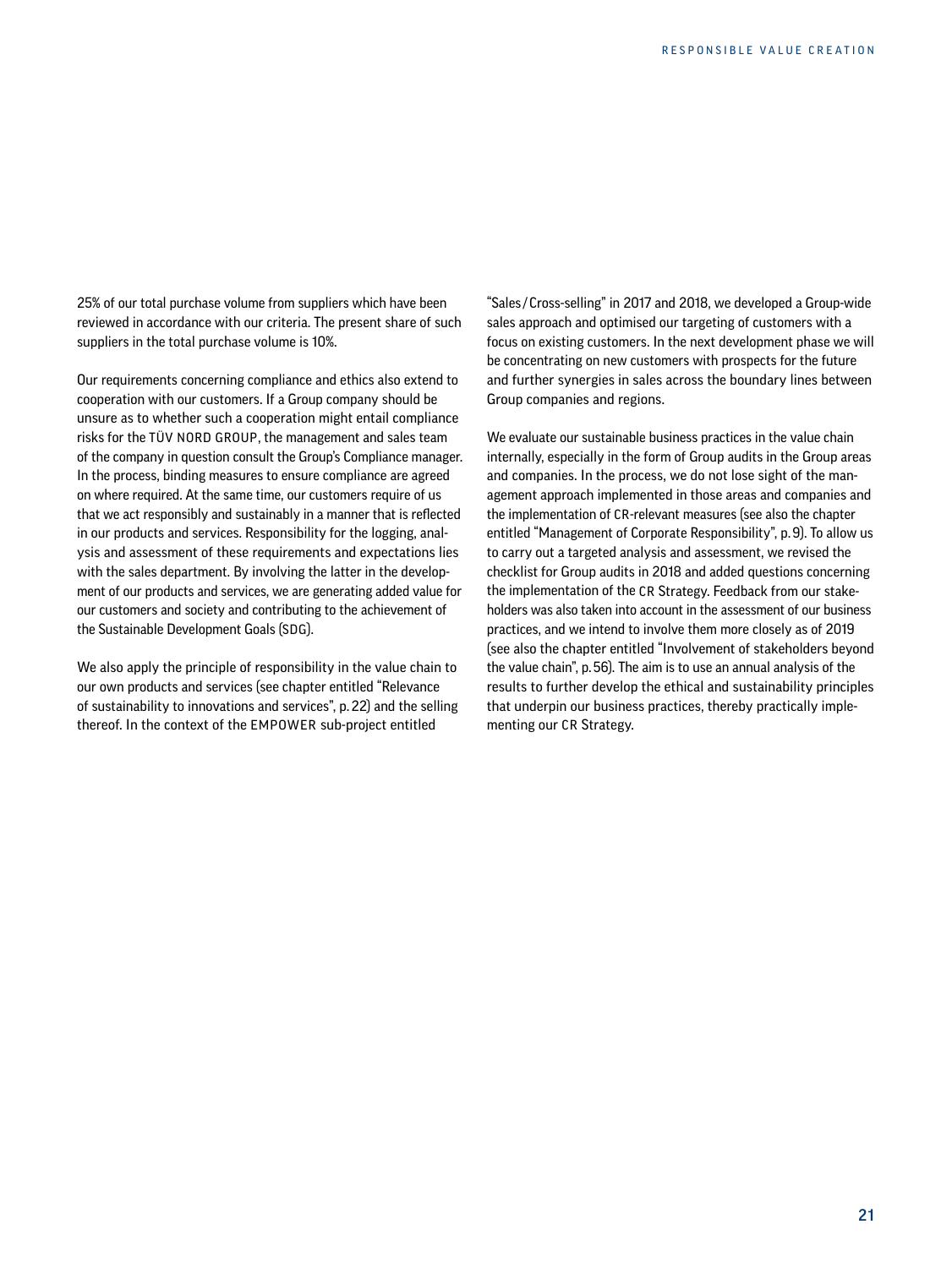#### <span id="page-23-0"></span>**GRI 103-1, 103-2, 103-3, 203-2**

## Relevance of Sustainability to Innovations and Services

#### **DEVELOPING INNOVATIONS, GENERATING SUSTAINABLE ADDED VALUE**

"We're promoting the future viability of our company by designing our portfolio of products and services in a manner that is ecologically, economically and socially sustainable. We're identifying and moving into sustainable growth areas. In the way that we're defining, shaping and structuring our services, we're sending a positive message that communicates our responsible and socially-aware attitude both within the company and to the outside world."

#### **The aim**

**E** Responsibility and sustainability are established as evaluation parameters for our innovations and services.

#### **KPI**

■ Evaluation of innovations and services to start in 2020

A catalogue of criteria to assess the responsible and sustainable character of our innovations and services and the corresponding targets is to be defined in 2019.

By the end of 2020, the assessment of innovation is to be established in all the business units, and the evaluation of existing services will have begun.

As a technology services provider, the TÜV NORD GROUP has always been the byword for security and trust. In all of our inspection and testing work we are concerned with taking responsibility: for people and the environment. Responsible action is at the heart of our business model, has been embedded in our DNA for the last 150 years and is also reflected in our innovations.

It's essential for us at the TÜV NORD GROUP to ensure that our services are sustainable and that we push ahead with innovative developments. We take part in committees to draw up standards

and need to be able to carry out testing and inspections in line with the state of the art. Our customers expect us to keep pace with technological developments.

With our sustainably designed services, we are already helping to ensure that our value creation has a positive effect on the economy, the environment and society. We support innovative capabilities in our customer companies and have a role to play in enhancing their competitiveness. In the age of digital networking, we are not just protecting people from the impact of technology but also protecting technology from human manipulation. One example of this is our "Security4Safety" concept, in which we bring IT security and functional safety together to form a coherent whole. This makes it possible to identify and eliminate digital vulnerabilities in development, production and service processes and to guarantee the quality and security of networked products and systems.

A further example is the digital twin. This allows us to replicate in digital form the widest conceivable range of devices and installations: for instance, a turbine or a lift. Using sensor technology, the digital replica is continuously supplied with data from its real twin. This makes it possible to monitor the technical condition of a system, for instance a lift, and to inspect it remotely. In this way, we can also forecast when certain components are going to fail.

We have been systematically expanding our innovation work since 2015. This will allow us to secure our existing business in the long term and will pave the way to a successful and sustainable future. We are aware of the responsibility we bear when designing innovative services and products, and this awareness means that we avoid risks to the environment and society which might arise out of our business activities. The aim is to establish a systematic practice of evaluating the responsible and sustainable character of our innovations and services while taking our cue from the Sustainable Development Goals. To this end we are supplementing our innovation policy with responsibility and sustainability checks that we intend to use in the innovation process and the analysis of our portfolio. We have already developed the basic ideas to define and implement these checks and will be fleshing them out in the course of 2019. We will then start the checks with the aim of firmly establishing the innovation evaluation procedure in 2020. We intend to initiate a structured portfolio analysis in 2020 with a view to responsibility and sustainability.

We are also seeking to integrate our CR approach and the alignment of the TÜV NORD GROUP with the Sustainable Development Goals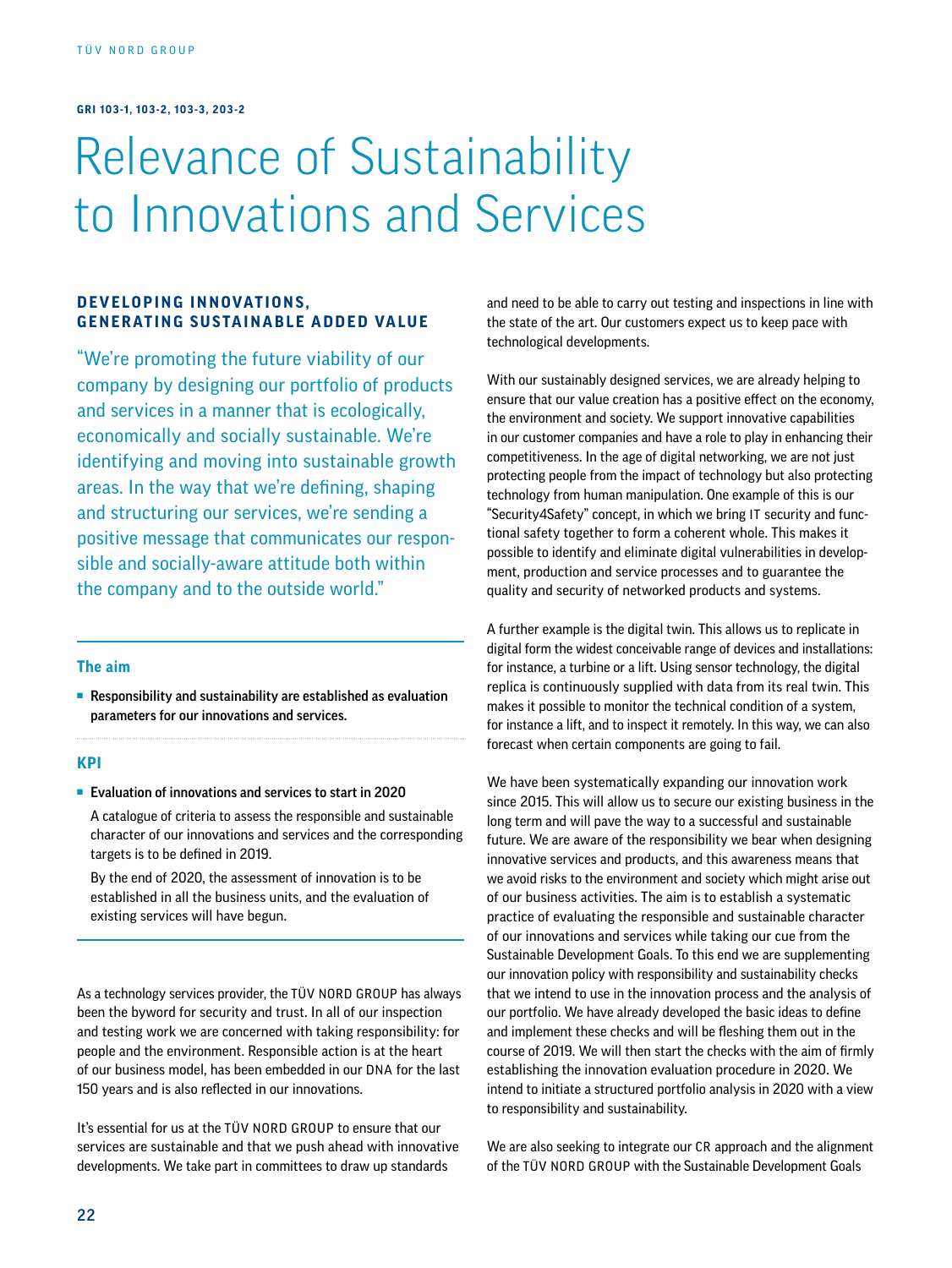in the upcoming strategy process (see our targets in "Social role in accordance with our vision and mission", p.54).

At Group level, the body responsible for the sustainable design of innovations is the "Digitalisation and Innovation" central function. It is in this area that the framework conditions are defined and the development issues prioritised. In the business units, the responsibility for innovations rests with the management. Responsible for their implementation are the innovation managers and the innovation boards. The Group Executive Committee bears the responsibility for the sustainable design of the service portfolio; in the business units, this role falls to the management. Whether and to what extent the targets have been achieved will in each case be evaluated at the end of each year by the central "Digitalisation and Innovation" central function in consultation with the Group CR manager and, as of 2020, the business units.

In the way that we define, design and structure our services, we will be sending a positive message that communicates our responsible

and socially-aware attitude both within the company and to the outside world. We will communicate the relevance to sustainability of our innovations and services internally via the Intranet and our staff magazine; our customer magazine and website will undertake the same task with regard to the outside world. Once we have structured our approach we will significantly develop these communication channels after 2020.

So that we can ensure that our innovations are sustainably oriented to the future, we are seeking to involve our employees at all levels in the innovation process: For example, employees are contributing their own proposals – relating, for example, to "Artificial Intelligence" – to the ideas management of the TÜV NORD GROUP. And with the series of events under the "Tech Experience" banner, we are offering staff the opportunity to actively familiarise themselves with and discuss pioneering technologies and trends. Issues raised in presentations, practical examples and discussions include the "Internet of Things", "Augmented Reality" and "industrial cyber-security".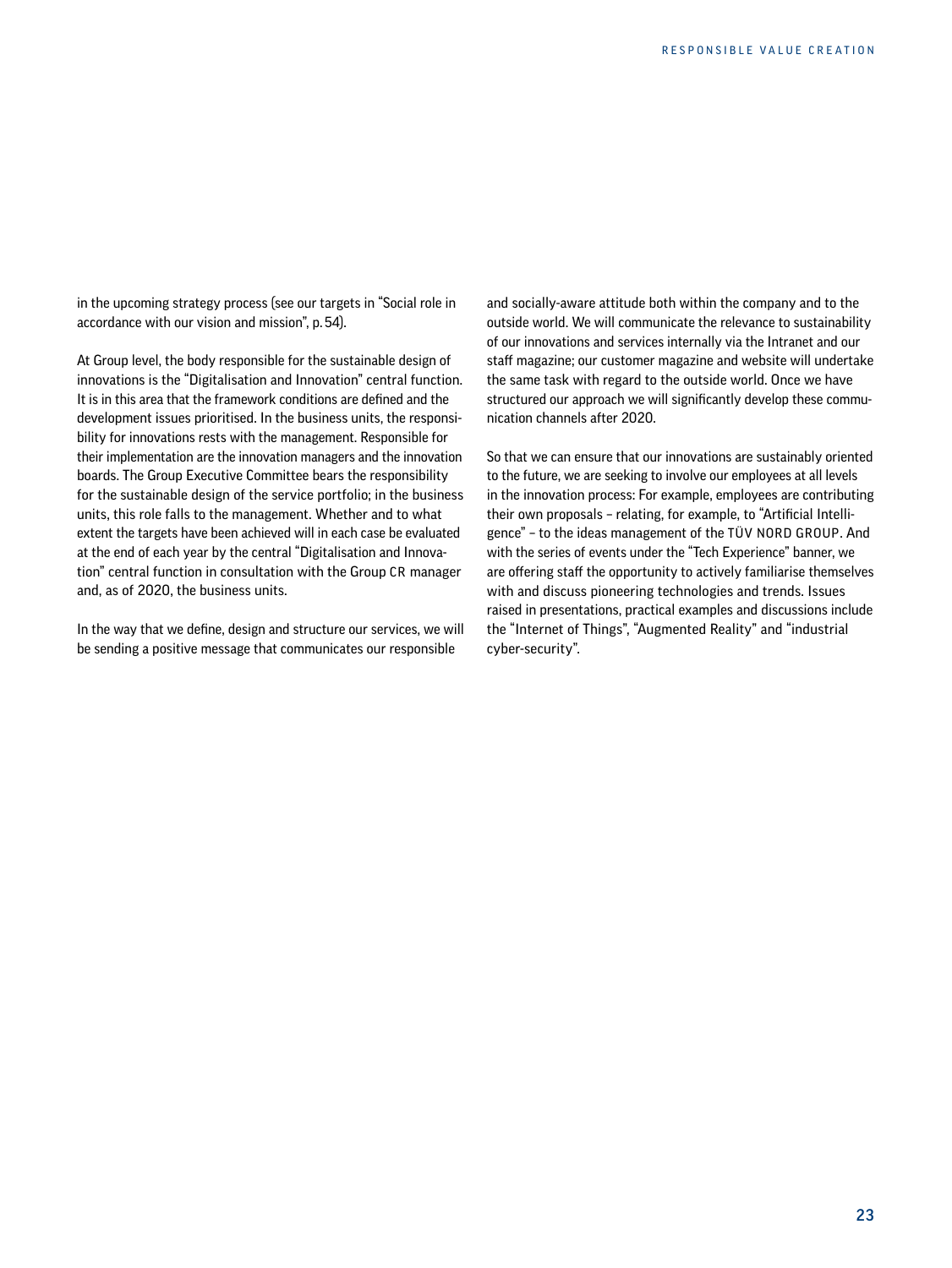#### <span id="page-25-0"></span>**GRI 103-1, 103-2, 103-3, 203-2**

## Use of State-of-the-art, Digital Means and Methods of Value Creation

#### **USING DIGITAL TECHNOLOGIES. TRAINING DIGITAL EXPERTS**

"We are striving for technological excellence and using state-of-the-art digital means and methods of value creation that are consistent with our corporate vision (technical, digital, networked)."

#### **The aim**

■ Digital Experts ensure that digitalisation knowledge is networked.

#### **KPI**

■ All the business units have Digital Experts in 2018.

The business units are being networked through the development of an expert network (Digital Experts).

In 2018, every business unit has at least one digital expert. In 2019 and 2020, the expert network is up and running and is effective.

The range of tasks of the TÜV NORD GROUP is increasingly expanding as the digital transformation unfolds. Digital business models require us to come up with new concepts, approaches, equipment and solutions to carry out our task. This is, and will remain, to ensure the safety of people, goods and the environment. And yet, digitalisation and networking are giving rise to a further goal: in addition to the protection of people from machines, we also increasingly need to protect machines from human manipulation. Particularly in the age of the digital transformation, the TÜV NORD GROUP, as an independent and objective technical testing body, is taking on an important role in society: to ensure that new, digital technologies are adequately protected. We know and understand new business models and methods and know exactly what inspection and testing are all about.

This is the background to the continuous and systematic development which the TÜV NORD GROUP is putting itself through. We took an important step in 2018 with the establishment of the

"Digitalisation and Innovation" central function. Under the direct supervision of the Chairman of the Board of Management, the new central function brings together all the innovation and digitalisation projects of the business units and the central functions of the TÜV NORD GROUP, both in Germany and abroad. An innovation and digitalisation strategy is currently being drafted and a digital roadmap set up. The aim is to raise the profile of digital value creation while enhancing its transparency and efficiency. Various examples, such as real-time video audits, the MAP Cloud service for the monitoring of solar power plants or the digital inspection of pipelines are already showing how far our services have come in the context of digitalisation.

The "Digitalisation and Innovation" central function is responsible for digitalisation issues at Group level and sets the basic conditions. In the business units, the responsibility for innovations rests with the management of each business unit, supported in each case by the Digital Experts. By the end of 2018, our Digital Academy had already trained 24 Digital Experts from different countries; at least one digital expert is now at work in each business unit.

As the coordinator and initiator of the digital transformation and technical innovations at the TÜV NORD GROUP, the "Digitalisation and Innovation" central function is in control of the further development of the innovation and digitalisation strategy and new business models and solutions.

The area also functions as an interface: it coordinates and prioritises all the innovation and digital activities of the TÜV NORD GROUP and advises the Group's top management and the individual business units on the assessment, development and introduction of innovations. The area is currently setting up a partner network for regular exchanges of information and the shared development of innovations. Pooling all the above-mentioned issues and tasks in one central function underscores the significance that we and our customers ascribe to digitalisation. We act in an economical and sustainable way, as this is the only way to secure the future of our business. Anyone who wishes to take responsibility by rising to the challenges posed by digitalisation can actively help shape the future viability and competitiveness of their company.

We use the Digital Academy to communicate to our staff the expertise required to support and implement the digital transformation. Launched in 2017 as a Group-wide project, it has enhanced staff awareness of the digital transformation and supported all the business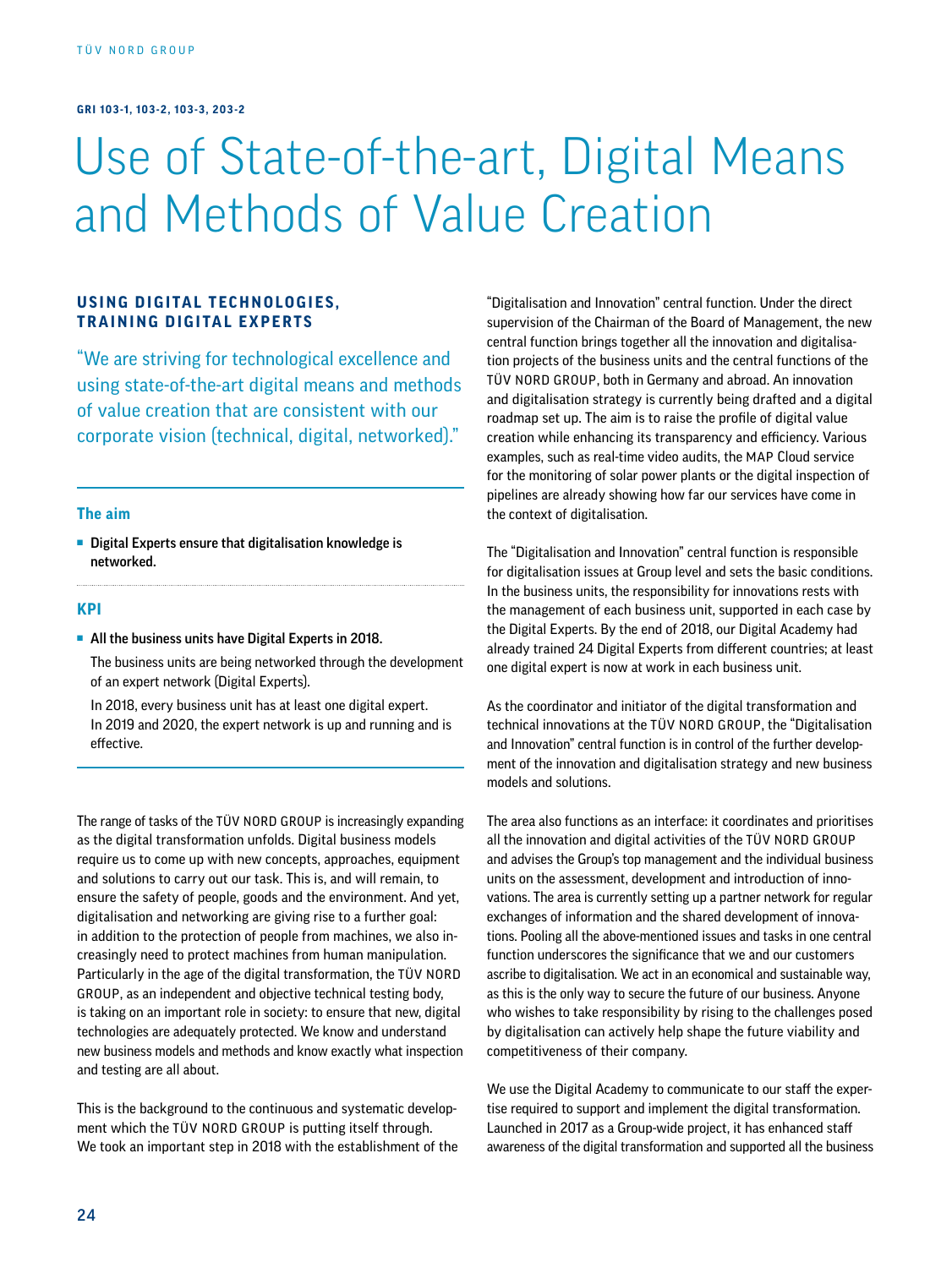units on their digital journey, offering members of staff the opportunity to actively get involved in shaping digitalisation in their companies. This empowerment of the staff is a key success factor for the future of the TÜV NORD GROUP. After all, the aim is to offer ever greater numbers of digital products and services for our customers around the world and thereby to reinforce our own competitiveness.

The Digital Academy is training Digital Experts, on the one hand, to take digitalisation out into the company and, on the other, to work on pilot projects in interdisciplinary teams. One such project is the "Digital Signature", which can be used both for internal processes and for inspection reports and certificates. This serves to speed up the conclusion of contracts and saves paper.

By networking our Digital Experts across the boundary lines between the business units, we are constructing a network of experts in

the TÜV NORD GROUP to open the door to synergy effects and open up new future perspectives in respect of digitalisation. Our Digital Academy also sees a future role for itself as a qualification programme for those of our customers who are actively seeking to take their place in the digital world and the networking that goes with it. The long-term intention is to develop the existing website of the Digital Academy into a knowledge platform for all members of staff.

It goes without saying that the TÜV NORD GROUP has been digitalising its own business processes for many years. For instance, key central processes have already shifted away from paper documents to paperless electronic channels, including, for example, HR (payroll, applications for leave etc.) and procurement processes. Further optimisations are being undertaken in the business units with the aid of digital means and methods, thereby contributing to economic and ecological efficiency.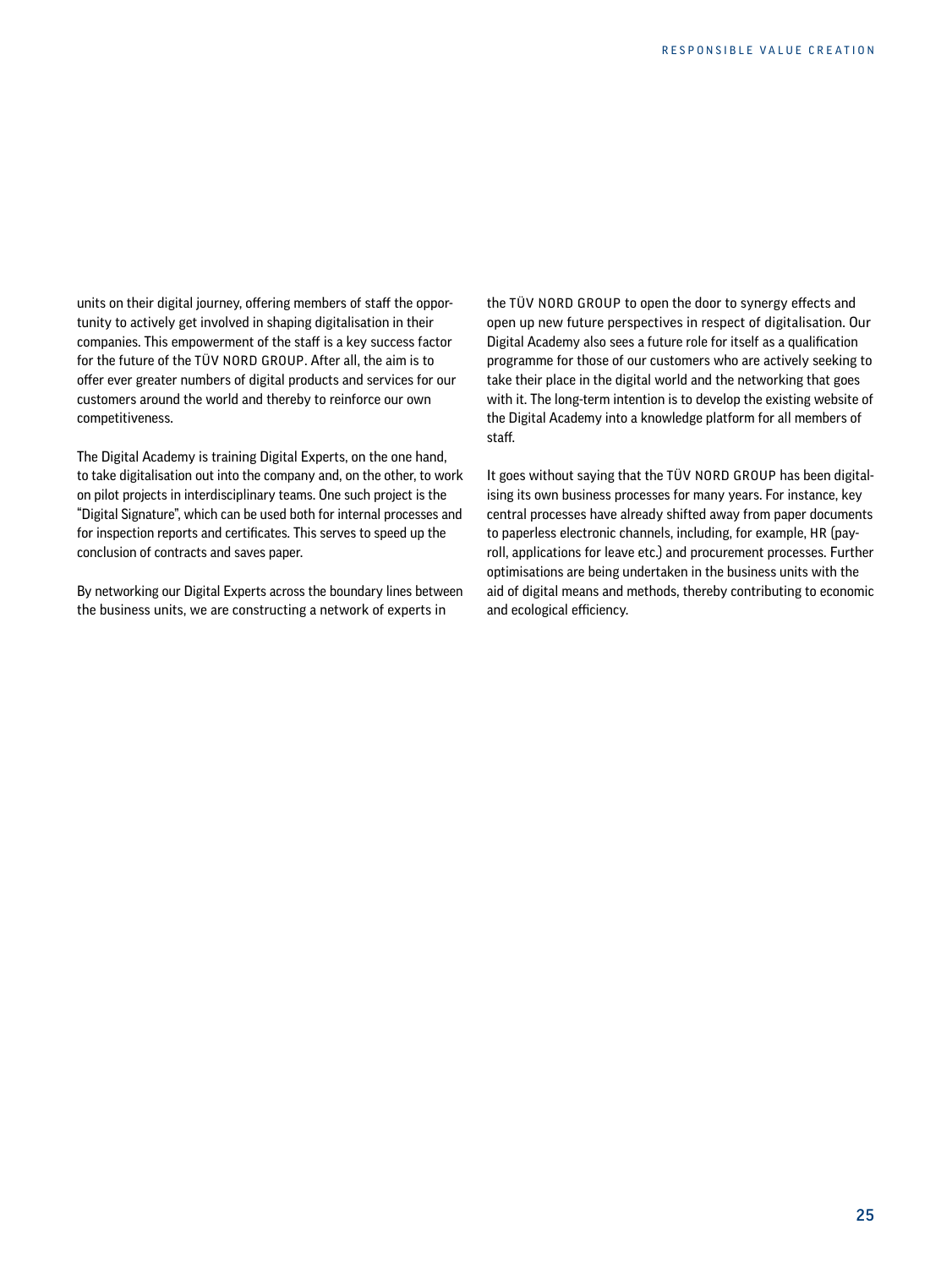#### <span id="page-27-0"></span>**GRI 103-1, 103-2, 103-3**

## Integrity and Compliance

#### **ENSURING LEGAL CONFORMITY, PROTECTING OUR REPUTATION**

"Integrity and compliance are the fundamental principles that underpin our Corporate Responsibility and an essential condition for ensuring that we gain, keep and strengthen the trust of our customers and all our other stakeholders, both in us and in our services."

#### **The aim**

■ A training programme for integrity and compliance is introduced throughout the Group.

#### **KPI**

■ An e-learning-based, target-group-oriented training programme is introduced throughout the Group by 2020.

The training programme has been conceived as an e-learning system and its introduction in 2020 is currently being discussed with the committees. Its rollout and use in the organisational units is likewise scheduled for 2020.

The TÜV NORD brand enjoys high levels of trust and is the byword for safety, reliability and quality. Integrity and compliance are essential preconditions for the brand to be seen in this light – and also for the future viability of our business. They are the cornerstones of our company and run through everything we do like a golden thread. After all, lawful conduct and adherence to all the rules and voluntary obligations need to be guaranteed at all levels in the TÜV NORD GROUP to head off any possible risks to our business.

One significant compliance risk is presented by infringements of the rules set by the accreditation bodies and the official and non-official approval bodies or authorities, for instance in the form of reports or certificates issued as favours. Such infringements would result in a massive loss of confidence among our customers and in society and would destroy the integrity of our products and services. So that we can permanently avert these and other risks, compliance is firmly integrated into our corporate governance structure. This structure is consistently aligned with the globally recognised Three Lines of Defence (TLoD) governance model and is the byword for responsible management and control with the aim of long-term value creation.

For the effective implementation of corporate governance, the TÜV NORD GROUP takes its cue from the requirements imposed by the German Corporate Governance Code on capital-market-orientated companies. Furthermore, we adhere to the relevant laws, such as the German Corporate Supervision and Transparency Act (KonTraG) and the German Accounting Law Modernisation Act (BilMoG). To ensure that all our staff satisfy these requirements to the letter, we are currently working on the introduction of an e-learning-based, target-group-oriented training programme for integrity and compliance. This training programme is going to be emphasised more strongly in our compliance activities, as it is a straightforward, regular and direct way of keeping in touch with all our staff. One of the key basic instruments in the corporate governance field is the compliance management system (CMS) pursuant to IDW PS 980 parts I, II and III, which has been established for over ten years and awarded multiple certifications. The aim of the CMS is to reinforce and safeguard the values and protection of the TÜV NORD GROUP, thereby to avert possible risks and damage to the TÜV NORD GROUP.

It is for this reason that the CMS features measures and instruments designed to support the employees of the TÜV NORD GROUP in dealing with legal risks and in their adherence to local and international statutory regulations. As a framework for this, we have created a Group-wide compliance organisation with clear responsibilities and controlling and supervision mechanisms.

Overall responsibility for adherence to compliance rules rests with the Board of Management of the TÜV NORD GROUP. In all the subsidiaries, it is the respective boards which are responsible for ensuring that compliance rules are observed in their companies.

The head internal audits / group compliance appointed by the Board of Management is a central point of contact and coordinator for all compliance issues and reports directly to the Board of Management. The boards of the business units and the subsidiaries each nominate one compliance manager. The specific management of compliance processes takes place in the context of a coordination group whose formation is on an ad hoc basis. In charge of the process is the head internal audits / group compliance and / or the head of Group Legal.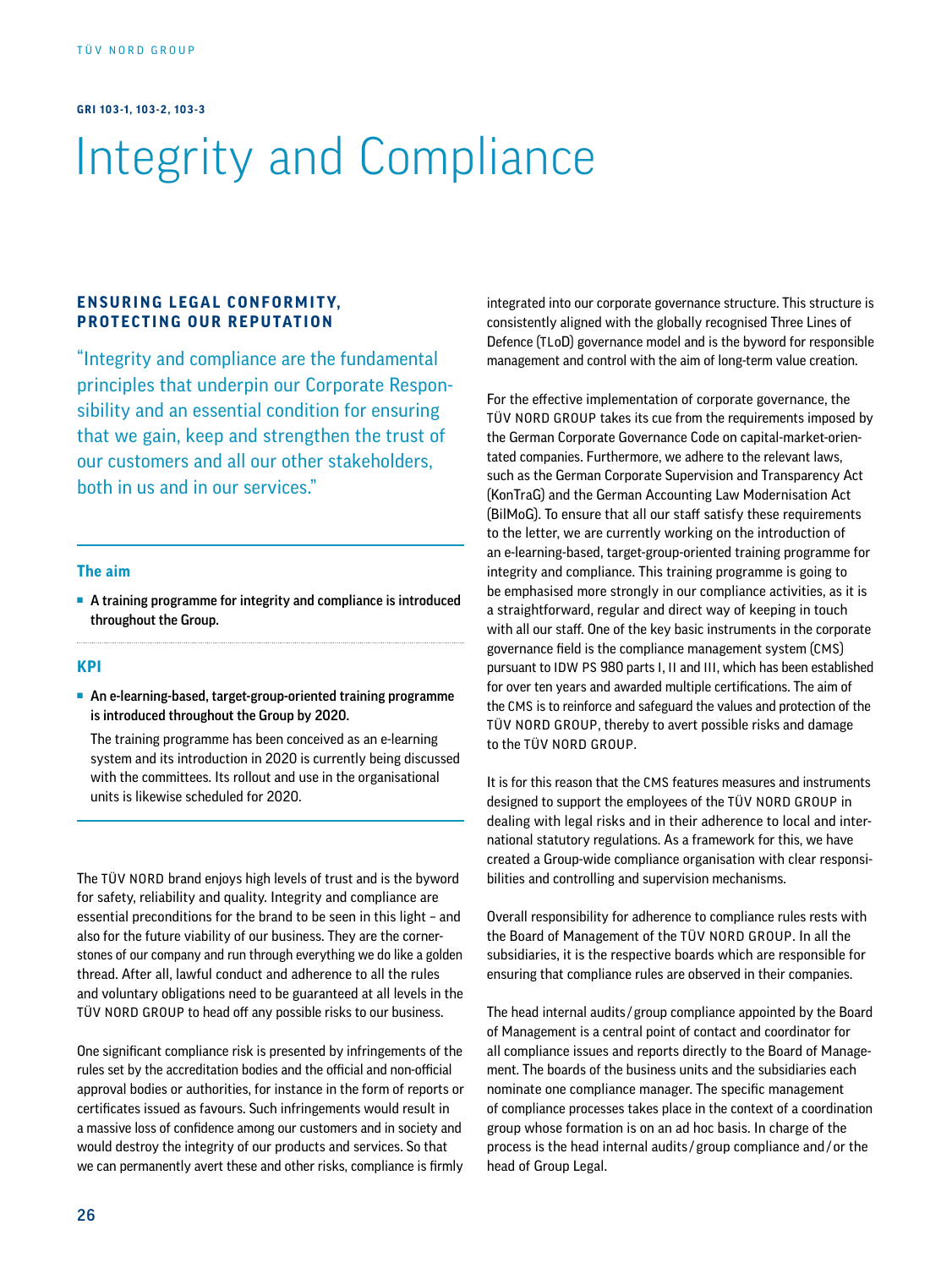The Group's mission statement with its values and management guidelines and the Code of Conduct of the TÜV NORD GROUP represent the central guiding principle for the activities and decisions of all the employees of the Group. The employees can call on specific instructions for support in their efforts to ensure that they always act in conformity with the law. The guidelines and the Code are regularly reviewed and updated, most recently in 2018. Information events and training sessions are organised to enhance staff awareness of the theme of compliance, as TÜV NORD aspires to a preventive compliance approach and a corporate culture in which heightened awareness among the staff precludes the possibility of breaches of the rules.

Compliance is also an important assessment criterion in the selection of suppliers and business partners and is guaranteed by a Compliance Code for suppliers and business partners which forms the basis of existing and future business relationships. By signing the agreement on the Compliance Code, the suppliers of the Group undertake to act in line with our compliance standards. These include the basic requirements of human rights, equal opportunities and non-discrimination, environmental protection, product and occupational safety, and the observance of the law and the extirpation of corruption.

Any information from employees, business partners or customers relating to possible breaches of the law or the guidelines is passed on to the ombudsman appointed by the TÜV NORD GROUP. The neutral attorney appointed as ombudsman treats the information in confidence and is bound by the rules of confidentiality that apply to attorneys-at-law. The point of contact for the ombudsman is the central point of contact for Compliance. As soon as breaches of compliance come to light in the TÜV NORD GROUP, appropriate sanctions are imposed.

To monitor compliance, the internal audits / group compliance department regularly logs breaches of compliance, the information and training measures of each target group, compliance queries and the degree of implementation of the measures agreed as a result of audits and violations of trade mark law. The results are collated in the Compliance status report. We also measure and document the awareness of our employees in respect of compliance issues.

The CMS and the effectiveness of the internal audit are assessed every year by an auditor in the final audit and confirmed in the annual report. Furthermore, the internal audits department subjects itself to an external quality assessment pursuant to the IIA /DIIR

standards. We use the overall results for the continuous further development of the efficiency and effectiveness of our compliance management system and its instruments.

#### **TRADEMARK PROTECTION**

Our test mark communicates the values of technical safety, reliability and quality and serves our customers as a dependable guide and confidence-building element. In order to maintain our integrity, we therefore have to protect our brand from abuse and infringements. After all, any misuse of our brand damages the brand itself and minimises the confidence of our customers in the TÜV NORD brand. It is for this reason that we prosecute trademark infringements wherever they occur in the world and take legal action against any unauthorised use of our brand. In the case of import checks, products bearing fake test marks are confiscated and destroyed. This protects companies and consumers from buying and using unsafe or dangerous products.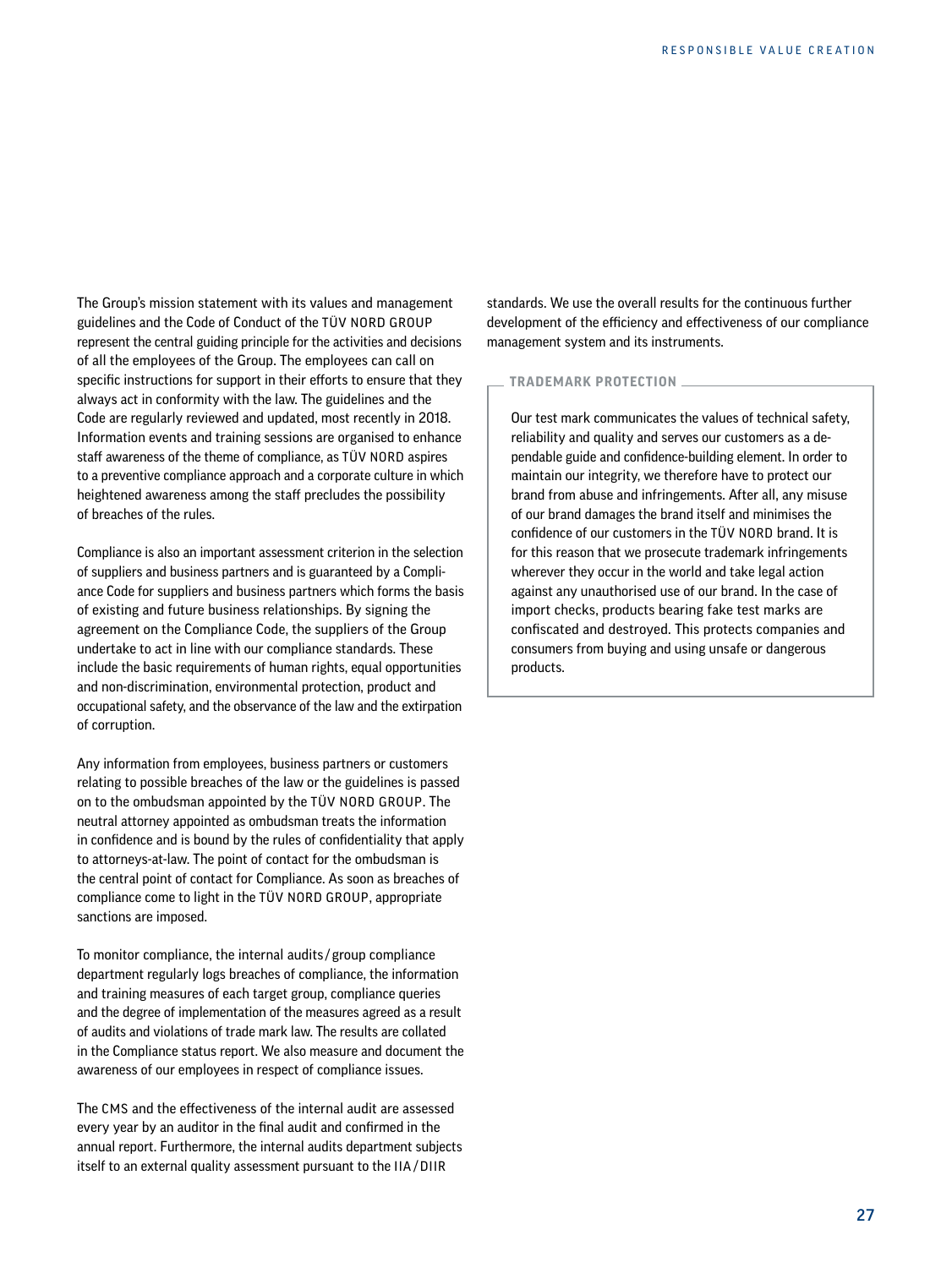## <span id="page-29-0"></span>Integration on an Equal Footing of the Foreign Companies

#### **DOVETAILING SUBSIDIARIES. EXPANDING INTERNATIONALISATION**

"With the integration on an equal footing of all TÜV NORD GROUP companies, both in Germany and abroad, we are making an important contribution to our success."

#### **The aim**

■ Foreign companies are integrated into the Group's network and application landscape.

#### **KPI**

■ The degree of integration of the fully consolidated companies is at least 80% by the end of 2020.

Subsidiaries of the TÜV NORD GROUP are active in over 70 countries. Our long-term aim is to integrate all the foreign companies into the Group's network and application landscape. This will make it possible for us to dovetail our operations even more effectively, allowing us to act in accordance with standard criteria, make better use of synergies and position ourselves yet more effectively on international markets. By 2020 we will also have identified suitable criteria and control instruments for the more thoroughgoing integration of our Group companies.

We have already taken an important step in the direction of increasing the internationalisation of our Group and integrating the foreign companies on an equal footing with their German counterparts. In the Industrial Services business unit, we have started to redesign our organisational structure. The unit has until now been divided by region, country and company. We have decided to break up this structure with the aim of realigning the unit with customer segments, in other words, to create a customer-focused organisation. The strategic customer segments are Energy, Industry, Infrastructure and Resouces4Life. Five Operative Business Segments (OBS) have been set up in the new structure in a pilot phase. The System Certification, Nuclear, Renewables, Rail and Food OBS have been in regular operation since June 2017. The first indications are that this alignment with customer segments is having a positive impact.

The new organisation features the joint international management and control of business activities of the same kind. In this way, we in the Industrial Services business unit are intensively dovetailing all the German and international companies, enhancing cooperation and boosting our international growth. The aim is to transfer all the remaining OBS into the new structure from 2019. These are Manufacturing Technology, Process Technology, Buildings and the competence cluster for Conventional Plants.

We are also making every effort to internationalise our procurement department and TÜV NORD Service portfolio in accordance with materiality criteria. In smaller pilot projects we are currently trialling both approaches with the aim of using the findings to draw up a framework for action.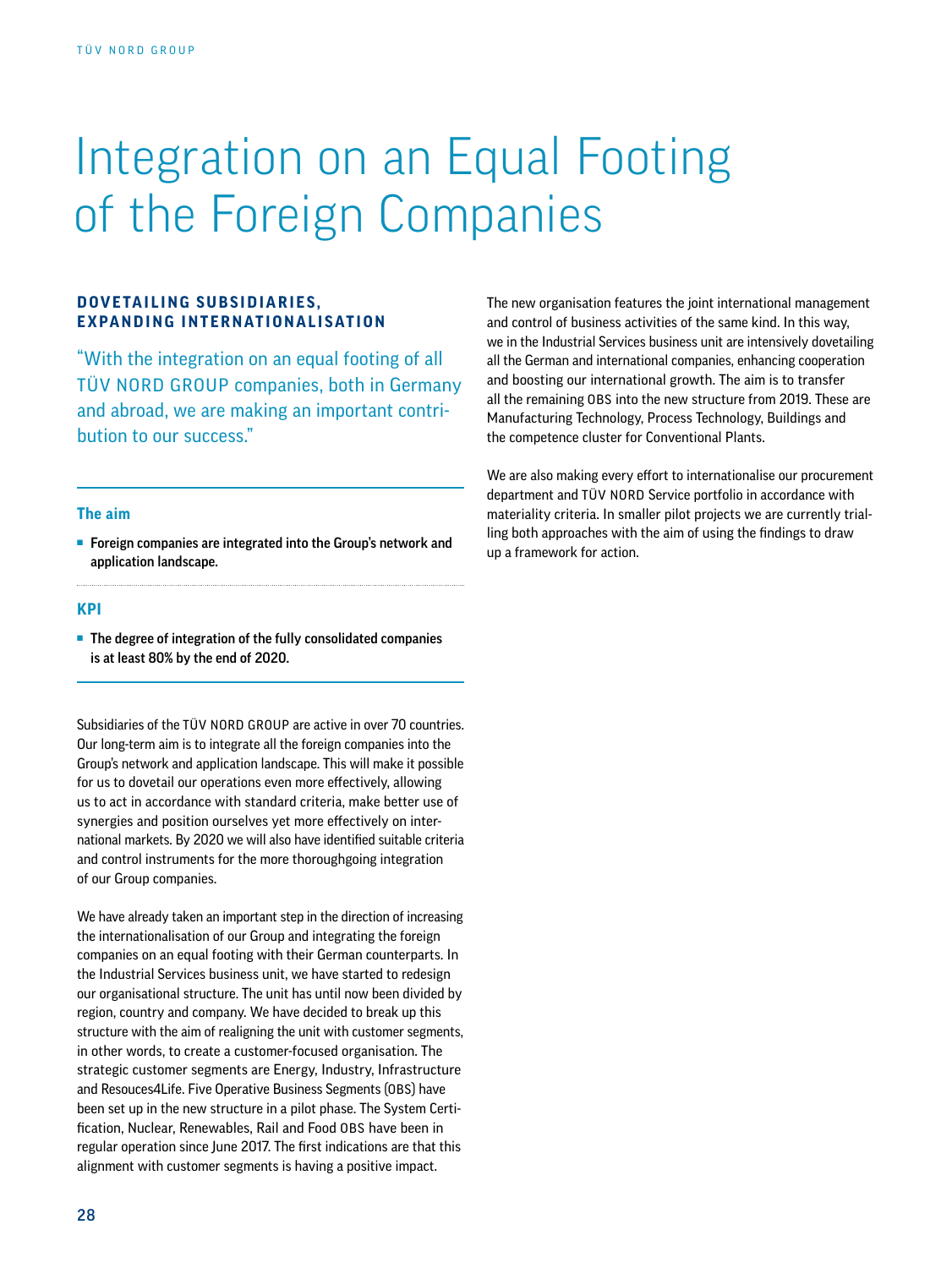#### RESPONSIBLE VALUE CREATION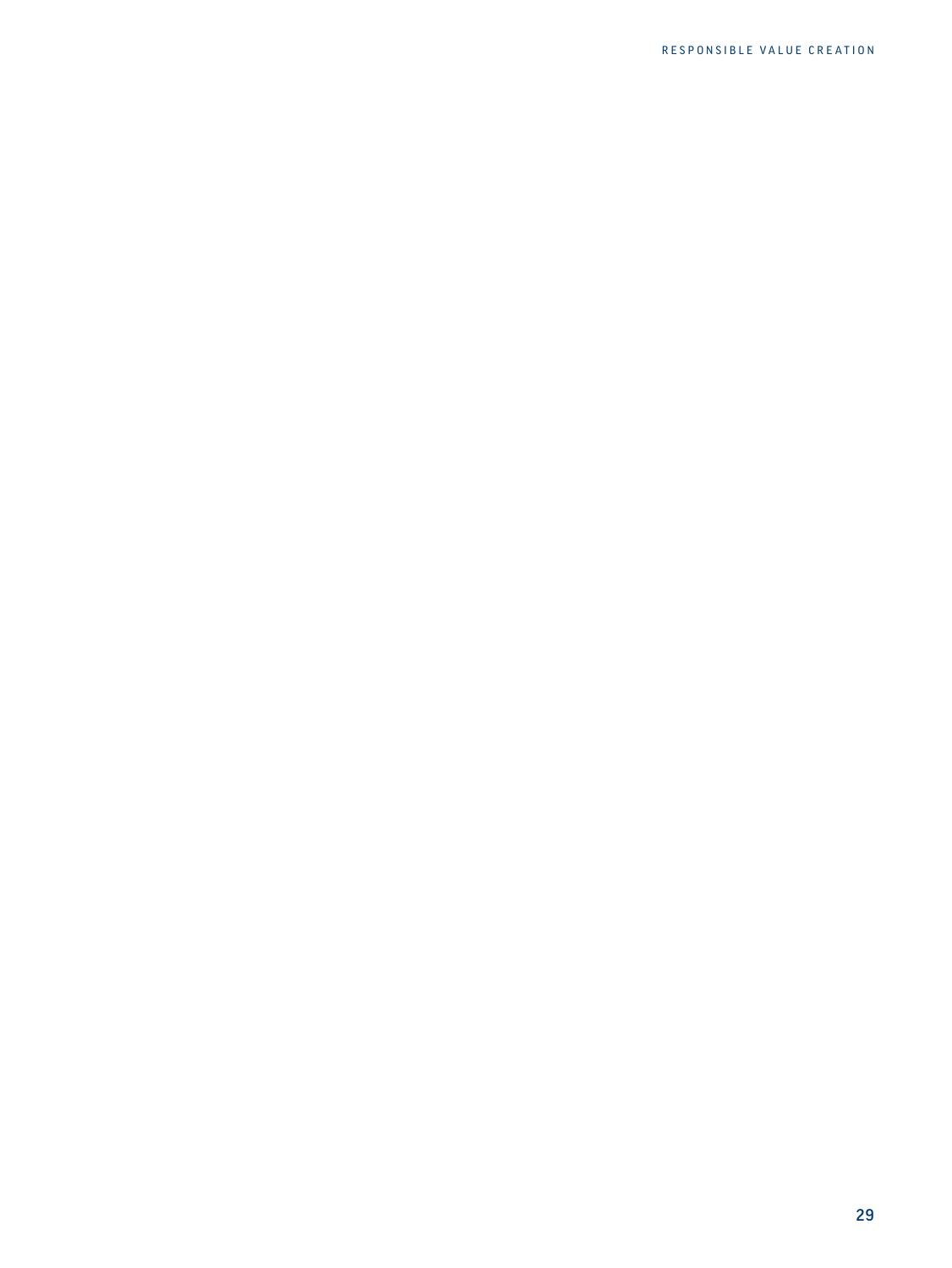<span id="page-31-0"></span>

## **Staff** Orientation

## " Our employees are at the heart of our company and the key to our long-term success."

The satisfaction of our employees, measured across the Group using the staff commitment index, was above average for the sector in Germany in 2017. The intention for 2020 is to keep this high score of over 70%.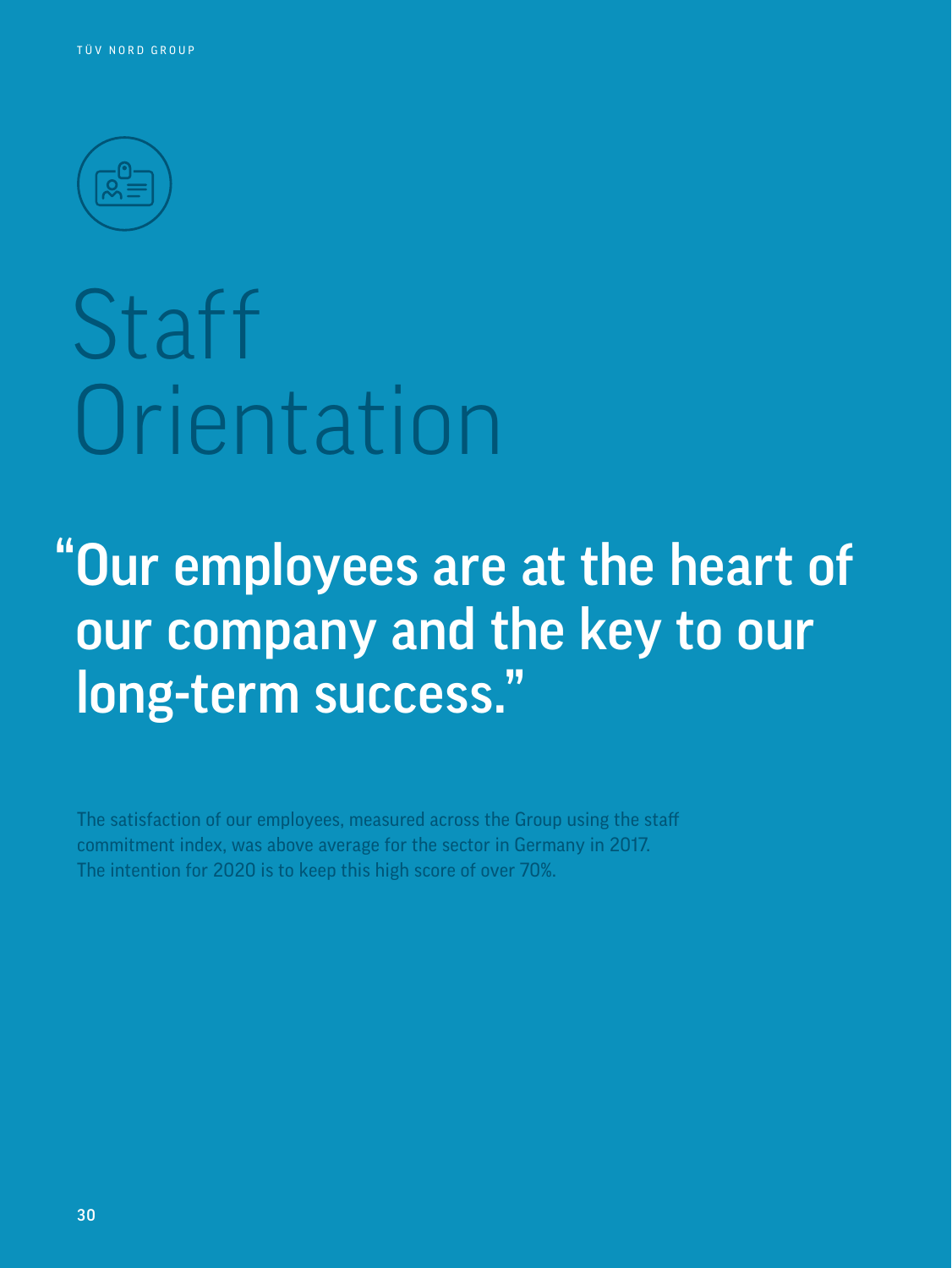## <span id="page-32-0"></span>" We can only be competitive with a competent crew."

#### **What does employer attractiveness mean for the TÜV NORD GROUP?**

**Triin Tint (T T)** As a technical service provider, it's particularly important for us to have suitable talents on board. This is the only way to be and remain competitive, especially in the era of digital transformation.

#### **Employee satisfaction is a barometer of whether an employer is attractive. What does this mean for recruiting?**

**TT** What employees say or write about their employers has a greater effect than any planned and paid advertising campaign. That's why employer rating platforms like KUNUNU, Glassdoor and the like are so important. On these sites you find employees as brand ambassadors, and applicants look for authenticity when they're looking for work.

#### **How do you as an employer manage to be attractive?**

**T T** If we're going to stay attractive, we constantly need to work on ourselves. We need to know what expectations people have of us and how best to meet them. What makes us attractive, for instance, is our corporate culture: how managers and employees put our values into practice and what benefits



In conversation with Triin Tint Teamlead Employer Branding & Sourcing in the Talent Management Corporate Center, TÜV NORD AG

we offer our employees. What distinguishes us is collegiality and trust. And the activities of the TÜV NORD GROUP are as diverse as our customers.

#### **What are applicants particularly asking for these days?**

**TT** In the critical talent segments in particular, they're asking for flexible working hours and models. We have quite a lot to offer here. Employees get paid overtime or time off in lieu. And hardly any other

employers offer as many training days as we do. But there are some working models like job sharing that the TÜV NORD GROUP doesn't consider practical, for instance for auditors (in the IT field).

#### **What is needed to further increase employer attractiveness?**

**TT** We need to take the needs of our talents seriously, offer them advice on their career paths and always keep staff satisfaction in view. This much has become apparent from situations like the annual guidance interviews and staff surveys.

#### **What do you yourself as an employee of the TÜV NORD GROUP appreciate about your employer?**

**TT** I've been working for the TÜV NORD GROUP for more than eleven years and am still really enjoying it. I particularly appreciate the freedom I have and the confidence shown in my work. My superiors have always given me opportunities to develop. And I always find the range of activities in the TÜV NORD GROUP exciting. Impossible is nothing here, you might say. I'm particularly proud of the fact that our HR Board Member signed the diversity charter in December 2018 – this is a voluntary commitment to put even more effort into promoting diversity.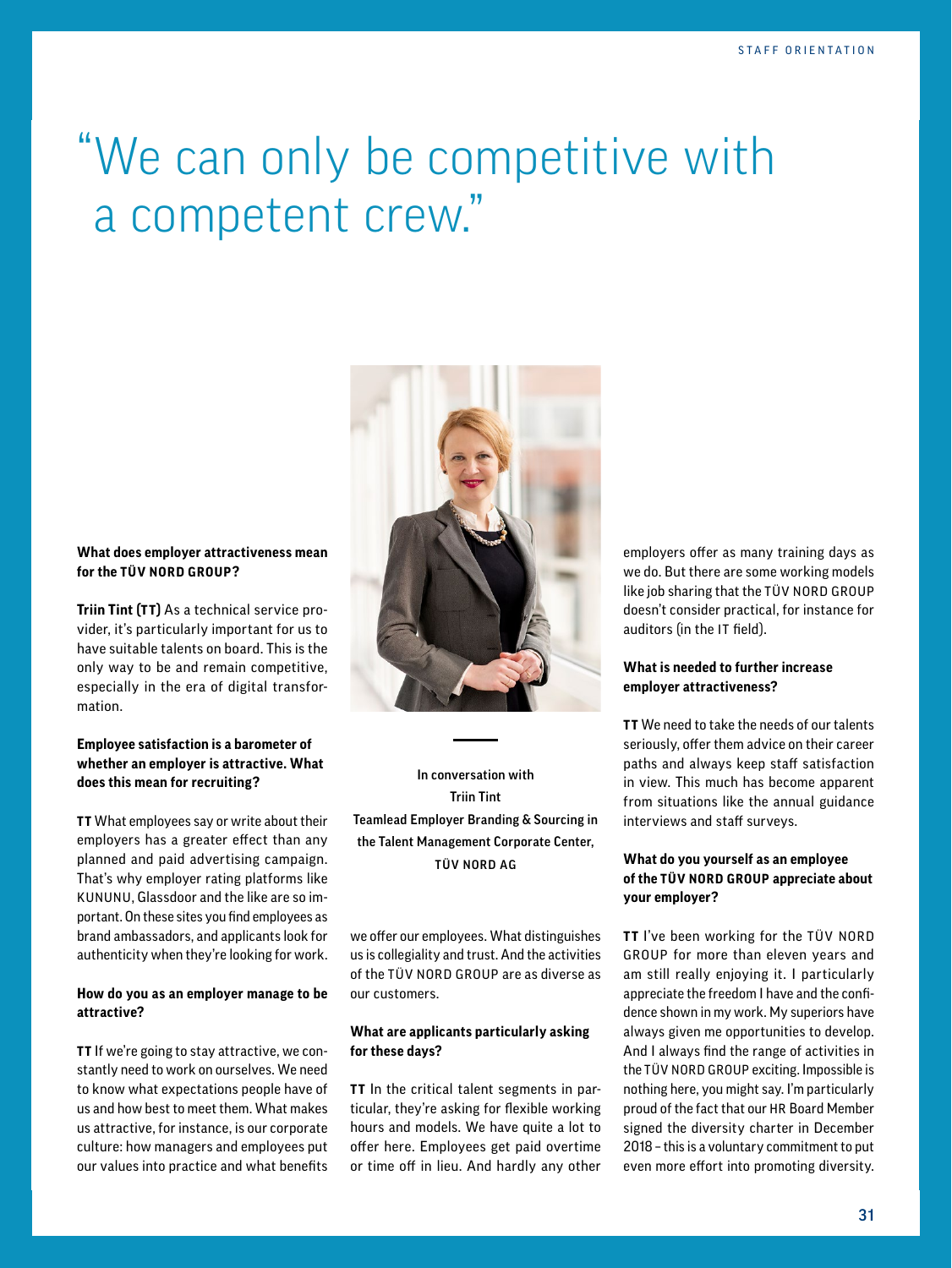#### <span id="page-33-0"></span>**GRI 103-1, 103-2, 103-3**

# Management Approach,  $\sim$  2008. The state of the state of the state of the state of the state of the state of the state of the state of the state of the state of the state of the state of the state of the state of the sta Topics and Control

#### **BOOSTING EMPLOYEE SATISFACTION. ENSURING BUSINESS SUCCESS**

The employees of the TÜV NORD GROUP are the key to our long-term business success. They are the face of our Group to the customer; they carry out inspections and announce successful certifications; they develop new products and innovations – in short: they are the crew that will steer the ship of TÜV NORD GROUP into the future. Without their raw power, no helmsman would ever make it to shore.

This is why it's so critical for us to bring on board and retain highly trained, reliable, forward-thinking, motivated, team-oriented and innovative employees for the TÜV NORD GROUP. If we are going to succeed in this, we as an employer need to both support and challenge our staff: in a healthy and appealing work environment and under conditions that motivate them and communicate our appreciation of them.

It's for this reason that we are focusing on the following six topics in the "Staff Orientation" field of action. The first four of these we have identified as essential. Other important topics include an "Appropriate working environment" and "Diversity and inclusion".

#### **Attractive employer**

We want our employees to be happy to work for us in the long term and to act responsibly. For this we offer attractive working conditions and a rich diversity of tasks and are supporting the emergence of new forms of work and a good work-life balance. By polishing our employer image to the outside world, we are drawing in new talents and have every chance of filling all our vacancies.

#### **Health and safety**

We see occupational health and safety as important aspects of the integrated management system of the TÜV NORD GROUP; after all, healthy employees are a key precondition for value creation. Within the framework of our corporate health management scheme, we are designing a work environment that promotes both health and performance and, at the same time, enhances our attractiveness.

#### **Value-oriented HR management**

Good cooperation between everyone in the company is a key success factor for a smoothly functioning business. We are laying the foundations for this kind of cooperation with a values-based work environment that promotes fairness in our dealings with each other and independent action.

#### **Individual development and promotion of employees**

We support our employees individually, develop them in accordance with their strengths, interests and skills and get them ready for future challenges. In doing so, we are contributing to their satisfaction, ensuring their loyalty to our company and meeting the expectations that clients have of professional experts.

#### **Appropriate working environment**

We are designing the working environment for our employees to enable them to work efficiently, effectively and healthily.

#### **Diversity and inclusion**

We use our social, ethnic and cultural diversity as a source of creativity and innovation.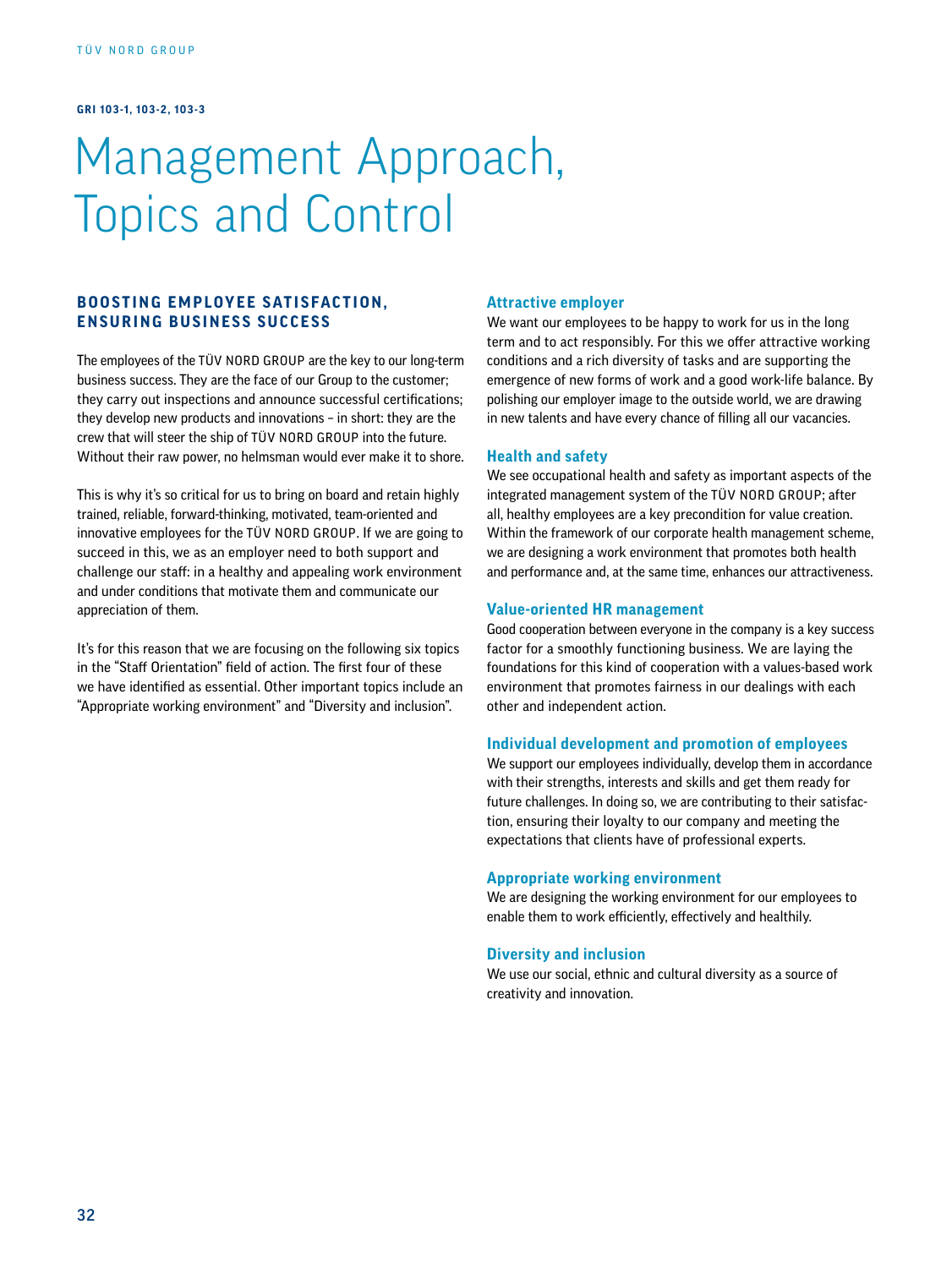#### **RESETTING THE SAILS, MAINTAINING HIGH LEVELS OF ENGAGEMENT**

How satisfied are our employees with the TÜV NORD GROUP as an employer? The employee engagement index in our employee survey provides us with an answer to this question. In 2017, this index was above average for the sector in Germany. We are proud of this, and our intention for 2020 is to maintain this high score of over 70%. It's for this reason that we are not restricting ourselves to standalone measures but but are instead proceeding in a holistic fashion. We have developed a new, group-wide programme called HR4Business and revised our HR Strategy, taking into account the CR Strategy. Five focus projects are planned, starting in 2019.

In this way, we want to reset our sails and prepare our crew effectively for future challenges. For control purposes, we are building on existing guidelines such as the Group Regulation "Personnel Development" and the Leadership Principles. Responsibility for issuing guidelines rests with TÜV NORD AG, whereas their implementation takes place in the decentralised HR divisions and the HR Shared Service unit. The Board of Management and the Group Executive Committee are the decision-making bodies, and the advisory committee consists of human resources managers. The effectiveness of the management approaches is evaluated within the framework of "Beruf und Familie" ("Work and Family") certification as well as other HR audit programmes and the annual Group audit.

| <b>Theme</b>                                      | Our goal                                                                                                                                                  | <b>KPI</b>                                                                                                             |
|---------------------------------------------------|-----------------------------------------------------------------------------------------------------------------------------------------------------------|------------------------------------------------------------------------------------------------------------------------|
| Attractive employer                               | Reputational criteria for TÜV NORD as an employer<br>are defined, systematically collected, analysed and<br>evaluated                                     | • Evaluation of reputational criteria at Group level<br>by 2020                                                        |
| Health and safety                                 | The Occupational Health Management (OHM)<br>programme promotes the health and increases the<br>satisfaction of our employees                              | • Basic requirements for OHM complied with by<br>2020                                                                  |
| Value-oriented HR management                      | The Leadership Principles of the TÜV NORD GROUP<br>are established and executive development<br>programmes introduced to promote our culture<br>of values | • Perception of management guidelines and culture<br>of values is rated at least "good" in the 2020<br>employee survey |
| Individual development and promotion of employees | Flexible options for the professional development<br>of our employees are established                                                                     | • Offers for flexible learning formats available by<br>2020                                                            |
| Appropriate working environment                   | The infrastructure provided and the working envi-<br>ronment support innovative, creative and healthy<br>work                                             | • Analyses of the working environment for 80% of<br>employees at German sites by 2020                                  |
| Diversity and inclusion                           | Equality of opportunity is provided for all employees                                                                                                     | • Indicators and target values defined in 2019<br>• Evaluation of goal attainment from 2020                            |

#### EXCERPT FROM OUR ROADMAP 2020 IN THE "STAFF ORIENTATION" FIELD OF ACTION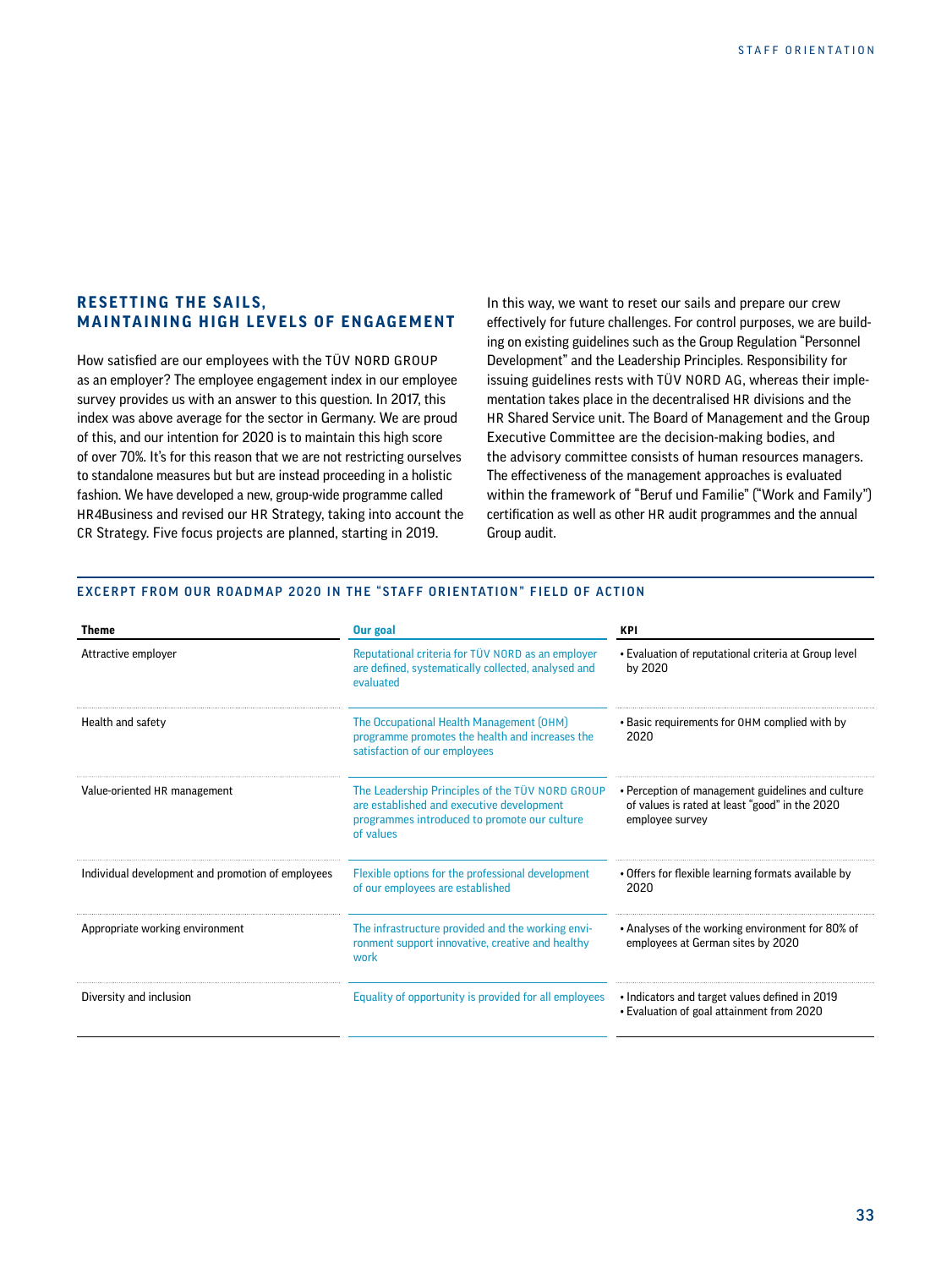#### <span id="page-35-0"></span>**GRI 103-1, 103-2, 103-3, 401-1, 401-3**

## Attractive Employer

#### **BOOSTING EMPLOYER ATTRACTIVENESS, BRINGING TALENTS ON BOARD**

"As an employer, we are both attractive and credible. We're boosting our attractiveness (particularly to people with the right sort of potential) both inside and outside the company with the aid of measures to improve employer quality and to ensure that we communicate appropriately with (potential) talents."

#### **The aim**

■ Responsibility and sustainability are established as evaluation parameters for our innovations and services.

#### **KPI**

■ Evaluation of reputational criteria at Group level by 2020.

The process for the systematic Group-wide recording, analysis and evaluation of reputational criteria which began in 2018 is to become established in 2019.

In Germany, systematic and thoroughgoing analyses and evaluations (for instance of top attractions in the Group and the most frequent reasons for leaving it) will be carried out as of 2020.

Depending on the needs of the individual Group areas and companies, corresponding analyses may also be carried out outside Germany.

We are living in a dynamic and rapidly changing society. The labour market has evolved into an employee market, and the working world of tomorrow is going to demand new skills on the part of staff and managers. Which is why it is essential to the competitiveness of the TÜV NORD GROUP to be perceived as an attractive and credible employer. This is the only way in which we will be able to attract new talents and secure the loyalty of experienced staff to our company.

The criteria we use to assess our success as an employer include the numbers of new recruits and of those who choose to leave our

company. In 2018 we welcomed 619 new recruits to our ranks, of whom 434 were men and 185 women. In the same period, 226 employees, 172 men and 54 women, left the TÜV NORD GROUP.

As the "war for talents" intensifies, recruitment and HR marketing are becoming ever more important in the TÜV NORD GROUP. Our aim is to realign both to enable us to find the right members of staff more effectively. In 2019, we are accordingly going to launch a new focus project, Join us. We aim to establish target-group-, marketand future-oriented HR marketing and recruitment strategies in this context. We are developing a Talent Relationship Management system and defining clear processes to safeguard our attractiveness as an employer. We also aim to redouble our efforts to communicate the staff benefits we offer, both within the company and to the outside world.

As well as recruiting new talents, we also have to act to retain those who are already working for us. With a standard Group-wide exit process and a database in which we will record the reasons for staffing fluctuations in a uniform way, we are in the future going to systematically identify the reasons people give for leaving us. This will allow us to find out what we as an employer can do better in the future.

We have already made good progress in respect of the issue of reconciling professional and family life. We align what we offer with the needs of different phases of life – such as the birth of a child or the need to care for a family member. All our staff are entitled to take parental leave. For instance, 47 women and 179 men took such leave in 2018. Flexible working hours, mobile work options, family services and other measures support the staff of the TÜV NORD GROUP in their efforts to establish a balance between their work, family and private lives.

For our commitment to the reconciliation of work and family life, we were certified as a "family-friendly company" in 2012 by berufundfamilie GmbH, a company operated by the charitable Hertie foundation. Recertification takes place every three years; in 2018 we were awarded a special accolade for the third time. With the sustainable development of an HR policy that is particularly aware of family needs and phases in life, we are enhancing our attractiveness and competitiveness. As a survey conducted by leading German commercial journal Wirtschaftswoche revealed at the end of 2018, the TÜV NORD GROUP scored particularly highly among young engineers and significantly boosted its attractiveness in comparison to the previous year.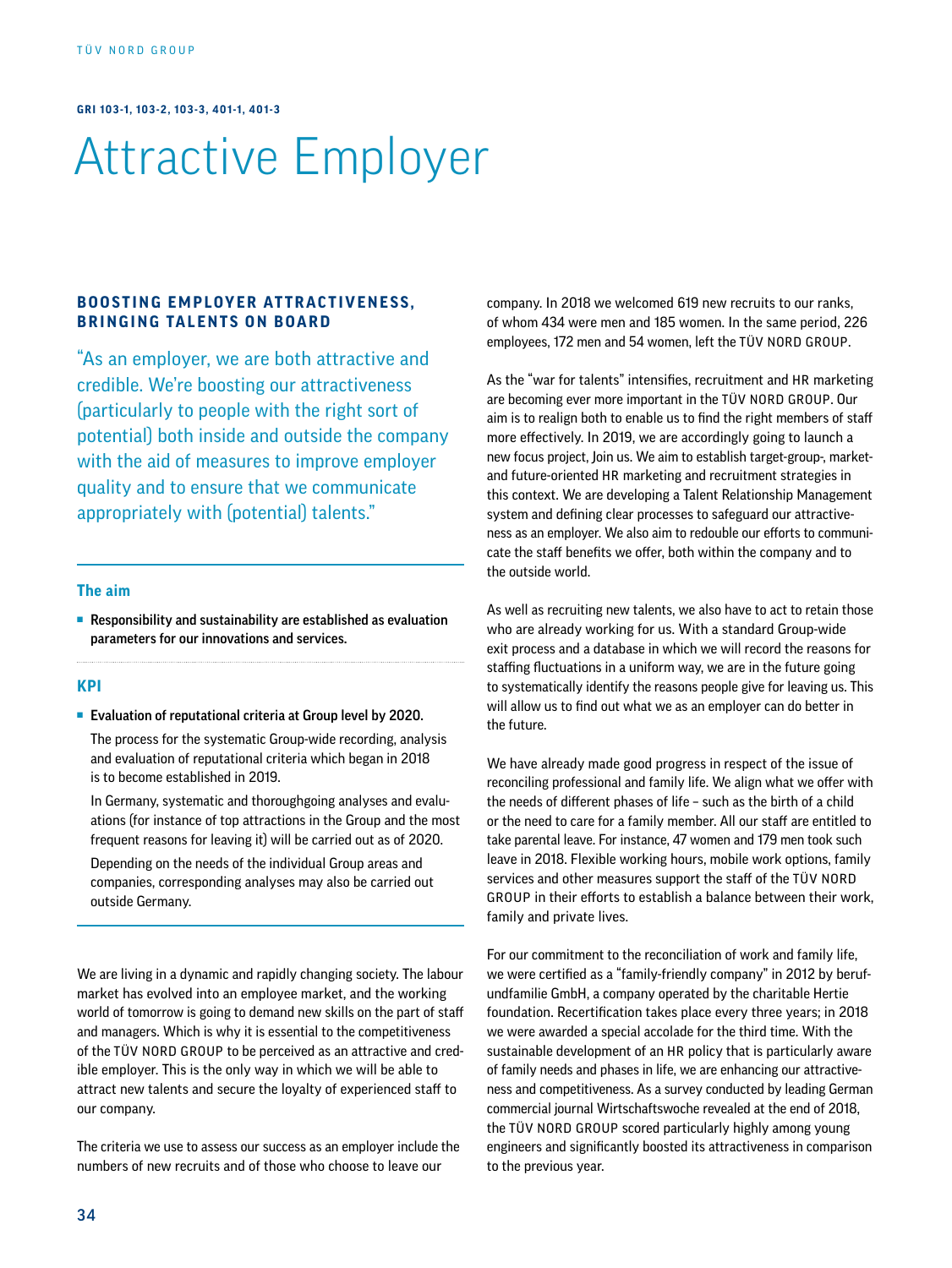### **GRI 403-1, 403-2, 403-3, 403-4, 403-5, 403-6, 403-7, 403-8**

# Health and Safety

# SAFEGUARDING OCCUPATIONAL **HEALTH AND SAFETY**

"Only healthy and satisfied employees are motivated and capable of performing properly. Which is why occupational health and safety are so important for the companies in the TÜV NORD GROUP."

# **The aim**

■ The occupational health management (OHM) programme promotes the health and increases the satisfaction of our employees.

# **KPI**

■ Basic requirements for OHM complied with by 2020

The basic requirements of an OHM, with reference to DIN SPEC 91020 ("Occupational health and safety"), must be fulfilled in German group companies by 2020.

A review of the practical implementation of these requirements will take place in 2020 in the context of an internal management audit.

With their work, our employees contribute to protection at work, health and safety in society at large. In doing so, they satisfy stringent requirements every single day. The basis for their work and, with it, the success of our Group, is a work environment which guarantees their safety at work and promotes health. Health and safety accordingly constitutes one of our four strategic HR fields.

Occupational health and safety plays a major role in the TÜV NORD GROUP, because many of our staff have to work with technical equipment or machines. Health and safety at work is an integral part of the existing management system and covers both safety at work and health protection. Alongside national laws and regulations, mandatory provisions also apply to all the companies in the TÜV NORD GROUP, both to their employees and to all the individuals who work for us or spend time on our premises. The provisions include the Group policy on "Occupational health and safety", the rules in the management handbook and fire prevention regulations.

Each of the business units also has its own certified occupational health and safety management system. Responsibility for health and safety at work rests with the Board of Management of TÜV NORD AG and the general managers of the Group companies. Furthermore, all executives are responsible for the health and safety of their staff pursuant to the statutory provisions.

The TÜV NORD GROUP uses various instruments to prevent accidents. For instance, regular risk analyses are carried out in accordance with national laws and regulations. Line managers explain the health and safety measures to their employees in personal sessions. Moreover, the TÜV NORD GROUP ensures that all staff have access to the information they need on risks and hazards in the workplace and preventive measures. To this end, written procedural and work instructions are drawn up and published or handed directly out to the employees and operating instructions prominently displayed. Accidents are systematically logged and assessed and possible improvements sounded out.

A project team is currently working on developing a corporate health and safety management programme based on DIN SPEC 91020. The aim is to ensure that our company is a healthy place to work and to give the staff the information and freedom they need to act in a way that promotes good health. Our "Gesund(heit) (er)leben" project is already contributing positively to the aims of the OHM and is an important step in the direction of improving the health of all our employees and enhancing both their quality of life and their professional performance. Our offers in respect of occupational health and safety promotion are also a step in the direction of an OHM. Our employees can choose to take part in various company sports groups or vaccination programmes, such as the flu inoculations of 2018. We also offer our staff a seminar programme concerned with "occupational health and safety". We evaluate the effectiveness of our management approaches with internal and external audits and inspections, in the Group's annual report and in the management review which contains the annual "Occupational health and safety" report. Moreover, an evaluation forms part of the staff survey, and the "Occupational health and safety" Intranet page offers the opportunity to submit views, feedback and suggestions on the subject of health and safety at work. The employees have various formats and instances available to them should they wish to file complaints: meetings with their executives or the competent HR specialists, via the companies' management officers and the workforce representation bodies. Business partners can also use a feedback and complaints procedure to draw attention to grievances.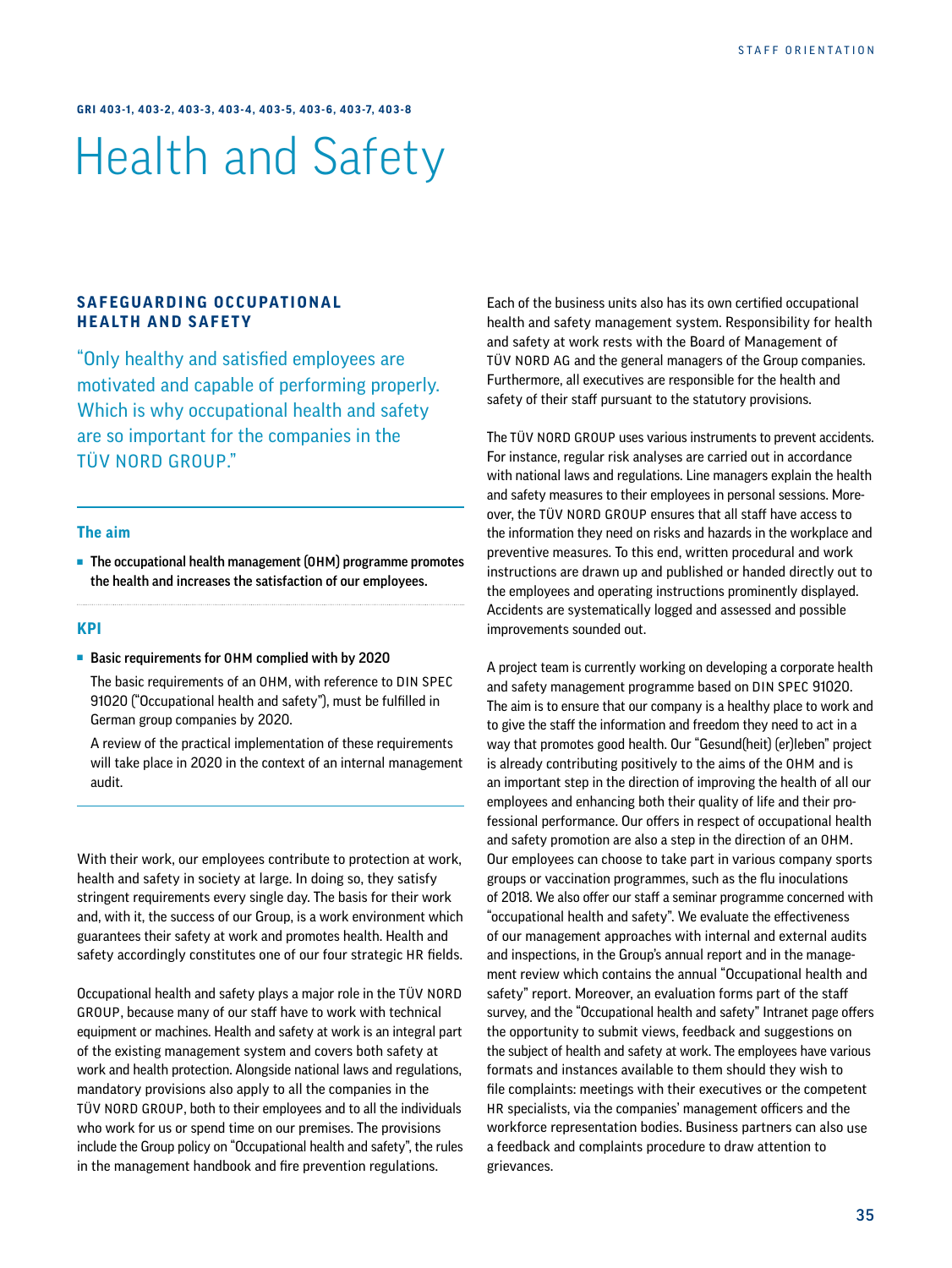**GRI 103-1, 103-2, 103-3, 406-1**

# Value-oriented HR Management

# **IMPLEMENTING GUIDELINES. LEADING IN ALIGNMENT WITH VALUES**

"We consider the ethical conduct of our executives to be of crucial significance. Our value-oriented HR management attracts people for the long term who fit in with our corporate culture and has a positive influence on the decision of potential customers to work with our company."

# **The aim**

■ The management guidelines of the TÜV NORD GROUP are established and executive development programmes introduced to promote our culture of values.

# **KPI**

■ Perception of management guidelines and culture of values achieves at least good reviews in the 2020 employee survey.

The expectations that the next generation of employees have of potential employers have risen significantly over the last few years. It therefore follows that the way employees are managed in our company is of crucial important when it comes to reinforcing our brand as an employer. At the TÜV NORD GROUP we set great store by a management culture which is defined by a strong sense of identification with values.

Our understanding of management is built on the management guidelines which were developed in 2018. They will be a future source of guidance for every manager in the Group. In December 2018, the top executives in the Group worked out some practical approaches for the implementation of the new guidelines. Further measures are due to be rolled out in 2019. The guidelines are complemented by the HR strategy, the HR4Business programme and various works agreements within the Group.

We evaluated the management question, among other ways, in our employee survey of 2017. At the same time, we also identified the potential for improvement, on which we worked intensively in the development of our management guidelines and which we aim to increase further in the coming years. With the implementation of the new management guidelines in 2019 we will be launching a new round of evaluation, and the next staff survey is scheduled for 2020. This will contain questions on every aspect of the conduct of the executives, for instance in respect of our values such as trust, openness, communication and motivation.

As soon as we start selecting candidates, we use targeted questions and tasks to ascertain the extent to which the candidate is already acting in accordance with values and is suitable for a management position. We have defined 13 core skill areas which we consider indispensable for executives, one of which is credibility.

In the future we aim to establish executive development programmes to promote our culture of values. At the same time, it is important to us to work with the executives to create a climate in which mistakes are tolerated. We are also planning a system of incentives for value-oriented management which will include both monetary and non-monetary elements.

In respect of executive development and equality of opportunity, the implementation of the new management guidelines and the consolidation of a culture of values within the TÜV NORD GROUP is being controlled centrally under the aegis of the HR4Business programme's PErspekt and Diversus projects. Responsibility for the specific implementation of our ambitious, value-oriented HR management system in the individual organisational units is shared among all the executives in the Group. The fundamental understanding of value-oriented HR management in the TÜV NORD GROUP revolves around the equal treatment of all our employees. The number of cases of discrimination and the remedial measures taken thus serve us as measurement values and key ratios for control purposes in accordance with GRI.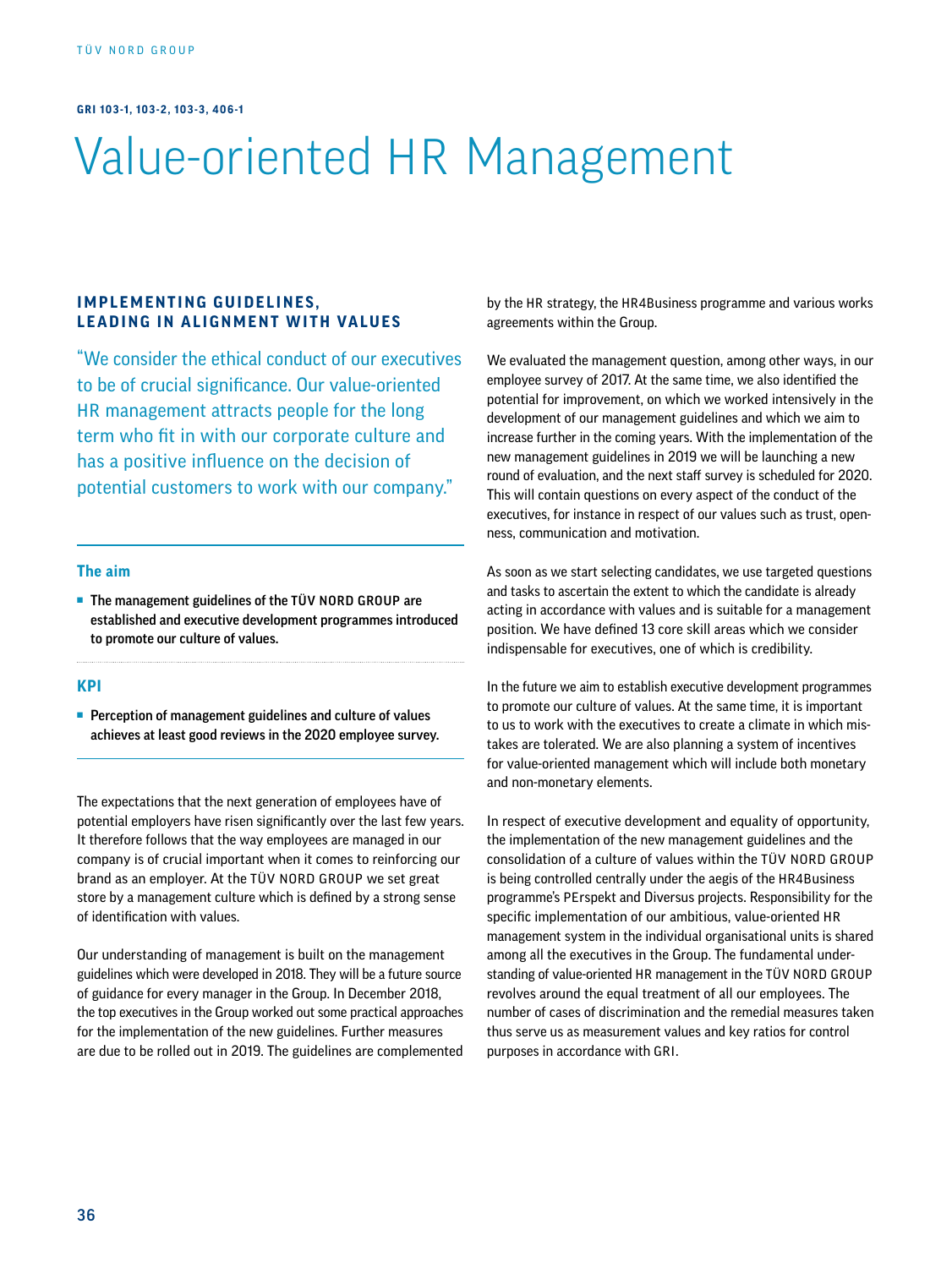The central point of contact for all complaints associated with equality of treatment is our "AGG" officer, where AGG is the acronym for the "Allgemeines Gleichbehandlungsgesetz", the German act which governs equality of treatment. This officer works within the HR central function of the holding company, where it collects and reviews complaints and suggests possible remedies. In 2018 one complaint was filed concerning the conduct of one person in a team; it was determined, however, that there was no case for invoking equal treatment legislation. The AGG officer reviewed the case and held discussions with the individual in question, their superior and the other team members to clarify the facts of the matter.

We will in the future also use other supporting measurement values in accordance with the CR Roadmap. In this way we aim to review whether and when there might be a correlation between levels of absenteeism and staff turnover rates and particular behaviours on the part of managers. After all, executives have quite a lot of latitude in their work and have an impact, both deliberately and unconsciously, on the working conditions of their staff. For example, attentive and value-oriented conduct on the part of the executives has a positive effect on the robustness and job satisfaction of their staff.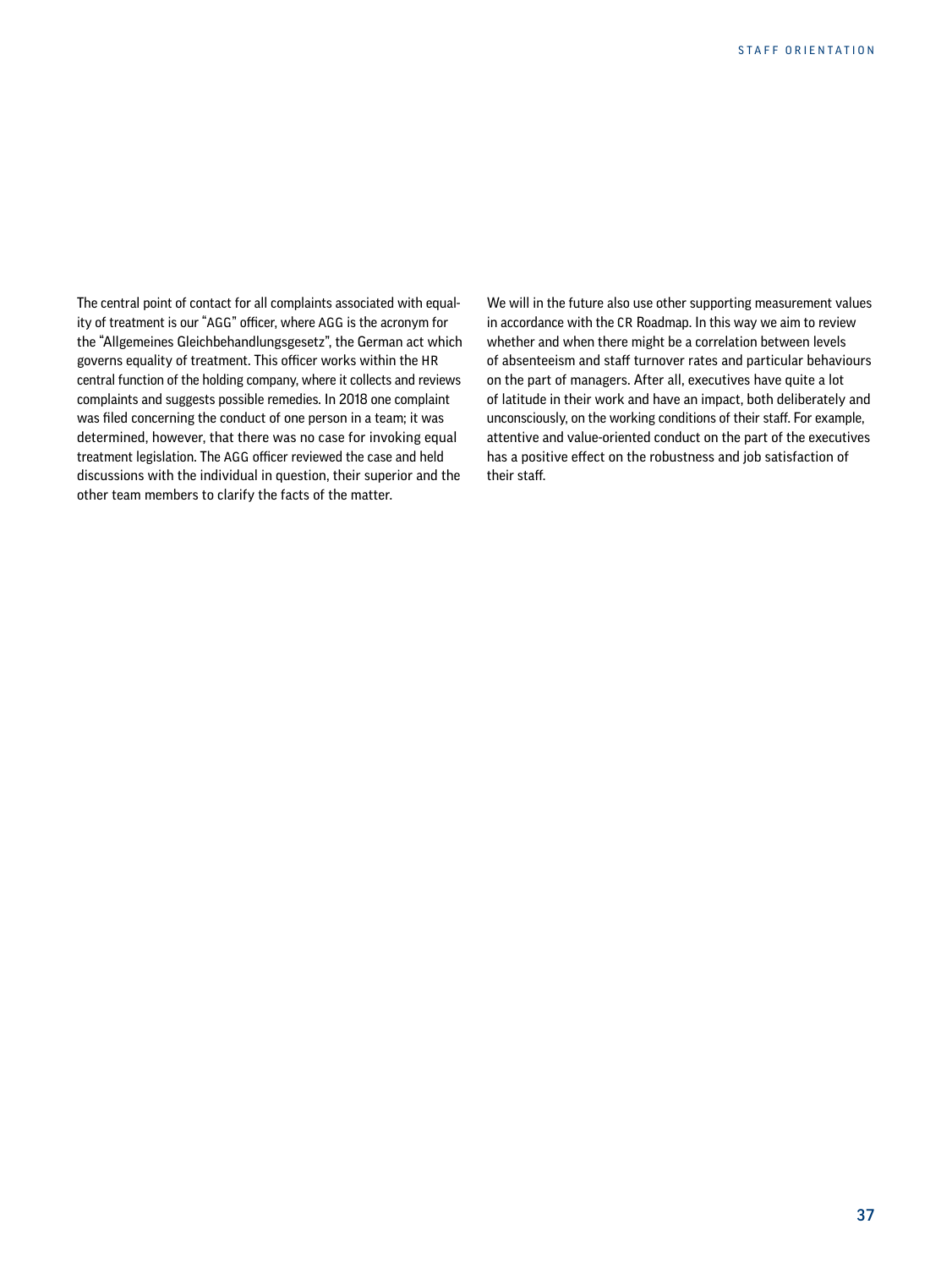### **GRI 103-1, 103-2, 103-3, 404-1, 404-2**

# Individual Development and Promotion of Employees

# **PROMOTING INDIVIDUAL DEVELOPMENT. REINFORCING PROFESSIONAL EXPERTISE**

"We're convinced that knowledge and skills are the foundation on which the success of the TÜV NORD GROUP is built. It's for this reason that we both promote and call for the disciplinary and interdisciplinary development of our employees."

# **The aim**

■ Flexible options for the professional development of our employees are established.

# **KPI**

■ Offers for flexible learning formats available by 2020

As of 2020, a pool of offers of flexible learning formats will be available to our employees for their individual development and promotion.

Our customers can rely on our technical expertise and neutrality. For instance, employees of TÜV NORD Mobilität carry out periodic vehicle inspections to promote safety on the road. And experts from TÜV NORD Systems play a major role in ensuring that complex industrial installations are safe. All the professional services offered by the TÜV NORD GROUP depend on expert and well-trained staff. For this reason, we consider it important to continuously support and encourage their professional and personal development.

There are a number of policies in our company in relation to human resources development, annual guidance interviews, orientation and assessment centres, in which the various competencies and jurisdictions are also laid down.

The TÜV NORD GROUP is certified in accordance with DIN EN ISO 9001 and has also undertaken in this respect to systematically identify the need for training and to arrange for internal and external initial and further training measures to cover the need that is thus determined. In 2018, the average budget for training was €1,067 per member of staff.

The annual guidance interview with their line manager is an important starting point for the further development of all members of staff. It is the task of the Talent Management department in the annual HR development conferences of the business units to determine the need for personnel development measures not covered by the professional training already in place. The board of management, HR development team and HR directors also participate in these conferences. The measures for the coming year are planned on the basis of the conference results. In future, the intention is for the conferences to be even more closely aligned with the individual needs of the business units.

The Talent Management team works with the Internal Qualification department of the TÜV NORD Akademie to develop interdisciplinary qualifications. The annual planning meeting between the HR development and Internal Qualification teams serves as a control instrument. In 2018, the decision was made to focus more intensely on digital learning formats, with the aim of making more extensive interdisciplinary use of them. There is currently a training format for middle management which features digital learning formats, and an international pilot project was carried out in 2018. Negotiations are still ongoing concerning a Group-wide works agreement on the use of e-learning materials.

We develop our executives at all levels in a target-group-specific manner. In this development programme, we place a particular emphasis on innovation and digitalisation. Middle managers, for example, heads of department, who function as a link between operational staff and the top tier of management, have a key role to play in the successful implementation of strategy. It is for this reason that we have teamed up with our cooperation partner, the European School of Management and Technology in Berlin, to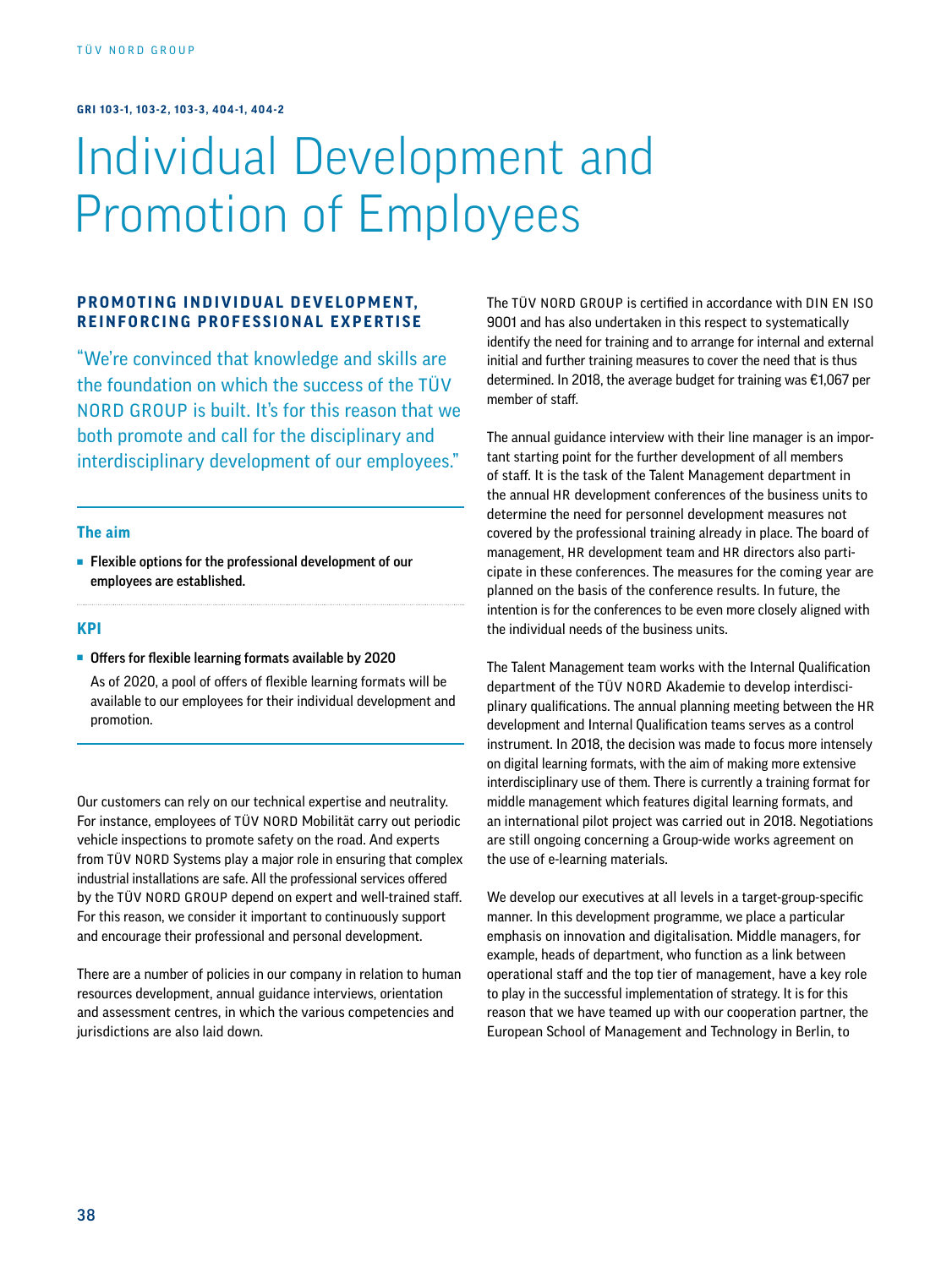design a programme especially for this target group. The first 30 participants from 13 countries and several business units successfully completed the programme in mid-2018. The 8 women and 22 men had to work through a total of three modules spread over three months. In future, the programme for middle management will be offered once or twice a year. For junior management, we are going to launch a pilot project for our JUMP programme, both in Germany and internationally, in 2019.

We are also conducting regular potential analyses to determine its suitability for the junior and senior management levels. An assessment and an orientation centre serve as instruments in this regard. No specific potential analysis programme is currently in place for the upper and top level management tiers; these form part of the PErspekt programme under the auspices of the new HR4Business programme. Another new initiative is concerned with the design of alternative career paths.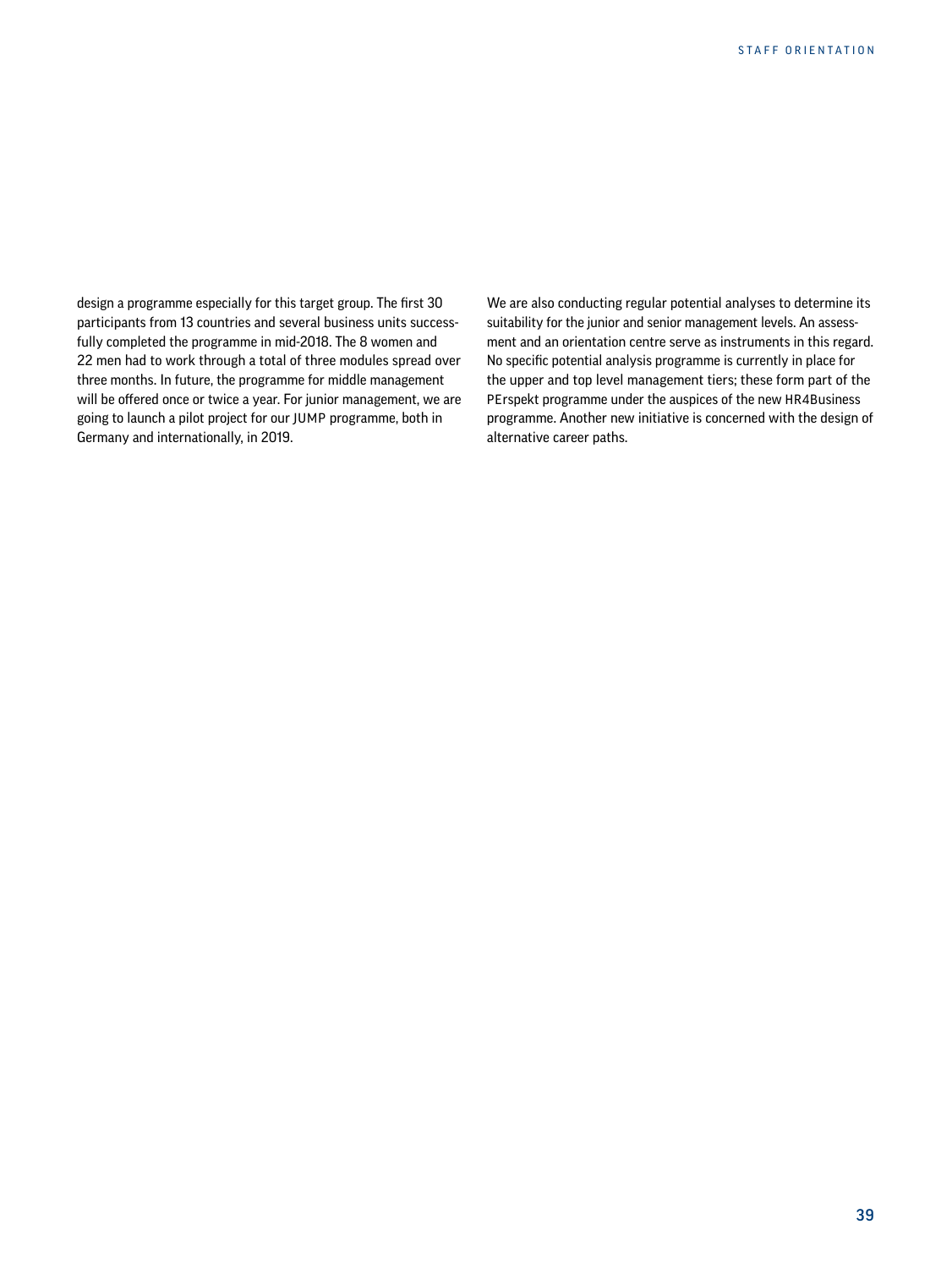# Appropriate Working Environment

# **DESIGNING A POSITIVE WORKING ENVIRON-MENT, SUPPORTING INNOVATIVE POWER**

"We're both promoting and pushing for an environment which allows for creative and innovative work, offers good conditions for effective and efficient communication and collaboration and generates positive impetus for an increase in added value."

# **The aim**

■ The infrastructure provided and the working environment support innovative, creative and healthy work.

# **KPI**

■ Analyses of the working environment for 80% of employees at German sites by 2020.

Whether our employees work on tasks on their own, develop concepts in teams or engage in dialogue with other sites, we want to offer them the right kind of infrastructure and working environment in which they can work creatively, innovatively and healthily. We are, for instance, supporting creative working by offering digital communication channels and reducing business trips, thereby minimising the stress they entail, to enhance quality of life.

Internal messaging, audio and video services are accordingly being integrated into the working environment. It is also possible to

stage larger video conferences at many of our sites. At the end of 2018, the TÜV NORD GROUP had over 120 video conferencing systems (compared to about 100 at the start of the year) and 18 CISCO Spark Boards. We will continue to develop the infrastructure by procuring additional equipment and making the room booking system more efficient.

Our first step on the path to designing the work environment across the board in line with the needs of our employees will be to subject it to systematic analysis. We plan to have examined the work environment of 80% of the workforce by 2020. We will then draw conclusions from the results and, if needed, make adjustments. We have already identified a few starting points for further investigation. These include ergonomic furniture, the development of leisure and quiet areas at our sites and a free choice of work station within our buildings. We are already working on more flexible working time models in an interdisciplinary project group. Our aim is to formulate the minimum requirements which we will then use as a basis for the promotion of flexibility and open discussions. We have also already come up with an initiative concerning local public transport. The task in hand here is to consider whether it might be possible to improve regular schedules and connections.

The idea is to come up with strategic specifications for the design of a more appropriate work environment only after the planned analyses have taken place. However, there are internal policies in the form of work regulations, for instance on occupational health and safety, general equality of treatment and risk assessments. A few approaches to mandatory provisions are contained in some of the works agreements of the Group companies and in Group-wide works agreements, for instance in the Group works agreement on fair and socially acceptable interactions in the workplace and the local and Group-wide works agreements concerning flexibility in the workplace. This issue will be managed in the period until 2020 via the Diversus focus project under the auspices of the central HR department.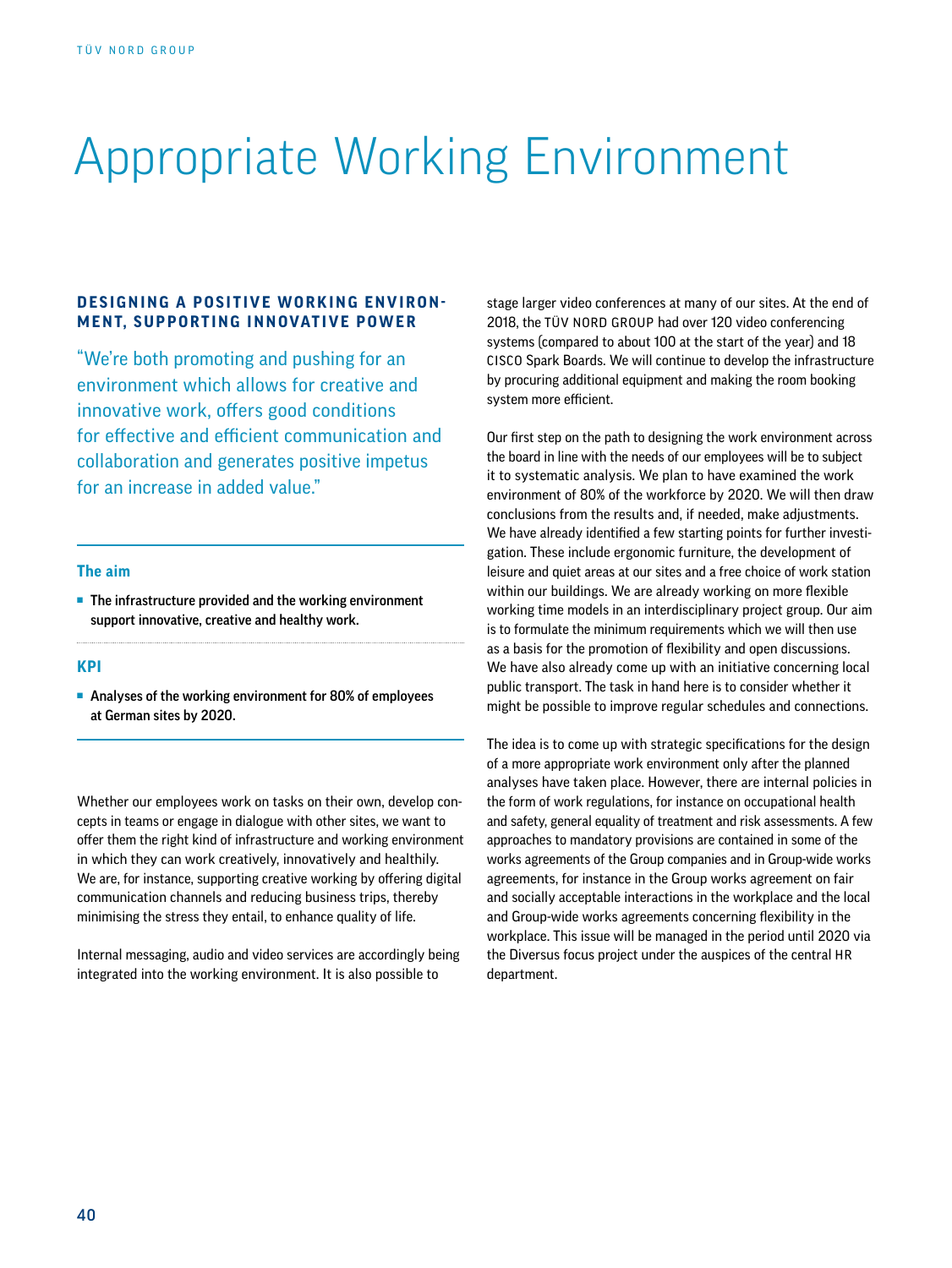**GRI 405-1, 405-2**

# Diversity and Inclusion

# **PROMOTING EQUAL OPPORTUNITIES, PRACTISING DIVERSITY**

"We promote diversity as a key element of our corporate culture."

# **The aim**

■ Equality of opportunity is provided for all employees.

# **KPI**

- Indicators and target values are defined in 2019.
- Evaluation of the attainment of the targets from 2020.

The TÜV NORD GROUP draws its life force from the diversity of the people who work in our company. Every single individual contributes their experience, qualifications and strengths. This allows us to offer a wide range of services and to work creatively and innovatively in mixed teams.

In December 2018, we signed the Diversity Charter. In this way, we have nailed our colours to the mast in respect of the significance of practising diversity in the TÜV NORD GROUP. After all, the Diversity Charter is shorthand for the recognition and appreciation of social diversity, irrespective of nationality, sex, ethnic origin, religion or world view, disability, age, sexual orientation and identity.

Commitments to diversity are already enshrined in various programmes in the TÜV NORD GROUP. Examples include the Gender Balance Programme and, since 2019, the HR focus project, Diversus. All members of staff can consult the AGG officer if they have questions and concerns about equality of opportunity (see also "Valueoriented HR management", p. 36–37). Our job vacancies use genderneutral language, and there is no pay gap between the sexes. All the German companies have collective agreements which set out all the jobs along with their financial remuneration.

Key markers for the success of our diversity policy are the organisation's management bodies and those individuals with HR responsibility or special authority. In 2018, 14% of these positions were occupied by women and 86% by men; 34% of these individuals were aged between 30 and 50, and 66% were over 50. The share of severely disabled people with HR responsibility was 2%. Of the TÜV NORD GROUP's total workforce, 28% are women and 72% men; of these employees, 9% are under 30, 47% are between 30 and 50, and 44% are over 50 years of age. A total of 4% of the workforce is disabled.

It will only be possible to fully exploit the potential offered by diversity if all employees enjoy the same opportunities. In order to promote equal opportunities across the Group, we have developed the Diversus focus project in the context of our HR4Business programme. The project management team is in place, and the project will kick off in 2019. The project has a major role to play, not just in our own internal development but also in the way the TÜV NORD GROUP is perceived by the outside world. After all, the aim is to promote equality of opportunity, to prevent discrimination against minorities and to identify and amplify valuable potential. For this purpose, we are looking at the entire workforce rather than just focusing on minorities. For instance, we are seeking to determine which target groups need which conditions for equal opportunities to become a living reality. We are also closely considering the question of which benefits will accrue to our organisation from a systematic diversity management programme. In 2018, a gender-sensitive mentoring scheme was implemented in the form of the Gender Balance Programme. To this we will add a talent relationship management programme in 2019 which we will aim from the outset at next-generation members of staff with a diverse profile.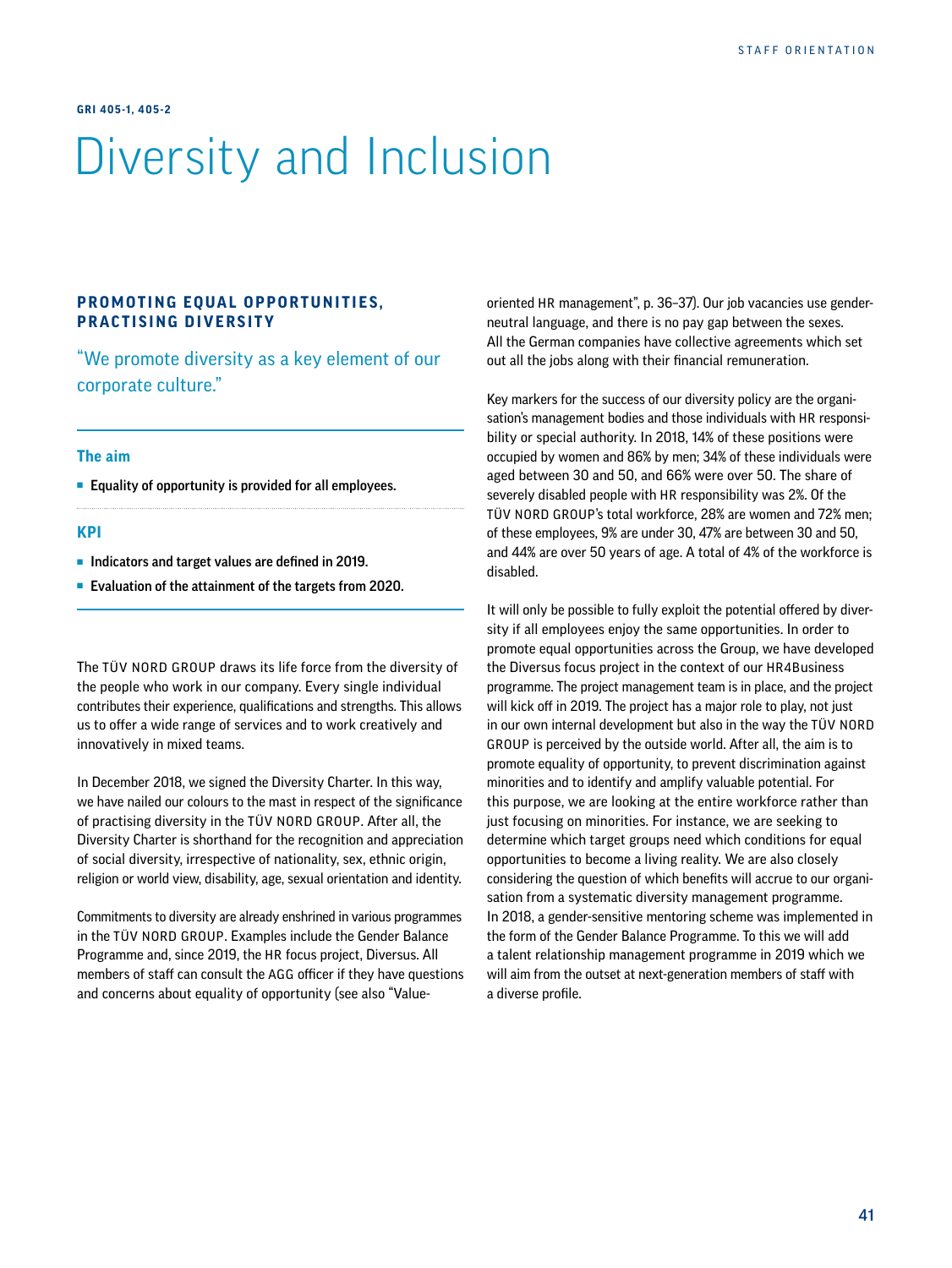# Environmental **Orientation**

Environted pro<br>
Constants and approximate<br>
of life are and challenges of<br>
either rise t<br>
not at all."<br>
The TÜV NORD GROUP is committ<br>
and aspires to <u>decarbonise as fully</u><br>
and aspires to <u>decarbonise as fully</u><br>
and aspire " Climate protection and the preservation of the natural basis of life are among the greatest challenges of our time, and we will either rise to them together or not at all."

The TÜV NORD GROUP is committed to the 2-degree climate target and aspires to decarbonise as fully as possible by 2050.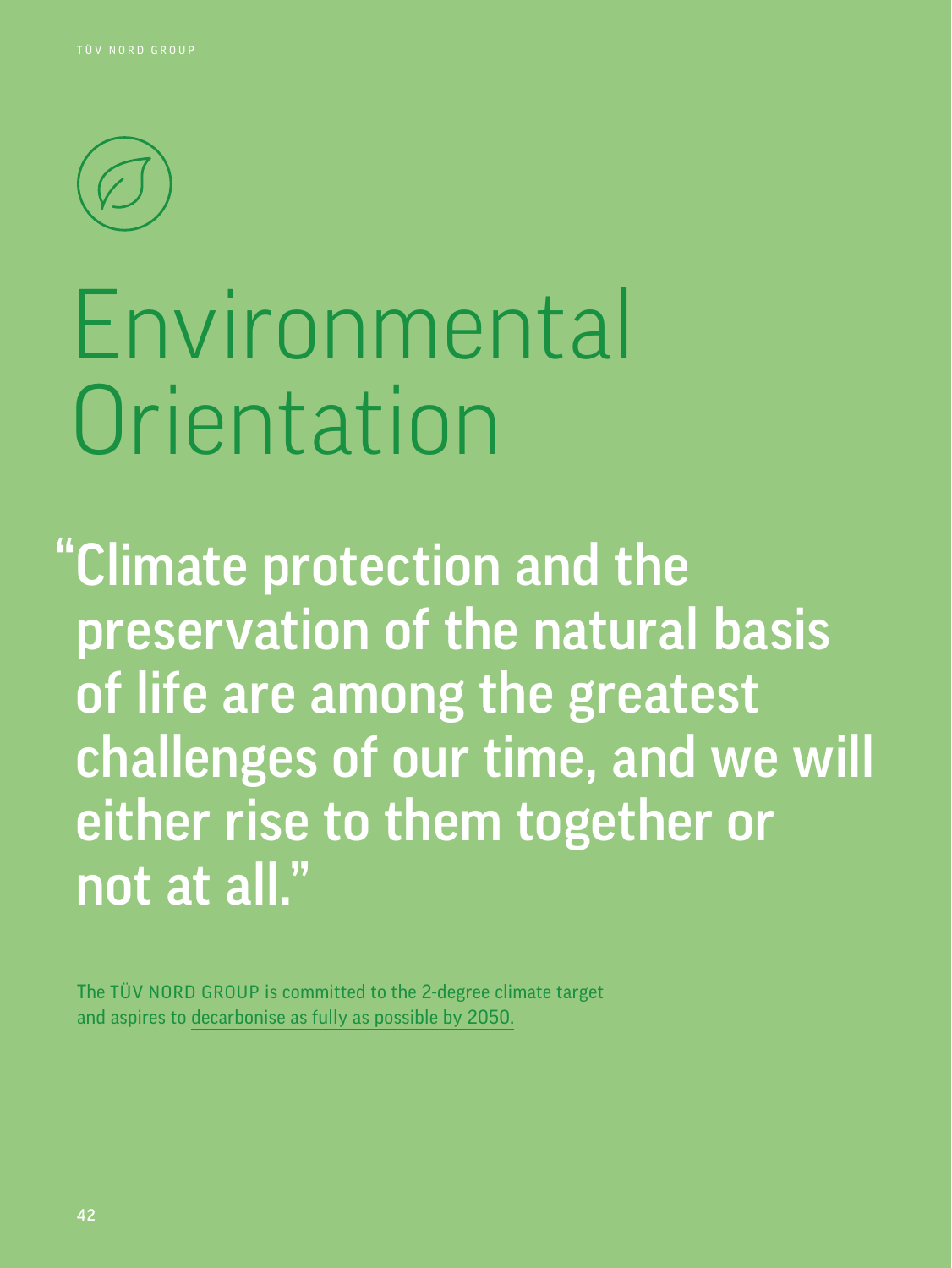# work for our grandchildren."

**In the face of climate change, many people associate the sustainability issue particularly with emissions and responsibility for the environment. How do you perceive this responsibility?** 

**Tanja Klar (TK)** Taking environmental responsibility is one of our values and part of our company's development. As a service provider, we may not be a particularly big emitter, but there is nonetheless some potential for savings that we want to achieve in line with the threefold principle of avoid, reduce and offset.

# **And how are you implementing this principle?**

**TK** Digitalisation is offering us some promising opportunities to connect electronically with our customers, partners and suppliers. As a result, we're cutting down on journeys and saving valuable resources, not just in our area but throughout the whole TÜV NORD GROUP. Many colleagues are now avoiding business travel by using video conferencing in place of actual face-to-face meetings. With electronic workflows, we're also saving paper, particularly in the HR field.

# **Is this already working across the board?**

**TK** You can always make improvements. We management officers in the TÜV NORD GROUP in particular are holding intensive discussions to discover what's working in



In conversation with Tanja Klar Management systems officer at the TÜV NORD Akademie

the different business units with a view to introducing successful ideas into the other units too. Corporate Responsibility emerges from the personal responsibility of those involved. The more people are involved, the more responsibility we can take by making ongoing positive changes in our dealings with the environment. Environmental and energy seminars are part of the business of the TÜV NORD Akademie.

**How can you ensure that the high standards are being adhered to not just by your customers but also by your staff ?**

**TK** We're telling our employees about the measures and also gathering up their ideas. Environmental protection is a high priority for us and is addressed regularly in meetings. Good examples include the climate-neutral production of our printed products and the shipping of our conference documents in the context of the GoGreen environmental protection programme. How environmentally friendly the TÜV NORD GROUP is as a whole and what we can improve is shown by our environment management system, which is evaluated and certified on our behalf by a neutral third party. The more you identify with an issue, the more credible it is for you to be seen to represent it.

# **What drives you personally in your commitment to environmental protection?**

**TK** Changes to the climate of our Earth won't be reversible. I want our contribution to be an example for other companies too. When I watch my kids play, I feel really strongly that their children and grandchildren should also have the chance to grow up in a natural environment that's worth living in. In the TÜV NORD GROUP, we speak in terms of the "suitability for our grandchildren" of our sustainability strategy. I think that's a very fitting term. To preserve the natural world, we all need to contribute, and there's no time to waste. I talk to a lot of colleagues who are committed to environmental causes. A major concern for me is for us to work together to effectively implement their ideas for our Group.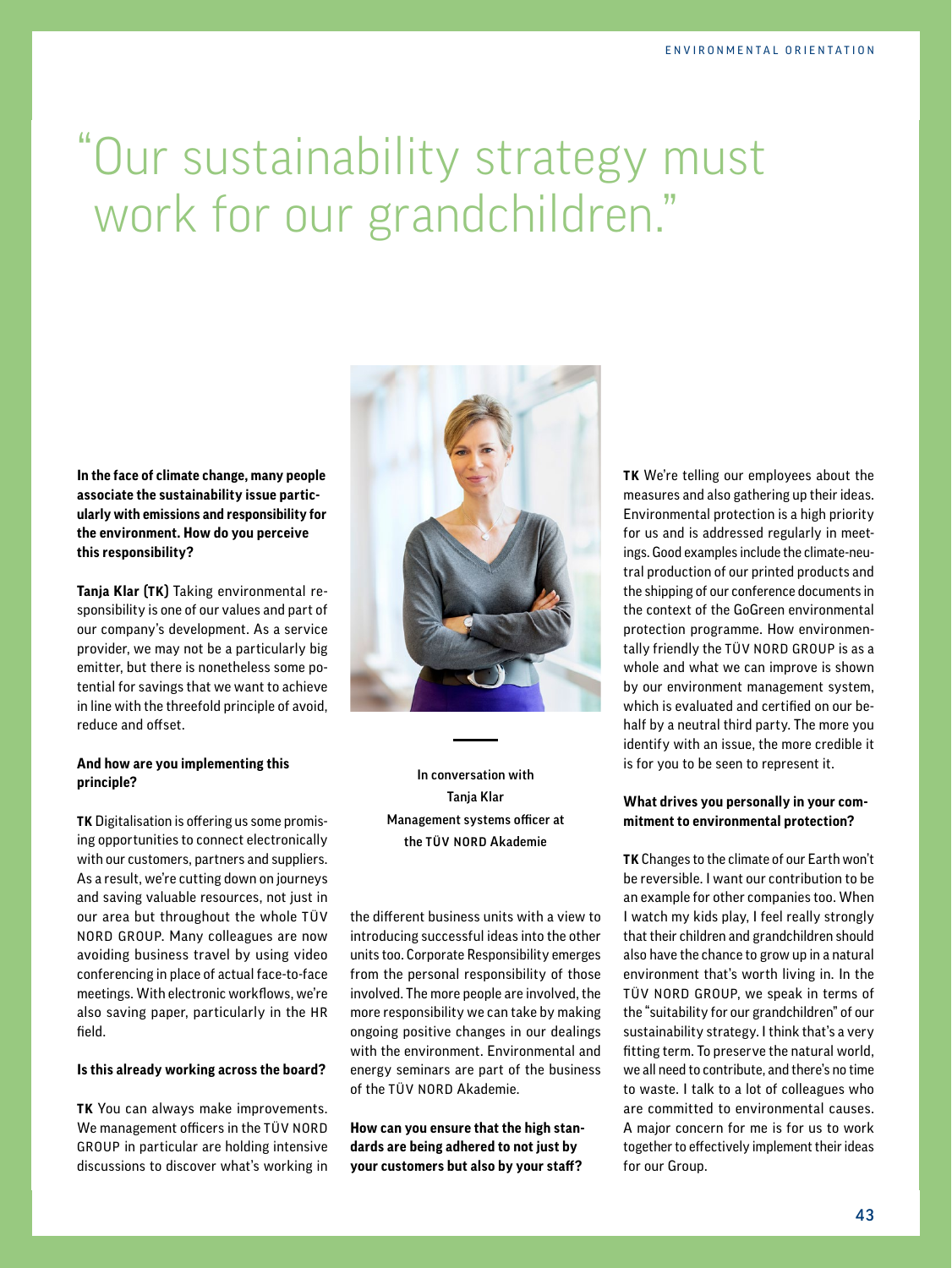# **GRI 103-1, 103-2, 103-3**

# Topics and Control

# **REDUCING RESOURCE CONSUMPTION. SHRINKING OUR CARBON FOOTPRINT**

Management Approximation of the train and the system of the system of the system of the system of the system of the system of the system of the system of the system of the system of the system of the system of the system Our daily aspiration and the aim of our work is to guarantee technical safety and reduce risks to people and the environment to the absolute minimum – and this goes for real estate, vehicles and industrial plant alike. We also apply the high standard of our audits and inspections to ourselves. We want to reduce to a minimum the negative impact that our business activities have on the environment. After all, although we neither operate production lines nor trade in goods around the world, our business still uses resources – especially energy. Which is why we are already using renewable energy and working with an environmental management system which is certified in accordance with ISO 14001.

We aim in the future to further reduce our energy consumption and increase our resource and energy efficiency. It's for this reason that we scrutinise the environmental impact of our business activities very closely and also take the expectations of our stakeholders into account in the process. Our carbon footprint, which provides information on the carbon dioxide emissions we produce, is an essential indicator of the status quo. Our declared objective, which is also consistent with the expectations of our stakeholders, is to significantly reduce this carbon footprint from the 2018 baseline by 2050. This because  $CO<sub>2</sub>$  is having a significant impact on global warming and will in the long term destroy our ecological balance.

We have identified "eco-friendly travel patterns" as an effective lever to reduce the environmental impact of our business and recognise this as an essential topic. We also attach a high priority to our use of resources and energy efficiency in our buildings.

### **Eco-friendly travel patterns**

Today Kassel, tomorrow Copenhagen: TÜV NORD GROUP employees travel a lot because audits and inspections mainly take place at customer premises, in no small part due to statutory regulations. To reduce the environmental impact of our travel, we are relying, on the one hand, on the digitalisation of processes. On the other, innovative solutions will allow us to avoid unnecessary journeys. Where travel is necessary, we are working to make our travel patterns more climate-friendly.

# **Resource economy and efficiency**

Where and to what extent we conserve resources is influenced by both procurement procedures and the use of environmentallyfriendly technologies. Which is why we have added sustainability criteria to our purchasing policy and developed innovative technologies.

### **Energy efficiency in buildings**

We are constantly working to make our real estate more energyefficient, for instance through the purchase of carbon-neutral electricity, as a way of contributing to climate protection.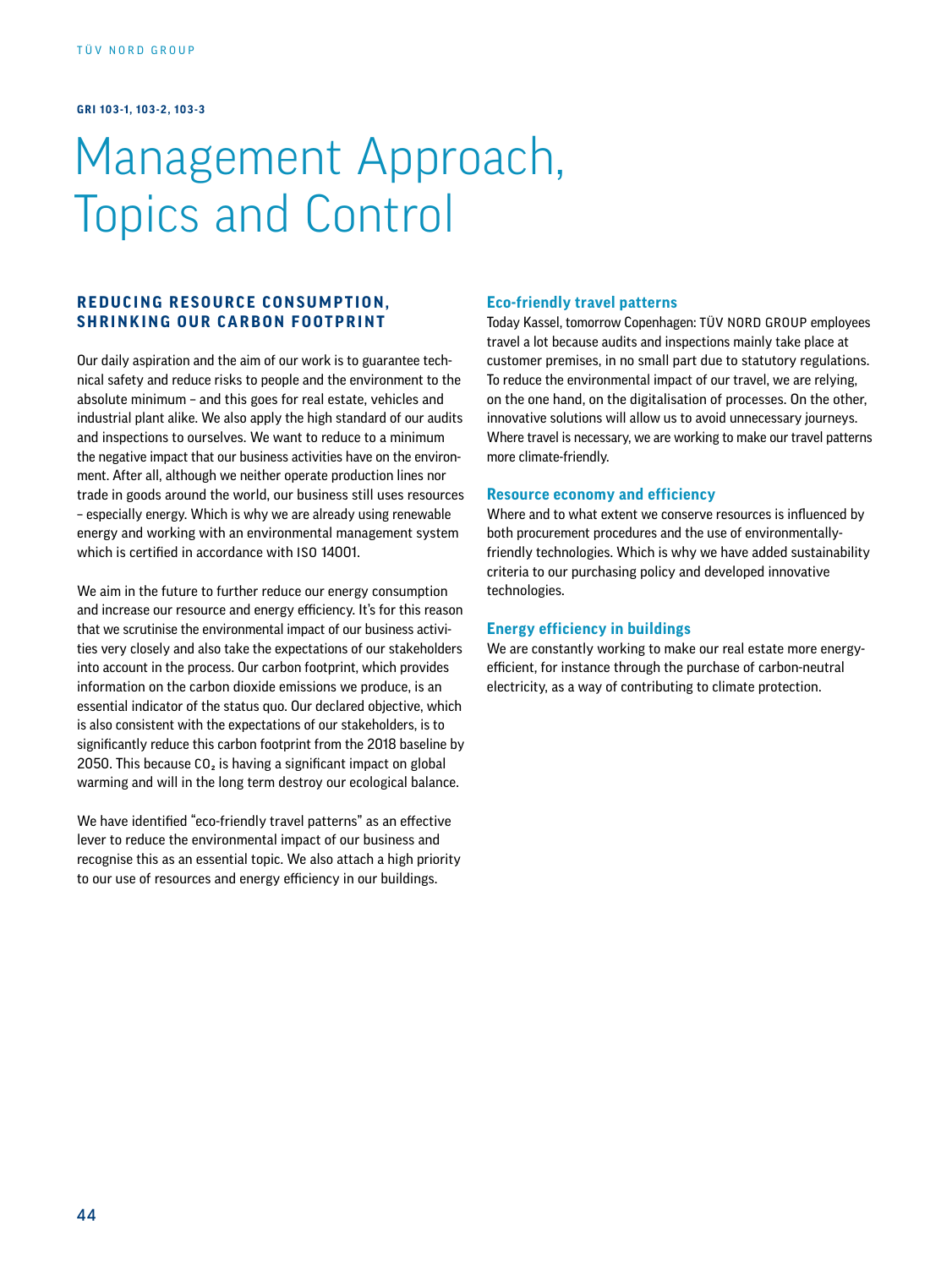# EXCERPT FROM OUR ROADMAP 2020 IN THE "ENVIRONMENTAL ORIENTATION" FIELD OF ACTION

| <b>PLAN ROUTES, TAKE THE WHEEL</b><br>The TÜV NORD GROUP is voluntarily committed to the 2-degree<br>climate target and aspires to the most comprehensive decarbonisation<br>possible by 2050. To achieve this goal, we are following the prin-<br>ciple of avoid, reduce, offset. Wherever possible, we are implementing<br>measures for the complete avoidance of greenhouse gas emissions.<br>In addition, we are striving to reduce our $CO2$ emissions. In this<br>respect, digitalisation is opening up new opportunities. Only when<br>the best possible balancing of ecological and commercial aspects<br>means that emissions cannot be avoided or reduced do we then turn<br>as an alternative to offsetting.<br>The overarching management system of the TÜV NORD GROUP |                                                                                                                                                   | responsibility for this management system, which is controlled<br>centrally. In the subsidiaries, the respective general managers are<br>responsible for the implementation of the fundamental principles<br>stipulated by the Group.<br>The Board of Management has appointed a management represen-<br>tative for the substantive design and coordination of all superordi-<br>nate quality-, environment- and energy-efficiency-related measures.<br>At the individual company level, the general manager in turn appoints<br>a management representative for the exercise of these functions.<br>The status of "corporate environmental conservation and the<br>environmental performance of the organisation" is presented in<br>the annual management review of TÜV NORD AG. This includes |                                                                                                                                                                                               |  |  |
|------------------------------------------------------------------------------------------------------------------------------------------------------------------------------------------------------------------------------------------------------------------------------------------------------------------------------------------------------------------------------------------------------------------------------------------------------------------------------------------------------------------------------------------------------------------------------------------------------------------------------------------------------------------------------------------------------------------------------------------------------------------------------------|---------------------------------------------------------------------------------------------------------------------------------------------------|--------------------------------------------------------------------------------------------------------------------------------------------------------------------------------------------------------------------------------------------------------------------------------------------------------------------------------------------------------------------------------------------------------------------------------------------------------------------------------------------------------------------------------------------------------------------------------------------------------------------------------------------------------------------------------------------------------------------------------------------------------------------------------------------------|-----------------------------------------------------------------------------------------------------------------------------------------------------------------------------------------------|--|--|
| includes sustainability management plus elements and objectives of<br>environmental protection. The Group Executive Committee bears<br>EXCERPT FROM OUR ROADMAP 2020 IN THE "ENVIRONMENTAL ORIENTATION" FIELD OF ACTION                                                                                                                                                                                                                                                                                                                                                                                                                                                                                                                                                            |                                                                                                                                                   | vidual companies.                                                                                                                                                                                                                                                                                                                                                                                                                                                                                                                                                                                                                                                                                                                                                                                | reports on both Group-wide results and the activities of the indi-                                                                                                                            |  |  |
| <b>Theme</b>                                                                                                                                                                                                                                                                                                                                                                                                                                                                                                                                                                                                                                                                                                                                                                       | Our goal                                                                                                                                          |                                                                                                                                                                                                                                                                                                                                                                                                                                                                                                                                                                                                                                                                                                                                                                                                  | KPI                                                                                                                                                                                           |  |  |
| Eco-friendly travel patterns                                                                                                                                                                                                                                                                                                                                                                                                                                                                                                                                                                                                                                                                                                                                                       | A process for the recording and evaluation of<br>for the entire Group                                                                             | carbon emissions from business trips is established                                                                                                                                                                                                                                                                                                                                                                                                                                                                                                                                                                                                                                                                                                                                              | • The carbon emissions from business travel are<br>recorded across the entire Group from 2020                                                                                                 |  |  |
| Resource economy and efficiency                                                                                                                                                                                                                                                                                                                                                                                                                                                                                                                                                                                                                                                                                                                                                    | A process for the recording and evaluation of<br>performance in respect of resource economy and<br>efficiency is established for the entire Group |                                                                                                                                                                                                                                                                                                                                                                                                                                                                                                                                                                                                                                                                                                                                                                                                  | • Material and energy consumption are recorded<br>from 2019                                                                                                                                   |  |  |
| Energy efficiency in buildings                                                                                                                                                                                                                                                                                                                                                                                                                                                                                                                                                                                                                                                                                                                                                     | A process for recording and a concept for the<br>used by the TÜV NORD GROUP is established                                                        | reduction of the carbon footprint of the real estate                                                                                                                                                                                                                                                                                                                                                                                                                                                                                                                                                                                                                                                                                                                                             | • The carbon footprint of the real estate is contin-<br>uously recorded from 2019, at least for the main<br>German sites<br>• Targets to reduce the carbon footprint are pursued<br>from 2021 |  |  |
|                                                                                                                                                                                                                                                                                                                                                                                                                                                                                                                                                                                                                                                                                                                                                                                    |                                                                                                                                                   |                                                                                                                                                                                                                                                                                                                                                                                                                                                                                                                                                                                                                                                                                                                                                                                                  |                                                                                                                                                                                               |  |  |
|                                                                                                                                                                                                                                                                                                                                                                                                                                                                                                                                                                                                                                                                                                                                                                                    |                                                                                                                                                   |                                                                                                                                                                                                                                                                                                                                                                                                                                                                                                                                                                                                                                                                                                                                                                                                  |                                                                                                                                                                                               |  |  |
|                                                                                                                                                                                                                                                                                                                                                                                                                                                                                                                                                                                                                                                                                                                                                                                    |                                                                                                                                                   |                                                                                                                                                                                                                                                                                                                                                                                                                                                                                                                                                                                                                                                                                                                                                                                                  |                                                                                                                                                                                               |  |  |
|                                                                                                                                                                                                                                                                                                                                                                                                                                                                                                                                                                                                                                                                                                                                                                                    |                                                                                                                                                   |                                                                                                                                                                                                                                                                                                                                                                                                                                                                                                                                                                                                                                                                                                                                                                                                  |                                                                                                                                                                                               |  |  |
|                                                                                                                                                                                                                                                                                                                                                                                                                                                                                                                                                                                                                                                                                                                                                                                    |                                                                                                                                                   |                                                                                                                                                                                                                                                                                                                                                                                                                                                                                                                                                                                                                                                                                                                                                                                                  | 45                                                                                                                                                                                            |  |  |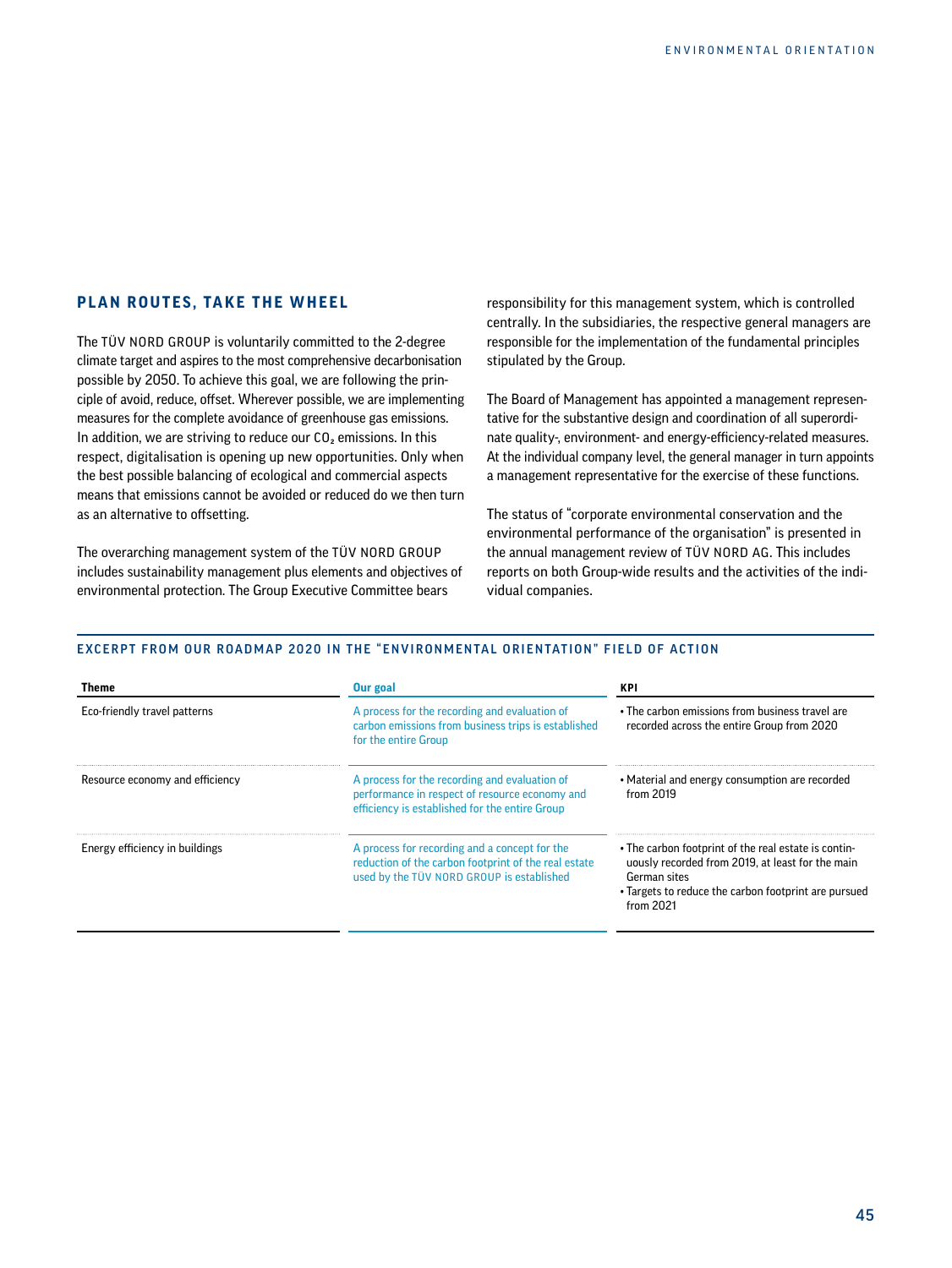### **GRI 103-1, 103-2, 103-3**

# Eco-friendly Travel Patterns

# **ECO-FRIENDLY BUSINESS TRAVEL. DIGITAL ALTERNATIVES**

"We currently provide a lot of our services at customer premises. The journeys this requires our employees to make represent the lion's share of the overall impact on the environment of our business activities. It's for this reason, among others, that we're making every effort to use the digitalisation of our services to reduce the amount of travelling we do. We're also working on making sure that our travel patterns are as eco- and climate-friendly as possible: through our choice of appropriate means of transport and a forward-looking fleet management system."

# **The aim**

■ A process for the recording and evaluation of carbon emissions from business trips is established for the entire Group.

# **KPI**

■ The carbon emissions from business travel are recorded across the entire Group from 2020.

The CO<sub>2</sub> emissions from the above-mentioned business travel are recorded and assessed. Appropriate reduction targets per kilometre per employee are set and monitored.

The basic methodology for this is to be defined in 2019.

Implementation begins at selected German sites in 2019 and is to be realised throughout Germany by the end of 2020.

All the regulations concerning the business travel of employees of the TÜV NORD GROUP are laid down in the business travel policy. Also set out in this policy is the need to select the most economical travel solution. Until now, the policy has had nothing to say on the issue of "sustainable transport choices". But even without such explicit reference, the employees and the companies alike are still required to be mindful of the need for eco-friendly travel. Here, the employees can turn for support to the TÜV NORD service company for their area. Responsible travel patterns are being promoted by the promise of a railcard for members of staff and by both online and offline publications – for instance, the newsletter with its tips on how to save fuel. As far as the daily commute is concerned, the TÜV NORD GROUP operates a system of incentives to promote the use of public and alternative means of transport, for instance in the form of job tickets. Whether our management approach is achieving the desired results in terms of environmental protection is something we can analyse using the travel data. The top management assesses the developments in the context of annual management reviews.

In order to bring targeted measures to bear on reducing the carbon footprint generated by our travel, we aim to establish a process in the TÜV NORD GROUP to record and assess the  $CO<sub>2</sub>$  emissions generated by business travel. To this end we will analyse all the travel data, because CO₂ emissions are a direct consequence of the work we do at the premises of our customers: How much CO2 do we emit annually by flying? What level of CO<sub>2</sub> emissions is accounted for by the use of cars for business travel? And what will it mean for our carbon footprint if our employees take the train?

By measuring and evaluating the  $CO<sub>2</sub>$  emissions from business travel by train, plane or car, we will get a clear picture of the requirements on our business travel and the means of transport we use. We have started work on this in Germany. We aim to use the results to work out solutions to make our business travel more climate-friendly and, in the process, to establish the best possible relationship between customer expectations, economic viability and environmental protection. Our fleet offers some development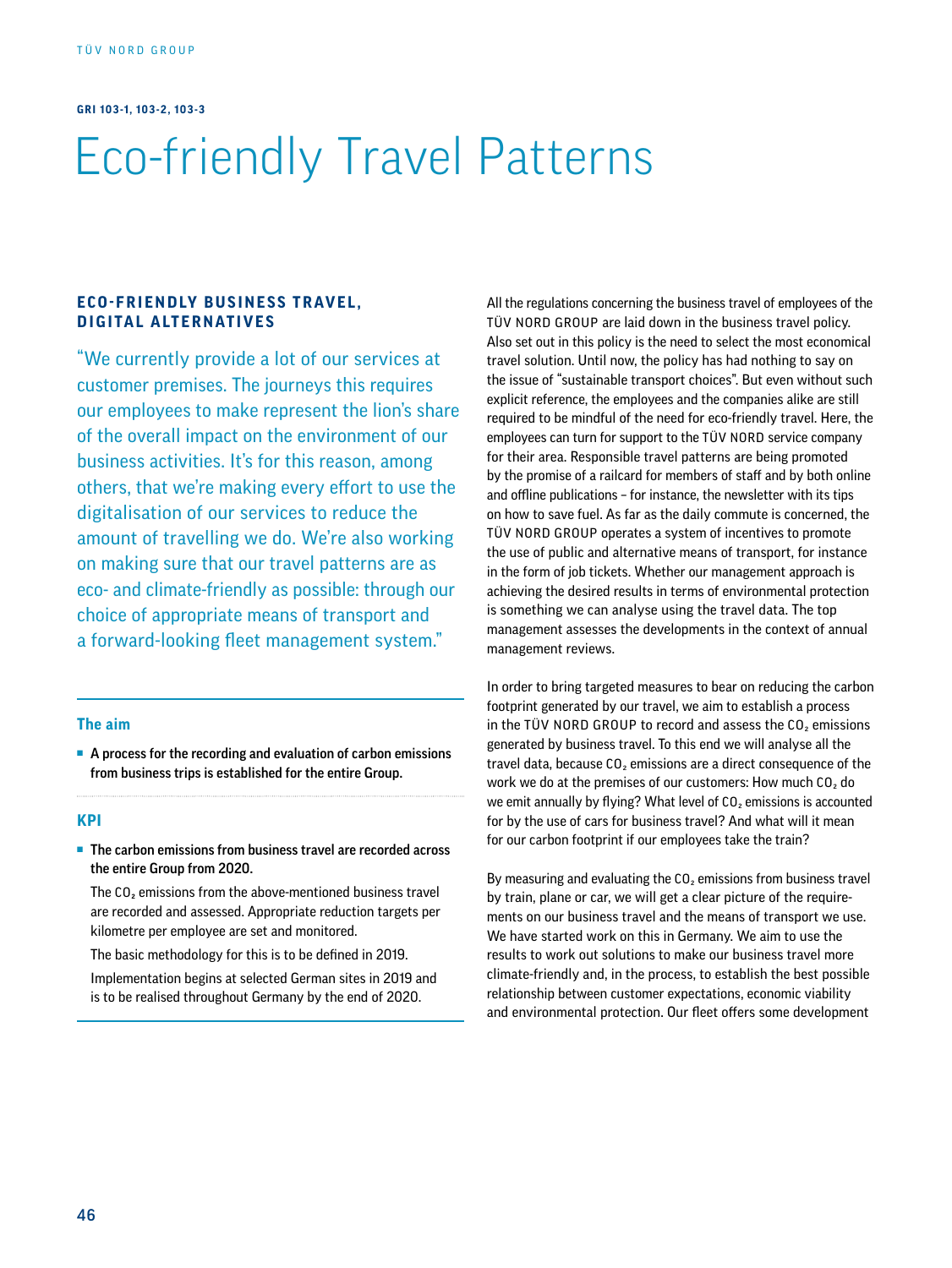potential, for instance. We are already ensuring that all 1,100 company vehicles are sourced from the best efficiency classes and come equipped with state-of-the-art exhaust gas scrubbing technology. We have also integrated hybrid and electric cars into the fleet.

As a company which continuously improves its products and services and provides innovative solutions, we are also working on the digitalisation of our services. Digital solutions will change our travel patterns and help us avoid CO<sub>2</sub> emissions.

In the course of our daily business, we are also increasingly holding internal meetings via the Internet to reduce the number of journeys between the sites, to save journey times and, in the light of the fact that they take up less time, to give us the option of organising meetings more flexibly.

Recording and evaluating the CO<sub>2</sub> emissions generated by our travel is accordingly an important step on our sustainability journey. In this way, we are making a contribution to climate protection, which we see as a task for the whole of society, and fulfilling our voluntary commitment to meet the 2-degree target.

Integrated into this process is the Group-wide recording, calculation and monitoring of all the CO<sub>2</sub> emissions generated by our business

activities. The basic methodology for a system of this kind is being defined, and we aim to start implementing it at selected sites as of 2019. The plan is to roll out the system step-by-step throughout the entire TÜV NORD GROUP by 2024, starting in Germany and taking in the other EU member states on the way to global implementation.

### **CALLING FOR ALTERNATIVE MOBILITY CONCEPTS**

As a service provider, we are also advising other actors in matters of environmentally sound mobility and are, for instance, implementing electromobility concepts in collaboration with cities and local authorities, such as the city of Hamburg and its HafenCity. Here, carsharing and electromobility are essential elements of a mobility strategy that is compatible with an urban environment. The intention is to ensure that 40% of the residential parking spaces in the HafenCity are in the future equipped with charging infrastructure for electric cars. So that the requirements on this kind of infrastructure may be included in the planning of new buildings at an early stage, we have worked out technical specifications for charging infrastructure for Hafen-City Hamburg GmbH.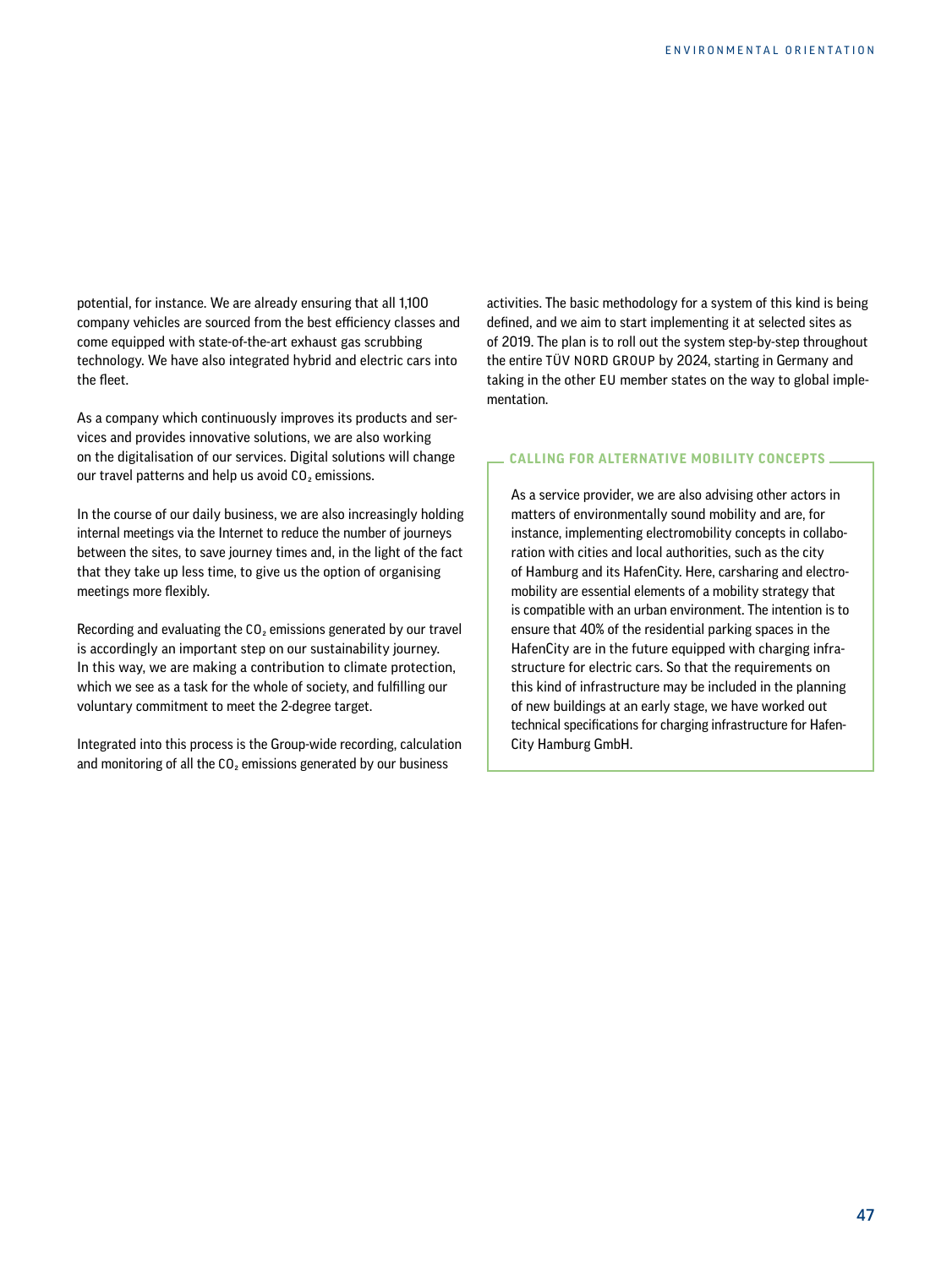# Resource Economy and Efficiency

# **SAVING RESOURCES, DEVELOPING DIGITAL SOLUTIONS**

"We're always mindful of the need to use resources sparingly and efficiently, for instance by realising various digital projects and working at the most advanced technological level."

# **The aim**

■ A process for the recording and evaluation of performance in respect of resource economy and efficiency is established for the entire Group.

# **KPI**

■ Material and energy consumption to be recorded from 2019.

The central purchase department is responsible for the procurement of work equipment, such as paper, printers and work clothing. The Group's purchasing policy defines standard specifications for various groups of goods. When we award contracts, we take into account economic viability and environmental protection in association with sustainability aspects, also in relation to the entire life cycle of a product. We also require our suppliers to apply sustainability criteria. For instance, on the basis of the standard specifications, the TÜV NORD GROUP buys only 100% recycled paper. Clear regulations also apply to the purchase of printer cartridges, furniture and monitors. For instance, any furniture purchased must contain FSCcertified wood. And in our staff canteens, we set great store by

the deliberate selection of regional and seasonal organic products. It was for this reason that L&D, the operator of the canteen in Hanover, won first prize in the state-run "Betriebliche Esskultur 3.0 – nachhaltig gut essen" ("Dining culture at work 3.0 – eating well sustainably") competition in Lower Saxony.

Alongside the selection of environmentally friendly resources in our procurement processes, we are also working on continuously reducing the use of resources in the TÜV NORD GROUP. We have applied ourselves consistently to implementing this ambitious goal in our data centre in Hanover, into which all the data generated by our global business processes flow. In planning, we pursued two objectives: one of them was to create an efficient IT landscape with one central data centre, and the other was to achieve as high a level of energy efficiency as possible with our choice of construction and in the operation of the network infrastructure and server systems. With its alignment with the Green IT standard, the data centre is now one of the most energy-efficient of its kind in Germany.

To enable us to assess our use of resources even more accurately, we aim to record and evaluate it in a targeted manner as of 2019. The results will help us derive reduction targets and measures to save resources and increase resource efficiency, such as the switch from paper to digital processes. Internally, we are already increasingly using digital documentation, especially in the HR division, thereby saving large volumes of paper. We are also mapping some workflows, such as our procurement procedures, exclusively electronically.

We are now defining the methodological principles required to implement a system to record and evaluate our use of resources. We aim to implement this process step-by-step at our sites, firstly in Germany, as of 2022 in the other EU member states and, as of 2024, around the world.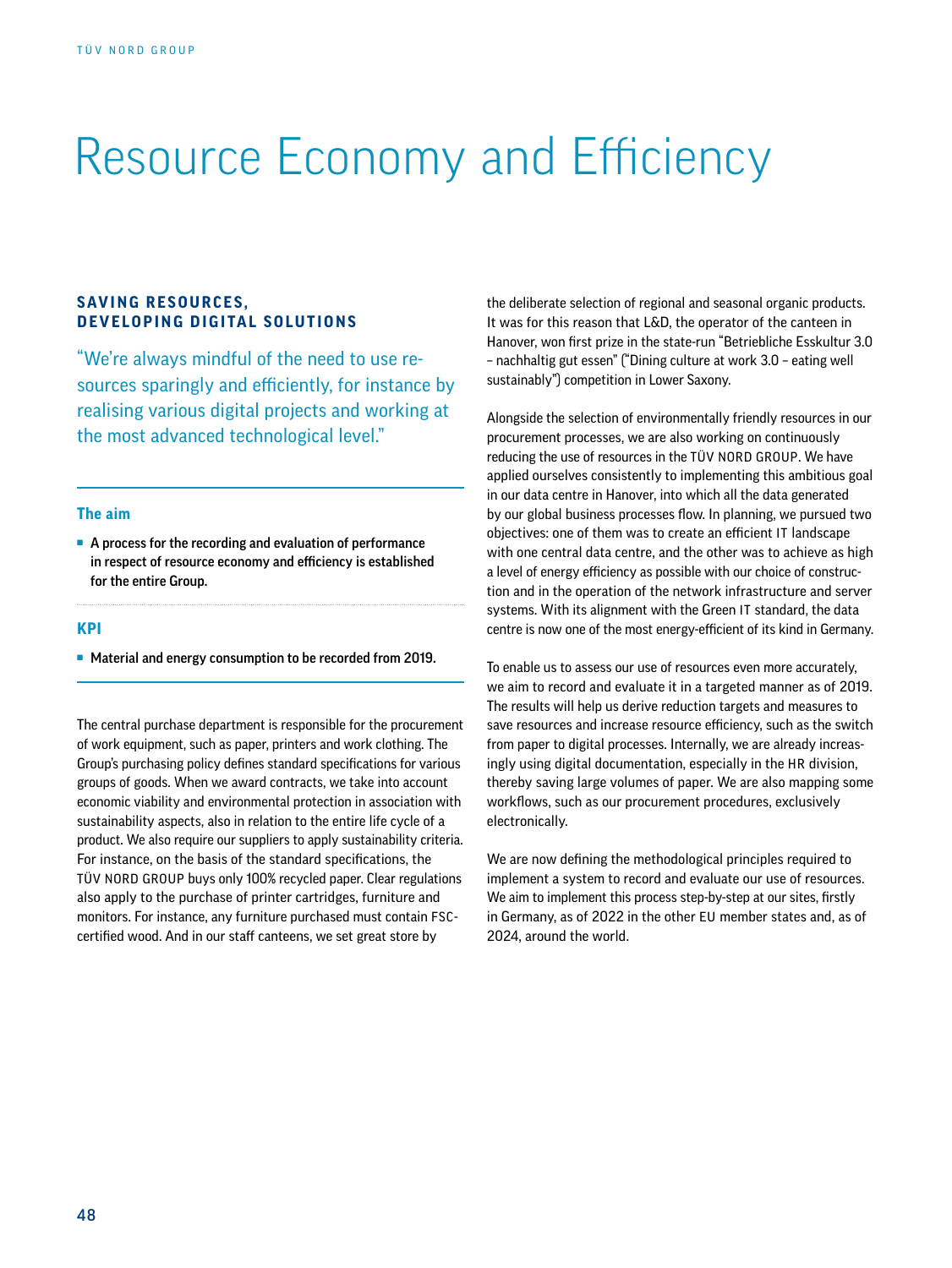# Energy Efficiency in Buildings

# **BOOSTING ENERGY EFFICIENCY IN BUILDINGS, USING RENEWABLE ENERGIES**

"We're systematically enhancing the energy efficiency of TÜV NORD buildings to save our planet's resources and protect the environment and our climate."

# **The aim**

■ A process for recording and a concept for the reduction of the carbon footprint of the real estate used by the TÜV NORD GROUP are established.

# **KPI**

- The carbon footprint of the real estate is continuously recorded from 2019, at least for the main German sites.
- Targets to reduce the carbon footprint are pursued from 2021.

At its different sites, the TÜV NORD GROUP works both in its own buildings and in rented spaces. The responsibility for ongoing operations in the properties of the TÜV NORD GROUP rests with the service company. This company attends to the energy-efficient and sustainable design of the infrastructure in the buildings along with all the necessary services. Furthermore, the companies which use the buildings keep an eye on their use of energy and other resources.

In our own properties, we can use modernisation measures, such as thermal insulation, to boost energy efficiency and economy of operation. In the rented properties our freedom to act is more restricted, but even here we can make a few adjustments in consultation with the landlords. These include, for instance, the use of carbon-neutral electricity or the installation of LED lighting. The TÜV NORD GROUP is already using carbon-neutral electricity from alternative energy sources at nearly all its German sites. For instance, in the Große Bahnstraße in Hamburg, the building is connected to a district heating system, a measure which delivers savings of 500 to 600 tonnes of  $CO<sub>2</sub>$  per annum in comparison to gas central heating.

It is in new construction projects that we can have the greatest influence on the optimal combination of energy efficiency, economy and customer requirements. All new buildings, such as office buildings and test stations, are built on the basis of the standards for sustainable construction; energy efficiency plays a major role here, as does the use of regional utilities.

Last but not least, the careful approach of our employees is contributing to saving energy, for instance through shock ventilation in winter, by turning lights off when leaving the office and switching PC monitors off at the end of the day.

To enable us to assess and control the energy efficiency of the buildings more effectively, we intend to define and implement a system for the recording, calculation and monitoring of Group-wide carbon emissions at the level of the entire TÜV NORD GROUP. We will then use this as a springboard for a Group-wide concept for the optimisation of energy consumption and the minimisation of carbon emissions through the use of renewable, carbon-neutral energy. We have already started recording consumption at some of our own properties in Germany and intend to include other German sites as of 2019; in 2022 we plan to expand the scheme to include buildings at foreign sites. In the long term, we plan to record and assess all the major buildings in the Group. The key parameters in the buildings include gas, heat, electricity and water consumption. Finally, we will use the results to reach conclusions as to how we can specifically save more energy or use carbon-neutral energy, thereby reducing our carbon footprint.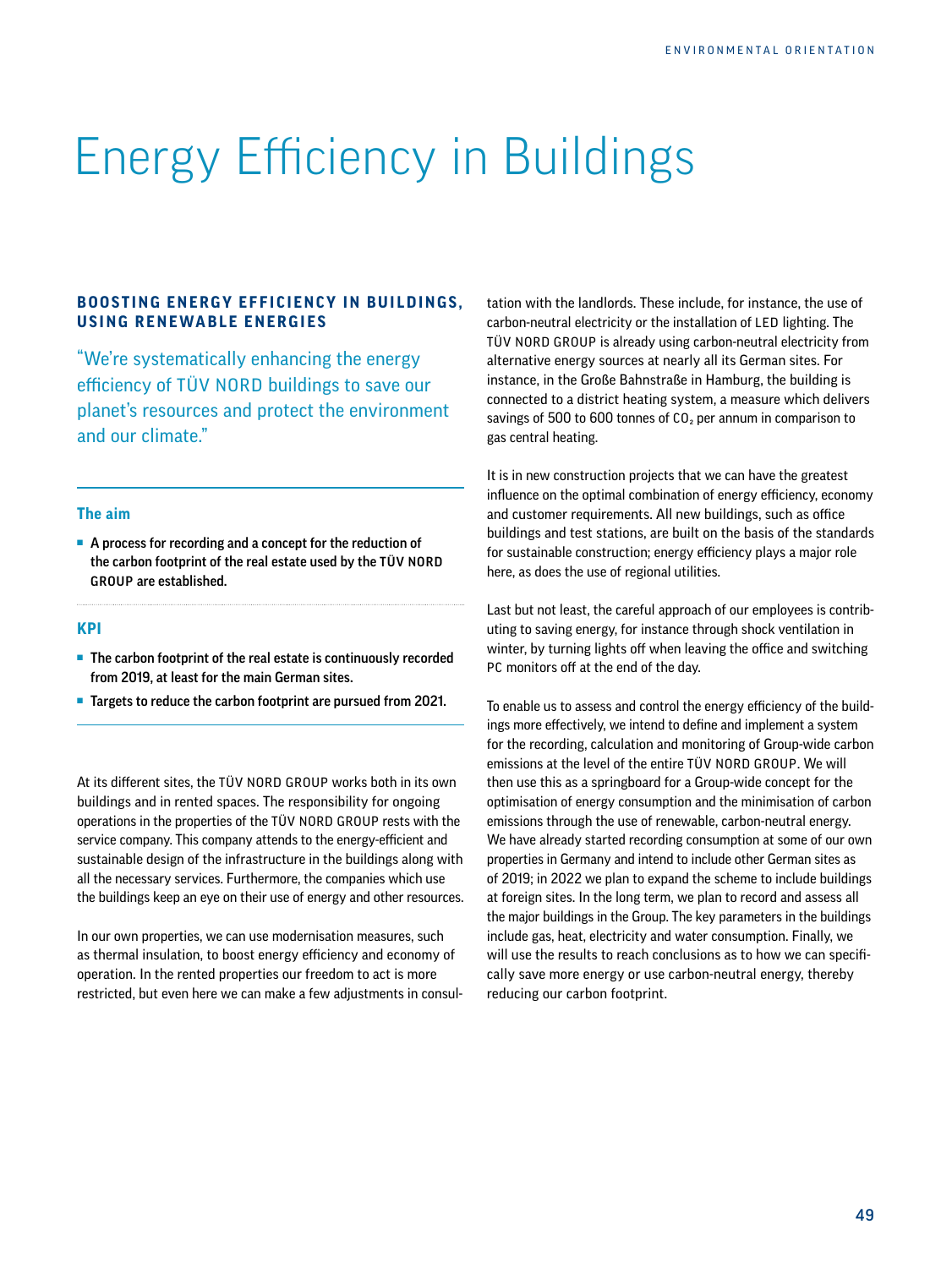# 26T Ü V NOR D GR OUP / C OR P OR AT E R E P OR T Societal **Orientation**

# " To be truly meaningful, individual human development must take place in the context of society."

Our innovations will demonstrably support the sustainable development of society in 2020 and beyond.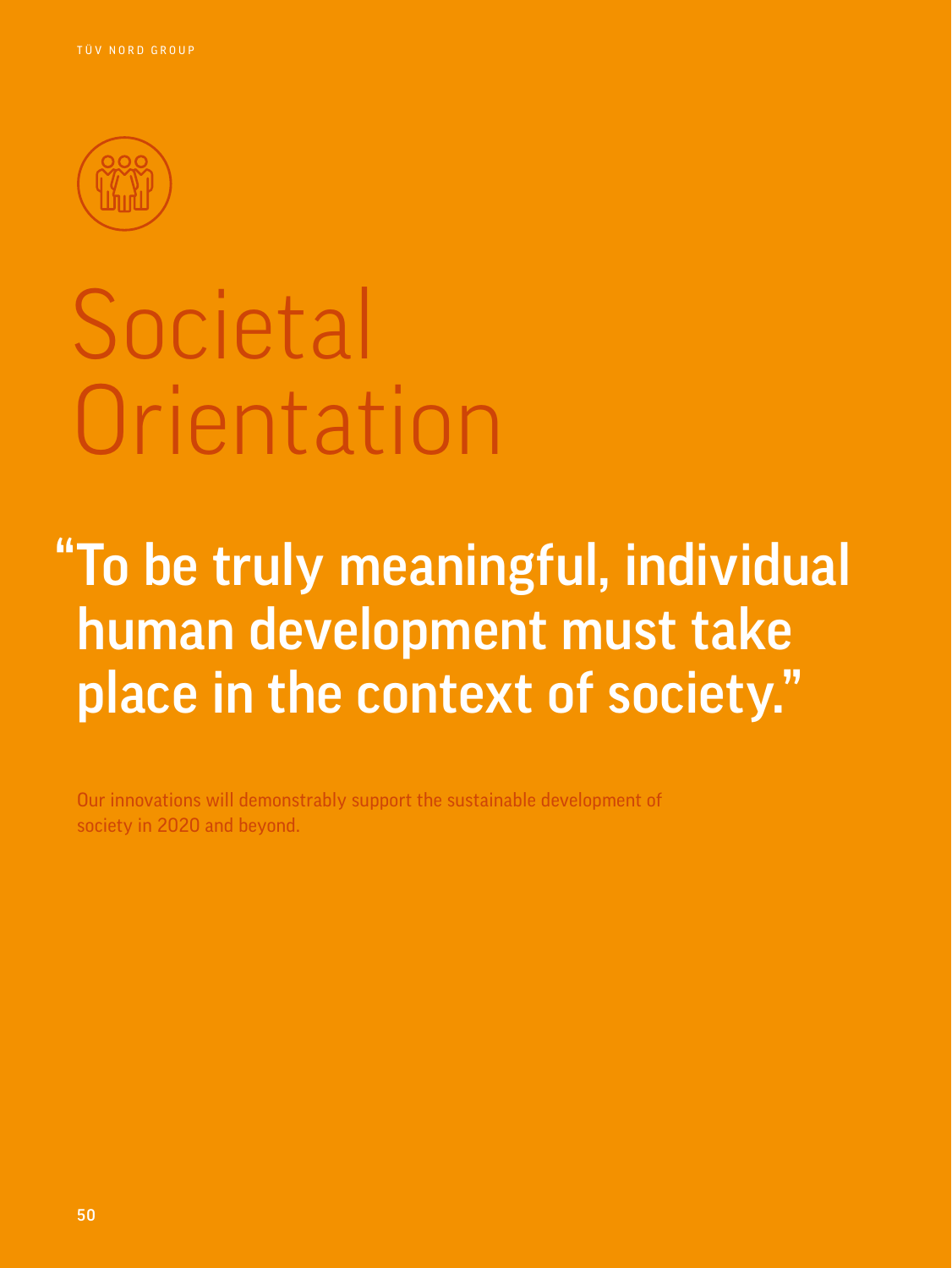# "I want to contribute my engineering knowledge in a meaningful way."

**You work with "Ingenieure ohne Grenzen e.V." (Engineers without Borders). What does this charity do?**

**Simon Piotrowski (SP)** "Engineers without Borders" has been collaborating in international development projects since 2003, taking care of basic services infrastructure in crisis areas. We solve acute problems in the water, sanitation and energy supply fields and in hygiene and bridge building.

# **The TÜV NORD GROUP encourages specific voluntary social commitment initiatives on the part of its employees. How is it supporting your work with "Engineers without Borders"?**

**SP** The TÜV NORD GROUP is helping us first and foremost to fund the projects. In both 2017 and 2018, the company donated  $€10,000$  to a project that I am personally supporting. In 2018, I was also given two days' special leave for my journey to the project site in Uganda.

# **What do the donations mean for the project work?**

**SP** Donations are essential for the projects that we carry out in "Engineers without Borders". Project volumes typically run to



In conversation with Simon Piotrowski Member of staff at TÜV NORD Systems

several tens of thousands of euros. Without donations it would be impossible for us to offer help.

# **Where have you helped out most recently?**

**SP** We took on the task of improving food hygiene in a school in Uganda. We built a dining room and a more efficient kitchen. Before that, we built two 60-cubic-metre cisterns from what are known as ISSB bricks to supply the school with water. These bricks are not fired but compressed. This saves firewood, thereby conserving resources.

### **Are there any follow-up projects?**

**SP** We're currently planning a follow-up project at a neighbouring school with the aim of improving its water supply and sanitation.

# **Does your work at TÜV NORD have a bearing on your project work at the school in Uganda?**

**SP** The project doesn't have much to do with my actual work at TÜV NORD. The special challenge of this kind of project lies in intercultural communication and the use of adapted technologies. After all, it's important for the measures to continue after completion of the project. The local partners need to be able to resolve potential problems, such as repairs, on their own.

# **What motivates you to get involved in such projects?**

**SP** I started looking for a meaningful way to contribute my engineering knowledge as soon as I left college. Which is one of the reasons why I work at TÜV NORD. In the "Engineers without Borders" projects, it's possible to make a difference with relatively modest means. This is also a great incentive to work for them. I'm already involved in planning new projects.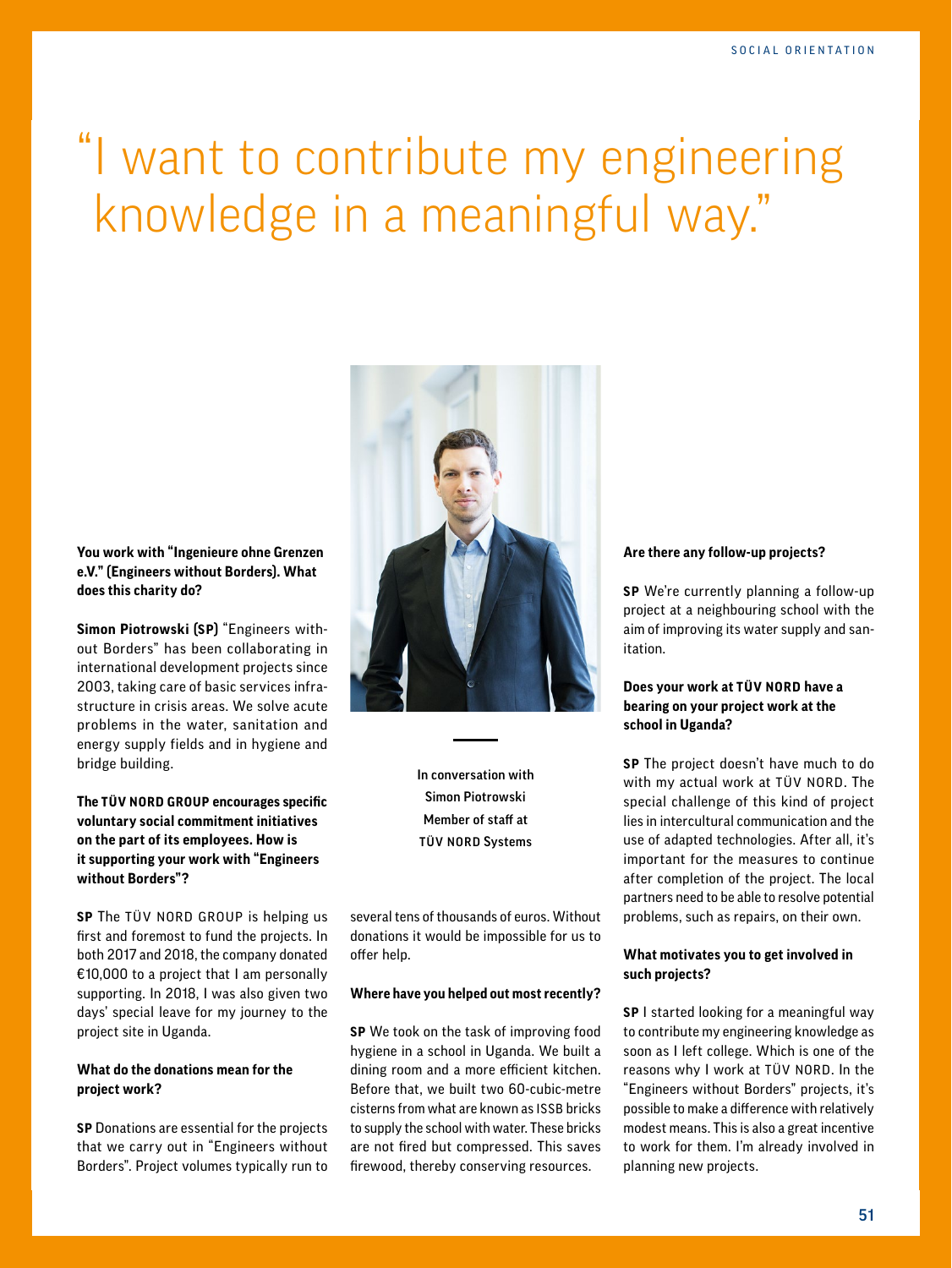# **GRI 103-1, 103-2, 103-3**

# Topics and Control

# **GUARANTEEING SECURITY. SHAPING THE FUTURE**

28Management Approach, Whether we're involved in mobility, energy or health, in all our business segments, we have one clear aim: we want to make life safer and more secure and develop technological solutions for the important global topics of the future. We use our services and products accordingly to generate added value for our customers and society. Outside the immediate bounds of our own work, we're working on security-related topics in various bodies and promoting future-oriented developments, including innovative IT security methods and climate-friendly transport concepts. We see security as a key prerequisite for sustainable development in our society.

So it follows that we relate "Societal orientation" to our work and the opportunities that arise from ensuring that it takes responsible forms: for our company, society and the environment. With the targeted management of sustainability topics in our company, we can identify possible undesirable developments and proactively address them. We're demonstrating our commitment outside the company by supporting the voluntary work done by our employees.

In the "Societal orientation" field of action, we're looking especially at four topics. We've identified our "Societal role in accordance with our vision and mission" as a key theme. This is also associated with three other important topics.

### **Societal role in accordance with our vision and mission**

In our vision and mission, we formulate our role in society and the aspiration that guides our actions. In this way, we're having a positive impact on the activities in our company and generating a direct or indirect effect on our environment. We're developing solutions in line with the state of the art and contributing our expertise to public discussions in committees and projects.

### **Involvement of stakeholders beyond the value chain**

What is the societal effect of our service portfolio? And what do we need to develop further? We're getting answers to these questions through the feedback from our stakeholders.

# **Targeted social engagement consistent with our value creation**

The TÜV NORD GROUP encourages social engagement which has a direct bearing on its value creation and / or plays an active role in those local and regional communities where it or its employees are present. In doing so we act in accordance with the binding specifications laid down in our Group Regulation "Donation and Sponsoring within TÜV NORD GROUP".

### **Respect for human rights**

The TÜV NORD GROUP respects human rights and is committed to the voluntary implementation of important policies, including the UN Guiding Principles on Business and Human Rights, the sustainable Development Goals and the German CSR Directive Implementation Act. We are also committed to the structured exploration of this subject within the company and in relation to our business partners.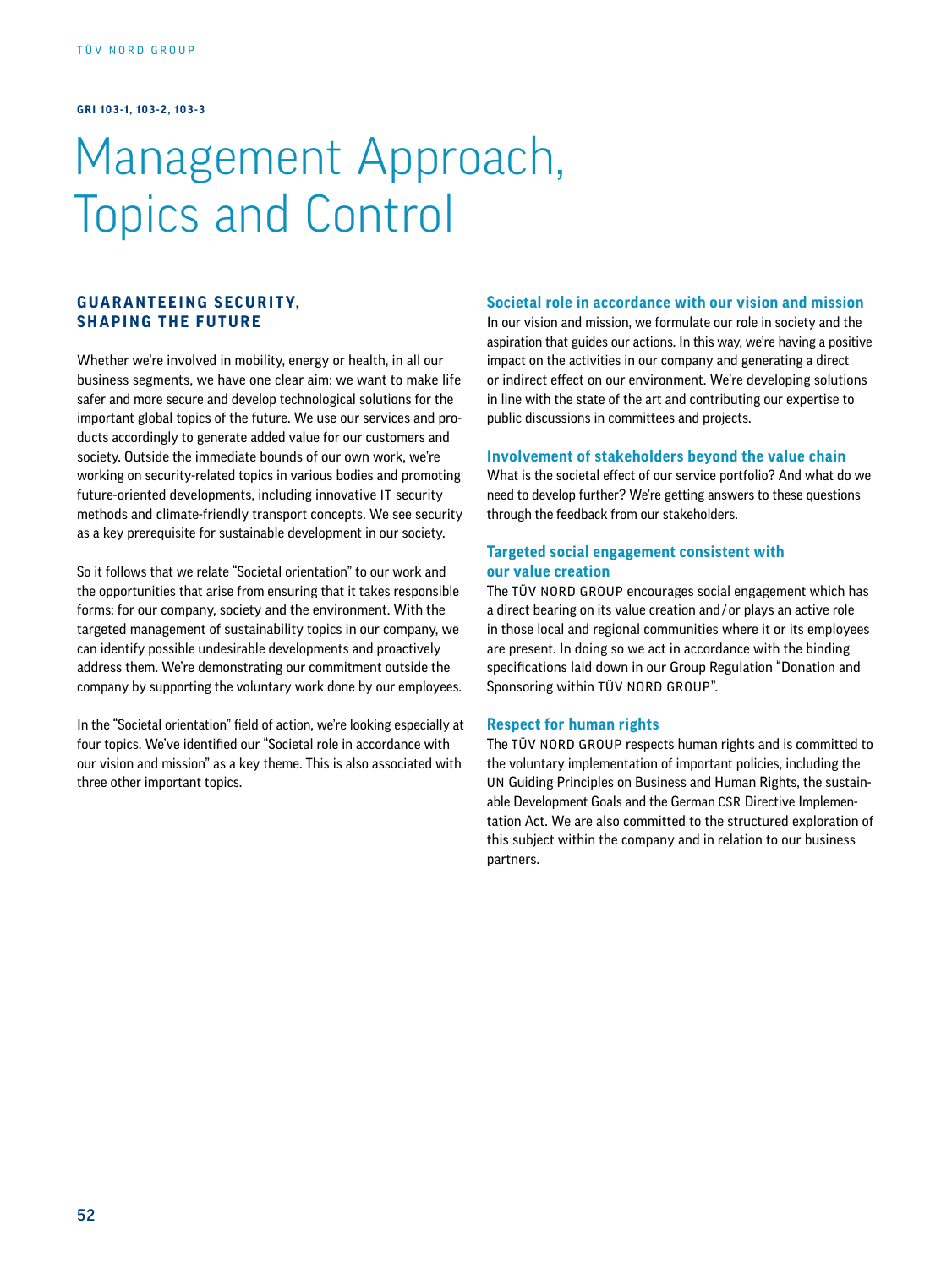# **SHAPING SOCIETAL COMMITMENT**

| <b>SEIZING OPPORTUNITIES,</b><br><b>SHAPING SOCIETAL COMMITMENT</b>                                                                                                                                        |                                                                                                                                                                                  | They are acting within the framework of the integrated manage-<br>ment system and following the overarching CR control instruments<br>(see the chapter entitled "Management of Corporate Responsibili- |                                                                                                                                                                         |  |  |
|------------------------------------------------------------------------------------------------------------------------------------------------------------------------------------------------------------|----------------------------------------------------------------------------------------------------------------------------------------------------------------------------------|--------------------------------------------------------------------------------------------------------------------------------------------------------------------------------------------------------|-------------------------------------------------------------------------------------------------------------------------------------------------------------------------|--|--|
| We want to avoid risks and exploit opportunities. To this end,<br>we are systematically focusing on the societal impact of our business<br>decisions. In our actions, we adhere to our vision and mission. |                                                                                                                                                                                  | ty", p. 11). We're working in all our business units and subsidiaries<br>to ensure that our innovations support the sustainable development<br>of society.                                             |                                                                                                                                                                         |  |  |
| All business units and subsidiaries are contributing to the achieve-<br>ment of the Group-wide objectives in the "Social Orientation" field.                                                               |                                                                                                                                                                                  |                                                                                                                                                                                                        | Our guide on this journey is the Roadmap 2020, in which we have<br>set the following objectives for the "Social Orientation" action field:                              |  |  |
| EXCERPT FROM OUR ROADMAP 2020 IN THE "SOCIETAL ORIENTATION" FIELD OF ACTION                                                                                                                                |                                                                                                                                                                                  |                                                                                                                                                                                                        |                                                                                                                                                                         |  |  |
| Theme                                                                                                                                                                                                      | Our goal                                                                                                                                                                         |                                                                                                                                                                                                        | KPI                                                                                                                                                                     |  |  |
| Societal role in accordance with our vision<br>and mission                                                                                                                                                 | and serves as a guide for the strategies of the<br>business units                                                                                                                | Corporate responsibility is part of the Group strategy                                                                                                                                                 | • As of 2020, the CR Strategy is a solidly integrated<br>component of the Group's strategy and the strategies<br>of the business units and functional areas             |  |  |
| Involvement of stakeholders beyond the value chain                                                                                                                                                         | The involvement of stakeholders beyond the value<br>chain has taken place and the knowledge gained<br>been taken into account                                                    | in the management of Corporate Responsibility has                                                                                                                                                      | • Initial dialogue with relevant representatives of<br>external stakeholder groups in 2019<br>• Systematic procedures for dealing with external<br>stakeholders by 2020 |  |  |
| Targeted social engagement consistent with<br>our value creation                                                                                                                                           | place in accordance with our value creation or in<br>association with local or regional projects                                                                                 | The donations and sponsorship projects in the Group<br>are systematically recorded. The engagement takes                                                                                               | . By 2020, the total commitment of the Group and<br>its companies is centrally recorded, and 80% of the<br>volume is consistent with the criteria                       |  |  |
| Respect for Human Rights                                                                                                                                                                                   | The processes for the assessment of and adherence<br>to human rights have been implemented in line with<br>the National Action Plan for Human Rights of the<br>German government |                                                                                                                                                                                                        | • As of 2020, risk analyses and resulting measures<br>are carried out on a continuous basis and the<br>resulting measures implemented                                   |  |  |
|                                                                                                                                                                                                            |                                                                                                                                                                                  |                                                                                                                                                                                                        |                                                                                                                                                                         |  |  |
|                                                                                                                                                                                                            |                                                                                                                                                                                  |                                                                                                                                                                                                        |                                                                                                                                                                         |  |  |
|                                                                                                                                                                                                            |                                                                                                                                                                                  |                                                                                                                                                                                                        | 53                                                                                                                                                                      |  |  |

## EXCERPT FROM OUR ROADMAP 2020 IN THE "SOCIETAL ORIENTATION" FIELD OF ACTION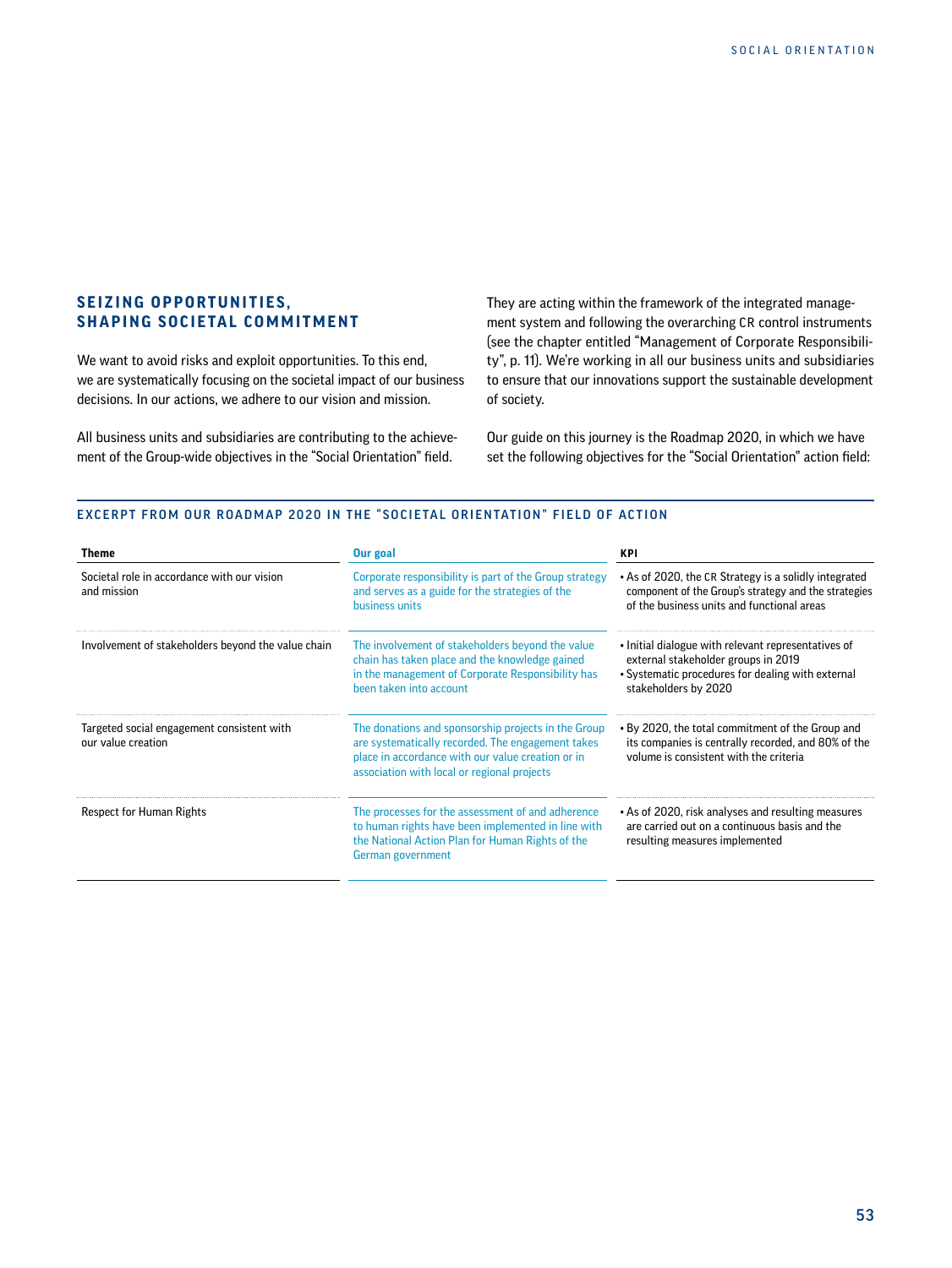### **GRI 103-1, 103-2, 103-3**

# Societal Role in Accordance with our Vision and Mission

# **BRINGING IN EXPERTISE. PROMOTING DEVELOPMENT**

"We take responsibility for the impact of our decisions and activities on society while considering at the same time the requirements on transparent and ethical conduct. We see safety as a key condition for the sustainable development and welfare of society, the economy and the environment. We see ourselves as a partner for the safety of our customers and bigger groups in society and take social responsibility in harmony with our vision and mission and our corporate values."

# **The aim**

■ Corporate Responsibility is part of the Group strategy and serves as a guide for the strategies of the business units.

# **KPI**

■ As of 2020, the CR Strategy is a solidly integrated component of the Group's strategy and the strategies of the business units and central functions.

The Group's CR Strategy and CR Roadmap 2020 are drafted and adopted by the end of 2018.

The CR Strategy and CR Roadmap 2020 have been widely communicated and influence the setting of targets in the management systems at operational level as of 2019.

As of 2020, the CR Strategy is a solidly integrated component of the Group's strategy and the strategies of the business units and central functions.

"Safety, security and success through knowledge" is one of the key planks of our vision. Technological excellence, viability for the future and knowledge are three of the core concepts of our mission. By pooling our knowledge, we are generating added value for our customers and society.

Our vision and mission and our corporate values are crucial markers for our social responsibility. Corporate Responsibility is to become part of the Group strategy and to serve as a guide for the strategies of the business units. In this way, we are seeking to connect sustainability with corporate development. Once we have introduced and communicated our CR Strategy and the CR Roadmap in 2019, we want to start with the integration process in 2020.

We have defined some key markers for our journey to that point. As of 2019, the CR Strategy and CR Roadmap should be considered when it comes to target setting in the management systems at operational level. We are implementing processes for strategic development, ideas management and innovation management in the Group and the business units. In this way we are seeking, for instance, to promote the innovations of tomorrow. The Group guidelines on "Innovation management" regulate the basic procedures for the planning, development and implementation of innovations and the development of products and services.

We are already fulfilling our social responsibility in many areas. We are, for instance, involved in national, European and international bodies for the further development and design of safety-related rules and regulations. Experts from the TÜV NORD GROUP are working on viable mobility concepts for the future in committees run by the federal and state ministries in Germany, in relevant EU bodies and at the United Nations. In the "Sustainable Transport Division" of the Economic Commission of the United Nations (UNECE), we are advocating the creation of uniform regulations in road transport and are working with others to promote the cause of technical innovations in the automotive sector to make vehicles safer and more environmentally friendly.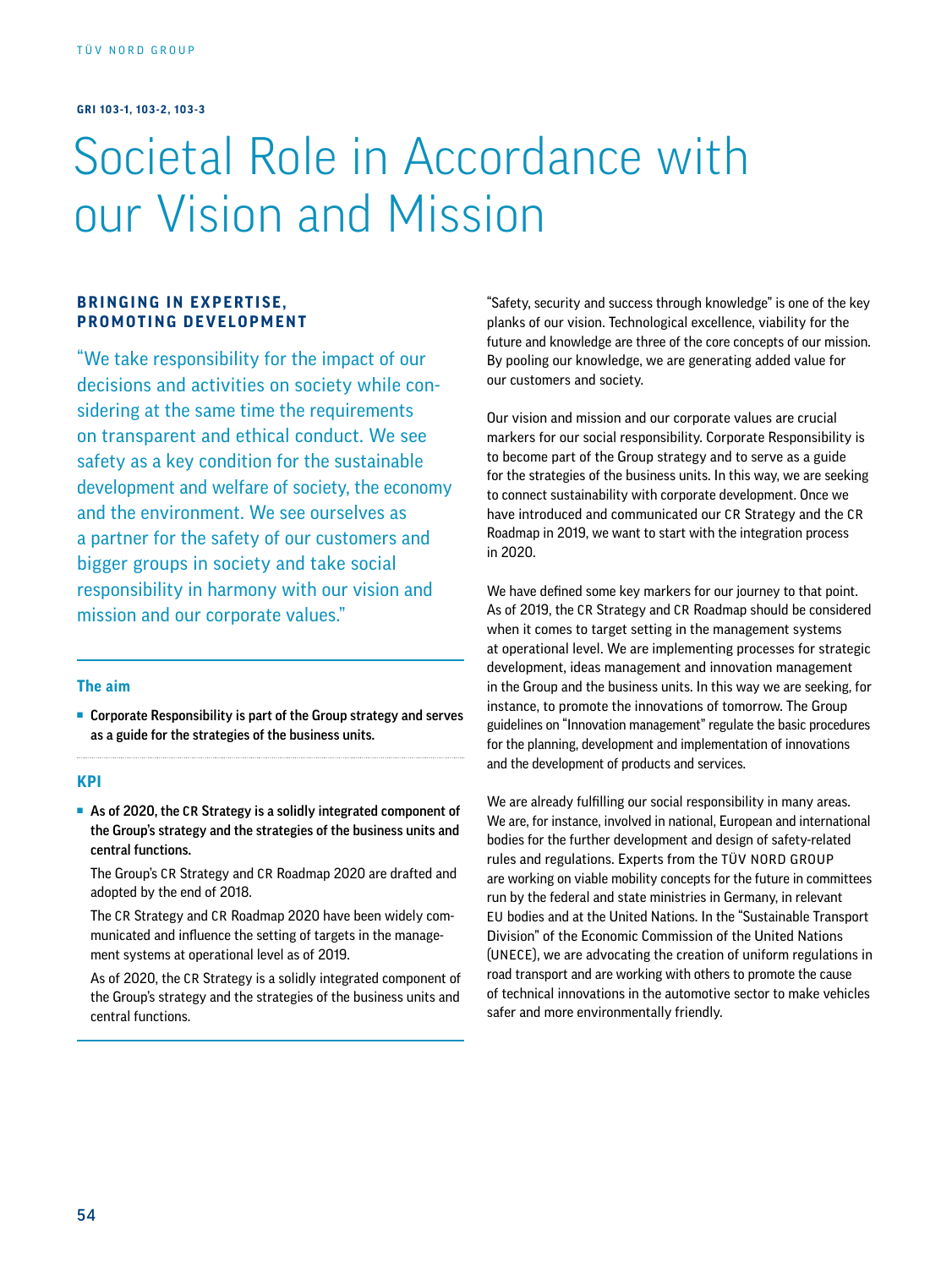We are also actively engaged in national and international bodies for the safety of industrial plants, energy, food and raw materials, mining and IT. Two key issues which we are campaigning for in the context of digitalisation are IT- and cyber-security. These issues affect almost everyone in our society. The necessary steps include protecting critical infrastructure, such as power grids and hospitals, against hacker attacks. We are continuously flagging these issues up in the political sphere to ensure that the required framework conditions are created and developed. We are also working with standardisation bodies and committees on specific implementation standards.

In addition to its committee work at the political level, the TÜV NORD GROUP is a member of various business organisations, regional initiatives and international associations. These include the British Chamber of Commerce in Germany, the Institut der Norddeutschen Wirtschaft (Institute of the North German Economy) and the Innovationszentrum Connected Living e.V., a working syndicate involved in the development of partnerships and solutions for the Internet of things and smart homes. The TÜV NORD GROUP is also represented on the board of Bitkom (Germany's digital association) by TÜViT General Manager Dirk Kretzschmar.

We are also bringing our expertise in data security, connectivity and sustainable mobility to bear on public and scientific discussion in the form of studies and research projects: examples include our collaboration on the plant safety report for 2018 of the Verband der TÜV e.V. (VdTÜV), the granting of a scholarship for the author of a study on security risks in networked medical technology and a study on the subject of digitalisation in the auto trade. We are working with partners in funding and research projects to develop holistic security solutions. We are, for example, supporting a junior professor of IT at the University of Münster (see also "Targeted commitment consistent with our value creation", p.57).

For the TÜV NORD GROUP, social responsibility is closely correlated with our own ability to innovate. We generate additional added value for society by bringing innovative solutions to bear on challenges such as climate change or the Internet of Things. This also allows us to open up new market fields and boost our competitiveness.

Our strategy for enhancing our capacity for innovation includes investing in new equipment and test equipment and deploying our technical expertise in various fields of business. With our calibration laboratory, for instance, TÜV NORD Mobilität is the only testing organisation which can currently offer a complete package for on-site calibration. And our Competence Center Innovation in the Industrial Services business unit analyses new technologies and methods. Its employees work with various experts from around TÜV NORD to determine if and how these new technologies and methods can be implemented in our services and processes and to develop ideas for new services. Tech experience events in the Competence Center Innovation also have a role to play in contributing to both internal awareness and awareness-raising.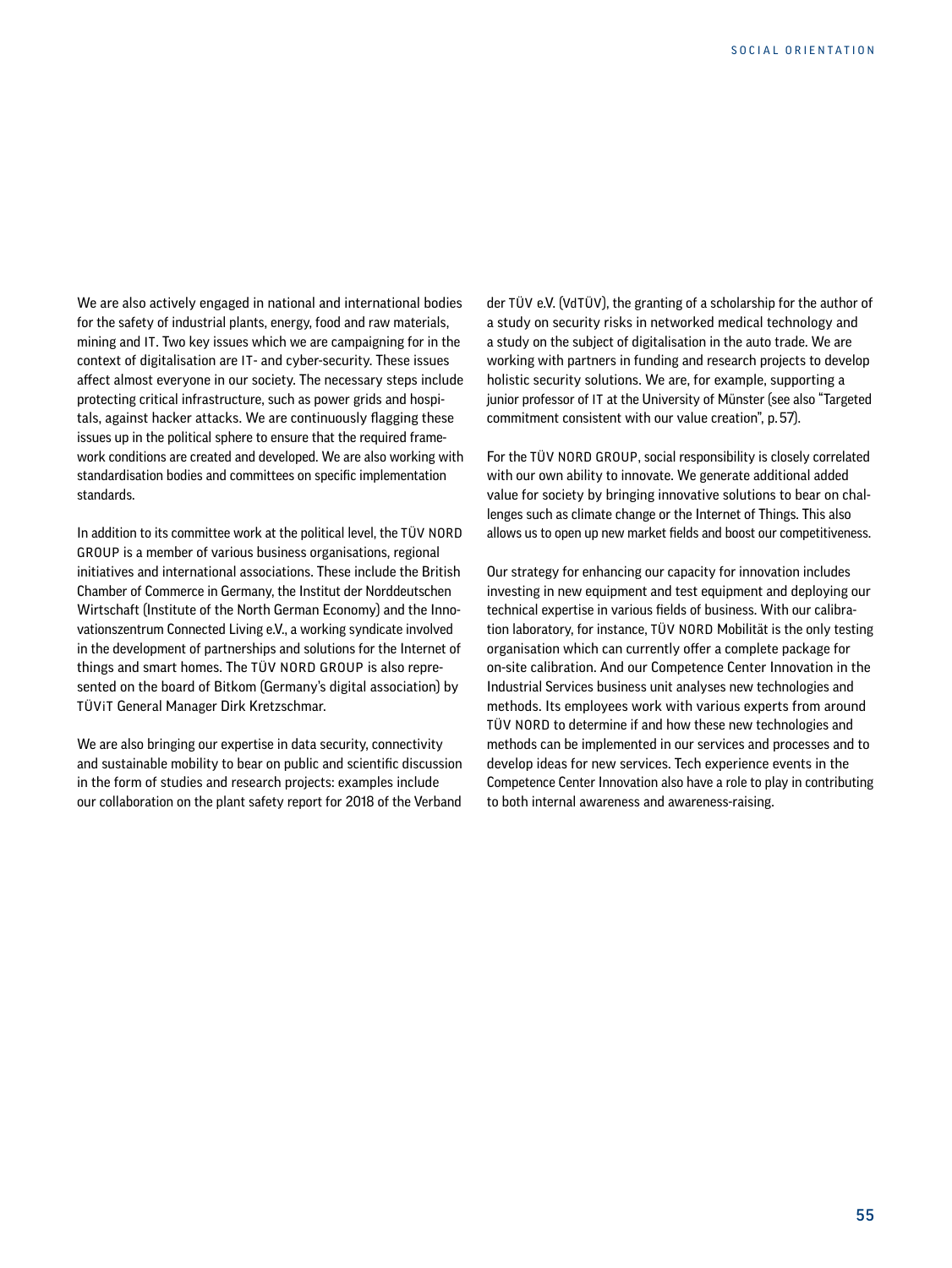# Involvement of Stakeholders Beyond the Value Chain

# **FINDING OUT HOW PEOPLE SEE US. DEVELOPING OUR CR STRATEGY**

"In the fulfilment of our Corporate Responsibility, we set great store by intensive regular dialogue with those internal and external stakeholders, both within and outside the value chain, who are relevant to our corporate direction."

# **The aim**

■ The involvement of stakeholders beyond the value chain has taken place and the knowledge gained in the management of Corporate Responsibility has been taken into account.

# **KPI**

- $\blacksquare$  Initial dialogue with relevant representatives of external stakeholder groups in 2019
- Systematic procedures for dealing with external stakeholders from 2020

We have used surveys and dialogue to find out how our employees see the TÜV NORD GROUP and its Corporate Responsibility. We would like to engage in more intensive dialogue with external stakeholders and, in the process, also involve those who are not directly involved in our value chain. In this way, we aim to identify the

economic, ecological and social interests and expectations of the stakeholders in respect of our company and to take these into account in the development of our CR Strategy and CR Roadmap. This process is to be coordinated by the Group's Corporate Responsibility Manager.

To get the ball rolling, we are planning a stakeholder conference for the second quarter of 2019 after the publication of the first CR Report. By 2020, we aim to establish a systematic procedure for dealing with external stakeholder groups so that the insights we glean from the dialogue and other formats can be included in the further development of our CR Strategy and the CR Roadmap. The stakeholder groups are to be selected thematically. With suppliers, for instance, we can work on the issue of fair conditions; with customers we will look at quality, with authorities, their expectations, and with non-governmental organisations, we will consider environmental issues.

We are already to some extent identifying the requirements and levels of satisfaction of our stakeholders by means of surveys and studies. For instance, customer satisfaction surveys are being conducted in all the business units. As a member of the TÜV association, VdTÜV, we have been working with the Bitkom digital association to sample the views of Germans on autonomous driving. We are also using events to get into direct dialogue with the participants. In May 2018, for example, TÜV NORD EnSys invited representatives from business, politics, administration and civil society to Hanover to the ninth symposium on "The Final Disposal of Radioactive Waste", with the aim of discussing shared challenges and approaches to their resolution. We want to enter into more specific dialogue with our external stakeholders concerning how they perceive our corporate social responsibility, where they consider us to be doing well and what other expectations they have of us.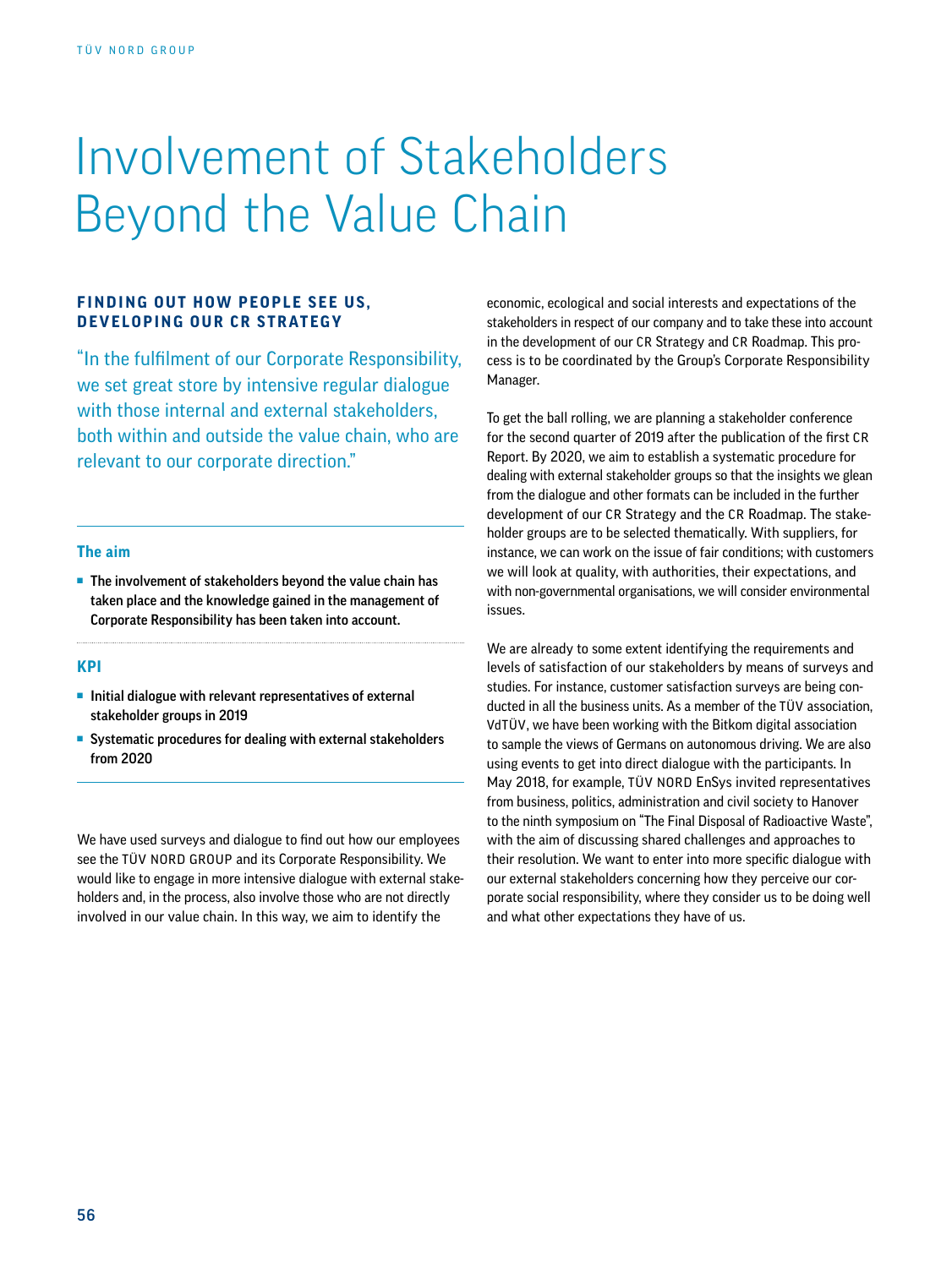**GRI 413-1**

# Targeted Commitment Consistent with Our Value Creation

# **ALIGNING ADVOCACY WITH OUR BUSINESS ACTIVITIES, ENGAGING AT A LOCAL LEVEL**

"We're specifically promoting the kind of social engagement which is either consistent with our fields of activity within the value chain or which we can use to support the local or regional communities at our relevant sites."

# **The aim**

■ The donations and sponsorship projects in the Group are systematically recorded. The corresponding commitment takes place in accordance with value creation or in association with local or regional projects.

# **KPI**

■ By 2020, the total commitment of the Group and its companies is centrally recorded, and 80% of the volume is consistent with the criteria.

Cistern construction for the water supply of a school in Uganda: With the financial support of the TÜV NORD GROUP, one of our staff was able to take part in this project run by "Engineers without Borders". The project fits in well with our social orientation, because

it is closely related to our business and one of our employees is working with it on a voluntary basis. Alternatively or in addition, the projects which we support should be located in the vicinity of our relevant sites. We have also set out in our donations directive that organisations for which employees of the TÜV NORD GROUP are volunteering should be given preferential treatment. This directive is part of the Group's policy on donations and sponsoring, which sets the rules and conditions for those activities. All domestic and foreign companies are required to document their spending in this area. From 2019, we want to bring the Group policy into line with our strategic CR objectives and ensure that the commitment is consistent with the established criteria. Our aim is to ensure by 2020 that at least 80% of our donation and sponsoring projects satisfy the criteria of "Relevance to the business activities" or "local anchoring".

As a partner of the GreenTec Awards, our voluntary commitments have for a number of years been closely aligned with our business activities for the environment. The GreenTec Awards are among the most important environmental awards in the world. The focus of the awards is on inventions and ideas that support a more sustainable and environmentally-friendly lifestyle. Since 2013, Dr Dirk Stenkamp, Chairman of the Board of Management of the TÜV NORD GROUP, has been a member of the 70-strong jury consisting of representatives from business, science, associations and the media. In 2018 Dr Stenkamp gave the eulogy for the winner of the "Galileo Knowledge Prize" GreenTec Award, GeoLab from Eberswalde. GeoLab has developed a natural material made from mushrooms which is being used in fast-food packaging or car dashboards as pollutant-free alternative to plastic. In his eulogy, Dr Dirk Stenkamp stressed how important it is for creative scientists to dare to think laterally and to come up with environmentallyfriendly innovations.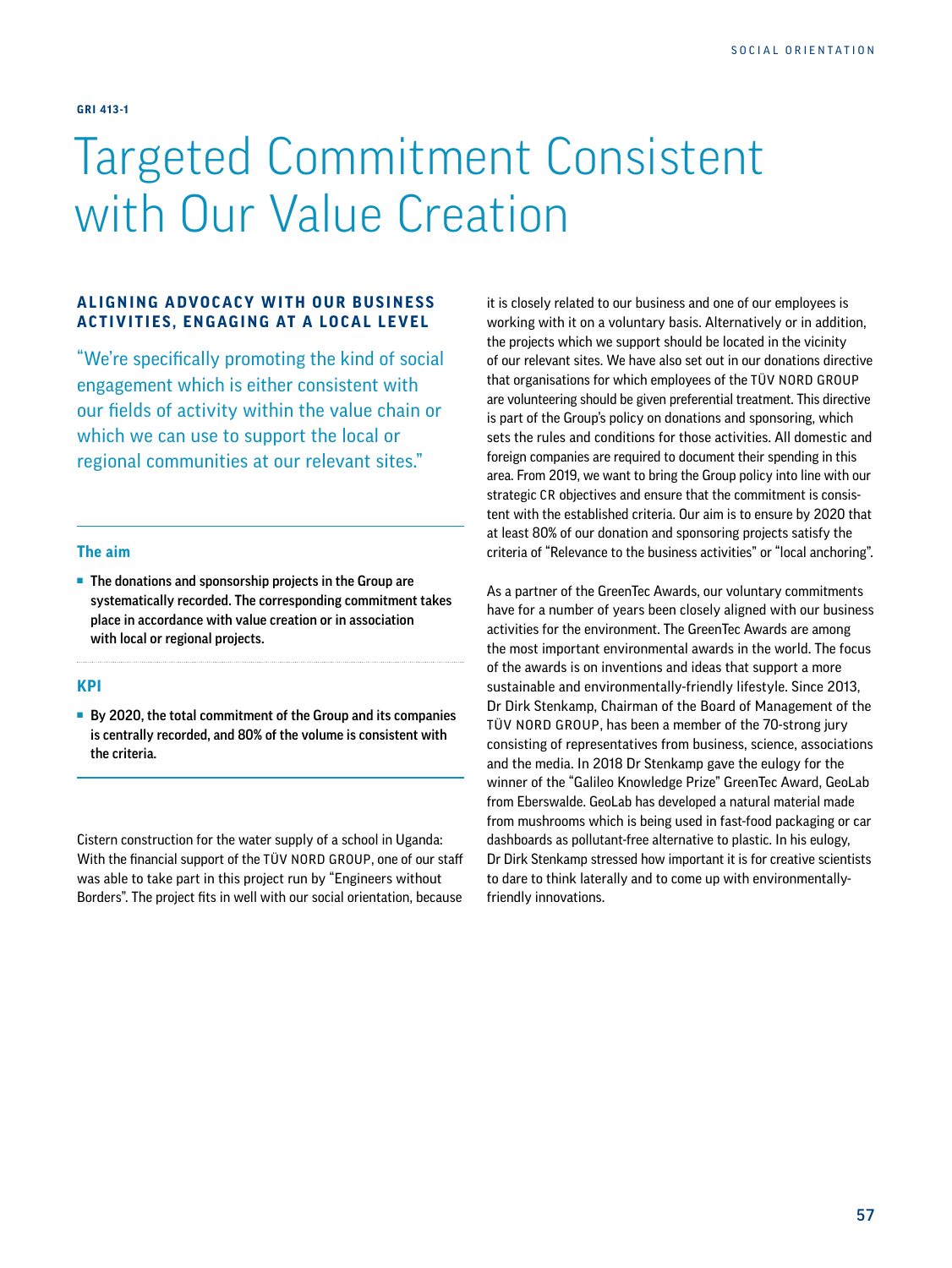The TÜV NORD GROUP is involved, for example, in the nationwide corporate network of the Wissensfabrik, an initiative of companies, associations and foundations which are campaigning for the technical education of children and entrepreneurship. As a member of the steering committee, Dr Stenkamp is working on the strategic direction of the Wissensfabrik.

Promoting entrepreneurial thinking among young people is a further primary goal of the World Robot Olympiad, which was supported once again by TÜV NORD in 2018. In this international robotics competition for children and young people, TÜV NORD joined forces with SAP to initiate a new category entitled "Future Innovators". At this event, young people develop and present business models for their home-built robots. The winning project in 2018 was concerned with the recycling of organic waste from residential buildings in Vietnam.

In addition, the TÜV NORD GROUP supports academic institutes and professorships, for example in the Cybersecurity Think Tank of the ESMT International Business School in Berlin. And our Aerospace business unit, the ALTER TECHNOLOGY GROUP, is funding two teaching positions at universities in Madrid and Seville (see also the chapter entitled "Social role in accordance with our vision and mission", p.55).

The allocation of funding in the TÜV NORD GROUP is controlled by a donations commission at Group level. The commission is composed of representatives of the Corporate Communications and Legal key central functions, the central CR Management of the Group and two executives from different companies of the TÜV NORD GROUP. The commission advises the Group Executive Committee on donations and sponsorship activities and works out proposals for the use of the central sponsorship budget. Furthermore, any subsidiary of the TÜV NORD GROUP can make donations independently as long as it has been granted permission to do so in accordance with the rules of procedure and made an appropriate budget allocation.

We document all donations and sponsorship projects using records compiled by the donations commission and annual donations reports.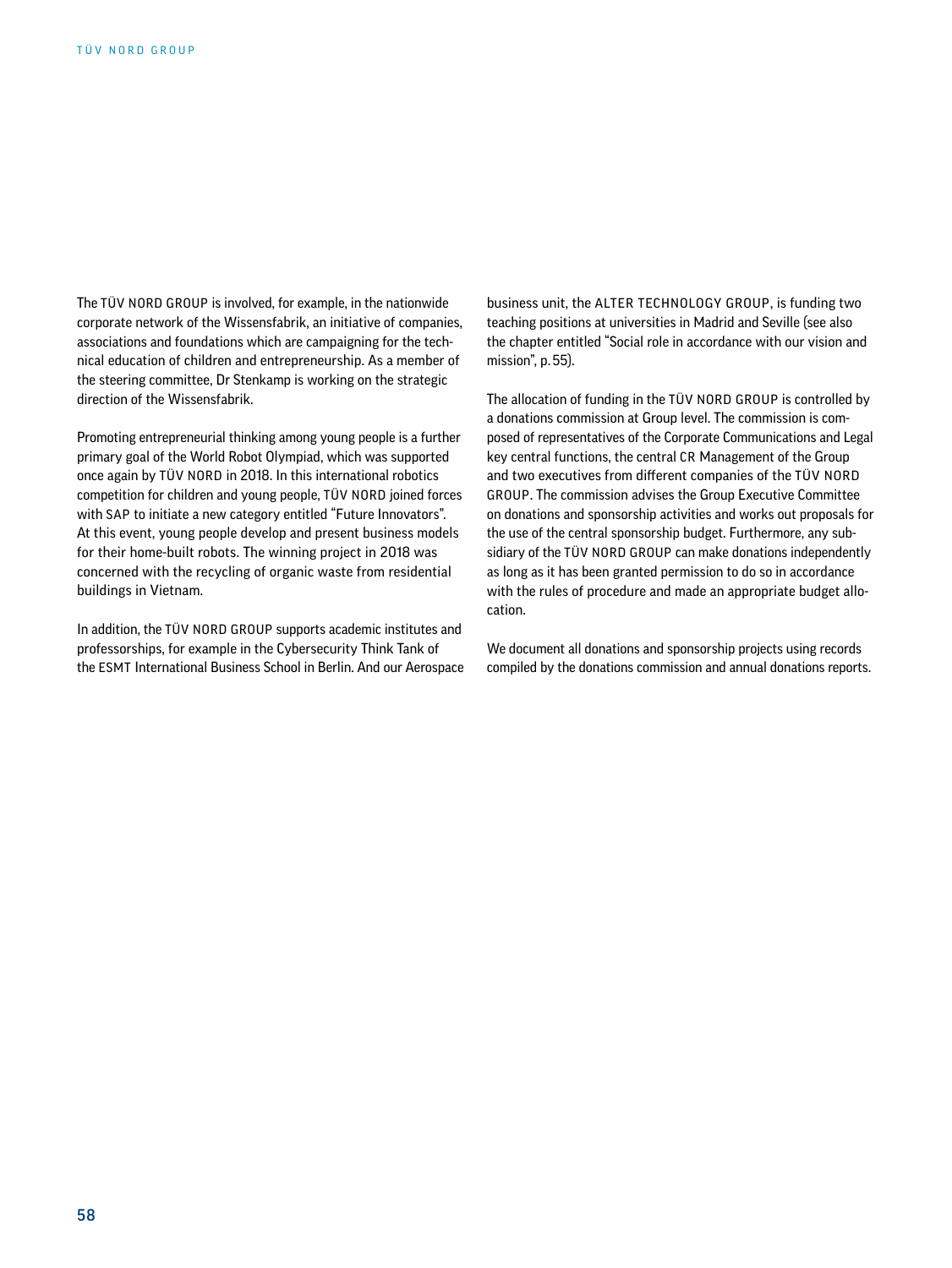# Human Rights

# **PROTECTING HUMAN RIGHTS AND IMPLEMENTING REQUIREMENTS**

"Human rights are, of course, a live issue for us. We respect and promote them in our business activities in developing countries and emerging economies, as well as in Germany."

# **The aim**

■ The processes for the assessment of and adherence to human rights have been implemented in line with the national action plan of the German government.

# **KPI**

■ As of 2020, risk analyses and resulting measures will be carried out on a continuous basis and the resulting measures implemented

The TÜV NORD GROUP is aware of its Corporate Responsibility to respect human rights. We take our cue in this area from the relevant laws, regulations and guidelines, such as the ILO's core labour standards, the UN Guiding Principles on Business and human rights, and the National Action Plan for Business and Human Rights (NAP). The Group's holding company (TÜV NORD AG) is responsible for the coordination of all activities related to human rights.

The cabinet of the German Government adopted the National Action Plan for Business and Human Rights in December 2016. The aim of the action plan is the implementation of the guiding principles on business and human rights that were unanimously approved by the United Nations in 2011. In the NAP, the German Government has for the first time anchored the responsibility of German companies to respect human rights in a defined framework.

As we are not a production company with extensive supply chains or high levels of consumption of resources, we consider the risks of human rights violations in our business activities to be low.

Nor do we carry out raw materials extraction work in conflict zones. There is, however, a residual risk of human rights violations in our business. We are therefore approaching this issue systematically and transparently. The aim is to ensure that human rights are respected in our value chain at all times.

In accordance with the fourth core labour standard of the ILO, we do, of course, afford our employees freedom of association and the right to collective bargaining, for example, in the form of employee representatives or the free organisation of workers known as "the network", which is supported by the Group Executive Committee. The clear aim of "the network" is to increase diversity in the Group and thereby to encourage innovation, growth and internationality. Ways of achieving this will include ensuring that each sex accounts for no less than 30 percent of the staff at every tier of management and boosting the number of international managers.

Additionally, in the implementation of the GDPR, the privacy regulation that entered into force in May 2018, all the employees in the Group are called upon to uphold the right to the protection of personal data and to process these data only with the active consent of users. The Group data protection officer monitors compliance with the GDPR and is consulted in all data protection issues. A uniform Group-wide data protection statement has been drafted in simple language that everyone can understand.

From 2019, we will expand our commitment and gradually implement the five core elements formulated in the NAP for the implementation of the legal duty of care in respect of human rights. These are:

- The creation of a statement of principles for the respect of human rights
- The development of a process to identify actual and potential adverse effects on human rights in the value chain
- The implementation of measures to prevent potentially negative effects and to assess the effectiveness of these measures
- The establishment of complaint mechanisms
- Regular reporting

In our foreign subsidiaries, we are going to establish processes to safeguard human rights which follow the same lines as our approach in Germany. We will at the same time act in accordance with regional and local requirements.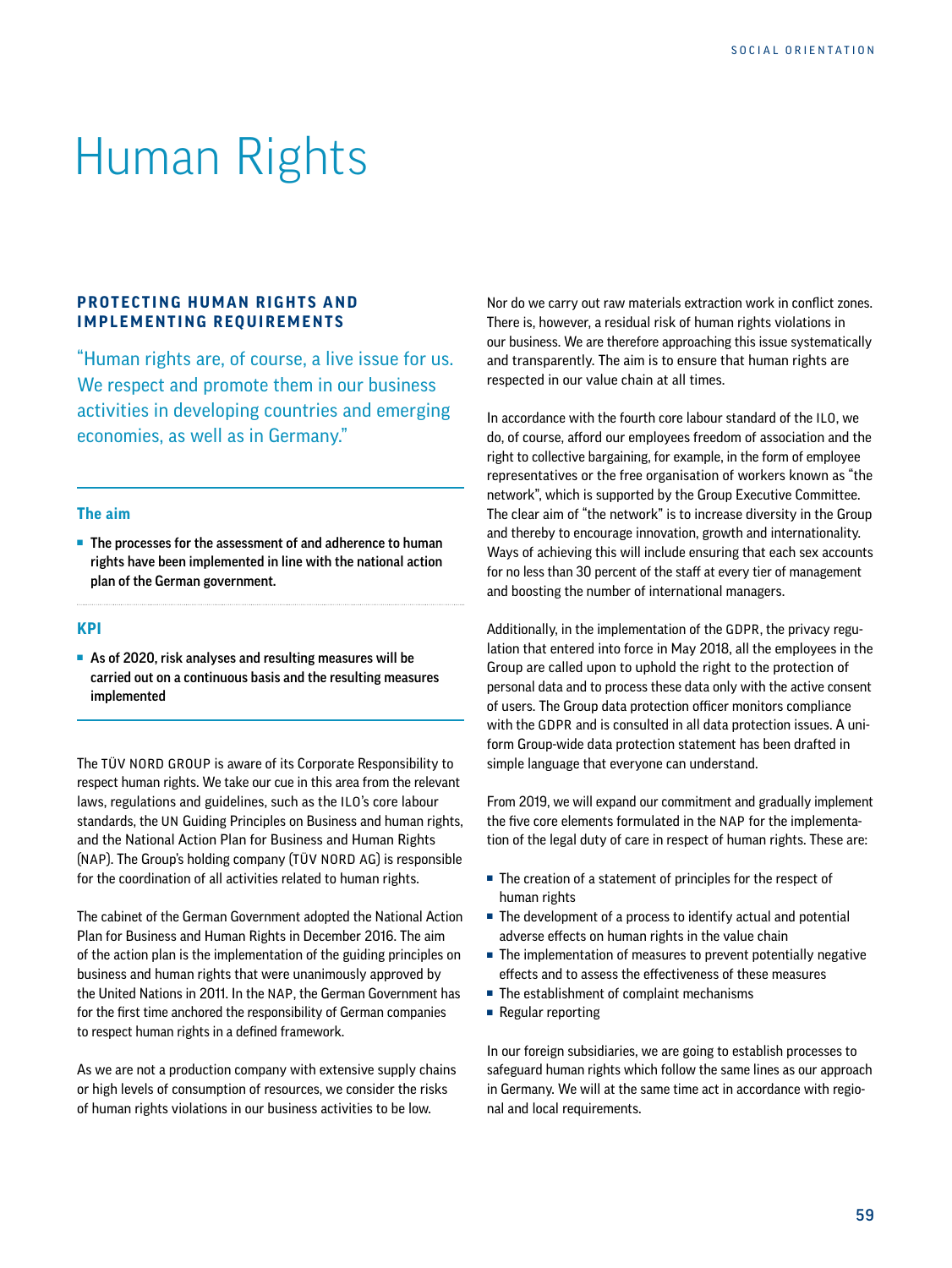# Annex

- [Memberships and Awards of the TÜV](#page-62-0) NORD GROUP (a Selection)
- [Table of Key Figures](#page-63-0)
- [GRI Content Index](#page-68-0)
- [Legal Notice](#page-74-0)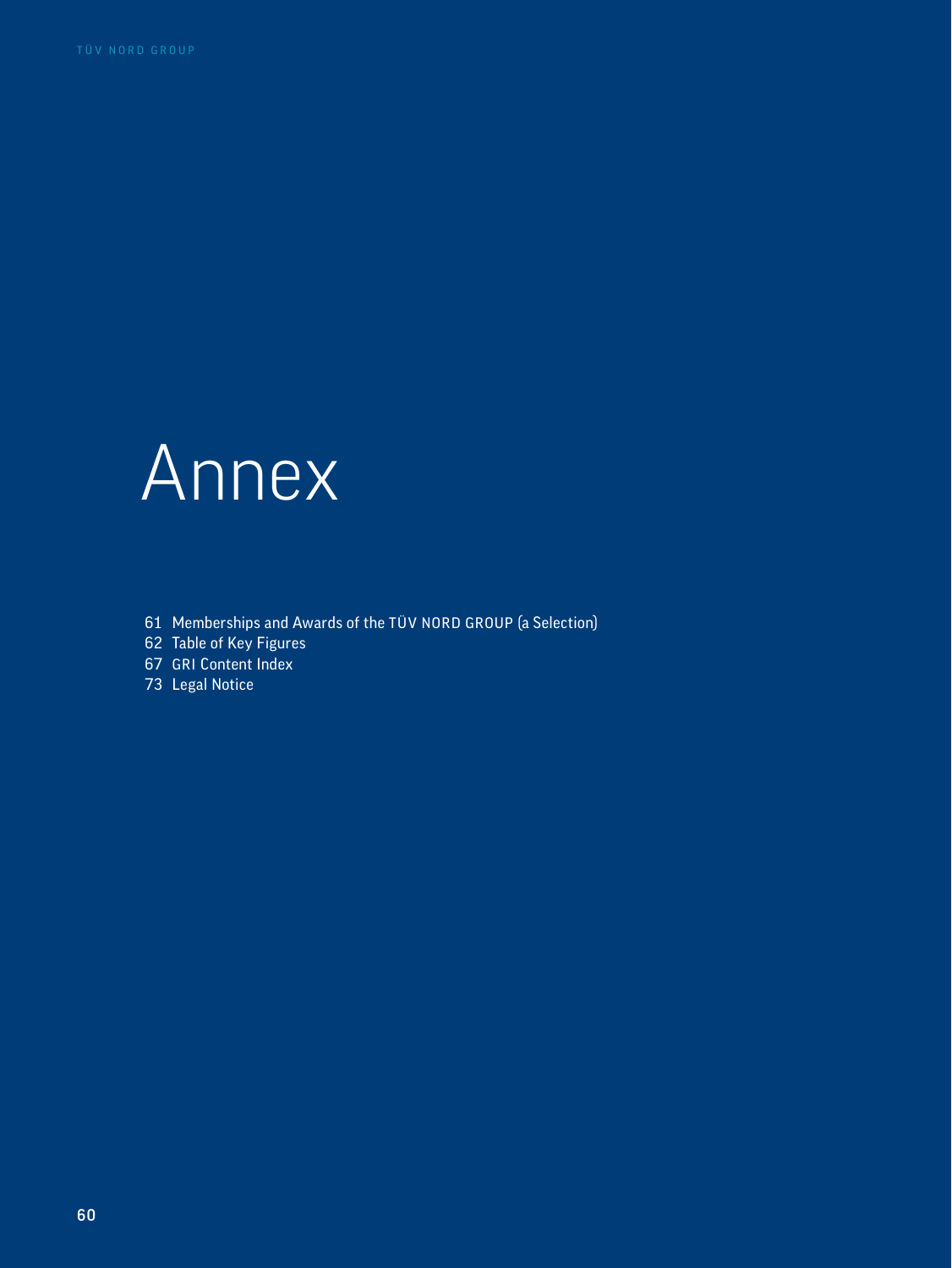<span id="page-62-0"></span>**GRI 102-13**

# Memberships and Awards of the TÜV NORD GROUP (a Selection)

# **MEMBERSHIPS**

# **AWARDS**

| Bitkom e.V.                                                                  |
|------------------------------------------------------------------------------|
| Bundesdeutscher Arbeitskreis für Umweltbewusstes Management (B.A.U.M.) e.V.  |
| Connected Living e.V.                                                        |
| Deutsches Netzwerk Wirtschaftsethik - EBEN Deutschland e.V.                  |
| DIN e.V.                                                                     |
| Deutsche Gesellschaft für Personalführung e.V.                               |
| Forum für Zukunftsenergien e.V.                                              |
| Leibniz Universitätsgesellschaft Hannover e.V.                               |
| Schmalenbach-Gesellschaft für Betriebswirtschaft e.V.                        |
| Studien- und Fördergesellschaft der Schleswig-Holsteinischen Wirtschaft e.V. |
| Tarifgemeinschaft Technischer Überwachungs-Vereine e.V.                      |
| TÜV Markenverhund e.V.                                                       |
| VDE Verband der Elektrotechnik Elektronik Informationstechnik e.V.           |
| VdTÜV e.V.                                                                   |
| Wissensfabrik Unternehmen für Deutschland e.V.                               |
| Zentrale zur Bekämpfung unlauteren Wettbewerbs Frankfurt am Main e.V.        |



ing certifications 2018: ISO 9001:2015, ISO 14001:2015, OHSAS 18001:2007



rtification in 2018 for entire Group (nany



Voluntary commitment signed in 2018



Evaluation in 2018 by employees and applicants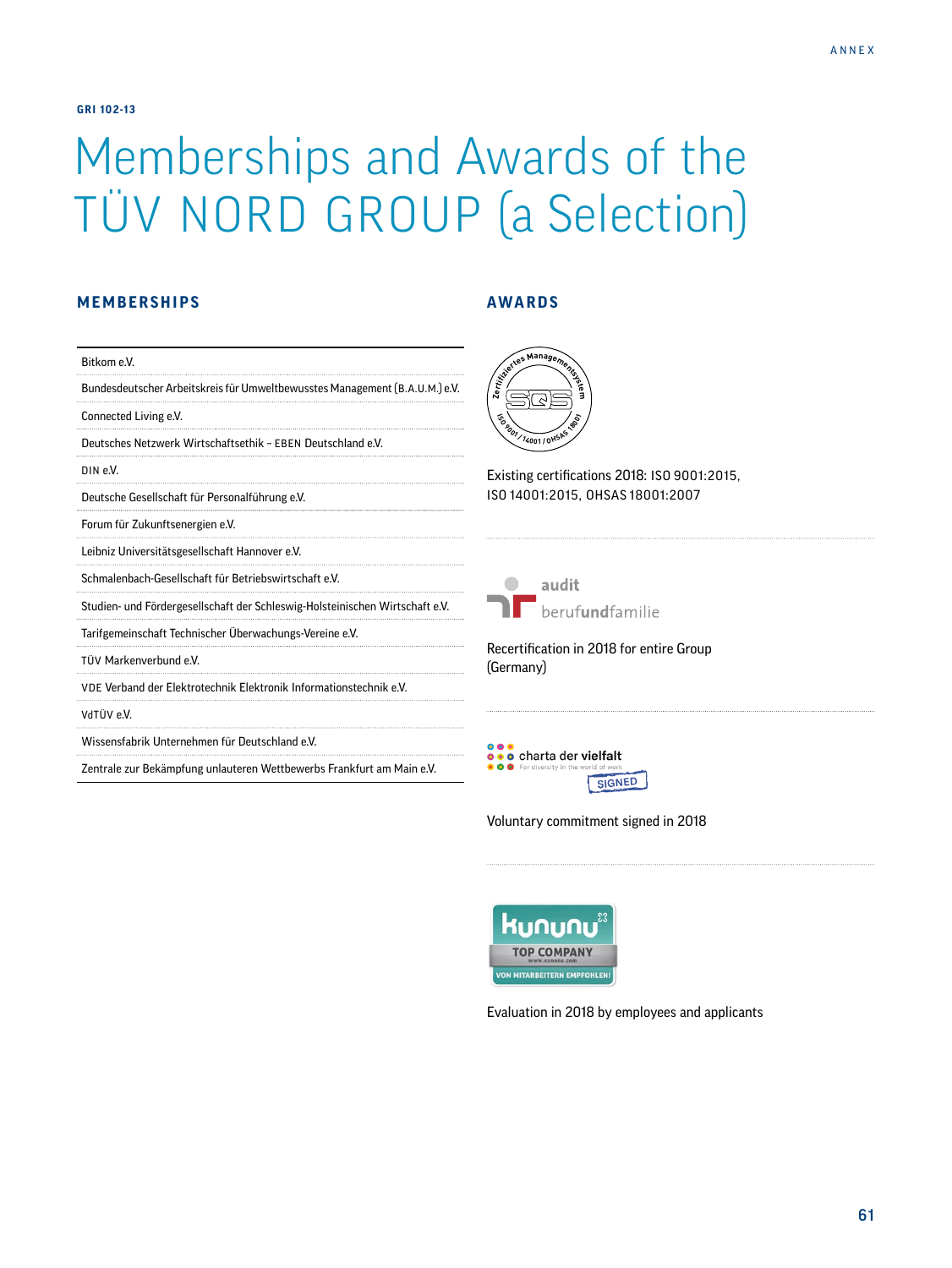# <span id="page-63-0"></span>Key Figures

For the sake of greater transparency and comparability, the key figures for the previous year (2017, where available) have been stated in addition to those for 2018.

|                                                                                                                                                                                                     | Unit                 | 2017        | 2018           | GRI<br>specification |
|-----------------------------------------------------------------------------------------------------------------------------------------------------------------------------------------------------|----------------------|-------------|----------------|----------------------|
| Group management <sup>1</sup>                                                                                                                                                                       |                      |             |                |                      |
| Employees <sup>2</sup> (total number)                                                                                                                                                               | Number               | 13,908      | 13,693         | 102-7                |
| Employees <sup>3</sup> (full time equivalent)                                                                                                                                                       | Number               | 10,539      | 10.780         | 102-7                |
| Group companies <sup>4</sup> , total                                                                                                                                                                | Number               | 84          | 84             | 102-7                |
| of which in Germany                                                                                                                                                                                 | Number               | 39          | 39             | 102-7                |
| of which abroad                                                                                                                                                                                     | Number               | 45          | 45             | 102-7                |
| Net sales                                                                                                                                                                                           | Million $\epsilon$   | 1.184.8     | 1.229.5        | $102 - 7$            |
| Capitalisation, total                                                                                                                                                                               | Million $\epsilon$   | 888.4       | 925.2          | 102-7                |
| of which Liabilities and Provisions                                                                                                                                                                 | Million $\epsilon$   | 787.2       | 816.5          | 102-7                |
| of which Equity                                                                                                                                                                                     | Million $\epsilon$   | 101.2       | 108.7          | $102 - 7$            |
| Scope of products and services provided <sup>5</sup> as number of business units                                                                                                                    | Number               | 6           | 6              | 102-7                |
| <b>Responsible value creation</b>                                                                                                                                                                   |                      |             |                |                      |
| Minimum notice period typically granted to employees and their representatives,<br>before significant operational changes that may have a noticeable effect on them<br>are implemented <sup>6</sup> | Weeks                | 4           | 4              | $402 - 1$            |
| New suppliers validated on the basis of environmental criteria <sup>7</sup>                                                                                                                         | Proportion           | 50%         | 100%           | $308-1$              |
| Proportion of suppliers <sup>8</sup> validated on the basis of environmental criteria,<br>by total purchase volume                                                                                  | Proportion           | Unspecified | 10%            | $308-1$              |
| Members of the controlling body who have received information about the strategies<br>and measures of TÜV NORD GROUP to combat corruption <sup>9</sup>                                              | Number<br>Proportion | Unspecified | 130<br>100%    | $205 - 2$            |
| Employees who have received information about the strategies and measures of<br>TÜV NORD GROUP to combat corruption <sup>10</sup>                                                                   | Number<br>Proportion | Unspecified | 13,563<br>100% | $205 - 2$            |
| Business partners who have received information about the strategies and measures of<br>TÜV NORD GROUP to combat corruption <sup>11</sup>                                                           | Number<br>Proportion | Unspecified | 10<br>100%     | $205 - 2$            |

1) The information relates to the entire TÜV NORD GROUP.

2) This includes all employees of the Group.

- 3) This includes all employees of the Group, calculated as full-time equivalent.
- 4) The information relates to all affiliated companies included in the consolidated financial statements. In addition there are 73 affiliates not included in the consolidated financial statements, 5 affiliates valued at equity, 9 affiliates and joint ventures not valued at equity, 7 other holdings.
- 5) This includes all services provided in the Industrial Services, Mobility, Training, Natural Resources, Aerospace and IT business units.
- 6) In Germany, there are individual statutory regulations, which are only partially specifically defined in weeks /months. In the event of a change in operations, art. 111 of the German Works Constitution Act (BetrVG) requires that the staff council be informed "in good time".
- 7) The information relates to suppliers with technical and sales relevance pursuant to supplier management in the Group's central purchase department of group, currently limited to German companies.
- 8) The information relates to suppliers with technical and sales relevance pursuant to supplier management in the Group's central purchase department of group, currently limited to German companies.
- 9) This includes the Board of Management and the Supervisory Board, along with the senior executives of the Group.
- 10) This includes all other employees of the Group.
- 11) This includes all deliveries with technical and sales relevance which were newly registered by the central purchase department. All newly registered key suppliers are told about the TÜV NORD GROUP's Business Code for suppliers and required to abide by it.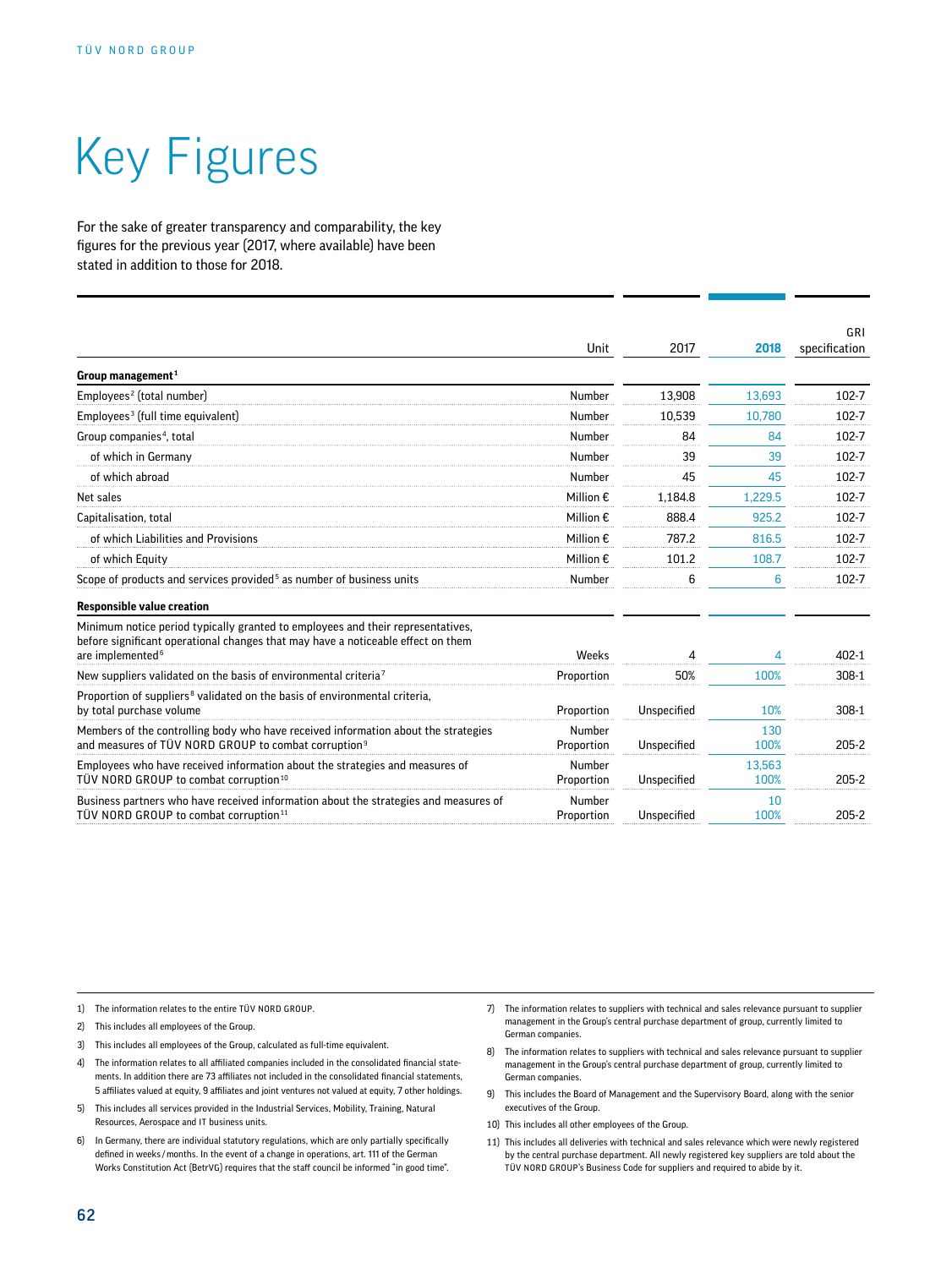|                                                                 | Unit                 | 2017        | 2018        | GRI<br>specification |
|-----------------------------------------------------------------|----------------------|-------------|-------------|----------------------|
| Staff orientation <sup>12</sup>                                 |                      |             |             |                      |
| Employees, total                                                | Number               | Unspecified | 6.801       | 102-8                |
| of whom female                                                  | Number               | Unspecified | 1,741       | 102-8                |
| of whom male                                                    | Number               | Unspecified | 5,060       | 102-8                |
| Fixed-term employees, total                                     | Number               | Unspecified | 314         | 102-8                |
| of whom female                                                  | Number               | Unspecified | 131         | 102-8                |
| of whom male                                                    | Number               | Unspecified | 183         | 102-8                |
| Full-time employees, total                                      | Number               | Unspecified | 6.044       | 102-8                |
| of whom female                                                  | Number               | Unspecified | 1.183       | 102-8                |
| of whom male                                                    | Number               | Unspecified | 4.861       | 102-8                |
| Part-time employees, total                                      | Number               | Unspecified | 1.071       | 102-8                |
| of whom female                                                  | Number               | Unspecified | 689         | 102-8                |
| of whom male                                                    | Number               | Unspecified | 382         | 102-8                |
| Employees covered by collective bargaining                      | Proportion           | 100%        | 100%        | 102-41               |
| New employees during the reporting period <sup>13</sup> , total | Proportion<br>Number | 7,0%<br>475 | 8,8%<br>619 | $401 - 1$            |
| of whom female                                                  | Number               | 142         | 185         | $401 - 1$            |
| of whom male                                                    | Number               | 333         | 434         | $401 - 1$            |
| of whom aged 30 and below                                       | Number               | 198         | 215         | $401 - 1$            |
| of whom female                                                  | Number               | 53          | 68          | $401 - 1$            |
| of whom male                                                    | Number               | 145         | 147         | $401 - 1$            |
| of whom 31-50                                                   | Number               | 236         | 334         | $401 - 1$            |
| of whom female                                                  | Number               | 73          | 95          | $401 - 1$            |
| of whom male                                                    | Number               | 163         | 239         | $401 - 1$            |
| of whom aged 51 and over                                        | Number               | 41          | 70          | $401 - 1$            |
| of whom female                                                  | Number               | 16          | 22          | $401 - 1$            |
| of whom male                                                    | Number               | 25          | 48          | $401 - 1$            |

<sup>12)</sup> The information under "Staff orientation" relates, unless otherwise explicitly stated, to the permanent staff in region 1 (Germany) of the SAP-HR led companies, according to workforce statistics of December 2018, including the non-consolidated companies. Of the German companies, the following are omitted: TÜV NORD Bildung and its subsidiaries, TÜV Thüringen Anlagentechnik and TÜV Thüringen Fahrzeugtechnik. In the case of companies with German and international sites, only the employees at the German sites are taken into account. The number of employees, unless explicitly shown otherwise, is specified as a head count (number of persons).

<sup>13)</sup> This includes: Newly appointed and rejoined permanent staff presented as a headcount. Appointments and takeovers of trainees and temporary staff are not included. The evaluation applies to SAP-HR led companies, including non-consolidated companies, excluding, however, TN Bildung and its affiliates, TÜV Thüringen Anlagentechnik, TÜV Thüringen Fahrzeugtechnik and Dr. Ing. Wesemann.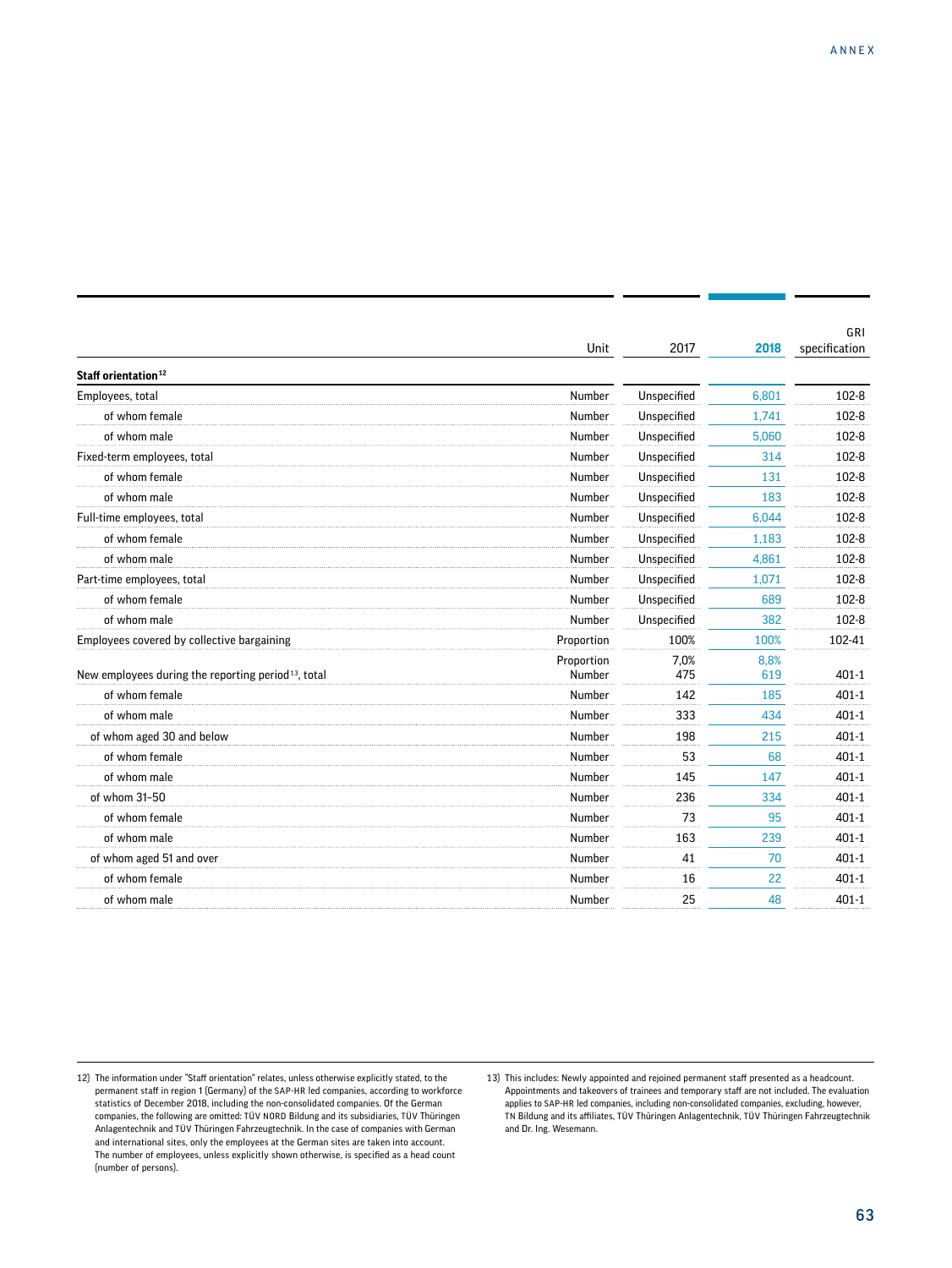|                                                                                                                                                 | Unit       | 2017        | 2018 | GRI<br>specification |
|-------------------------------------------------------------------------------------------------------------------------------------------------|------------|-------------|------|----------------------|
|                                                                                                                                                 | Proportion | 2.5%        | 3.2% |                      |
| Employee turnover during the reporting period <sup>14</sup> , total                                                                             | Number     | 169         | 226  | $401 - 1$            |
| of whom female                                                                                                                                  | Number     | 57          | 54   | $401 - 1$            |
| of whom male                                                                                                                                    | Number     | 112         | 172  | $401 - 1$            |
| of whom aged 30 and below                                                                                                                       | Number     | 37          | 38   | $401 - 1$            |
| of whom female                                                                                                                                  | Number     | 13          | 14   | $401 - 1$            |
| of whom male                                                                                                                                    | Number     | 24          | 24   | $401 - 1$            |
| of whom 31-50                                                                                                                                   | Number     | 105         | 157  | $401 - 1$            |
| of whom female                                                                                                                                  | Number     | 38          | 32   | $401 - 1$            |
| of whom male                                                                                                                                    | Number     | 67          | 125  | $401 - 1$            |
| of whom aged 51 and over                                                                                                                        | Number     | 27          | 31   | $401 - 1$            |
| of whom female                                                                                                                                  | Number     | 6           | 8    | $401 - 1$            |
| of whom male                                                                                                                                    | Number     | 21          | 23   | $401 - 1$            |
| Employees who have taken parental leave, total                                                                                                  | Number     | 224         | 226  | $401 - 3$            |
| of whom female                                                                                                                                  | Number     | 64          | 47   | $401 - 3$            |
| of whom male                                                                                                                                    | Number     | 160         | 179  | $401 - 3$            |
| of whom, employees who returned to work<br>at the end of the parental leave, total                                                              | Number     | Unspecified | 220  | $401 - 3$            |
|                                                                                                                                                 | Number     | Unspecified | 46   |                      |
| of whom female                                                                                                                                  | Proportion | Unspecified | 98%  | $401 - 3$            |
|                                                                                                                                                 | Number     | Unspecified | 174  |                      |
| of whom male                                                                                                                                    | Proportion | Unspecified | 97%  | $401 - 3$            |
| of whom, employees who returned to work at the end of the parental leave and<br>were still employed 12 months after their return to work, total | Number     | Unspecified | 194  | $401 - 3$            |
|                                                                                                                                                 | Number     | Unspecified | 40   |                      |
| of whom female                                                                                                                                  | Proportion | Unspecified | 85%  | $401 - 3$            |
|                                                                                                                                                 | Number     | Unspecified | 154  |                      |
| of whom male                                                                                                                                    | Proportion | Unspecified | 86%  | $401 - 3$            |

14) This includes external departures /turnover (voluntary resignations) of permanent staff presented as a headcount. Scope of evaluation as for "New employees…".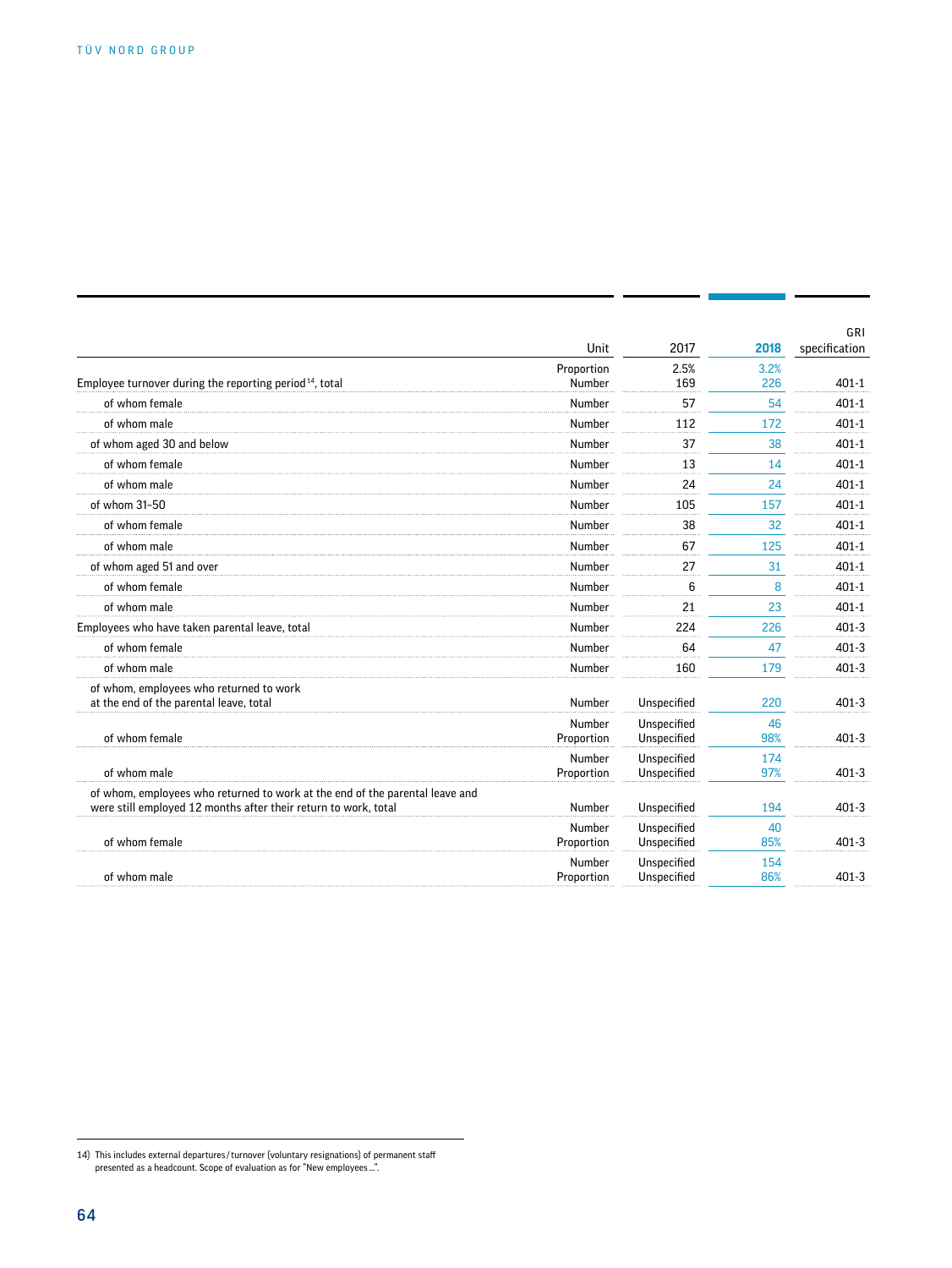|                                                                                                                            | Unit                 | 2017         | 2018         | GRI<br>specification |
|----------------------------------------------------------------------------------------------------------------------------|----------------------|--------------|--------------|----------------------|
| Employees who are covered by an internally audited management system                                                       |                      |              |              |                      |
| for occupational health and safety                                                                                         | Proportion           | 100%         | 100%         | 403-8                |
| Employees who are covered by an externally certified management system<br>for occupational health and safety <sup>15</sup> | Number<br>Proportion | 1,926<br>27% | 1,962<br>28% | $403 - 8$            |
| Average budget for training per member of staff <sup>16</sup>                                                              | €                    | 920          | 1,067        | 404-1                |
| Employees by sex                                                                                                           |                      |              |              |                      |
| female                                                                                                                     | Proportion           | 28%          | 28%          | $405 - 1$            |
| male                                                                                                                       | Proportion           | 72%          | 72%          | 405-1                |
| Employees by age group                                                                                                     |                      |              |              |                      |
| under 30 years of age                                                                                                      | Proportion           | 8%           | 9%           | 405-1                |
| 30-50 years of age                                                                                                         | Proportion           | 48%          | 47%          | $405 - 1$            |
| over 50 years of age                                                                                                       | Proportion           | 44%          | 44%          | 405-1                |
| Proportion of employees with a major disability (employees)                                                                | Proportion           | 4%           | 4%           | $405 - 1$            |
| Individuals in management bodies by sex <sup>17</sup>                                                                      |                      |              |              |                      |
| female                                                                                                                     | Proportion           | 15%          | 14%          | 405-1                |
| male                                                                                                                       | Proportion           | 85%          | 86%          | 405-1                |
| Individuals in management bodies by age group                                                                              |                      |              |              |                      |
| under 30 years of age                                                                                                      | Proportion           | 0%           | 0%           | 405-1                |
| 30-50 years of age                                                                                                         | Proportion           | 30%          | 34%          | 405-1                |

over 50 years of age **Proportion** 66% 66% 405-1 Proportion of individuals with major disabilities (individuals in management bodies) **Proportion** 5% 5% 2% 405-1

<sup>15)</sup> Number of employees within the scope of the Group certification of management system for occupational health and safety according to OHSAS 14001, which have thus been validated both internally and by an external party. Does not include individually certified companies (e.g. according to SCC – safety certificate contractors). There are no workers without employee status who come within the scope of certification according to OHSAS 14001 whose work and/ or workplace are nonetheless controlled by the TÜV NORD GROUP.

<sup>16)</sup> The information refers to full time equivalent (FTE), the projected number of full-time employees.

<sup>17)</sup> This includes directors, general managers and executives with special power of attorney.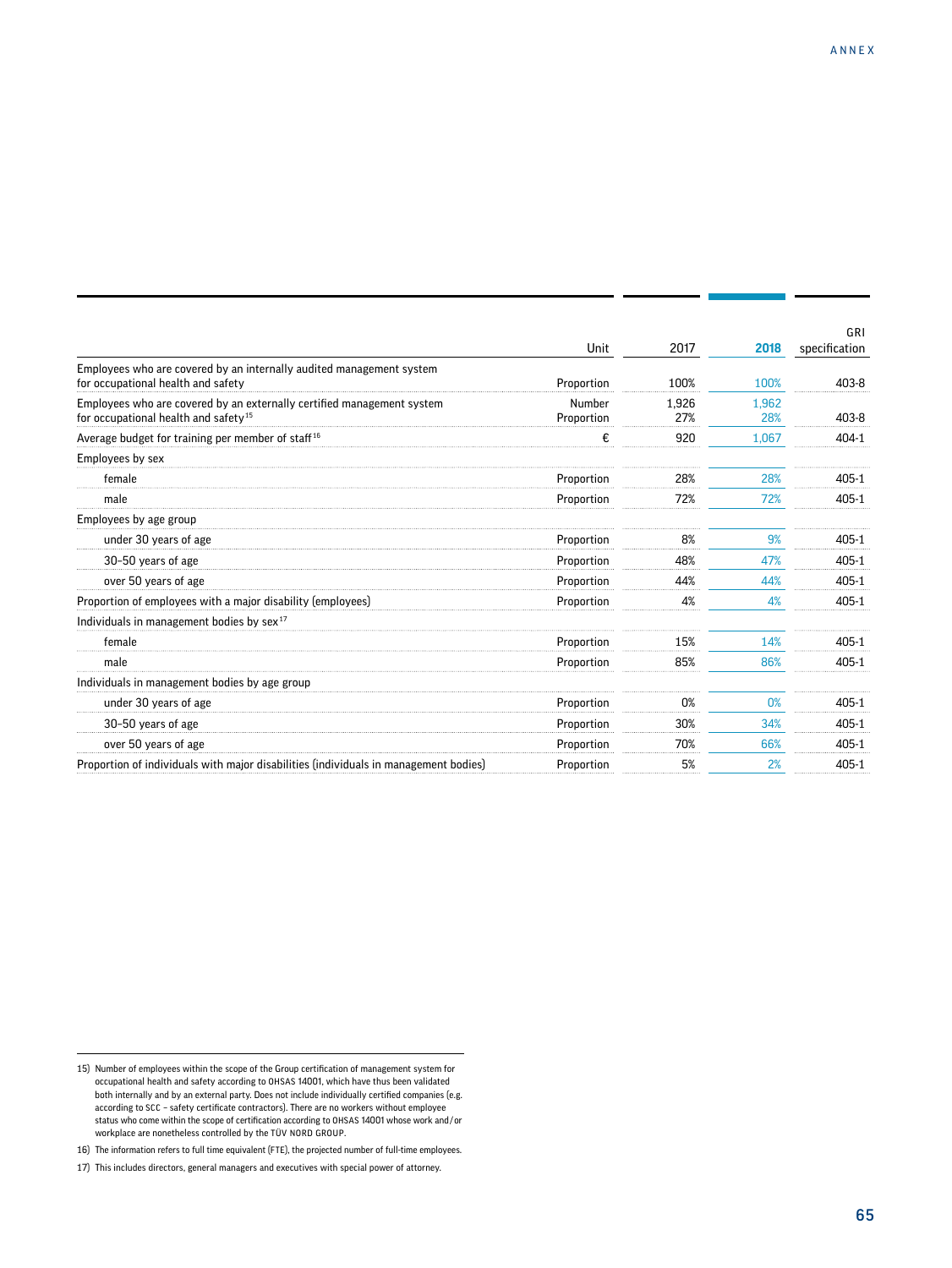|                                                                                                                                                                                                                                        | Unit                  | 2017        | 2018   | GRI<br>specification |
|----------------------------------------------------------------------------------------------------------------------------------------------------------------------------------------------------------------------------------------|-----------------------|-------------|--------|----------------------|
| <b>Environmental orientation</b>                                                                                                                                                                                                       |                       |             |        |                      |
| Gross volume of direct GHG emissions (scope 1) from combustion processes<br>mobile equipment in tonnes of CO <sub>2</sub> equivalent <sup>18</sup>                                                                                     | t CO <sub>2</sub> e   | 12,986      | 13,906 | $305 - 1$            |
| Gross volume of other indirect GHG emissions (scope 3) for business travel of<br>employees that arise earlier in the chain or in means of transport which do not<br>belong to the company, in tonnes of $CO2$ equivalent <sup>19</sup> | t $CO2$ e             | 11,501      | 7.332  | $305-3$              |
| Intensity of GHG emissions per member of staff <sup>20</sup>                                                                                                                                                                           | t CO <sub>2</sub> e   | 3.22        | 2.77   | $305 - 4$            |
| Intensity of GHG emissions per square metre <sup>21</sup>                                                                                                                                                                              | t $CO2/m2$            | 0.059       | 0.033  | $305 - 4$            |
| Extent of the reduction of GHG emissions as a direct result of initiatives for<br>emission reductions <sup>22</sup>                                                                                                                    | $t$ CO <sub>2</sub> e | Unspecified | 3,249  | $305 - 5$            |
| Total weight of paper consumed <sup>23</sup>                                                                                                                                                                                           |                       | 779         | 836    | $301 - 1$            |
| of which printed products                                                                                                                                                                                                              |                       | 631         | 696    | $301 - 1$            |
| of which copier paper                                                                                                                                                                                                                  |                       | 148         | 140    | $301 - 1$            |
| of which from renewable materials                                                                                                                                                                                                      |                       | 779         | 836    | $301 - 1$            |
| Total consumption of water from all areas <sup>24</sup>                                                                                                                                                                                | $m^3$                 | 47,000      | 44,664 | $303 - 5$            |
| Total energy consumption within the organisation <sup>25</sup>                                                                                                                                                                         | MWh                   | 42.642      | 40,902 | $302 - 1$            |
| of which power consumption, total                                                                                                                                                                                                      | MWh                   | 17,279      | 17,205 | $302 - 1$            |
| of which heating energy consumption, total                                                                                                                                                                                             | MWh                   | 25,363      | 23,696 | $302 - 1$            |

18) This includes: Company vehicles, service km by private car, car rental; only for Germany: source of emission factors and the consumed values for global warming potential: Defra guidelines 2017; consolidation approach: operational control; using the Greenhouse Gas Protocol.

19) This includes: Company vehicles, service km by private car, car rental, flights and rail travel; only for Germany: source of emission factors and the consumed values for global warming potential: Defra guidelines 2017; for leased vehicles, direct calculation based on fuel consumption, for private and rental cars, based on kilometres travelled, for flights based on Defra guidelines 2017 and for rail travel based on DB environmental indicators.

- 20) The information refers to emissions of GHG (CO<sub>2</sub> only) scope 1 and 3; for the calculation of related parameters: 7,665 FTE.
- 21) The information refers to emissions of GHG (CO<sub>2</sub> only) scope 1, 2 and 3; concerns electricity, gas, water and sewerage; for the calculation of related parameters: 231,863 m<sup>2</sup> in 2017 und 230,096m² in 2018.
- 22) The information refers to emissions of GHG (CO<sub>2</sub> only) scope 1 and 3; baseline year for the calculation is 2017; for leased vehicles, direct calculation based on fuel consumption, for private and rental cares, based on kilometres travelled; using the Greenhouse Gas Protocol.
- 23) Paper consumption data are recorded (in Germany) by the central purchasing department. The amounts that arise as a result of local orders are not included here. The process of switching to central paper purchasing ran for 3 years and was 99% implemented by the end of 2019. The lower figure for 2017 compared to 2018 is equivalent to the centrally procured quantity at that time, which this year represents an even smaller proportion of centrally and locally procured total consumption.
- 24) The information refers to German sites which are under the management of TN Service (22 sites). The measurement corresponds to fresh water consumption, determined by water meters. We assume that the total amount of waste water will be the same
- 25) The information refers to German sites which are under the management of TN Service (22 sites). Cooling energy consumption is included in the power consumption; source for used conversion factors: GEMIS 4.95 (EL-KW-Park-DE-2015).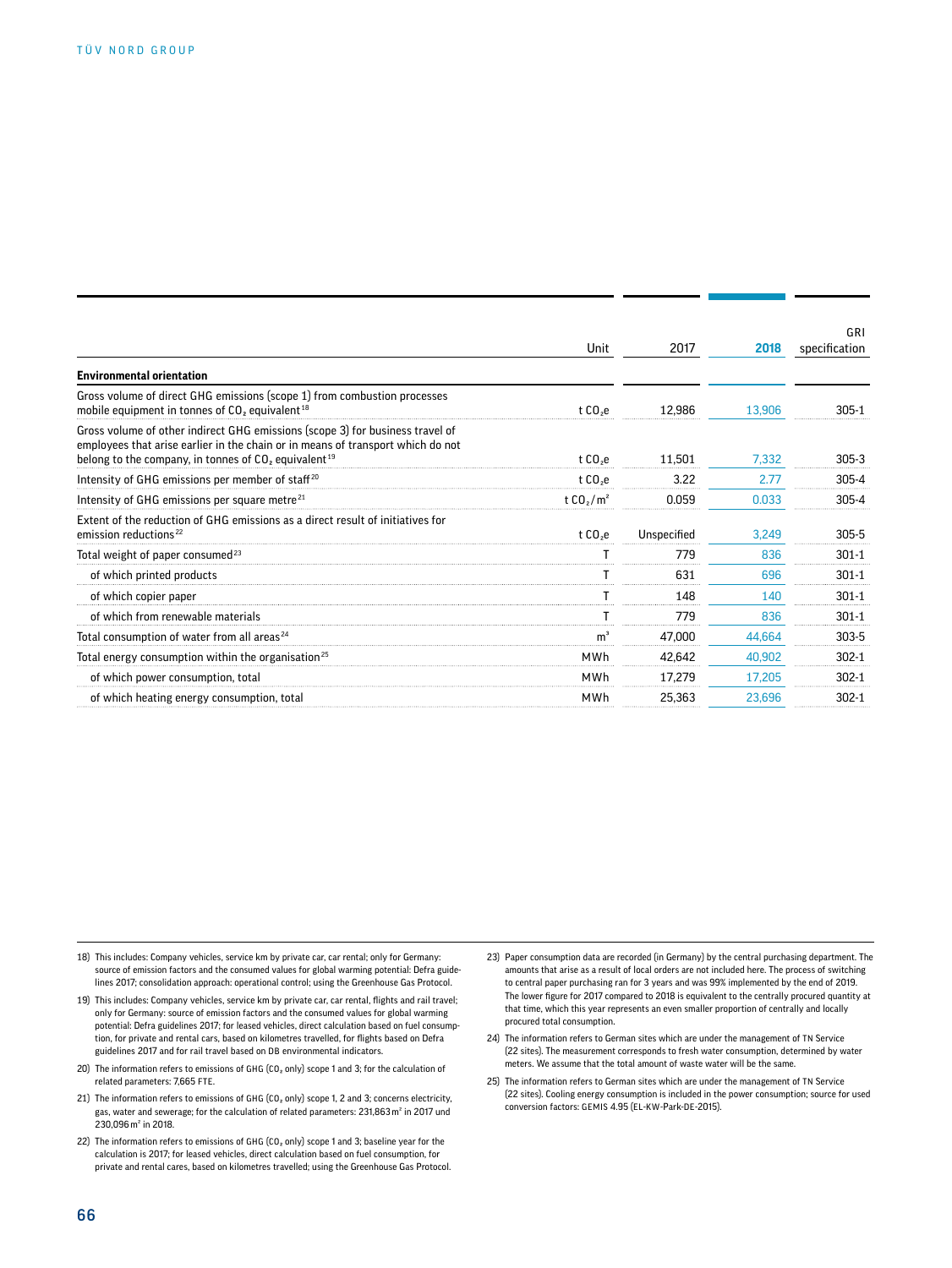<span id="page-68-0"></span>**GRI 102-55**

# GRI Content Index

| GRI Standard                       | <b>Disclosure</b>                                                         | Reference                                                                         | Omission/Reason/Explanation                                                                                                                                                                                                                                                                                                                                                                                                                                                                           |
|------------------------------------|---------------------------------------------------------------------------|-----------------------------------------------------------------------------------|-------------------------------------------------------------------------------------------------------------------------------------------------------------------------------------------------------------------------------------------------------------------------------------------------------------------------------------------------------------------------------------------------------------------------------------------------------------------------------------------------------|
|                                    |                                                                           |                                                                                   |                                                                                                                                                                                                                                                                                                                                                                                                                                                                                                       |
| <b>GENERAL INFORMATION</b>         |                                                                           |                                                                                   |                                                                                                                                                                                                                                                                                                                                                                                                                                                                                                       |
| GRI 102:                           | 102-1 Name of the organization                                            | The Profile of the                                                                |                                                                                                                                                                                                                                                                                                                                                                                                                                                                                                       |
| <b>General Disclosures</b><br>2016 | 102-2 Activities, brands, products<br>and services                        | TÜV NORD GROUP, p.6                                                               |                                                                                                                                                                                                                                                                                                                                                                                                                                                                                                       |
|                                    | 102-3 Location of headquarters                                            |                                                                                   |                                                                                                                                                                                                                                                                                                                                                                                                                                                                                                       |
|                                    | 102-4 Location of operations                                              |                                                                                   |                                                                                                                                                                                                                                                                                                                                                                                                                                                                                                       |
|                                    | 102-5 Ownership and legal form                                            |                                                                                   |                                                                                                                                                                                                                                                                                                                                                                                                                                                                                                       |
|                                    | 102-6 Markets served                                                      |                                                                                   |                                                                                                                                                                                                                                                                                                                                                                                                                                                                                                       |
|                                    | 102-7 Scale of the<br>organization                                        | Table of Key Figures:<br>Group Management, p. 62                                  |                                                                                                                                                                                                                                                                                                                                                                                                                                                                                                       |
|                                    | 102-8 Information on employees<br>and other workers                       | Table of Key Figures:<br>Workers, p. 63-65                                        |                                                                                                                                                                                                                                                                                                                                                                                                                                                                                                       |
|                                    | 102-9 Supply chain                                                        | The Profile of the<br>TÜV NORD GROUP, p. 6                                        |                                                                                                                                                                                                                                                                                                                                                                                                                                                                                                       |
|                                    | 102-10 Significant changes to the<br>organisation and its supply<br>chain |                                                                                   | As the present report is the TÜV NORD GROUP's first<br>Corporate Responsibility Report, no information on<br>changes can be provided.                                                                                                                                                                                                                                                                                                                                                                 |
|                                    | 102-11 Precautionary principle or<br>approach                             |                                                                                   | The recording and management of risks to the future<br>development of TÜV NORD GROUP takes place in the<br>context of the risk management system. The objectives<br>of the risk management system are the complete and<br>reliable identification throughout the Group of existing<br>risk potentials, the comprehensive summary and evalu-<br>ation of risks, the quest for and development of efficient<br>measures to reduce risk, continuous risk monitoring and<br>comprehensive risk reporting. |
|                                    | 102-12 External initiatives                                               |                                                                                   | Global Reporting Initiative (GRI), German Sustainability<br>Code (DNK), ILO labour standards, Global Compact of<br>the United Nations, OECD guidelines for multinational<br>enterprises, Sustainable Development Goals of the United<br>Nations (UNO Global Goals)                                                                                                                                                                                                                                    |
|                                    | 102-13 Membership of associations                                         | Memberships and Awards, p. 61                                                     |                                                                                                                                                                                                                                                                                                                                                                                                                                                                                                       |
|                                    | 102-14 Statement from<br>senior decision-maker                            | Preface of the Board of Management,<br>p.3                                        |                                                                                                                                                                                                                                                                                                                                                                                                                                                                                                       |
|                                    | 102-16 Values, principles, standards,<br>and norms of behavior            | Our Corporate Responsibility<br>Strategy, p.8<br>Values and Responsibility, p. 10 |                                                                                                                                                                                                                                                                                                                                                                                                                                                                                                       |
|                                    | 102-18 Governance structure                                               | Management of Corporate<br>Responsibility, p. 9                                   | See also the 2018 annual report of the<br>TÜV NORD GROUP                                                                                                                                                                                                                                                                                                                                                                                                                                              |
|                                    | 102-40 List of stakeholder groups                                         | Crafting Stakeholder Relations, p. 11                                             |                                                                                                                                                                                                                                                                                                                                                                                                                                                                                                       |
|                                    | 102-41 Collective bargaining<br>agreements                                | Table of Key Figures: Workers, p.63                                               |                                                                                                                                                                                                                                                                                                                                                                                                                                                                                                       |
|                                    | 102-42 Identifying and selecting<br>stakeholders                          | Crafting Stakeholder Relations, p. 11                                             |                                                                                                                                                                                                                                                                                                                                                                                                                                                                                                       |
|                                    | 102-43 Approach to stakeholder<br>engagement                              | Crafting Stakeholder Relations, p. 11<br>Materiality of Our CR Issues, p. 12      |                                                                                                                                                                                                                                                                                                                                                                                                                                                                                                       |
|                                    |                                                                           |                                                                                   |                                                                                                                                                                                                                                                                                                                                                                                                                                                                                                       |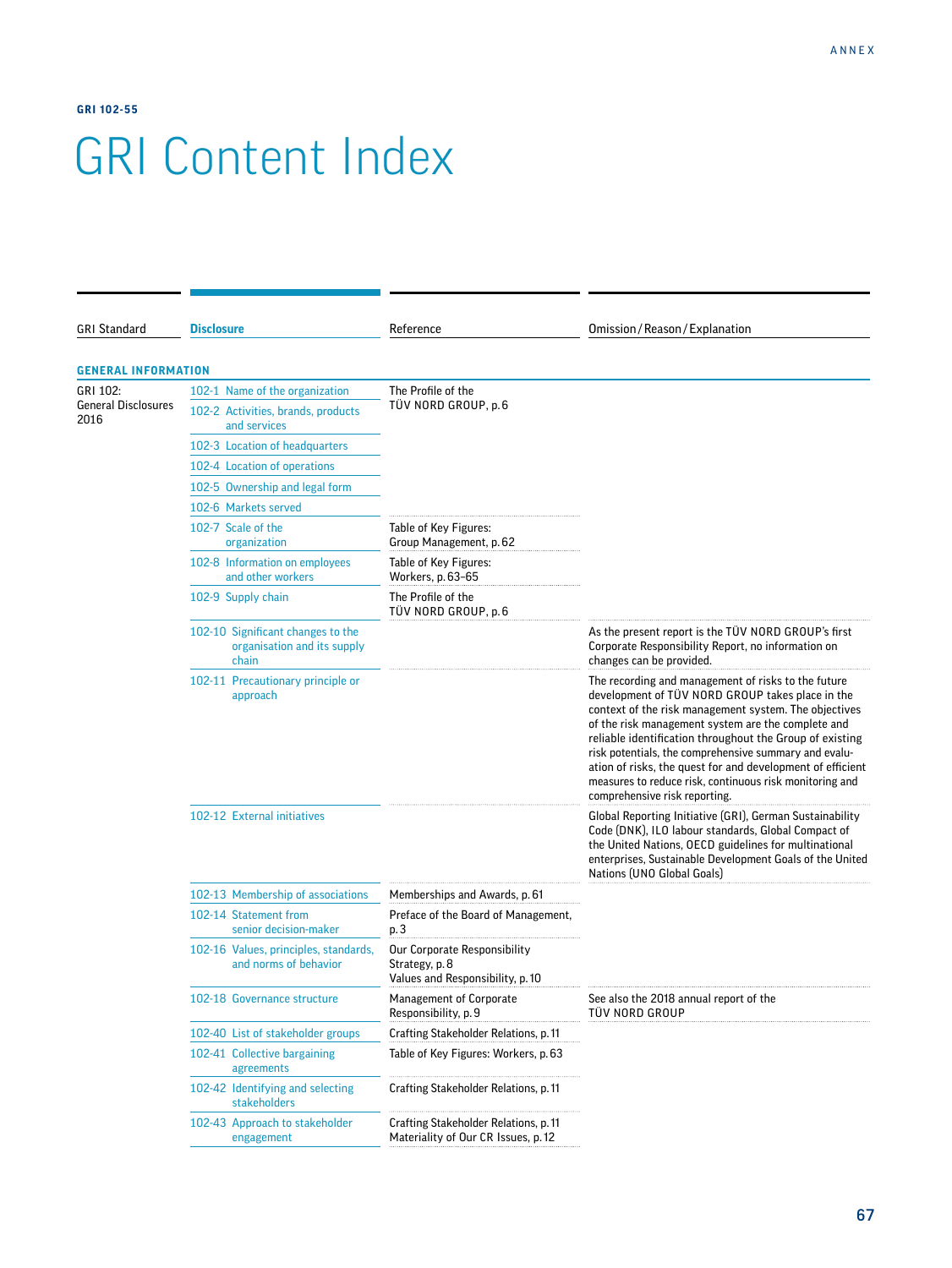| <b>GRI Standard</b> | <b>Disclosure</b> |                                                                              | Reference                                                                                                                                                         | Omission/Reason/Explanation                                                                                                                                |
|---------------------|-------------------|------------------------------------------------------------------------------|-------------------------------------------------------------------------------------------------------------------------------------------------------------------|------------------------------------------------------------------------------------------------------------------------------------------------------------|
|                     |                   | 102-44 Key topics and<br>concerns raised                                     | Our Corporate Responsibility<br>Strategy, p.8<br>Crafting Stakeholder Relations, p. 11<br>Materiality of Our CR Issues, p. 12<br>Roadmap 2020 for Guidance, p. 13 |                                                                                                                                                            |
|                     |                   | 102-45 Entities included in the<br>consolidated financial<br>statements      |                                                                                                                                                                   | See also the 2018 annual report of the TÜV NORD GROUP.<br>The 2018 Corporate Responsibility Report is focused on<br>the consolidated companies in Germany. |
|                     |                   | 102-46 Defining report content and<br>topic boundaries                       | About This Report, p. U2<br>Our Corporate Responsibility<br>Strategy, p.8<br>Materiality of Our CR Issues, p. 12                                                  |                                                                                                                                                            |
|                     |                   | 102-47 List of material topics                                               | Materiality of Our CR Issues, p. 12                                                                                                                               |                                                                                                                                                            |
|                     |                   | 102-48 Restatements of<br>information                                        |                                                                                                                                                                   | As the present report is the TÜV NORD GROUP's first<br>Corporate Responsibility Report, no information on                                                  |
|                     |                   | 102-49 Changes in reporting                                                  |                                                                                                                                                                   | changes can be provided.                                                                                                                                   |
|                     |                   | 102-50 Reporting period                                                      | About This Report, p. U2                                                                                                                                          |                                                                                                                                                            |
|                     |                   | 102-51 Date of most recent report                                            |                                                                                                                                                                   | As the present report is the TÜV NORD GROUP's first<br>Corporate Responsibility Report, there is no prior report<br>cycle to refer to                      |
|                     |                   | 102-52 Reporting cycle                                                       | About This Report, p. U2<br><b>Management of Corporate</b><br>Responsibility, p. 9                                                                                |                                                                                                                                                            |
|                     |                   | 102-53 Contact point for questions<br>regarding the report                   | Legal Notice, p.73                                                                                                                                                |                                                                                                                                                            |
|                     |                   | 102-54 Claims of reporting<br>in accordance with the<br><b>GRI Standards</b> | About This Report, p. U2                                                                                                                                          |                                                                                                                                                            |
|                     |                   | 102-55 GRI content index                                                     | GRI Content Index, p. 67-72                                                                                                                                       |                                                                                                                                                            |
|                     |                   | 102-56 External assurance                                                    |                                                                                                                                                                   | Such a procedure will be defined in time for publication<br>of the first progress report.                                                                  |

# **MATERIAL AND IMPORTANT ISSUES**

## **Indirect economic impacts**

| GRI 103:<br>Management<br>Approach       | 103-1 Explanation of the<br>material topic and<br>its boundary |                                                                                                                                                           |
|------------------------------------------|----------------------------------------------------------------|-----------------------------------------------------------------------------------------------------------------------------------------------------------|
|                                          | 103-2 The management approach<br>and its components            |                                                                                                                                                           |
|                                          | 103-3 Evaluation of the management<br>approach                 |                                                                                                                                                           |
| GRI 203:<br>Indirect<br>Economic Impacts | 203-2 Significant indirect economic<br><i>impacts</i>          | Sustainability Relevance for Innova-<br>tions and Services, p. 22-23<br>Use of State-of-the-art, Digital Means<br>and Methods of Value Creation, p. 24-25 |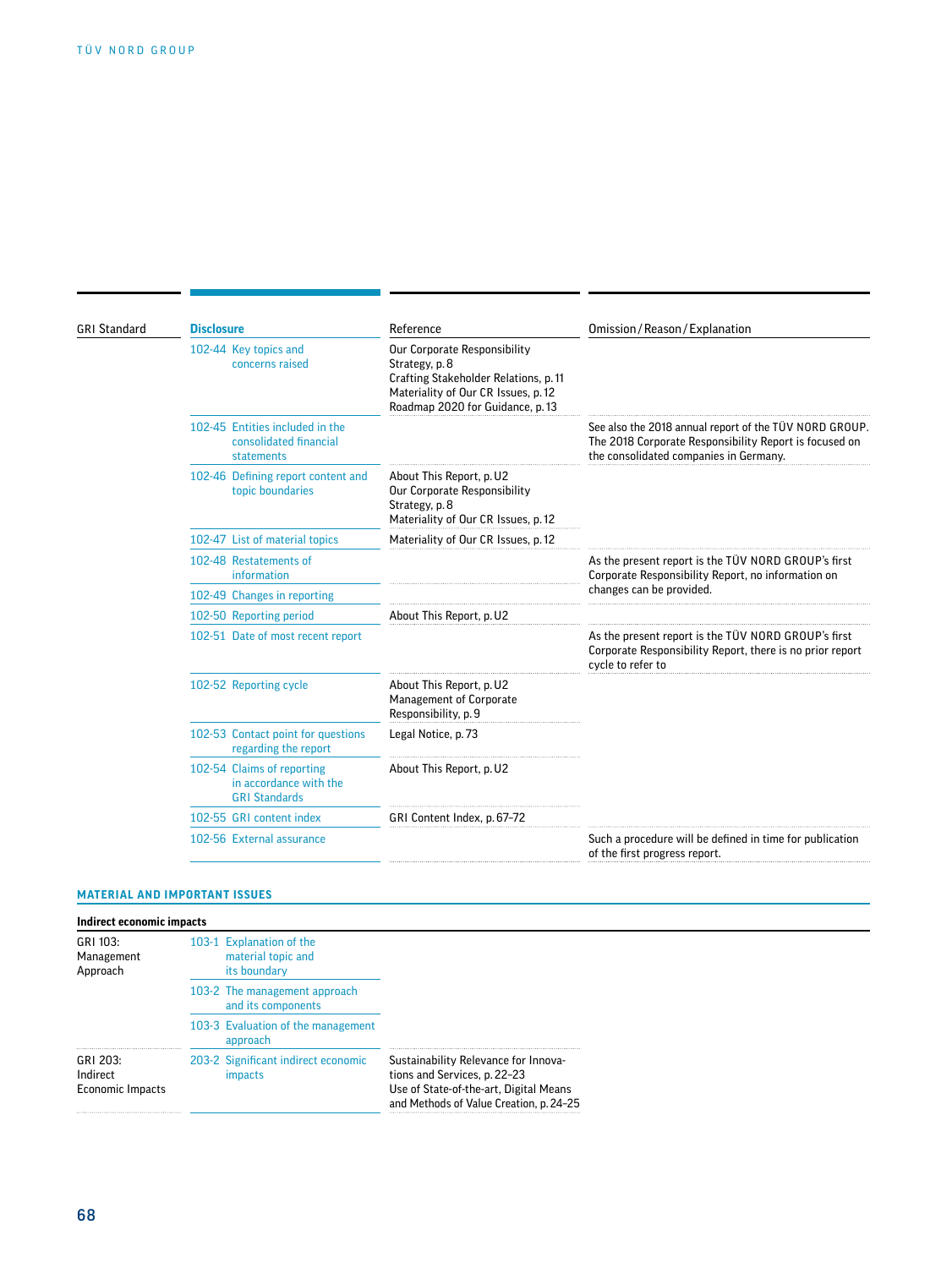| <b>GRI Standard</b>                     | <b>Disclosure</b>                                                                    | Reference                                                                           | Omission/Reason/Explanation                                                                                                                                                                                                                                                                                                                                                                                                         |
|-----------------------------------------|--------------------------------------------------------------------------------------|-------------------------------------------------------------------------------------|-------------------------------------------------------------------------------------------------------------------------------------------------------------------------------------------------------------------------------------------------------------------------------------------------------------------------------------------------------------------------------------------------------------------------------------|
| <b>Combating corruption</b>             |                                                                                      |                                                                                     |                                                                                                                                                                                                                                                                                                                                                                                                                                     |
| GRI 103:<br>Management<br>Approach      | 103-1 Explanation of the<br>material topic and<br>its boundary                       | Responsible Value Creation:<br>Management Approach, Issues and<br>Control, p. 16-17 |                                                                                                                                                                                                                                                                                                                                                                                                                                     |
|                                         | 103-2 The management approach<br>and its components                                  | Integrity and Compliance, p. 26-27                                                  |                                                                                                                                                                                                                                                                                                                                                                                                                                     |
|                                         | 103-3 Evaluation of the management<br>approach                                       |                                                                                     |                                                                                                                                                                                                                                                                                                                                                                                                                                     |
| GRI 205:<br>Anti-corruption             | 205-2 Communication and training<br>about anti-corruption policies<br>and procedures | Table of Key Figures:<br>Responsible Value Creation, p. 62                          | Training courses are carried out individually in the<br>companies and have not been centrally documented to<br>date. With the achievement of the goal of setting up<br>an e-learning-based, target-group-oriented training pro-<br>gramme on integrity and compliance and rolling it out<br>worldwide from 2020 (see also our CR Roadmap 2020).<br>it will also become possible to record the key data<br>concerning the trainings. |
|                                         | Materials (allocated to a non-essential subject)                                     |                                                                                     |                                                                                                                                                                                                                                                                                                                                                                                                                                     |
| GRI 301:<br>Materials                   | 301-1 Materials used by weight or<br>volume                                          | Table of Key Figures:<br>Environmental Orientation, p. 66                           |                                                                                                                                                                                                                                                                                                                                                                                                                                     |
|                                         | Energy (allocated to a non-essential subject)                                        |                                                                                     |                                                                                                                                                                                                                                                                                                                                                                                                                                     |
| GRI 302:<br>Energy                      | 302-1 Energy consumption within<br>the organisation                                  | Table of Key Figures:<br>Environmental Orientation, p. 66                           | Energy consumption cannot yet be broken down by<br>renewable and non-renewable energy sources. Steam is<br>not used as an energy carrier. No energy is sold.                                                                                                                                                                                                                                                                        |
|                                         | Water and wastewater (allocated to a non-essential subject)                          |                                                                                     |                                                                                                                                                                                                                                                                                                                                                                                                                                     |
| GRI 303:<br>Water and<br>Effluents 2018 | 303-5 Water consumption                                                              | Table of Key Figures:<br>Environmental Orientation, p. 66                           |                                                                                                                                                                                                                                                                                                                                                                                                                                     |
| <b>Emissions</b>                        |                                                                                      |                                                                                     |                                                                                                                                                                                                                                                                                                                                                                                                                                     |
| GRI 103:<br>Management                  | 103-1 Explanation of the material<br>topic and its boundary                          | <b>Environmental Orientation:</b><br>Management Approach, Issues and                |                                                                                                                                                                                                                                                                                                                                                                                                                                     |
| Approach                                | 103-2 The management approach<br>and its components                                  | Control, p. 44-45<br>Eco-friendly Travel Patterns, p. 46                            |                                                                                                                                                                                                                                                                                                                                                                                                                                     |
|                                         | 103-3 Evaluation of the management<br>approach                                       |                                                                                     |                                                                                                                                                                                                                                                                                                                                                                                                                                     |
| GRI 305:<br>Emissions                   | 305-1 Direct (Scope 1)<br><b>GHG</b> emissions                                       | Table of Key Figures:<br>Environmental Orientation, p. 66                           |                                                                                                                                                                                                                                                                                                                                                                                                                                     |
|                                         | 305-3 Other indirect (Scope 3)<br><b>GHG</b> emissions                               | Table of Key Figures:<br>Environmental Orientation, p. 66                           |                                                                                                                                                                                                                                                                                                                                                                                                                                     |
|                                         | 305-4 GHG emissions<br>intensity                                                     | Table of Key Figures:<br>Environmental Orientation, p. 66                           |                                                                                                                                                                                                                                                                                                                                                                                                                                     |
|                                         | 305-5 Reduction of<br><b>GHG</b> emissions                                           | Table of Key Figures:<br>Environmental Orientation, p. 66                           |                                                                                                                                                                                                                                                                                                                                                                                                                                     |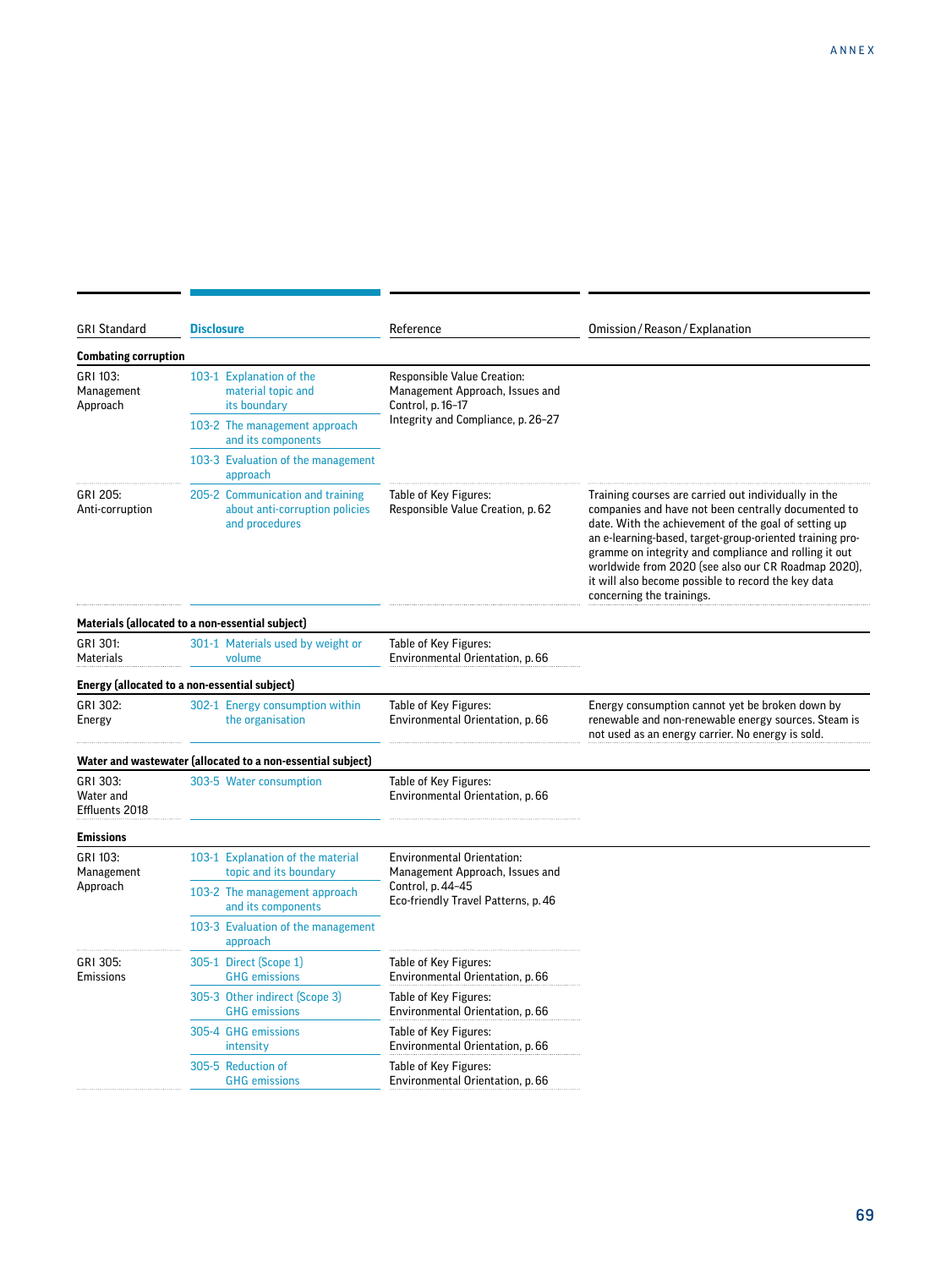| ------------                                 | ____________        |  |  |  |  |
|----------------------------------------------|---------------------|--|--|--|--|
| <b>Environmental assessment of suppliers</b> |                     |  |  |  |  |
| GRI 103.                                     | 103-1 Evolanation o |  |  |  |  |

GRI Standard **Disclosure Disclet Contract Contract Contract Contract Contract Contract Contract Contract Contract Contract Contract Contract Contract Contract Contract Contract Contract Contract Contract Contract Contrac** 

| GRI 103:<br>Management<br>Approach                  | 103-1 Explanation of the material<br>topic and its boundary               | Responsible Value Creation:<br>Management Approach, Issues and<br>Control, p. 16-17<br>Responsibility in the Value Chain,<br>$p.20-21$               |                                                                                                                                                      |
|-----------------------------------------------------|---------------------------------------------------------------------------|------------------------------------------------------------------------------------------------------------------------------------------------------|------------------------------------------------------------------------------------------------------------------------------------------------------|
|                                                     | 103-2 The management approach<br>and its components                       |                                                                                                                                                      |                                                                                                                                                      |
|                                                     | 103-3 Evaluation of the management<br>approach                            |                                                                                                                                                      |                                                                                                                                                      |
| GRI 308:<br>Supplier<br>Environmental<br>Assessment | 308-1 New suppliers that were<br>screened using environmental<br>criteria | Responsibility in the Value Chain, p. 20<br>Table of Key Figures:<br>Responsible Value Creation, p. 62                                               |                                                                                                                                                      |
| <b>Employment</b>                                   |                                                                           |                                                                                                                                                      |                                                                                                                                                      |
| GRI 103:<br>Management<br>Approach                  | 103-1 Explanation of the material<br>topic and its boundary               | <b>Staff Orientation:</b><br>Management Approach, Issues and<br>Control, p. 32-33<br>Attractive Employer, p. 34                                      |                                                                                                                                                      |
|                                                     | 103-2 The management approach<br>and its components                       |                                                                                                                                                      |                                                                                                                                                      |
|                                                     | 103-3 Evaluation of the management<br>approach                            |                                                                                                                                                      |                                                                                                                                                      |
| GRI 401:<br>Employment                              | 401-1 New employee hires and<br>employee turnover                         | Attractive Employer, p. 34<br>Table of Key Figures:<br>Staff Orientation, p.63-64                                                                    |                                                                                                                                                      |
|                                                     | 401-3 Parental leave                                                      | Attractive Employer, p. 34<br>Table of Key Figures:<br>Staff Orientation, p. 64                                                                      |                                                                                                                                                      |
| <b>Employee-employer relationship</b>               |                                                                           |                                                                                                                                                      |                                                                                                                                                      |
| GRI 103:<br>Management<br>Approach                  | 103-1 Explanation of the material<br>topic and its boundary               | Responsible Value Creation:<br>Management Approach, Issues and<br>Control, p. 16-17<br>Value-oriented. Sustainable<br>Corporate Governance, p. 18-19 |                                                                                                                                                      |
|                                                     | 103-2 The management approach<br>and its components                       |                                                                                                                                                      |                                                                                                                                                      |
|                                                     | 103-3 Evaluation of the management<br>approach                            |                                                                                                                                                      |                                                                                                                                                      |
| GRI 402:<br>Labor/Management<br><b>Relations</b>    | 402-1 Minimum notice periods<br>regarding operational changes             | Table of Key Figures:<br>Responsible Value Creation, p. 62                                                                                           | There are no regulations governing such notice periods,<br>rights to a hearing and negotiations in the existing<br>collective bargaining agreements. |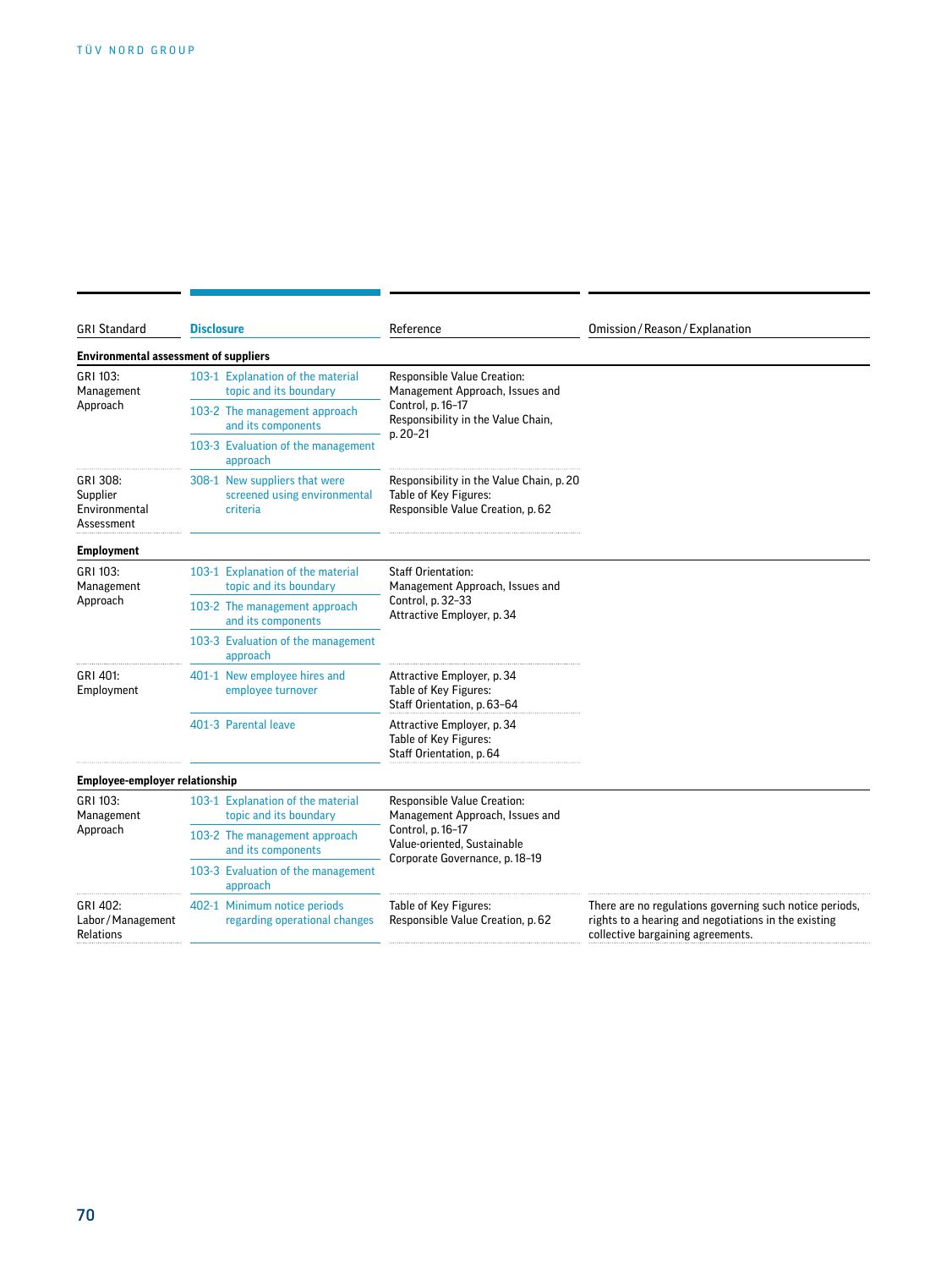| <b>GRI Standard</b>                                                                        | <b>Disclosure</b> |                                                                                                                              | Reference                                                                                                                                        | Omission/Reason/Explanation                                                                                                                                                                                                                                                                                                                                                                                                                                                                                                  |
|--------------------------------------------------------------------------------------------|-------------------|------------------------------------------------------------------------------------------------------------------------------|--------------------------------------------------------------------------------------------------------------------------------------------------|------------------------------------------------------------------------------------------------------------------------------------------------------------------------------------------------------------------------------------------------------------------------------------------------------------------------------------------------------------------------------------------------------------------------------------------------------------------------------------------------------------------------------|
| <b>Occupational health and safety</b>                                                      |                   |                                                                                                                              |                                                                                                                                                  |                                                                                                                                                                                                                                                                                                                                                                                                                                                                                                                              |
| GRI 403:<br>Occupational health<br>and safety 2018 -<br>Management<br>approach disclosures |                   | 403-1 Occupational health and<br>safety management system                                                                    | Health and Safety, p. 35                                                                                                                         |                                                                                                                                                                                                                                                                                                                                                                                                                                                                                                                              |
|                                                                                            |                   | 403-2 Hazard identification, risk<br>assessment, and incident<br>investigation                                               |                                                                                                                                                  |                                                                                                                                                                                                                                                                                                                                                                                                                                                                                                                              |
|                                                                                            |                   | 403-3 Occupational health services                                                                                           |                                                                                                                                                  |                                                                                                                                                                                                                                                                                                                                                                                                                                                                                                                              |
|                                                                                            |                   | 403-4 Worker participation,<br>consultation, and communi-<br>cation on occupational health<br>and safety                     |                                                                                                                                                  |                                                                                                                                                                                                                                                                                                                                                                                                                                                                                                                              |
|                                                                                            |                   | 403-5 Worker training on<br>occupational health and safety                                                                   |                                                                                                                                                  |                                                                                                                                                                                                                                                                                                                                                                                                                                                                                                                              |
|                                                                                            |                   | 403-6 Promotion of worker health                                                                                             |                                                                                                                                                  |                                                                                                                                                                                                                                                                                                                                                                                                                                                                                                                              |
|                                                                                            |                   | 403-7 Prevention and mitigation of<br>occupational health and safety<br>impacts directly linked by<br>business relationships |                                                                                                                                                  |                                                                                                                                                                                                                                                                                                                                                                                                                                                                                                                              |
| GRI 403:<br>Occupational health<br>and safety 2018 -<br>Topic-specific<br>disclosures      |                   | 403-8 Workers covered by an<br>occupational health and safety<br>management system                                           | Health and Safety, p. 35<br>Table of Key Figures:<br>Staff Orientation, p.65                                                                     |                                                                                                                                                                                                                                                                                                                                                                                                                                                                                                                              |
| Initial and further training                                                               |                   |                                                                                                                              |                                                                                                                                                  |                                                                                                                                                                                                                                                                                                                                                                                                                                                                                                                              |
| GRI 103:<br>Management<br>Approach                                                         |                   | 103-1 Explanation of the material<br>topic and its boundary                                                                  | <b>Staff Orientation:</b><br>Management Approach, Issues<br>and Control, p. 32-33<br>Individual Development and<br>Promotion of Employees, p. 38 |                                                                                                                                                                                                                                                                                                                                                                                                                                                                                                                              |
|                                                                                            |                   | 103-2 The management approach<br>and its components                                                                          |                                                                                                                                                  |                                                                                                                                                                                                                                                                                                                                                                                                                                                                                                                              |
|                                                                                            |                   | 103-3 Evaluation of the management<br>approach                                                                               |                                                                                                                                                  |                                                                                                                                                                                                                                                                                                                                                                                                                                                                                                                              |
| GRI 404:<br>Training and<br>Education                                                      |                   | 404-1 Average hours of training<br>per year per employee                                                                     | Individual Development and<br>Promotion of Employees, p. 38<br>Table of Key Figures:<br>Staff Orientation, p.65                                  | As it is our view that the information relates more to<br>perceived employer responsibility than times, the budget<br>is stated here. No distinctions are made between the<br>sexes or by employment status for the budget for further<br>training.                                                                                                                                                                                                                                                                          |
|                                                                                            |                   | 404-2 Programs for upgrading<br>employee skills and transition<br>assistance programs                                        | Individual Development and<br>Promotion of Employees, p. 38                                                                                      | In addition to our comprehensive training programme,<br>the following programmes for (next-generation) exec-<br>utives were carried out in 2018: Orientation Centre<br>(57 participants), middle management programme (30<br>participants), the management school (31 participants)<br>and the mentoring program (11 participants). Transitional<br>support programmes which promote the continuation<br>of employability and career advancement on the basis of<br>retirement or termination of employment are not offered. |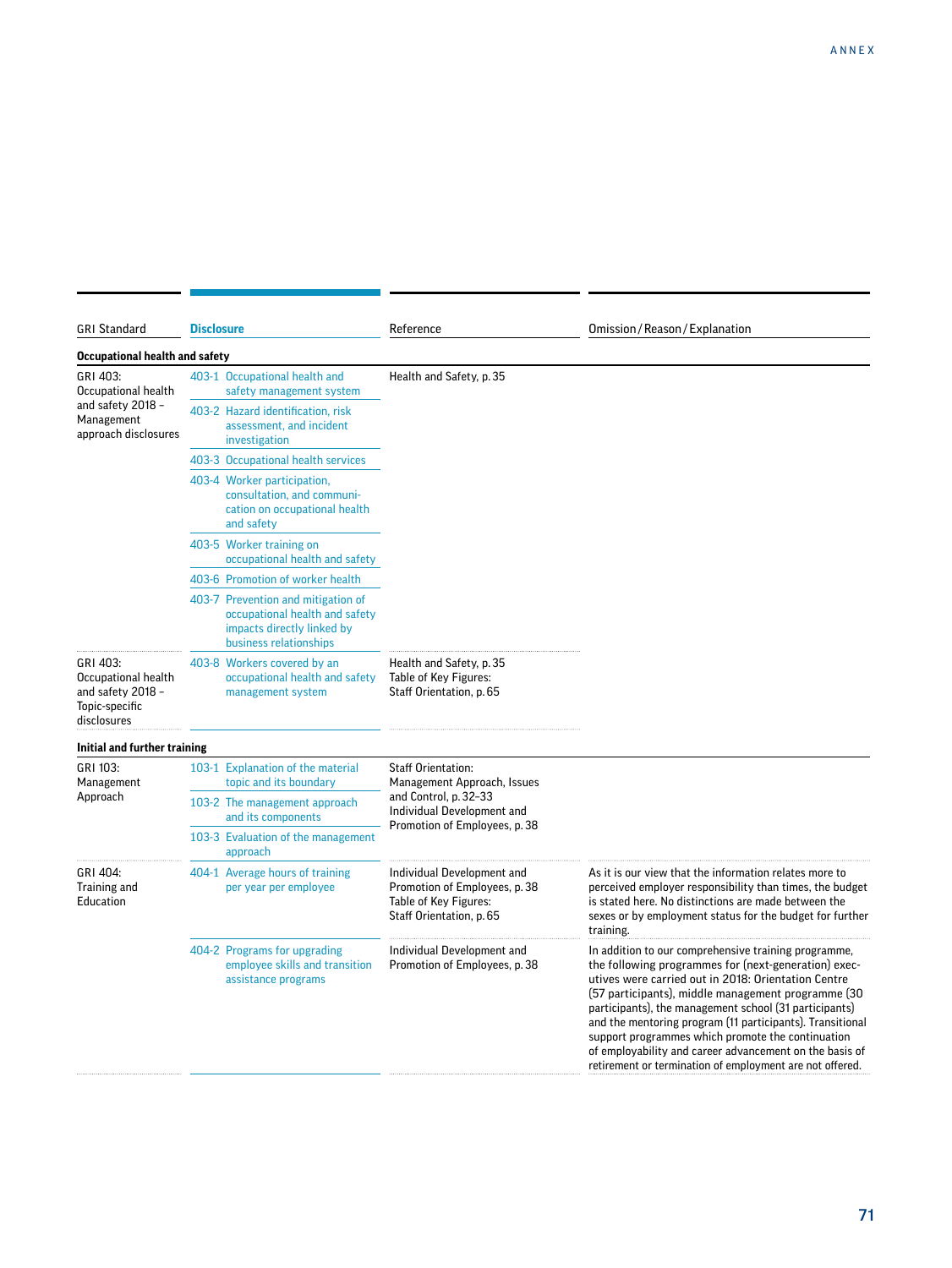| <b>GRI Standard</b>                            | <b>Disclosure</b> |                                                                                                         | Reference                                                                                                                                                                  | Omission/Reason/Explanation                                                                                                                                                                                                                                                                                                  |
|------------------------------------------------|-------------------|---------------------------------------------------------------------------------------------------------|----------------------------------------------------------------------------------------------------------------------------------------------------------------------------|------------------------------------------------------------------------------------------------------------------------------------------------------------------------------------------------------------------------------------------------------------------------------------------------------------------------------|
|                                                |                   | Diversity and equality of opportunity (allocated to a non-essential subject)                            |                                                                                                                                                                            |                                                                                                                                                                                                                                                                                                                              |
| GRI 405:<br>Diversity and<br>Equal Opportunity |                   | 405-1 Diversity of governance<br>bodies and employees                                                   | Diversity and Inclusion, p. 41<br>Table of Key Figures:<br>Staff Orientation, p.65                                                                                         |                                                                                                                                                                                                                                                                                                                              |
|                                                |                   | 405-2 Ratio of basic salary and<br>remuneration of women to<br>men                                      | Diversity and Inclusion, p. 41                                                                                                                                             | All German companies have a collective agreement<br>which shows the job and the remuneration associated<br>with it in monetary terms. No distinction is made be-<br>tween the sexes or according to other characteristics.                                                                                                   |
| <b>Equal treatment</b>                         |                   |                                                                                                         |                                                                                                                                                                            |                                                                                                                                                                                                                                                                                                                              |
| GRI 103:<br>Management<br>Approach             |                   | 103-1 Explanation of the material<br>topic and its boundary                                             | <b>Staff Orientation:</b><br>Management Approach, Issues and<br>Control, p. 32-33<br>Value-oriented HR Management,<br>p. 36-37                                             |                                                                                                                                                                                                                                                                                                                              |
|                                                |                   | 103-2 The management approach<br>and its components                                                     |                                                                                                                                                                            |                                                                                                                                                                                                                                                                                                                              |
|                                                |                   | 103-3 Evaluation of the management<br>approach                                                          |                                                                                                                                                                            |                                                                                                                                                                                                                                                                                                                              |
| GRI 406:<br>Non-discrimination                 |                   | 406-1 Incidents of discrimination<br>and corrective actions taken                                       | Value-oriented HR Management,<br>p. 36-37                                                                                                                                  |                                                                                                                                                                                                                                                                                                                              |
|                                                |                   | Local communities (allocated to a non-essential subject)                                                |                                                                                                                                                                            |                                                                                                                                                                                                                                                                                                                              |
| GRI 413:<br><b>Local Communities</b>           |                   | 413-1 Operations with local<br>community engagement,<br>impact assessments, and<br>development programs | Targeted Commitment Consistent with<br>the Value Chain, p. 57-58                                                                                                           | Measures to involve local communities, impact assess-<br>ments and funding programmes are implemented through-<br>out Germany in accordance with our site structure.<br>Corporate donations are made after review or hearing by<br>the donation commission of TÜV NORD AG. For detailed<br>information, see donation report. |
|                                                |                   | Political influence (allocated to a non-essential subject)                                              |                                                                                                                                                                            |                                                                                                                                                                                                                                                                                                                              |
| GRI 415:<br><b>Public Policy</b>               |                   | 415-1 Political contributions                                                                           |                                                                                                                                                                            | In the code of conduct of the TÜV NORD GROUP it is<br>laid down that no monetary or non-monetary donations<br>may be made to political parties.                                                                                                                                                                              |
|                                                |                   |                                                                                                         | Use of state-of-the-art, digital means and methods of value creation (no issue-specific GRI standard exists)                                                               |                                                                                                                                                                                                                                                                                                                              |
| GRI 103:<br>Management<br>Approach             |                   | 103-1 Explanation of the material<br>topic and its boundary                                             | Responsible Value Creation:<br>Management Approach, Issues and<br>Control, p. 16-17<br>Use of State-of-the-art, Digital Means<br>and Methods of Value Creation<br>p. 24-25 |                                                                                                                                                                                                                                                                                                                              |
|                                                |                   | 103-2 The management approach<br>and its components                                                     |                                                                                                                                                                            |                                                                                                                                                                                                                                                                                                                              |
|                                                |                   | 103-3 Evaluation of the management<br>approach                                                          |                                                                                                                                                                            |                                                                                                                                                                                                                                                                                                                              |
|                                                |                   | Social role in accordance with our vision and mission (no issue-specific GRI standard exists)           |                                                                                                                                                                            |                                                                                                                                                                                                                                                                                                                              |
| GRI 103:<br>Management<br>Approach             |                   | 103-1 Explanation of the material<br>topic and its boundary                                             | Societal Orientation:<br>Management Approach, Issues and<br>Control, p. 52-53<br>Societal Role in Accordance with Our<br>Vision and Mission, p. 54-55                      |                                                                                                                                                                                                                                                                                                                              |
|                                                |                   | 103-2 The management approach<br>and its components                                                     |                                                                                                                                                                            |                                                                                                                                                                                                                                                                                                                              |
|                                                |                   | 103-3 Evaluation of the management<br>approach                                                          |                                                                                                                                                                            |                                                                                                                                                                                                                                                                                                                              |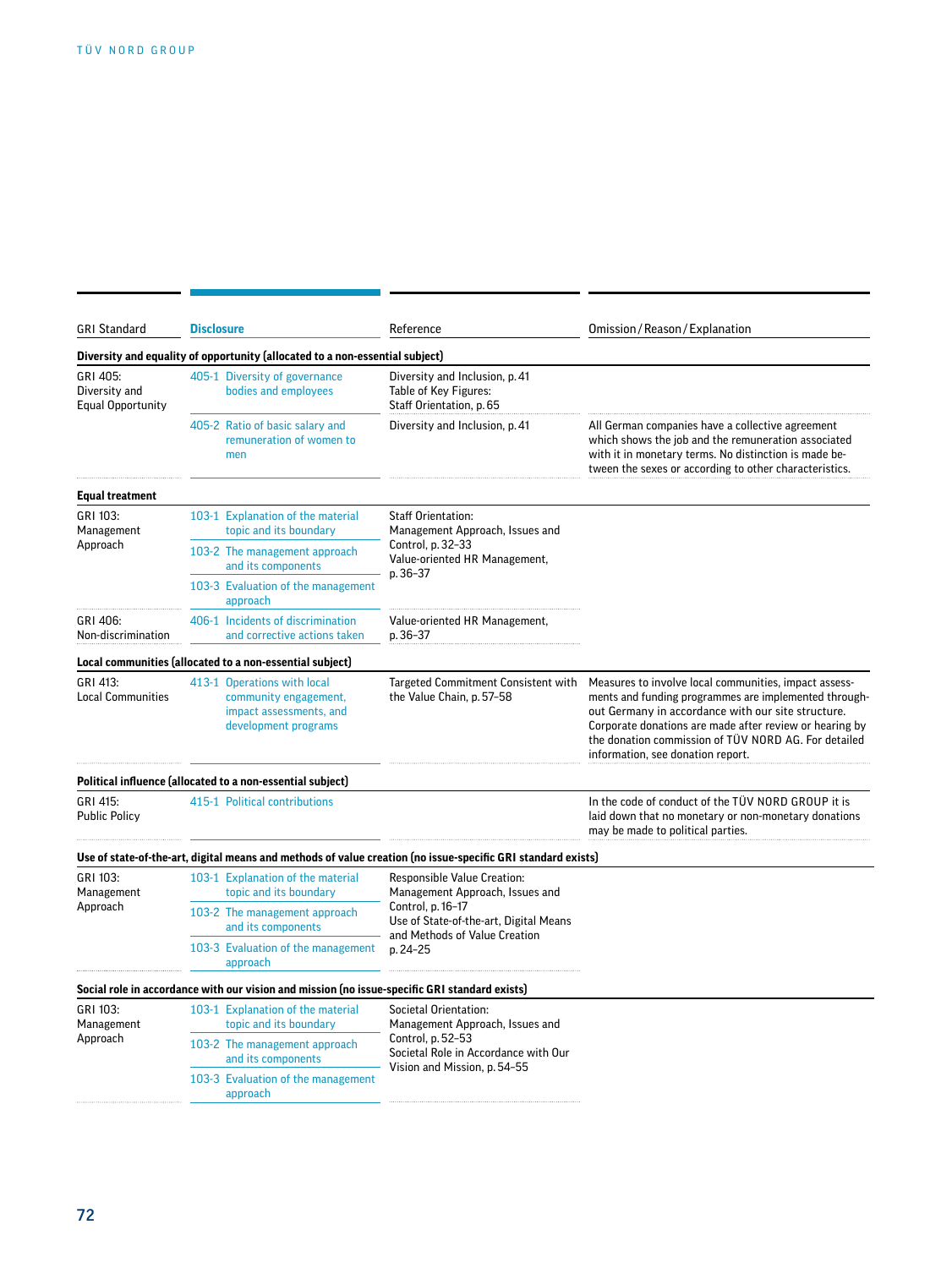**GRI 102-53**

## Legal Notice

Publisher TÜV NORD AG Am TÜV 1 30519 Hanover GERMANY

[tuev-nord-group.com](http://tuev-nord-group.com) [info@tuev-nord-group.com](mailto:info%40tuev-nord-group.com?subject=)

**Contact** 

Adrian Altrhein Corporate Responsibility Manager of the TÜV NORD GROUP [verantwortung@tuev-nord.de](mailto:verantwortung@tuev-nord.de ) [responsibility@tuv-nord.com](mailto:responsibility@tuv-nord.com  ) 

Concept and editorial work Scholz & Friends Reputation, Berlin

**Translation** Jonathan Bruton, Shrewsbury, UK

Design 3st kommunikation, Mainz

Illustration and photography Shutterstock (Cover ) Henning Scheffen (P. 3 ) Patrick Ohligschläger (P.15, 51 ) Frauke Schumann (P. 31, 43 )